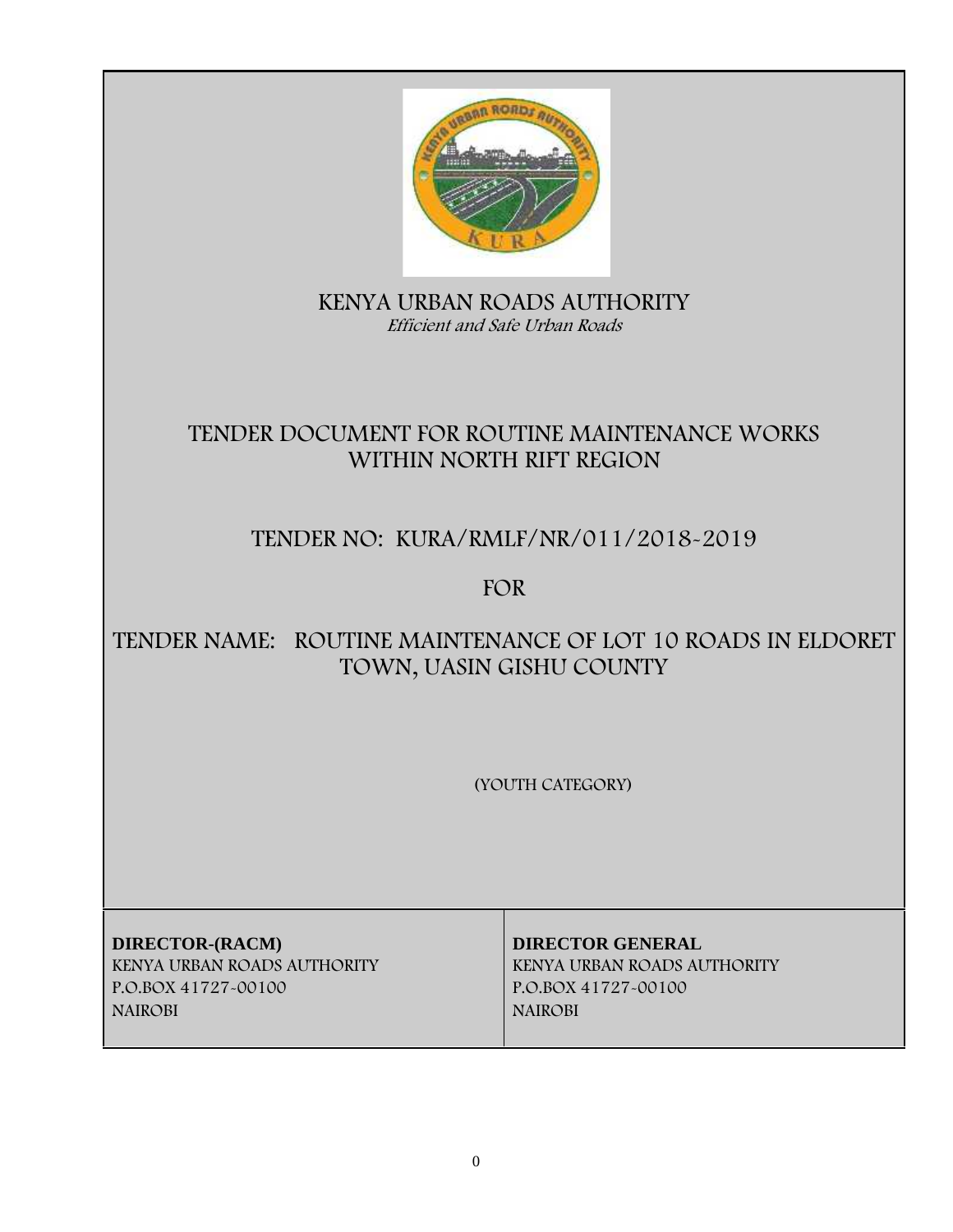# **TABLE OF CONTENTS**

| SECTION II: INSTRUCTIONS TO TENDERERS AND CONDITIONS OF TENDER3 |  |
|-----------------------------------------------------------------|--|
|                                                                 |  |
|                                                                 |  |
|                                                                 |  |
|                                                                 |  |
|                                                                 |  |
|                                                                 |  |
| SECTION VI: SUPERVISION AND CONTRACT EVALUATION MANUAL 2012 111 |  |
|                                                                 |  |
|                                                                 |  |
|                                                                 |  |
|                                                                 |  |
|                                                                 |  |
|                                                                 |  |
|                                                                 |  |
|                                                                 |  |
|                                                                 |  |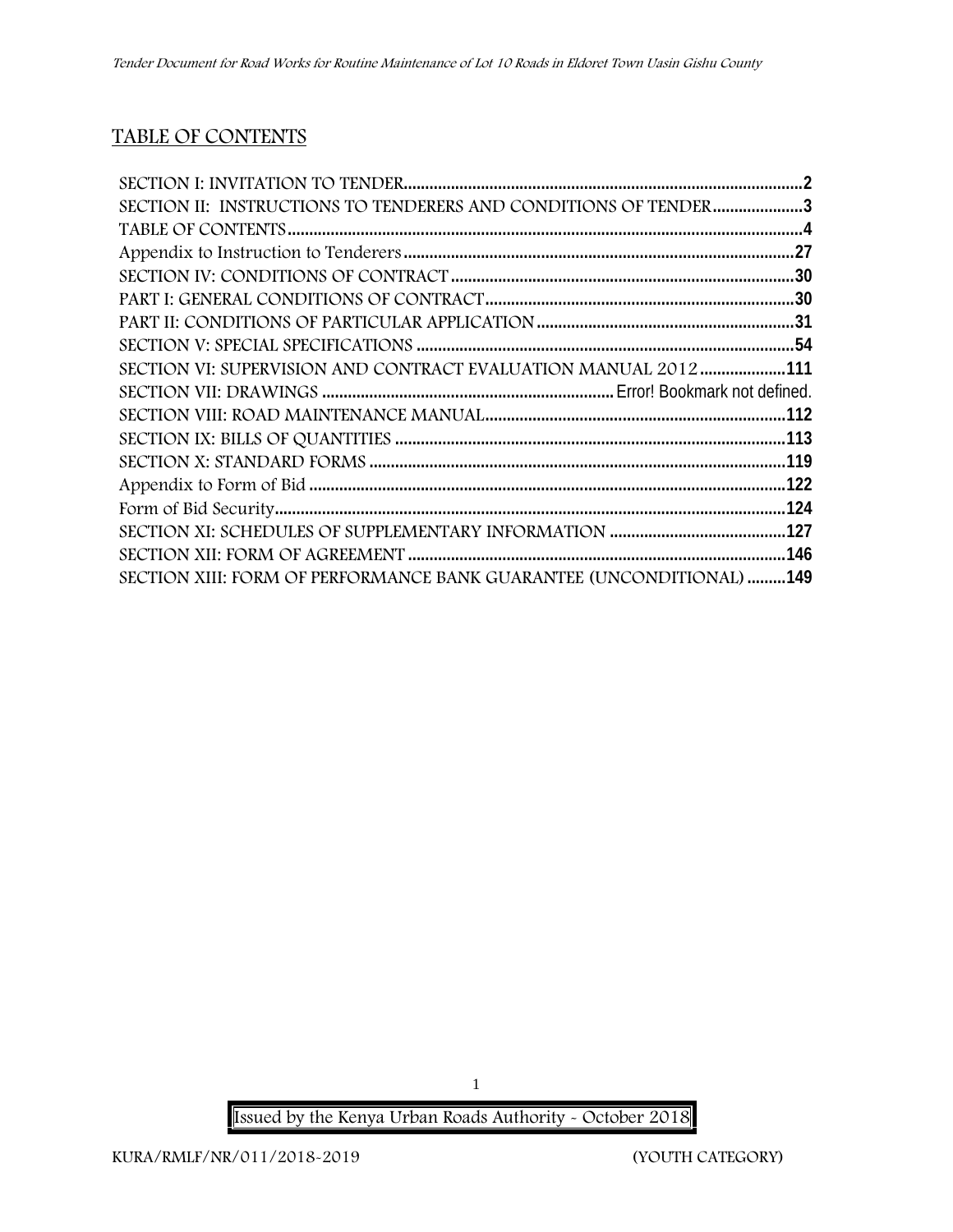# **SECTION I: INVITATION TO TENDER**

(See www.kura.go.ke/tender notices)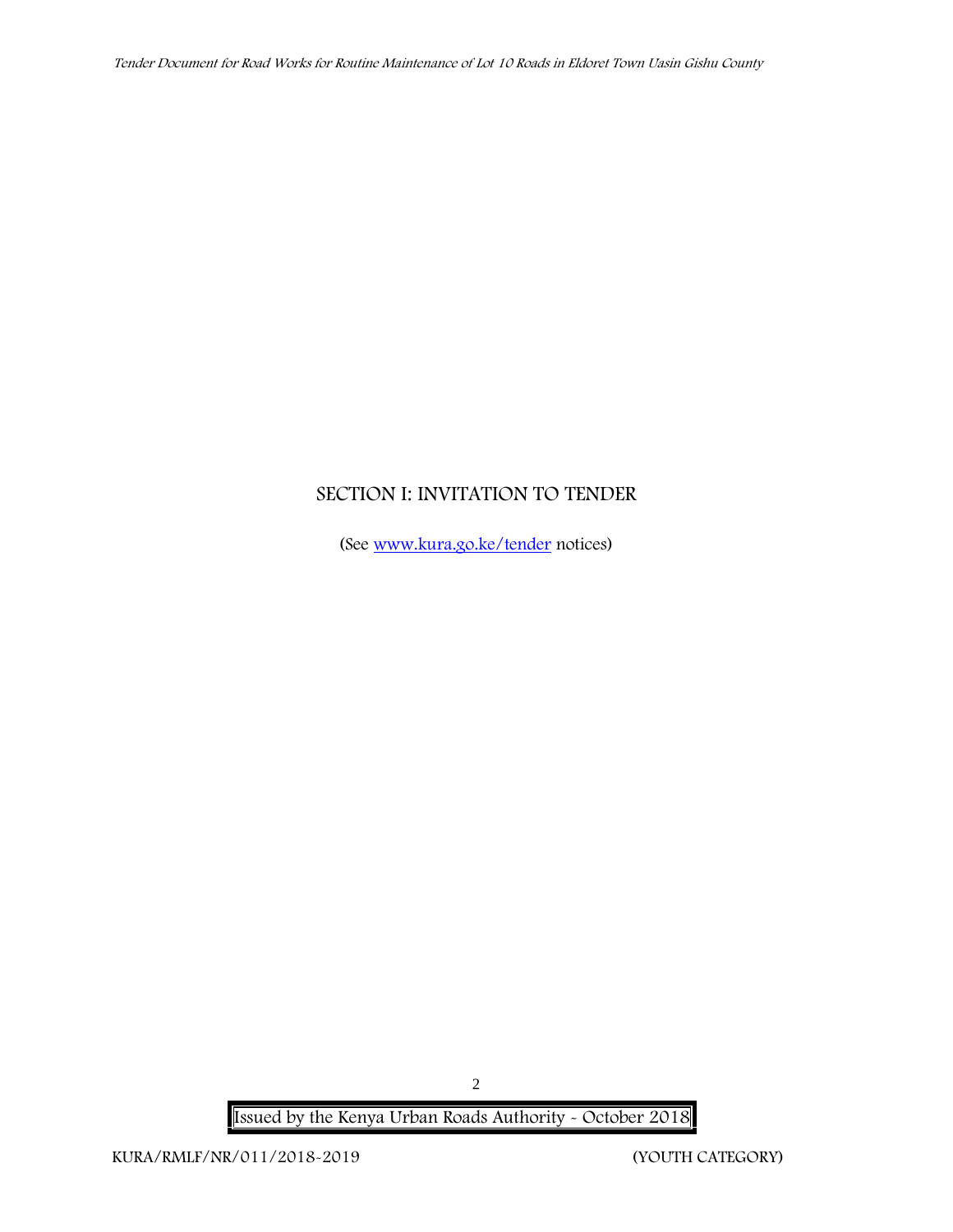# **SECTION II: INSTRUCTIONS TO TENDERERS AND CONDITIONS OF TENDER**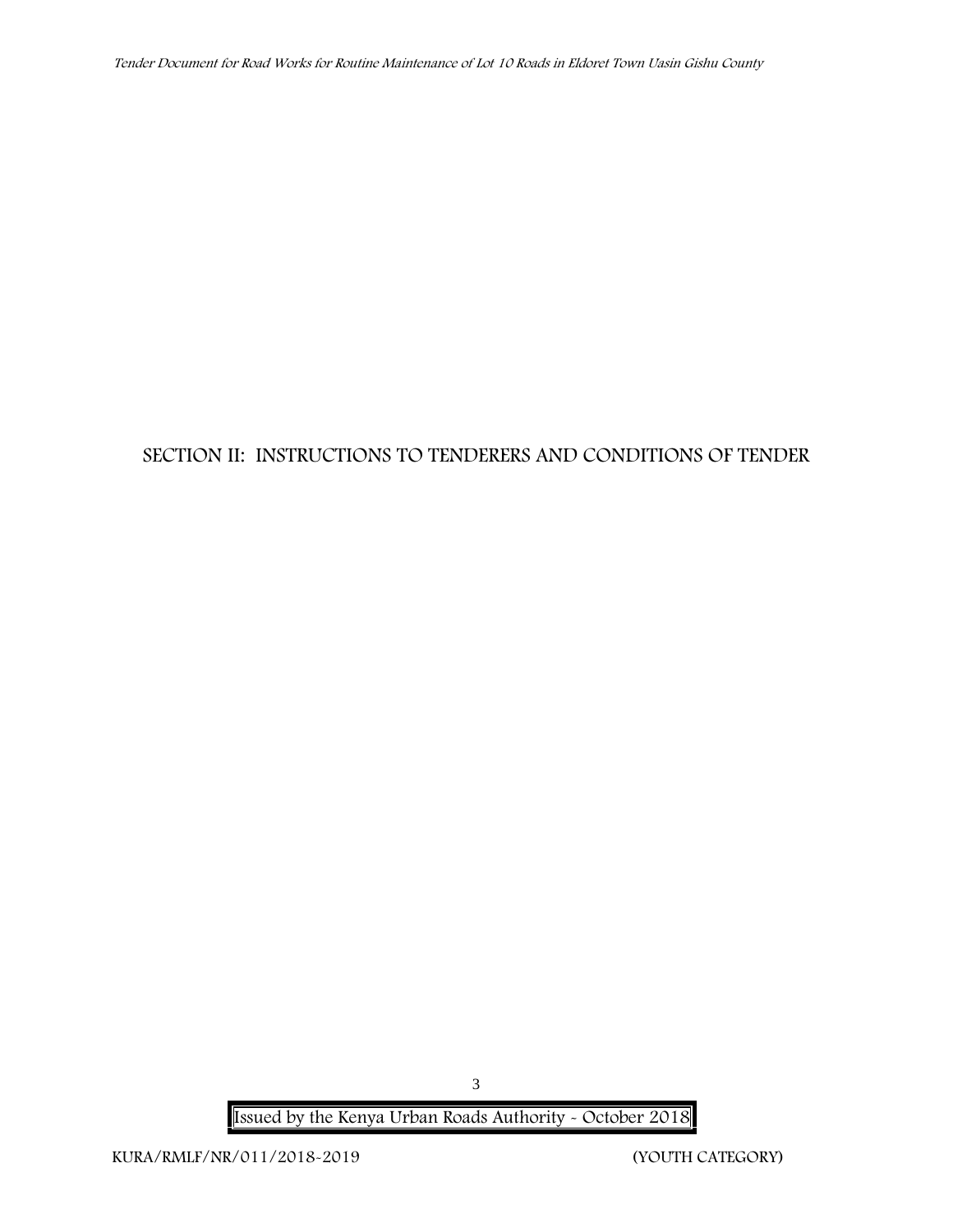#### **TABLE OF CONTENTS**

| A.          |    |                                                                     |  |
|-------------|----|---------------------------------------------------------------------|--|
|             | 1  |                                                                     |  |
|             | 2  |                                                                     |  |
|             | 3  |                                                                     |  |
|             | 4  |                                                                     |  |
|             | 5  |                                                                     |  |
|             | 6  |                                                                     |  |
|             | 7  |                                                                     |  |
|             | 8  |                                                                     |  |
| <b>B.</b>   |    |                                                                     |  |
|             | 9  |                                                                     |  |
|             | 10 |                                                                     |  |
|             | 11 |                                                                     |  |
| $C_{\cdot}$ |    |                                                                     |  |
|             | 12 |                                                                     |  |
|             | 13 |                                                                     |  |
|             | 14 |                                                                     |  |
|             | 15 |                                                                     |  |
|             | 16 |                                                                     |  |
|             | 17 |                                                                     |  |
|             | 18 |                                                                     |  |
|             | 19 |                                                                     |  |
|             | 20 |                                                                     |  |
| D.          |    |                                                                     |  |
|             | 21 |                                                                     |  |
|             | 22 |                                                                     |  |
|             | 23 |                                                                     |  |
|             | 24 |                                                                     |  |
| E.          |    |                                                                     |  |
|             | 25 |                                                                     |  |
|             | 26 |                                                                     |  |
|             | 27 |                                                                     |  |
|             | 28 |                                                                     |  |
|             | 29 |                                                                     |  |
|             | 30 |                                                                     |  |
|             | 31 |                                                                     |  |
| F.          |    |                                                                     |  |
| G.          |    |                                                                     |  |
|             | 32 | Award                                                               |  |
|             | 33 | employer's right to accept any bid and to reject any or all bids 18 |  |
|             | 34 |                                                                     |  |
|             | 35 |                                                                     |  |
|             | 36 |                                                                     |  |
|             | 37 |                                                                     |  |
|             | 38 |                                                                     |  |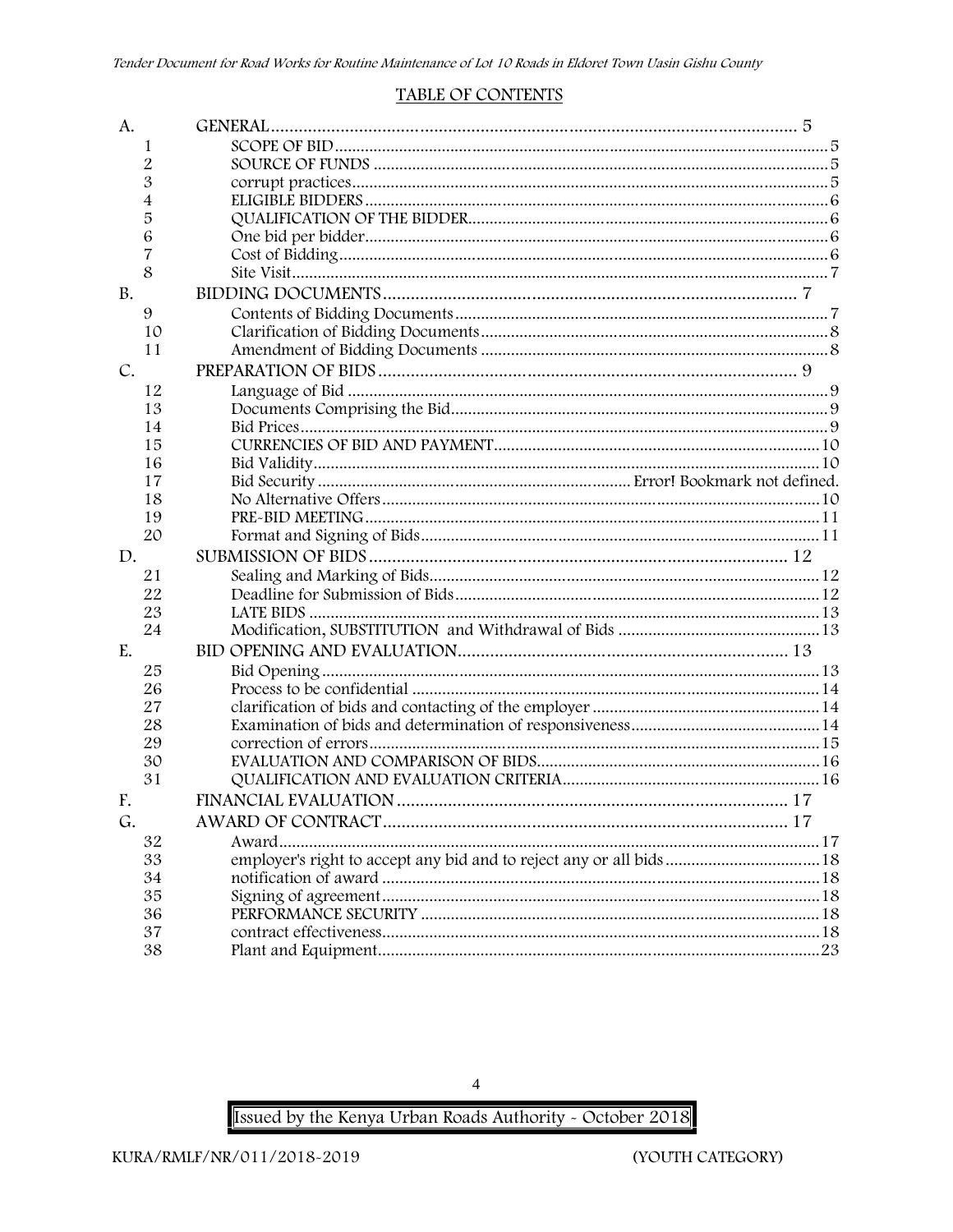## **INSTRUCTIONS TO TENDERERS AND CONDITIONS OF TENDER**

#### **A. GENERAL**

- **1 SCOPE OF BID**
	- 1.1 The Employer, as defined in the Conditions of Contract Part II hereinafter "the Employer" wishes to receive bids for the construction of works as described in Section 1, clause 102 of the Special Specifications –"Location and extent of the Works")
	- 1.2 The successful bidder will be expected to complete the Works within the period stated in the Appendix to Form of Bid from the date of commencement of the Works.
	- 1.3 Throughout these bidding documents, the terms bid and tender and their derivatives (bidder/tenderer, bid/tendered, bidding/tendering etc.) are synonymous, and day means calendar day. Singular also means plural.

### **2 SOURCE OF FUNDS**

- 2.1 The source of funding is the Government of Kenya through the Road Maintenance Levy Fund.
- **3 CORRUPT PRACTICES**
	- 3.1 The government requires that the bidders, suppliers, sub-contractors and supervisors observe the highest standards of ethics during the execution of such contracts. In this pursuit of this policy, the government;

Defines for the purpose of this provision, the terms set forth below as follows:

- i) "corrupt practice" means the offering, giving ,receiving, or soliciting of anything of value to influence the action of the public official in the procurement process or in the execution, and
- ii) "fraudulent practice" means a misrepresentation of facts in order to influence a procurement process or the execution of a contract to the detriment of the employer, and includes collusive practices among bidders (prior to or after bid submission) designed to establish bid prices at artificial, non-competitive levels and to deprive the employer the benefits of free and open competition

Will reject a proposal for award if it determines that the bidder recommended for award has engaged in corrupt or fraudulent practices in competing for the contract, and

Will declare a firm ineligible, either indefinitely or for a stated period of time, to be awarded a government contract if it at any time it is determined that the firm has engaged in corrupt or fraudulent practices in competing for, or in executing, a government financed contract



5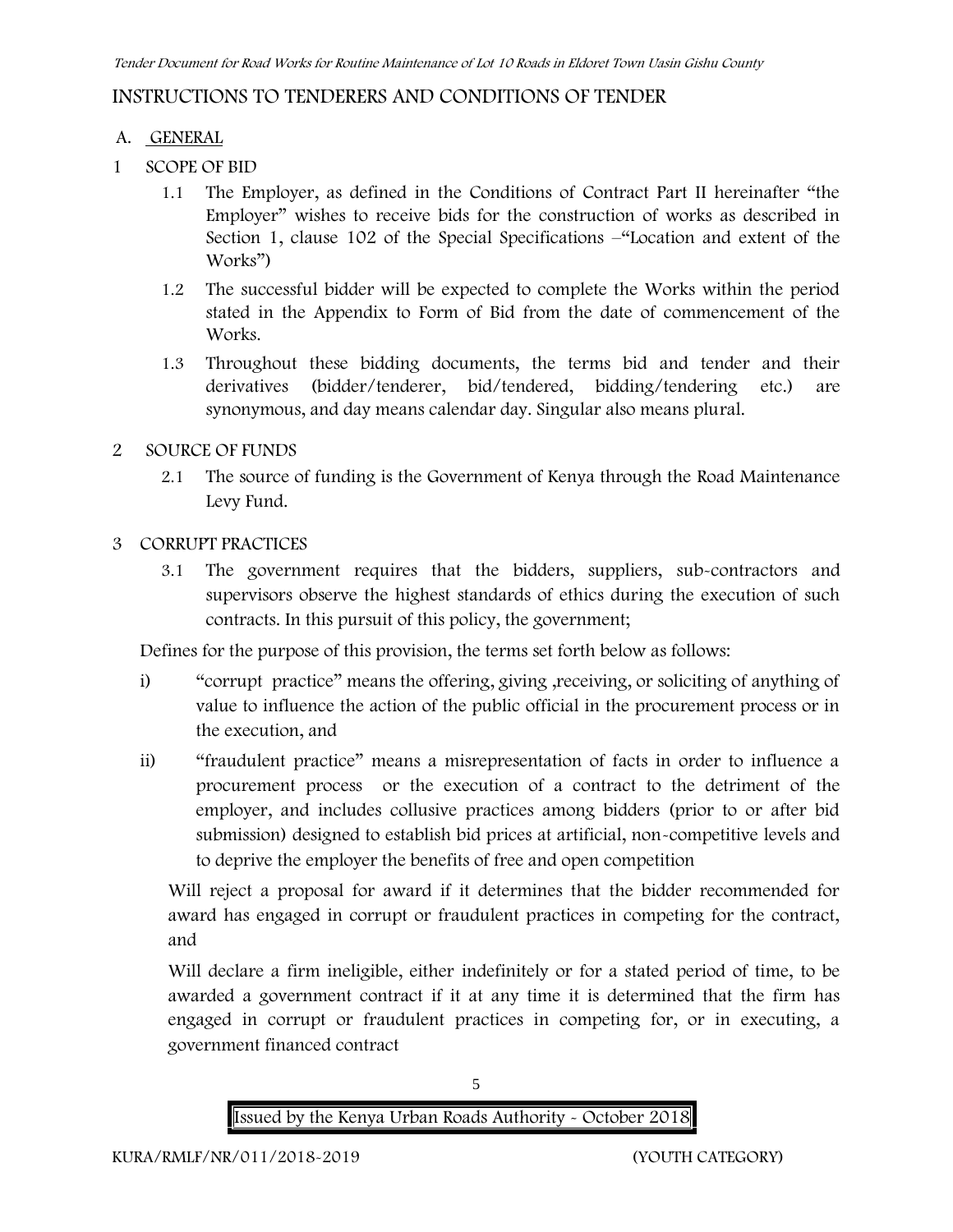#### **4 ELIGIBLE BIDDERS**

- 4.1 This invitation to bid is open to all bidders who are legally registered or incorporated in the Republic of Kenya as of the time of bid submission. Registration with National Construction Authority (NCA) as a contractor is mandatory.
- 4.2 Bidders shall not have a conflict of interest. Bidders shall be considered to have conflict of interest, if they participated as a consultant in the preparation of the design, documentation or technical specifications of the works that are the subject of this bidding other than as far as required by the Employer.
- 4.3 A firm that is under a declaration of eligibility by the Employer in accordance with clause 3, at the date of submission of the Bid or thereafter, shall be disqualified.
- 4.4 Bidders shall provide such evidence of their continued eligibility satisfactory to the Employer as the Employer shall reasonably request.

### **5 QUALIFICATION OF THE BIDDER**

- 5.1 Bidders shall as part of their bid:
- (a) Submit a written power of attorney authorizing the signatory of the bid to commit the bidder; and
- (b) Update any information submitted with their bids and update in any case the information indicated in the schedules and continue to meet the minimum threshold criteria set out in the bid documents.

5.2 As a minimum, bidders shall update the following information:

- (a) evidence of access to lines of credit from a bank and availability of other financial resources
- (b) financial predictions for the current year and the two subsequent years, including the effect of known commitments
- (c) work commitments
- (d) current litigation information; and
- (e) availability of critical equipment
	- 5.3 Bidders shall also submit proposals of work methods and schedule in sufficient detail to demonstrate the adequacy of the bidders' proposals to meet the technical specifications and the completion time referred to in Clause 1.2 above.
- **6 ONE BID PER BIDDER**
	- 6.1 Each bidder shall submit only one bid. A bidder who submits or participates in more than one bid will be disqualified.
- **7 COST OF BIDDING**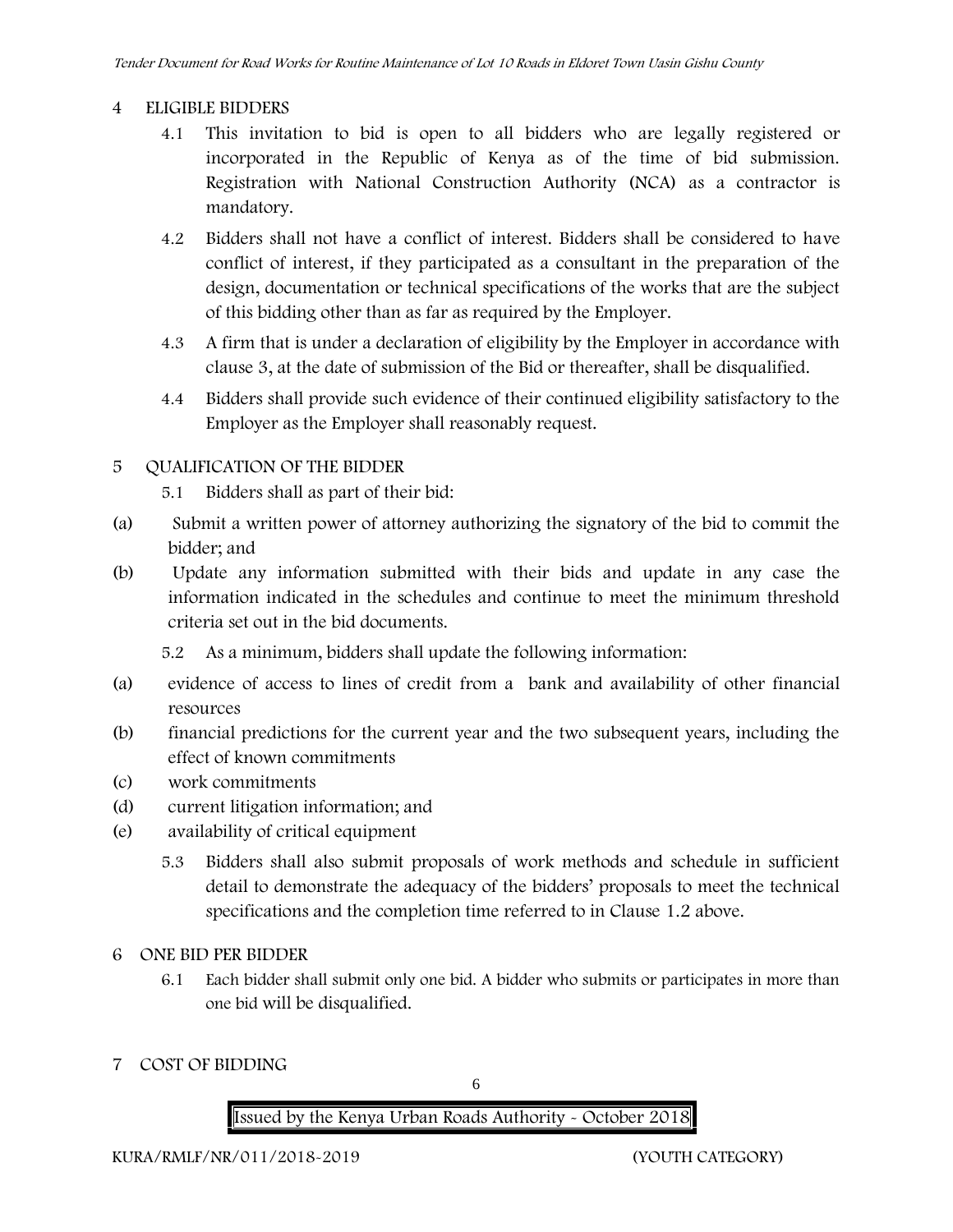7.1 The bidder shall bear all costs associated with the preparation and submission of his bid and the Employer will in no case be responsible or liable for those costs, regardless of the conduct or outcome of the bidding process.

#### **8 SITE VISIT**

- 8.1 The tenderer is advised to visit and examine the site and its surroundings and obtain for himself on his own responsibility, all information that may be necessary for preparing the tender and entering into a contract. The costs of visiting the site shall be the tenderer's own responsibility.
	- 8.2 The tenderer and any of his personnel or agents will be granted permission by the Employer to enter upon premises and lands for the purpose of such inspection, but only upon the express condition that the tenderer, his personnel or agents, will release and indemnify the Employer from and against all liability in respect of, and will be responsible for personal injury (whether fatal or otherwise), loss of or damage to property and any other loss, damage, costs and expenses however caused, which but for the exercise of such permission, would not have arisen.
	- 8.3 A Mandatory pre-tender site meeting shall be held as specified in the tender notice. A representative of the Employer will be available to meet the intending tenderers at the venue.
	- 8.4 The Employer will conduct a Site Visit concurrently with the pre-bid meeting referred to in Clause 19, attendance for which is necessary for all bidders. Attendance by the tenderers shall be as specified in the tender notice.
	- 8.5 Tenderers must provide their own transport. The representative will not be available at any other time for site inspection visits.
	- 8.6 Each tenderer shall complete the Certificate of Tenderer's Visit to the Site, whether he in fact visits the Site at the time of the organized site visit or by himself at some other time.

#### **B. BIDDING DOCUMENTS**

# **9 CONTENTS OF BIDDING DOCUMENTS**

- 9.1 The set of documents comprising the tender includes the following together with any addenda issued in accordance with Clause 11:
- (a) Invitation to Bid
- (b) Instructions to Bidders and Conditions of Tender
- (c) Appendix to Instruction to Tenderers
- (d) Conditions of Contract Part I
- (e) Conditions of Contract Part II
- (f) Road Maintenance Manual (May 2010 Edition)

### 7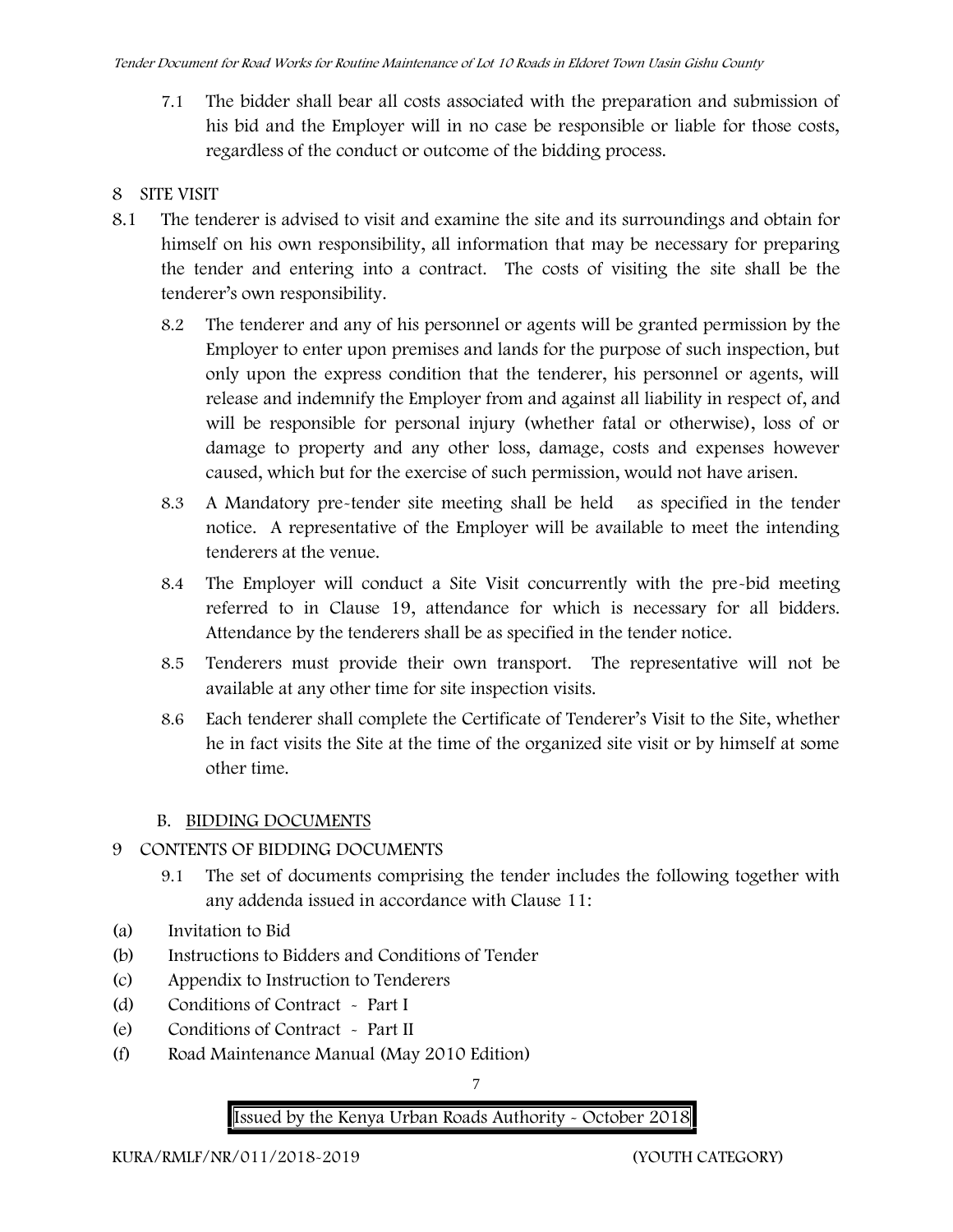- (g) Standard Specifications
- (h) Special Specifications
- (i) Form of Bid, Appendix to Form of Bid and Bid Security
- (j) Bills of Quantities
- (k) Schedules of Supplementary information
- (l) Form of Contract Agreement
- (m) Form of Performance Security
- (n) Drawings
- (o) BID Addenda (BID Notices)
- (p) Declaration Form
	- 9.2 The bidder is expected to examine carefully all instructions, conditions, forms, terms, specifications and drawings in the bidding documents. Failure to comply with the requirements of bid submission will be at the bidder's own risk. Bids that are not substantially responsive to the requirements of the bidding documents will be rejected.
	- 9.3 All recipients of the documents for the proposed Contract for the purpose of submitting a tender (whether they submit a tender or not) shall treat the details of the documents as "private and confidential".

### **10 CLARIFICATION OF BIDDING DOCUMENTS**

- 10.1 The prospective bidder requiring any clarification of the bidding documents may notify the Employer in writing, cable or by e-mail (hereinafter the term cable is deemed to include telex and facsimile) at the Employer's mailing address indicated in the Bidding Data.
- 10.2 The Employer will respond in writing to any request for clarification that he receives earlier than 7 days prior to the deadline for the submission of bids. Copies of the Employer's response to queries raised by bidders (including an explanation of the query but without identifying the sources of the inquiry) will be sent to all prospective bidders who will have purchased the bidding documents.

#### **11 AMENDMENT OF BIDDING DOCUMENTS**

- 11.1 At any time prior to the deadline for submission of bids, the Employer may, for any reason, whether at his own initiative or in response to a clarification requested by a prospective bidder, modify the bidding documents by issuing subsequent Addenda.
- 11.2 The Addendum thus issued shall be part of the bidding documents pursuant to Sub-Clause 10.1 and shall be communicated in writing or cable to all purchasers of the bidding documents. Prospective bidders shall promptly acknowledge receipt of each Addendum in writing or by cable to the Employer.

8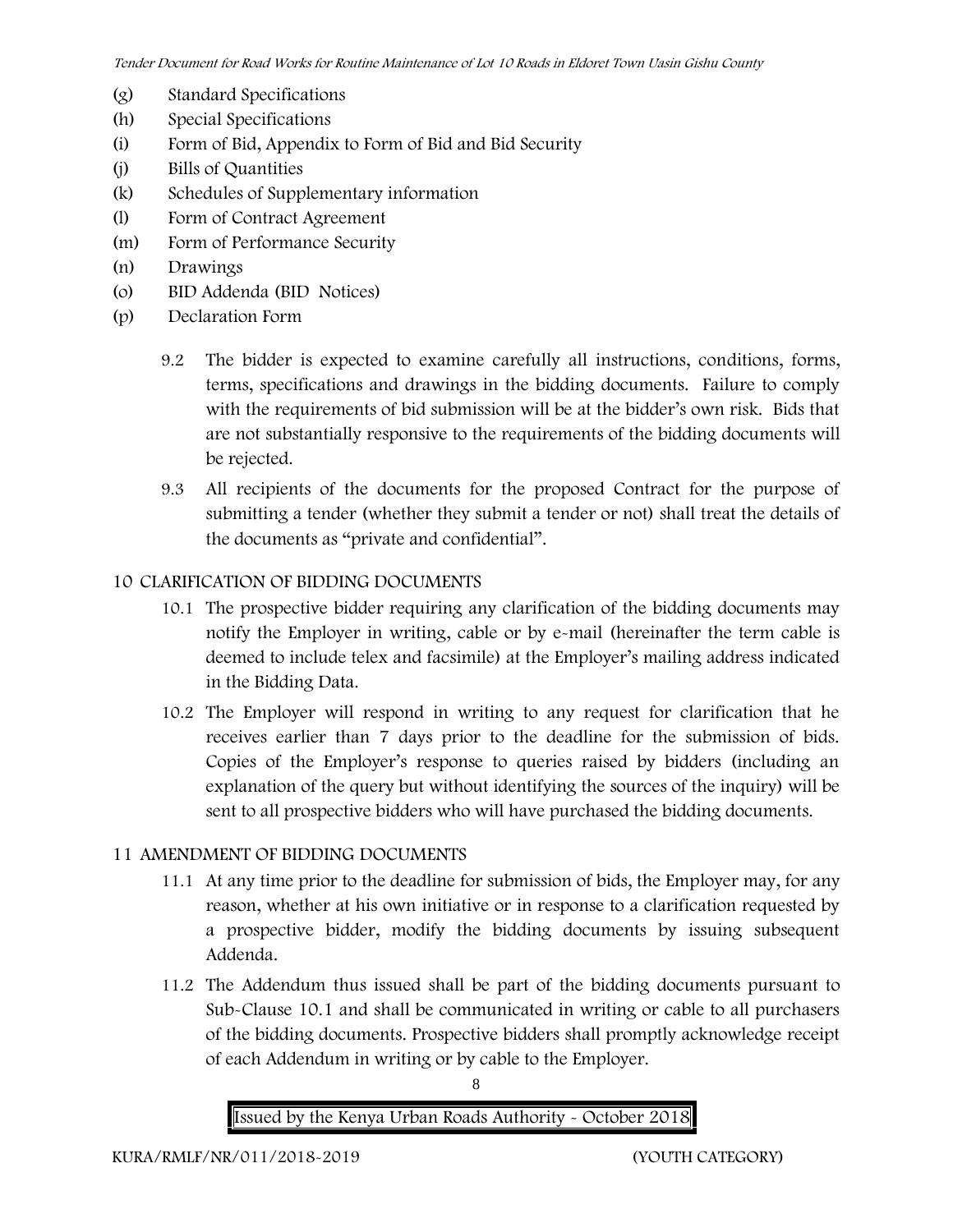11.3 In order to afford prospective bidders reasonable time in which to take an Addendum into account in preparing their bids, the Employer may, at his discretion, extend the deadline for the submission of bids in accordance with Clause 16.2.

# **C. PREPARATION OF BIDS**

# **12 LANGUAGE OF BID**

12.1 The bid prepared by the bidder and all correspondences and documents relating to the bid exchanged by the bidder and the Employer shall be written in the English Language. Supporting documents and printed literature furnished by the bidder may be in another language provided they are accompanied by an appropriate translation of pertinent passages in the above stated language. For the purpose of interpretation of the bid, the English language shall prevail.

# **13 DOCUMENTS COMPRISING THE BID**

13.1 The bid to be prepared by the bidder shall comprise:

- (a) Duly filled-in Form of Bid and Appendix to form of bid;
- (b) Bid security;
- (c) Priced Bills of Quantities;
- (d) Schedules of information
- (e) Qualification criteria
- (f) Any other materials required to be completed and submitted in accordance with the Instructions to Bidders embodied in these bidding documents.
	- 13.2 These Forms, Bills of Quantities and Schedules provided in these bidding documents shall be used without exception (subject to extensions of the Schedules in the same format).

# **14 BID PRICES**

- 14.1 Unless explicitly stated otherwise in the bidding documents, the contract shall be for the whole works as described in Sub-Clause 1.1, based on the basic unit rates and prices in the Bill of Quantities submitted by the bidder.
- 14.2 The bidder shall fill in rates and prices for all items of Works described in the Bills of Quantities, whether quantities are stated or not.
- 14.3 All duties, taxes (including VAT) and other levies payable by the Contractor under the Contract, or for any other cause as of the date 7 days prior to the deadline for submission of bids, shall be included in the rates and prices and the total Bid Price submitted by the bidder.
- 14.4 Unless otherwise provided in the Bidding Data and Conditions of Particular Application the rates and prices quoted by the bidder are subject to adjustment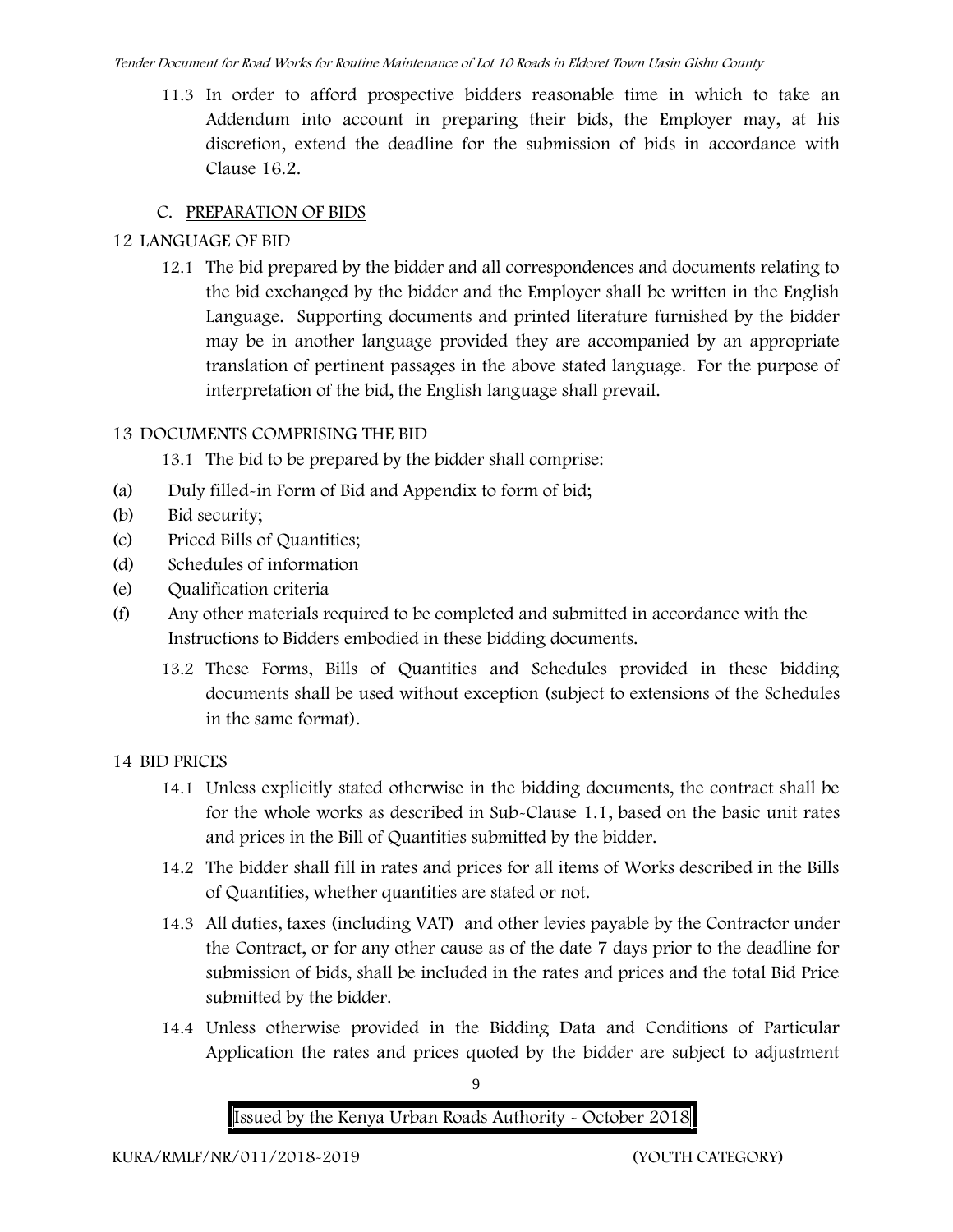during the performance of the contract in accordance with the provisions of Clause 70 of the Conditions of Contract.

#### **15 CURRENCIES OF BID AND PAYMENT**

15.1 Bids shall be priced in Kenya Shillings.

#### **16 BID VALIDITY**

- 16.1 The bid shall remain valid and open for acceptance for a period of 90 calendar days from the specified date of bid opening specified in Clause 22.
- 16.2 In exceptional circumstances prior to expiry of the original bid validity period, the Employer may request that the bidders extend the period of validity for a specified additional period. The request and the responses thereto shall be made in writing or by cable. A bidder may refuse the request without forfeiting his bid security. A bidder agreeing to the request will not be required nor permitted to modify his bid, but will be required to extend the validity of his bid security for the period of the extension, and in compliance with Clause **Error! Reference source not found.** in all respects.

#### **17 TENDER SECURING DECLARATION**

17.1 The bidder is not required to submit a bid security but shall furnish, as part of his bid, a tender securing declaration.

17.2 The tender securing declaration shall be in the format shown in the appendix to form of bid. Any bidder who fails to adhere to the terms of the tender securing declaration shall be liable to debarment pursuant to section 115 of the public procurement and asset disposal act 2015 and regulations of 2011.

17.2 Any bid not accompanied by a completed and signed tender securing declaration will be rejected by the employer as non-responsive.

17.3 The tender securing declaration shall expire;-

- (A) If a bidder is unsuccessful,
- (B) On receipt of notification of award
- (C) 28 days after the expiration of the tender validity.

17.4 The tender securing declaration of the successful bidder will be discharged upon the bidder signing the contract agreement and furnishing the required performance security.

17.5 A bidder will automatically be suspended from being eligible for bidding in any contract with the authority for a period of 5 years starting from the date of expiration of tender validity period, if a bidder is in breach of his/her obligation(s) under the bid conditions, because:

(a)The bidder has withdrawn its bid during the period of bid validity specified in the bidding data sheet or

10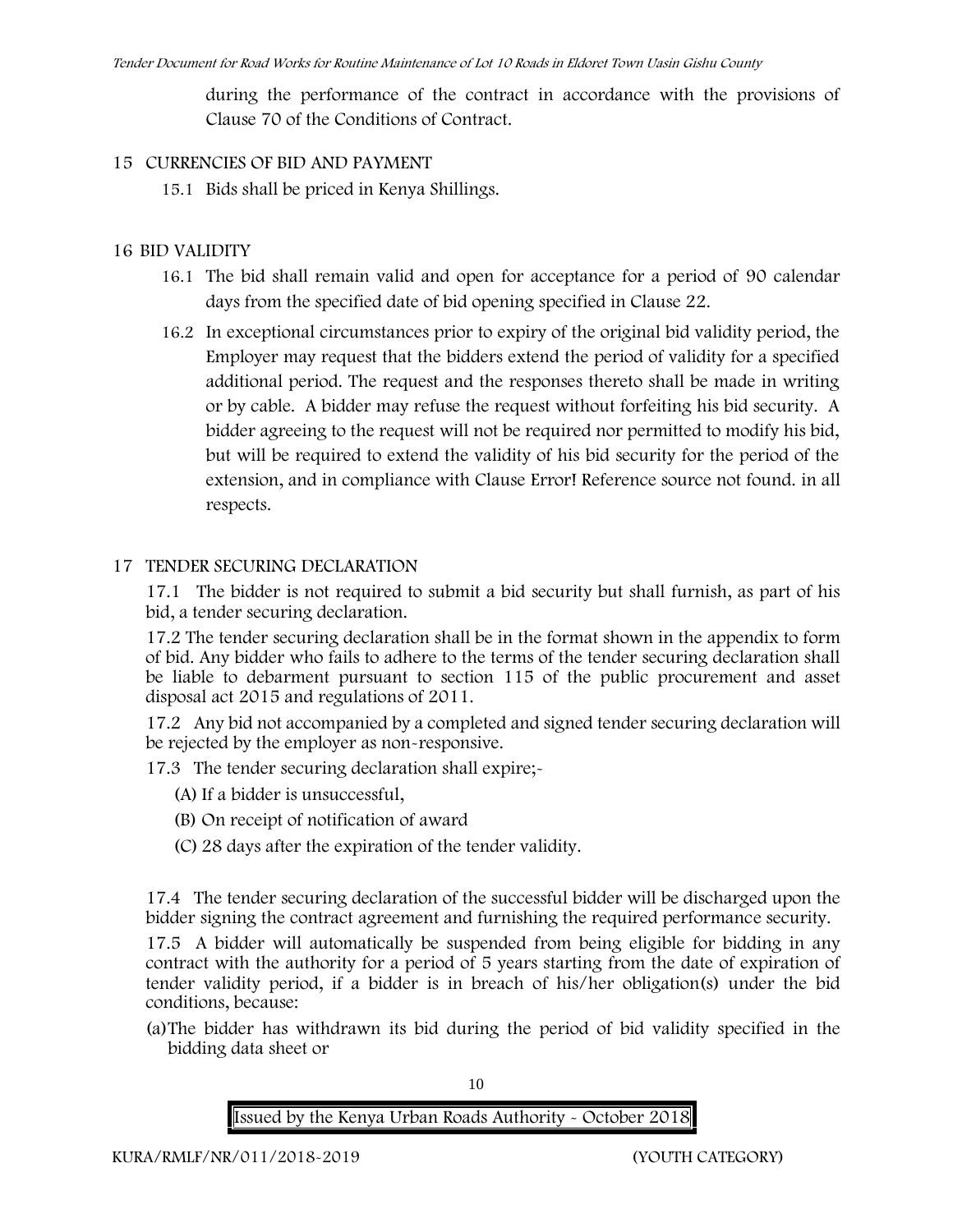(b)The bidder does not accept correction of errors, pursuant to sub-clause

29.1(f) or

(c)In the case of a successful bidder, the bidder fails within the specified time limit to:

- (i) Sign the contract agreement or
- (ii) Furnish the necessary performance security

# **18 NO ALTERNATIVE OFFERS**

- 18.1 The bidder shall submit one offer, which complies fully with the requirements of the bidding documents.
- 18.2 The bid submitted shall be solely on behalf of the bidder. A bidder who submits or participates in more than one bid will be disqualified.
- 18.3 A price or rate shall be entered in indelible ink against every item in the Bills of Quantities with the exception of items which already have Prime Cost or Provisional sums affixed thereto. The bidders are reminded that no "nil" or "included" rates or "lump-sum" discounts will be accepted. The rates for various items should include discounts if any. Bidders who fail to comply will be disqualified.

# **19 PRE-BID MEETING**

- 19.1 The bidder's designated representative is invited to attend a mandatory pre-bid meeting, which will take place as specified in the Tender notice. The purpose of the meeting will be to clarify issues and to answer questions on any matter that may be raised at that stage.
- 19.2 The bidder is requested as far as possible to submit any questions in writing or by cable, to reach the Employer not later than one week before the meeting. It may not be practicable at the meeting to answer questions received late, but questions and responses will be transmitted in accordance with the Minutes of the meeting, including the text of the questions raised and the responses given together with any responses prepared after the meeting, will be transmitted without delay to all purchasers of the bidding documents. Any modification of the bidding documents listed in Sub-Clause 9.1, which may become necessary as a result of the pre-bid meeting shall be made by the Employer exclusively through the issue of an Addendum pursuant to Clause 10 or through the minutes of the pre-bid meeting.

# **20 FORMAT AND SIGNING OF BIDS**

20.1 The bidder shall prepare one original of the documents comprising the bid as described in Clause 13 of these Instructions to Bidders, bound with the section containing the Form of Bid and Appendix to Bid, and clearly marked "ORIGINAL". In addition, the bidder shall submit another copy of the bid clearly marked "COPY

11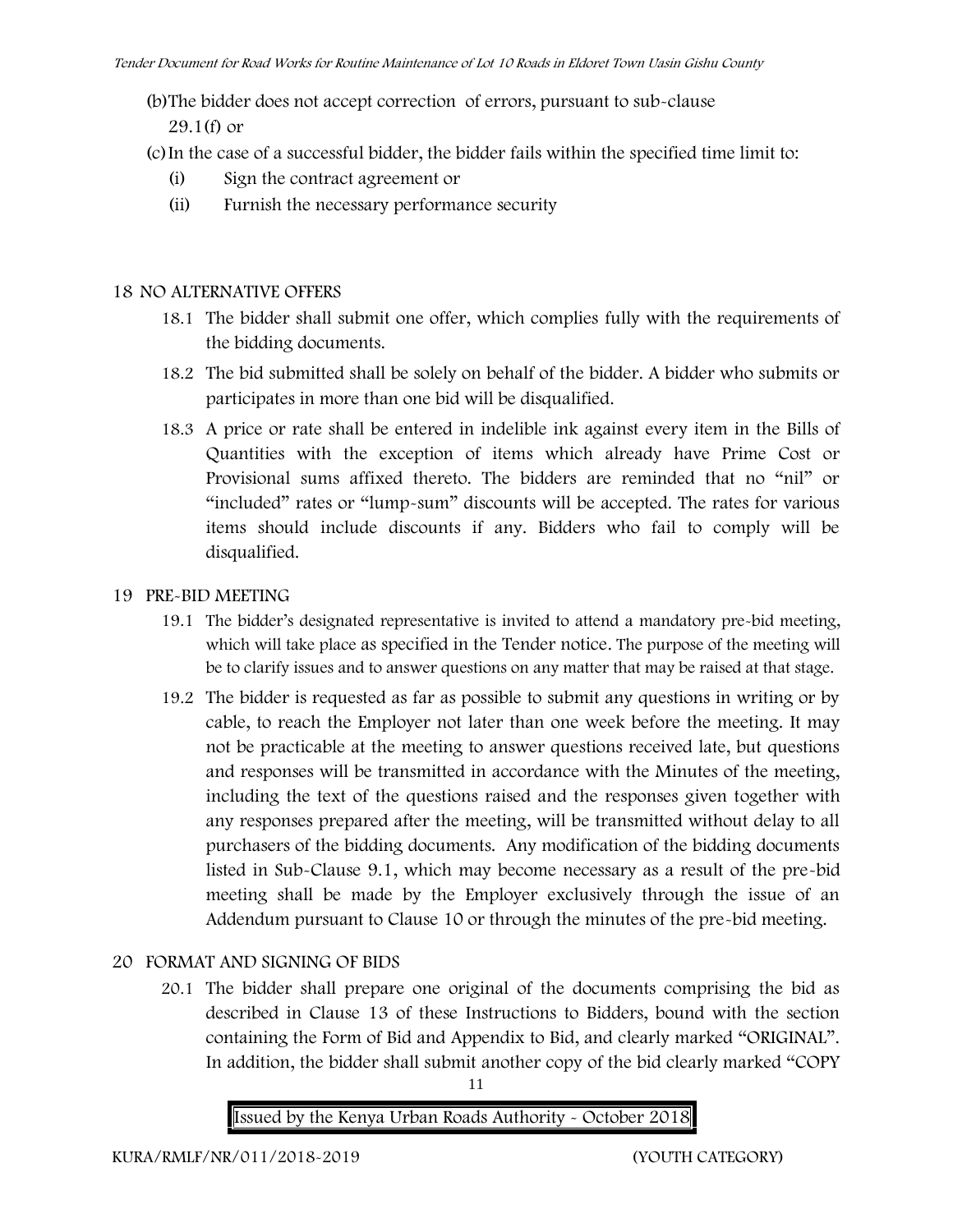OF ORIGINAL". In the event of discrepancy between them, the original shall prevail.

- 20.2 The original and copies of the bid shall be typed or written in indelible ink (in the case of copies, photocopies are also acceptable) and shall be signed by a person or persons duly authorized to sign on behalf of the bidder pursuant to Sub-Clause 5.1(a) OR 4.3 (c) as the case may be. The person or persons signing the bid shall initial all pages of the bid where entries or amendments have been made.
- 20.3 The bid shall be without alterations, omissions or conditions except as necessary to correct errors made by the bidder, in which case such corrections shall be initialled by the person or persons signing the bid.

### **D. SUBMISSION OF BIDS**

#### **21 SEALING AND MARKING OF BIDS**

- 21.1 The bidder shall seal the original and each copy of the bid in separate envelopes duly marking the envelopes "ORIGINAL" and "COPY". The envelopes shall then be sealed in an outer separate envelope.
- 21.2 The inner and outer envelopes shall be:
- (a) Addressed to the Employer at the address provided in the Appendix to Form of Bid.
- (b) Bear the name and identification number of the contract. In addition to the identification required in sub-Clause 21.2, the inner envelopes shall indicate the name and address of the bidder to enable the bid to be returned unopened in case it is declared "late" pursuant to Clause 23.1, and for matching purposes under Clause 24.
- 21.3 If the outer envelope is not sealed and marked as instructed above, the Employer will assume no responsibility for the misplacement or premature opening of the bid. If the outer envelope discloses the bidder's identity the Employer will not guarantee the anonymity of the bid submission, but this shall not constitute grounds for rejection of the bid.

#### **22 DEADLINE FOR SUBMISSION OF BIDS**

22.1 Bids must be received by the Employer at the address specified in Sub Clause 21.2 not later than **the date indicated in the tender notice.**

Tenders delivered by hand must be placed in the "tender box" provided in the office of the employer.

Proof of posting will not be accepted as proof of delivery and any tender delivered after the above stipulated time, from whatever cause arising will not be considered.

22.2 The Employer may, at his discretion, extend the deadline for the submission of bids through the issue of an Addendum in accordance with Clause 11 in which case all

12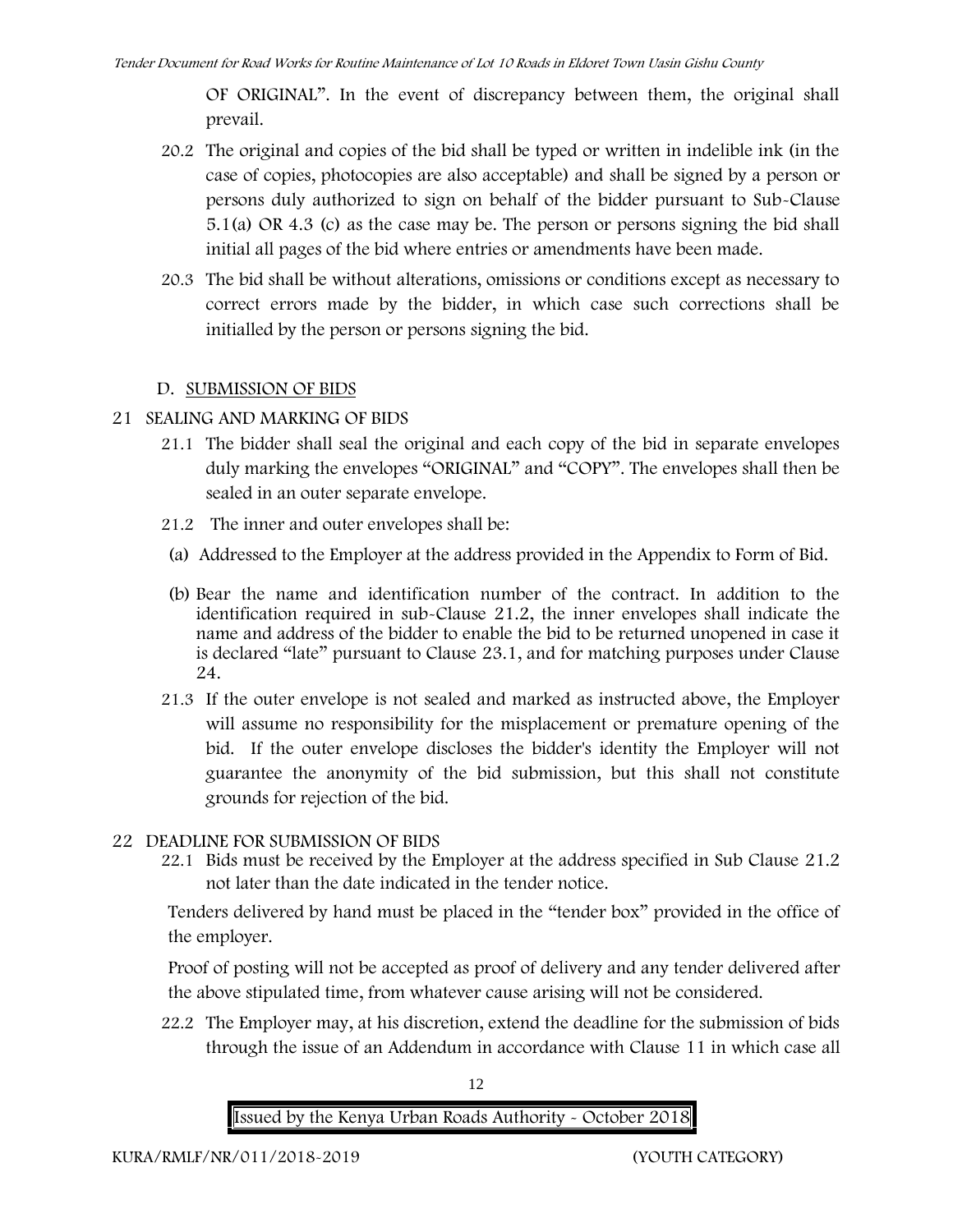rights and obligations of the Employer and the bidders previously subject to the original deadline shall thereafter be subject to the new deadline as extended.

### **23 LATE BIDS**

23.1 Any bid received by the Employer after the deadline for submission of bids prescribed in Clause 22 will be returned unopened to the bidder.

## **24 MODIFICATION, SUBSTITUTION AND WITHDRAWAL OF BIDS**

- 24.1 The bidder may modify, substitute or withdraw his bid after bid submission, provided that written notice of modification or withdrawal is received by the Employer prior to the prescribed deadline for submission of bids.
- 24.2 The bidder's modification, substitution or withdrawal notice shall be prepared, sealed, marked and delivered in accordance with the provisions of Clause 21, with the outer and inner envelopes additionally marked "MODIFICATION" or "WITHDRAWAL" as appropriate.
- 24.3 No bid may be modified subsequent to the deadline for submission of bids, except in accordance with Sub-Clause 29.2.
- 24.4 Any withdrawal of a bid during the interval between the deadline for submission of bids and expiration of the period of bid validity specified in Clause **Error! Reference source not found.** may result in the forfeiture of the bid security pursuant to Sub-Clause **Error! Reference source not found.**.

# **E. BID OPENING AND EVALUATION**

- **25 BID OPENING**
	- 25.1 The Employer will open the bids, including withdrawals and modifications made pursuant to Clause 24, in the presence of bidders' designated representatives who choose to attend, at the time, date, and location stipulated in the letter of invitation. The bidders' representatives who are present shall sign a register evidencing their attendance.
	- 25.2 Envelopes marked "WITHDRAWAL" and "SUBSTITUTION" shall be opened first and the name of the bidder shall be read out. Bids for which an acceptable notice of withdrawal has been submitted pursuant to Clause 24 shall not be opened.
	- 25.3 The bidder's name, the Bid Prices, including any bid modifications and withdrawals, the presence (or absence) of bid security, and any such details as the Employer may consider appropriate, will be announced by the Employer at the opening. Subsequently, all envelopes marked "MODIFICATION" shall be opened and the submissions therein read out in appropriate detail. No bid shall be rejected at bid opening except for late bids pursuant to Clause 22.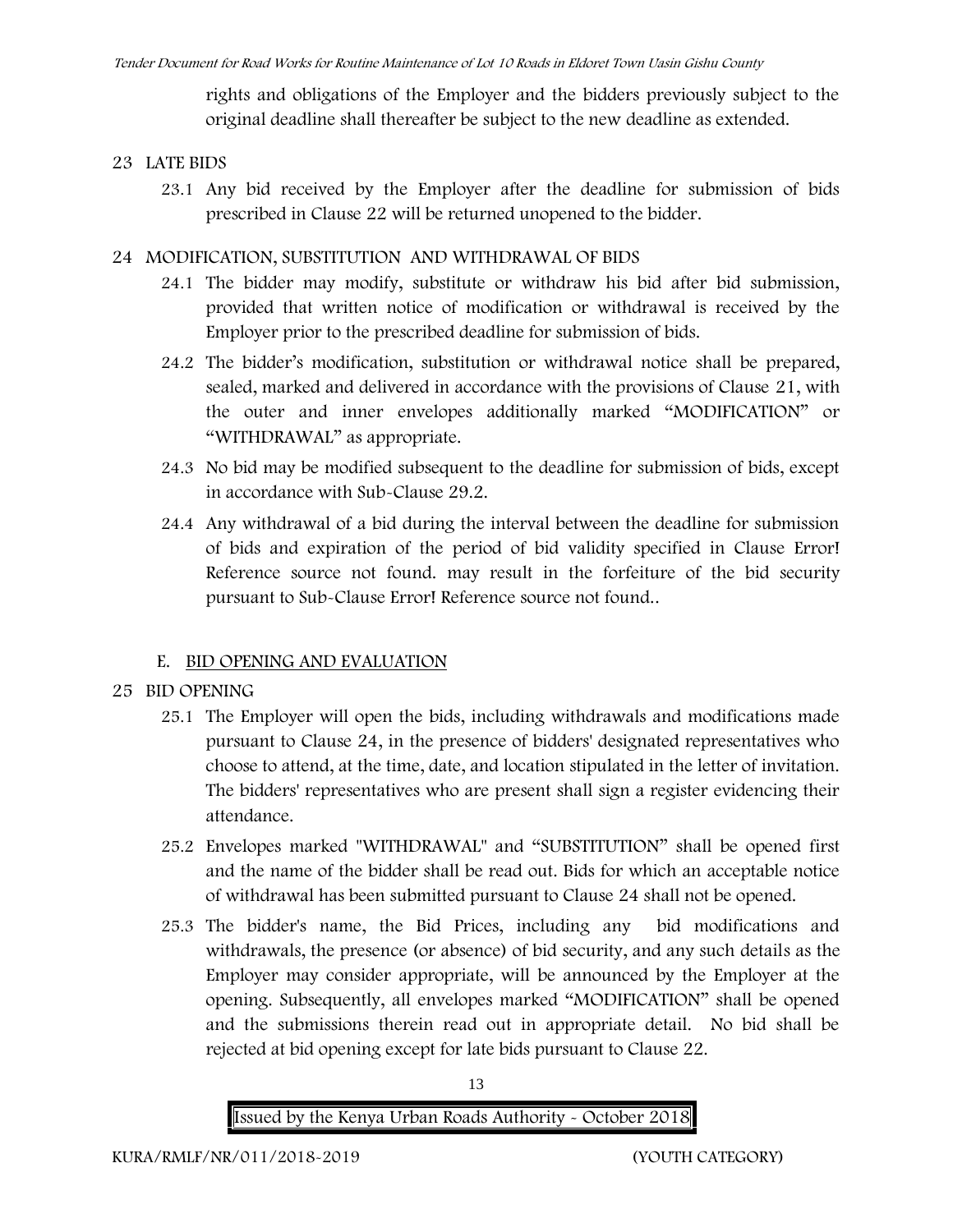- 25.4 The Employer shall prepare minutes of the bid opening, including the information disclosed to those present in accordance with Sub-Clause 24.3.
- 25.5 Bids not opened and read out at bid opening shall not be considered further for evaluation, irrespective of the circumstances.

# **26 PROCESS TO BE CONFIDENTIAL**

26.1 Information relating to the examination, evaluation and comparison of bids, and recommendations for the award of contract shall not be disclosed to bidders or any other persons not officially concerned with such process until the award to the successful bidder has been announced. Any effort by a bidder to influence the Employer's processing of bids or award decisions may result in the rejection of the bidder's bid.

# **27 CLARIFICATION OF BIDS AND CONTACTING OF THE EMPLOYER**

- 27.1 To assist in the examination, evaluation, and comparison of bids, the Employer may, at its discretion, ask any bidder for clarification of its bid, including breakdowns of unit rates. The request for clarification and the response shall be in writing or by cable, but no change in the price or substance of the bid shall be sought, offered, or permitted except as required to confirm the correction of arithmetic errors discovered by the Employer in the evaluation of the bids in accordance with Clause 29.
- 27.2 Subject to Sub-Clause 26.1, no bidder shall contact the Employer on any matter relating to its bid from the time of the bid opening to the time the contract is awarded. If the bidder wishes to bring additional information to the notice of the Employer, should do so in writing.
- 27.3 Any effort by the bidder to influence the Employer in the Employer's bid evaluation, bid comparison or contract award decisions may result in the rejection of the bidder's bid.

# **28 EXAMINATION OF BIDS AND DETERMINATION OF RESPONSIVENESS**

- 28.1 Prior to the detailed evaluation of bids, the Employer will determine whether each bid (a) has been properly signed; (b) is accompanied by the required securities; (c) is substantially responsive to the requirements of the bidding documents; and (d) provides any clarification and/or substantiation that the Employer may require to determine responsiveness pursuant to Sub-Clause 28.2.
- 28.2 A substantially responsive bid is one that conforms to all the terms, conditions, and specifications of the bidding documents without material deviation or reservation and has a valid tender bank guarantee. A material deviation or reservation is one

(a) Which affects in any substantial way the scope, quality, or performance of the works;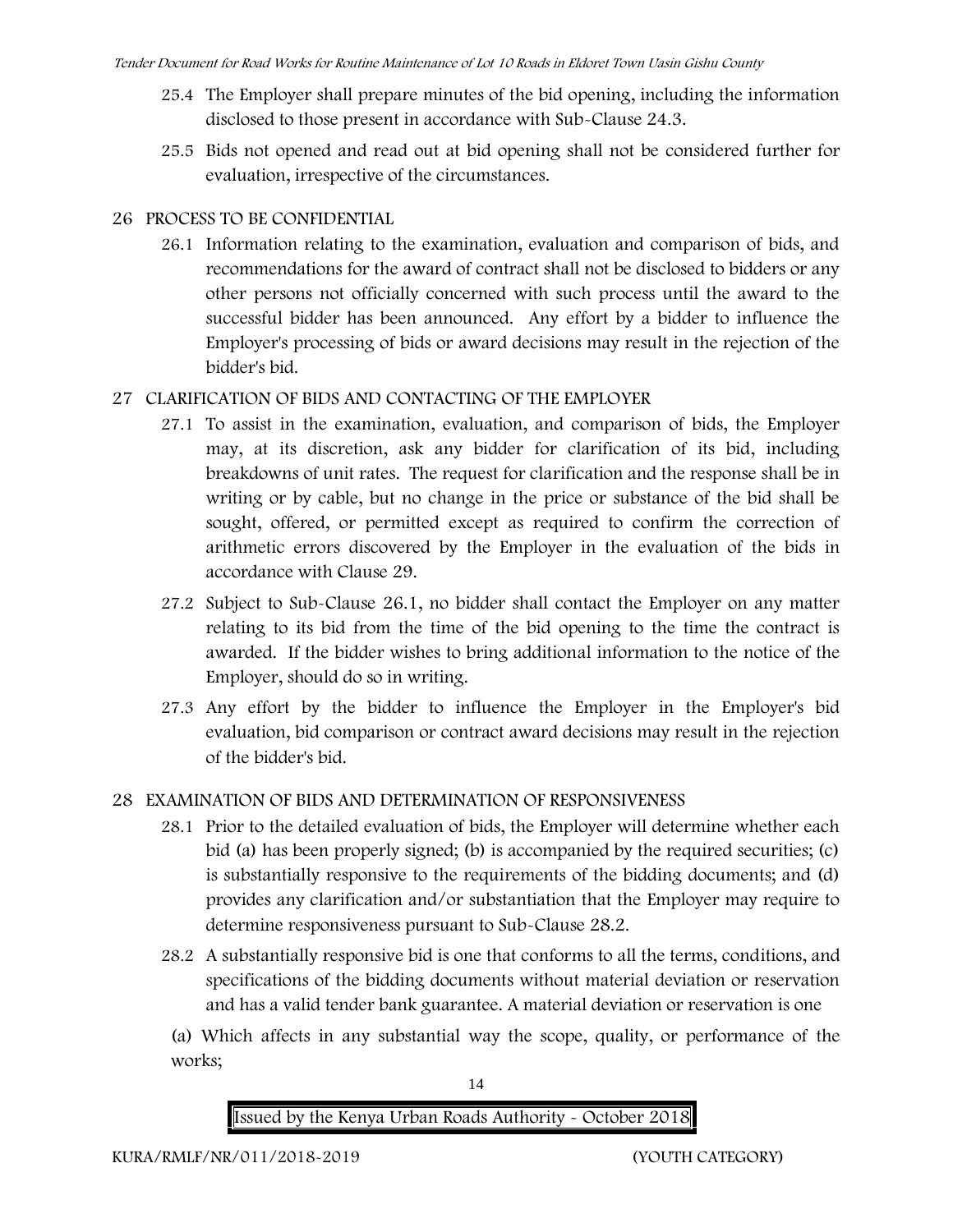(b) Which limits in any substantial way, inconsistent with the bidding documents, the Employer's rights or the bidder's obligations under the contract; or

(c) Whose rectification would affect unfairly the competitive position of other bidders presenting substantially responsive bids.

28.3 If a bid is not substantially responsive, it will be rejected by the Employer and may not subsequently be made responsive by correction or withdrawal of the nonconforming deviation or reservation.

### **29 CORRECTION OF ERRORS**

Tenders determined to be substantially responsive shall be checked by the Employer for any arithmetic errors in the computations and summations. Errors will be corrected by the Employer as follows:

- (a) Where there is a discrepancy between the amount in figures and the amount in words, the amount in words will govern.
- (b) Where there is a discrepancy between the unit rate and the line item total resulting from multiplying the unit rate by the quantity, the unit rate as quoted will prevail, unless in the opinion of the Employer, there is an obvious typographical error, in which case adjustment will be made to the entry containing that error.
- (c) In the event of a discrepancy between the tender amount as stated in the Form of Tender and the corrected tender figure in the main summary of the Bills of Quantities, the amount as stated in the Form of Tender shall prevail.
- (d) The Error Correction Factor shall be computed by expressing the difference between the tender amount and the corrected tender sum as a percentage of the corrected work items (i.e. corrected tender sum less Prime Cost and Provisional Sums.
- (e) The Error Correction Factor shall be applied to all work items (as a rebate or addition as the case may be) for the purposes of valuations for Interim Certificates and valuations of variations.
- (f) The Bidder shall within three (3) days after issuance of the written notice by the Employer, or such further time as the Employer may allow, correct his tender in such a manner as may be agreed or directed by the Employer failing which the tender may be absolutely rejected and the Bid Security forfeited in accordance with Sub-Clause 17.6.

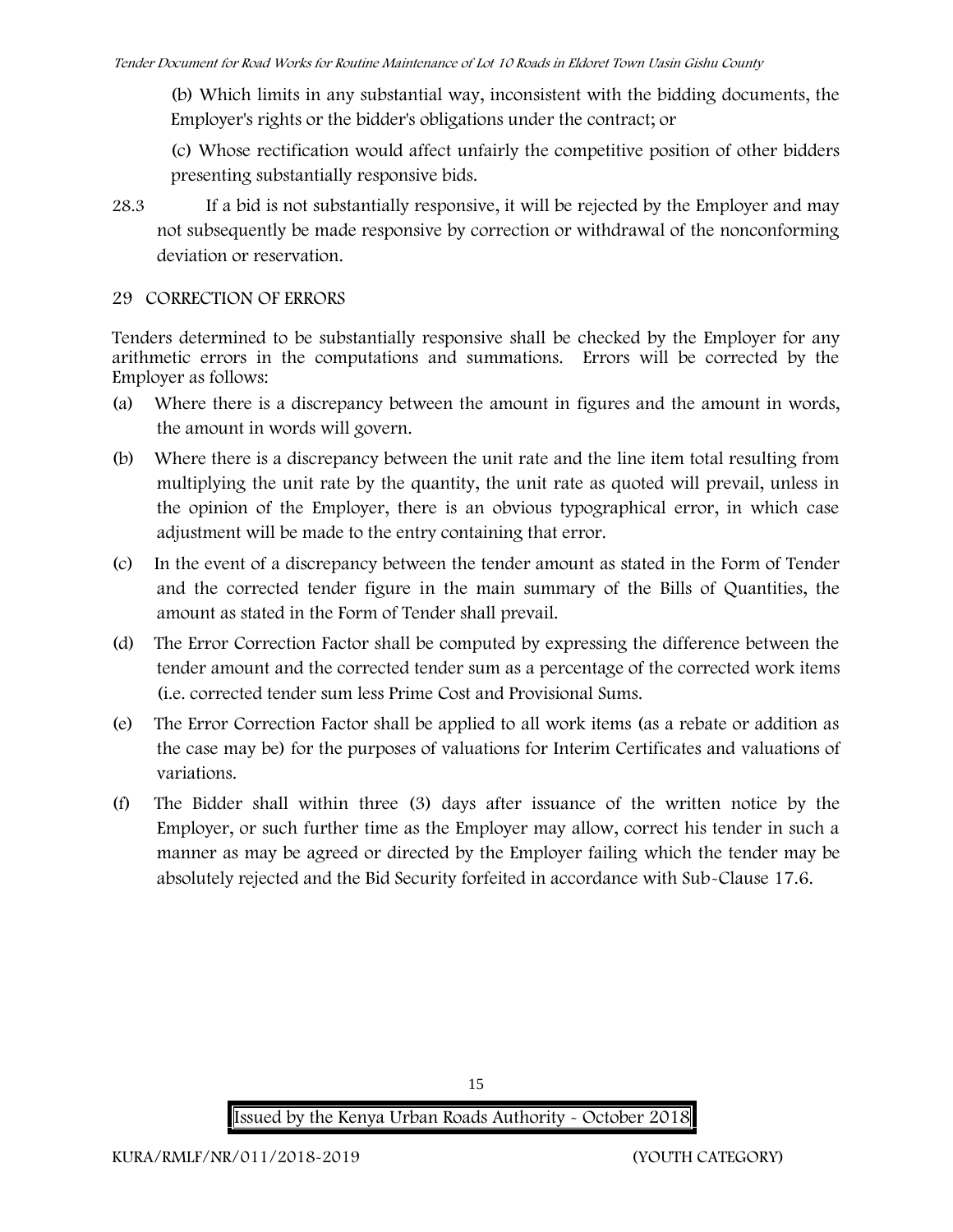### **30 EVALUATION AND COMPARISON OF BIDS**

- 30.1 The Employer will carry out evaluation of details and information provided in post-Qualification Questionnaire and any bidder who does not qualify shall not have his/her bid evaluated further.
- 30.2 The Employer will then evaluate and compare only the bids determined to be substantially responsive in accordance with Clauses 27 and 28.
	- 30.3 The procuring entity may at any time terminate procurement proceedings before contract award and shall not be liable to any person for the termination.
	- 30.4 A tenderer who gives false information in the tender document about its qualification or who refuses to enter into a contract after notification of contract award shall be considered for debarment from participating in future public procurement.

### **31 QUALIFICATION AND EVALUATION CRITERIA**

- 31.1 Post-qualification will be based on meeting all of the following minimum point scale criteria regarding the Applicant's general and particular experience, personnel and equipment capabilities as well as financial position. The Employer reserves the right to waive minor deviations, if they do not materially affect the capacity of an applicant to perform the contract. Subcontractor's experience and resources shall not be taken into account in determining the Applicant's compliance with qualifying criteria.
- **31.2** *General Experience***.**

The Applicant shall meet the following minimum criteria:  $\sim$ 

- (a) Average annual turnover for the last 2 years **KShs.5,000,000.00/-.**
- (b) Successful completion as a prime contractor or sub-contractor in the execution of at least three roads rehabilitation/new construction projects of a similar nature and comparable in complexity to the proposed contract within the last three years, for which at least one was located in an urban environment in Kenya.
- 31.3 *Personnel Capabilities***.** The Applicant should list down personnel of minimum qualification of HND in Civil Engineering for Site Agent, Ordinary Diploma for the surveyor and other supervisory staff.
- 31.4 *Equipment Capabilities.* The Applicant should list down, the plants and equipment that are in his ownership and the ones proposed for hire which should be suitable for executing contract works. – Applicants must attaché evidence of ownership or hiring arrangements.
- 31.5 *Cash flow statement.* The Applicant should demonstrate that the firm has access to or has available, liquid assets, unencumbered real assets, lines or credit, and other financial means sufficient to meet the construction cash flow for a period of 2 months, estimated at 20% of the estimated tender sum.

16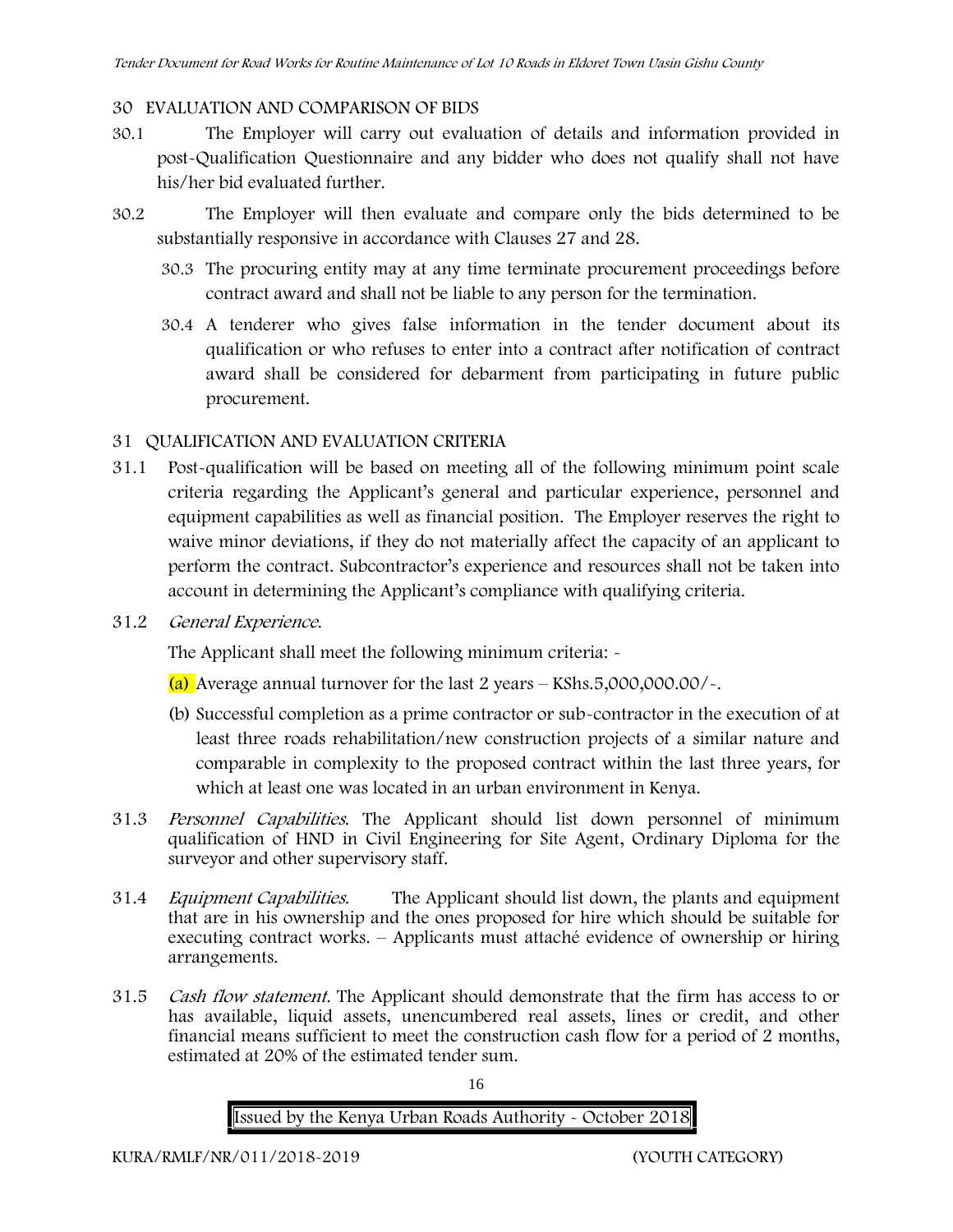- **31.6 Balance Sheets***.* Signed and stamped Audited balance sheets for the last two years should be submitted and must demonstrate the soundness of the Applicant's financial position, availability of working capital and net worth.
- **31.7 Financial position/Ratios.** The applicant's financial information will be assessed in terms of ROCE, current ratio and return on equity, and the point scale criteria on their financial position given on this basis. Where necessary, the Employer may make inquiries with the Applicant's bankers.
- 31.8 *Litigation History.* The Applicant should provide accurate information on any litigation or arbitration resulting from contracts complete or under execution by him over the last five years. A consistent history of litigation against the Applicant may result in failure of the application.
- 31.9 Post-qualification criteria are as provided in the Appendix to instruction to tenderers. The bidders who pass the technical criteria will be subjected to financial evaluation.

#### **F. FINANCIAL EVALUATION**

31.8 Comparison of major rates of items of construction & credibility of tenderers rates

The Employer will compare the tenderers' rates with the Engineer's estimates for major items of construction. If some bids are seriously unbalanced or front loaded in relation to the Engineer's estimates for the major items of work to be performed under the contract, the Employer may require the bidder to produce detailed price analyses for any or all items of the Bills of Quantities, to demonstrate the internal consistency of those prices with the construction methods and schedule proposed. After evaluation of the price analyses, taking into consideration the schedule of estimated contract payments, the Employer may require that the amount of the Performance Security set forth in Clause 35 be increased at the expense of the bidder to a level sufficient to protect the Employer against financial loss in the event of default of the successful bidder under the contract.

#### **G. AWARD OF CONTRACT**

- **32 AWARD**
	- 32.1 Subject to Clause 32, the Employer will award the contract to the bidder whose bid has been determined to be substantially responsive to the bidding documents and who has offered the lowest Evaluated Bid Price pursuant to Clause 29, provided that such bidder has been determined to be (a) eligible in accordance with the provisions of Sub-Clause 3.1, and (b) qualified in accordance with the provisions of Clause 4.

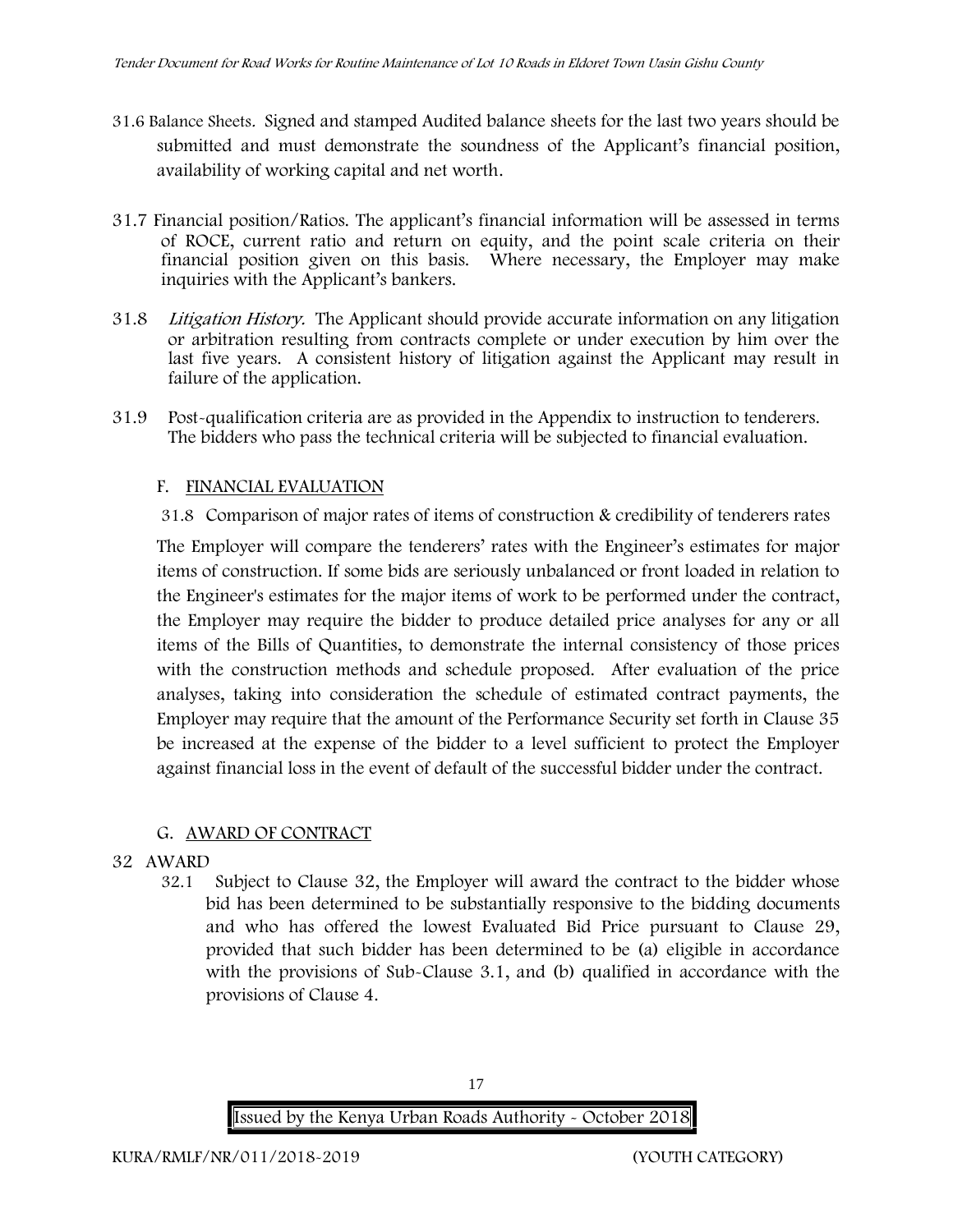# **33 EMPLOYER'S RIGHT TO ACCEPT ANY BID AND TO REJECT ANY OR ALL BIDS**

33.1 The Employer reserves the right to accept or reject any bid, and to annul the bidding process and reject all bids, at any time prior to award of contract, without thereby incurring any liability to the affected bidder or bidders or any obligation to inform the affected bidder or bidders of the grounds for the Employer's action.

# **34 NOTIFICATION OF AWARD**

- 34.1 Prior to expiration of the period of bid validity prescribed by the Employer, the Employer will notify the successful bidder in writing or by cable confirmed by registered letter that its bid has been accepted. This letter (hereinafter and in the Conditions of Contract called "Letter of Acceptance") shall specify the sum, which the Employer will pay the Contractor in consideration of the execution and completion of the works and the remedying of any defects therein by the Contractor as prescribed by the contract (hereinafter and in the Conditions of Contract called "the Contract Price").
- 34.2 At the same time that the Employer notifies the successful bidder that his bid has been accepted, the Employer shall notify the other bidders that their bids have been unsuccessful and that their bid security will be returned as promptly as possible, in accordance with sub clause 17.4.

# **35 SIGNING OF AGREEMENT**

35.1 Within 14 days of receipt of the Notification of Award, the successful bidder shall sign the Form of Agreement and return it to the Employer, together with the required performance security.

# **36 PERFORMANCE SECURITY**

- 36.1 Within 21 days of receipt of the Letter of Acceptance from the Employer, the successful bidder shall furnish to the Employer a performance security in the form stipulated in the Conditions of contract. The form of performance security provided in Section 9 of the bidding documents shall be used.
- 36.2 The successful bidder shall provide a performance security in the form of an Unconditional Bank Guarantee from a reputable bank located in Kenya.
- 36.3 Failure by successful bidder to lodge the required performance Guarantee within 21 days of the receipt of the letter of Acceptance shall constitute sufficient grounds for annulment of the award and forfeiture of the bid surety; in which event the Employer may make the award to another bidder or call for new bids.

# **37 CONTRACT EFFECTIVENESS**

37.1 The Contract will be effective only upon signature of the Agreement between the Contractor and the Employer.

18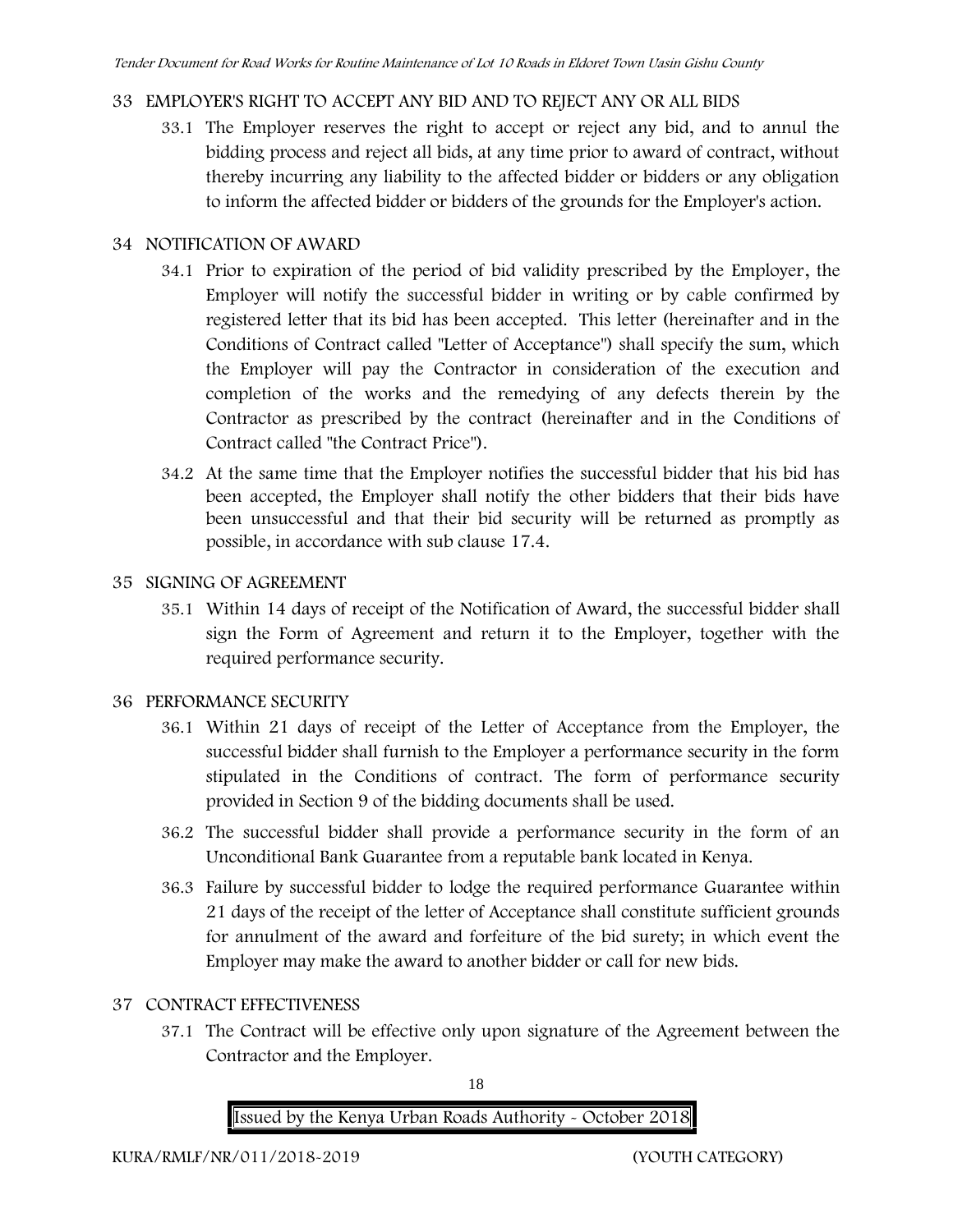# **QUALIFICATION CRITERIA**

This Section contains all the factors, methods and criteria that the Employer shall use to evaluate applications. The information to be provided in relation to each factor and the definitions of the corresponding terms are included in the respective Application Forms.

#### **Contents**

| 7. Schedule of the Major Items of Plant/Equipment Available for Proposed Contract. 20 |  |
|---------------------------------------------------------------------------------------|--|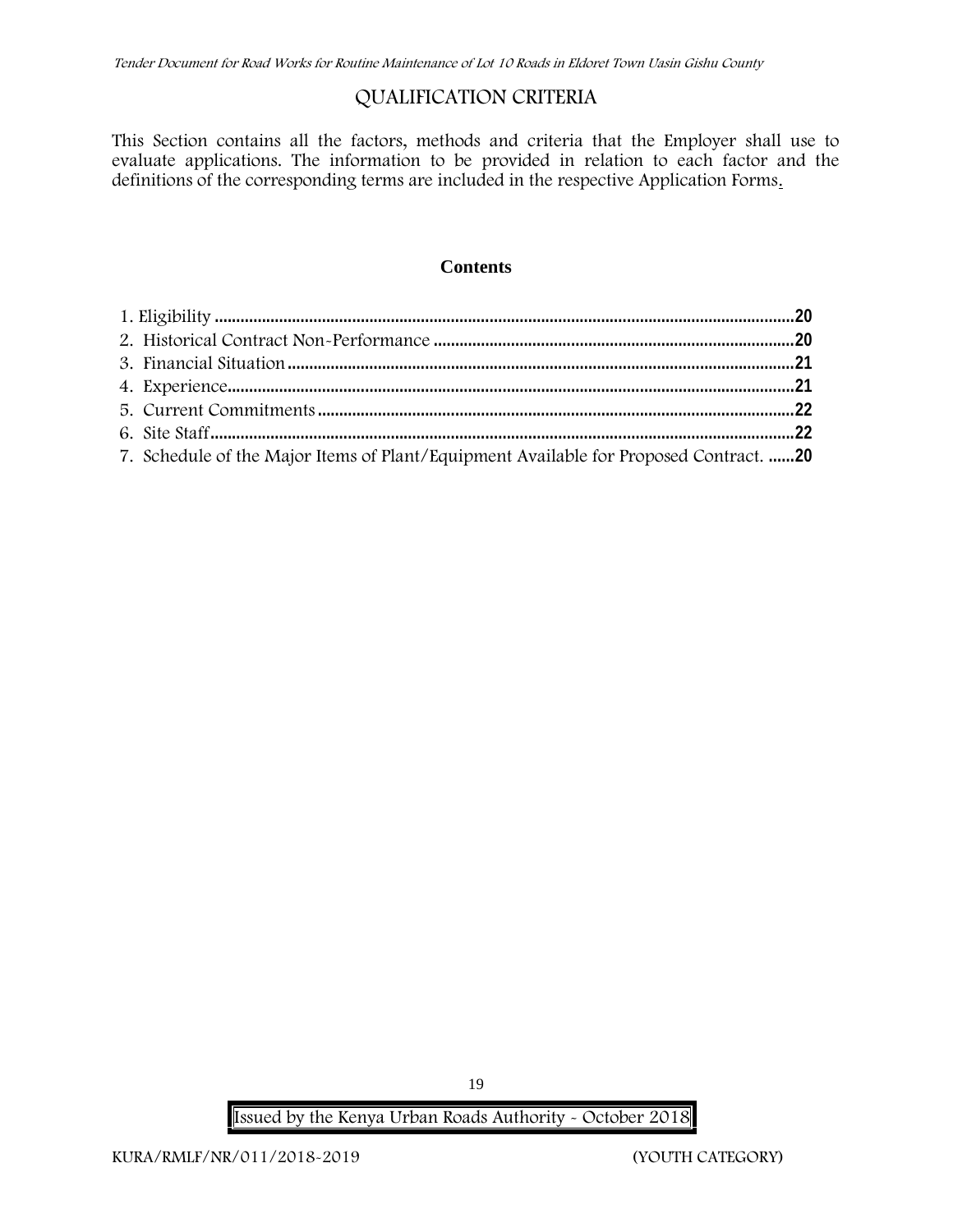|                |                                                                                      | Qualification Criteria                                                                                                                                                                                                                                                                                                                                                                                                                                                                                                                                                | Compliance<br>Requirement | Documentation              |  |  |
|----------------|--------------------------------------------------------------------------------------|-----------------------------------------------------------------------------------------------------------------------------------------------------------------------------------------------------------------------------------------------------------------------------------------------------------------------------------------------------------------------------------------------------------------------------------------------------------------------------------------------------------------------------------------------------------------------|---------------------------|----------------------------|--|--|
| No.            | Subject                                                                              | Requirement                                                                                                                                                                                                                                                                                                                                                                                                                                                                                                                                                           | Bidder                    | Submission<br>Requirements |  |  |
| 1. Eligibility |                                                                                      |                                                                                                                                                                                                                                                                                                                                                                                                                                                                                                                                                                       |                           |                            |  |  |
| 1.1            | Eligibility                                                                          | Nationality in accordance with<br>Sub-Clause 4.1.                                                                                                                                                                                                                                                                                                                                                                                                                                                                                                                     | Must meet requirement     | Section 2, Schedule 1      |  |  |
| 1.2            | Conflict of Interest                                                                 | No conflicts of interest in Sub-<br>Clause 4.2.                                                                                                                                                                                                                                                                                                                                                                                                                                                                                                                       | Must meet requirement     | Section 2, Schedule 1      |  |  |
| 1.3            | Debarment                                                                            | Not having been declared<br>ineligible by the Employer, as<br>described in Sub-Clause 4.3.                                                                                                                                                                                                                                                                                                                                                                                                                                                                            | Must meet requirement     | Section 2, Schedule 11     |  |  |
| 1.4            | Incorporation &<br>Registration                                                      | Pursuant to sub-clause 4.1 the<br>following shall be provided;<br>- Copy of Certificate of<br>incorporation certified by a<br>Commissioner of Oaths or<br>issuing authority to show that<br>the applicant is a registered<br>company and legally authorised<br>to do business in Kenya<br>- Proof of registration with the<br>National Construction Authority<br>(NCA) in the categories<br>indicated in the tender notice.<br>-Proof of registration with a<br>Certified copy of a valid<br>certificate from National or<br>County Treasury for relevant<br>category | Must meet requirement     | Section 2, Schedule 1      |  |  |
| 2.1            | 2. Historical Contract Non-Performance<br>History of Non-<br>Performing<br>Contracts | Non-performance of a contract<br>did not occur within the last<br>five (5) years prior to the<br>deadline for application<br>submission based on all<br>information on fully settled<br>disputes or litigation. A fully<br>settled dispute or litigation is<br>one that has been resolved in<br>accordance with the Dispute<br>Resolution Mechanism under<br>the respective contract, and<br>where all appeal instances<br>available to the applicant have<br>been exhausted.                                                                                         | Must meet requirement     | Section 2, Schedule 5      |  |  |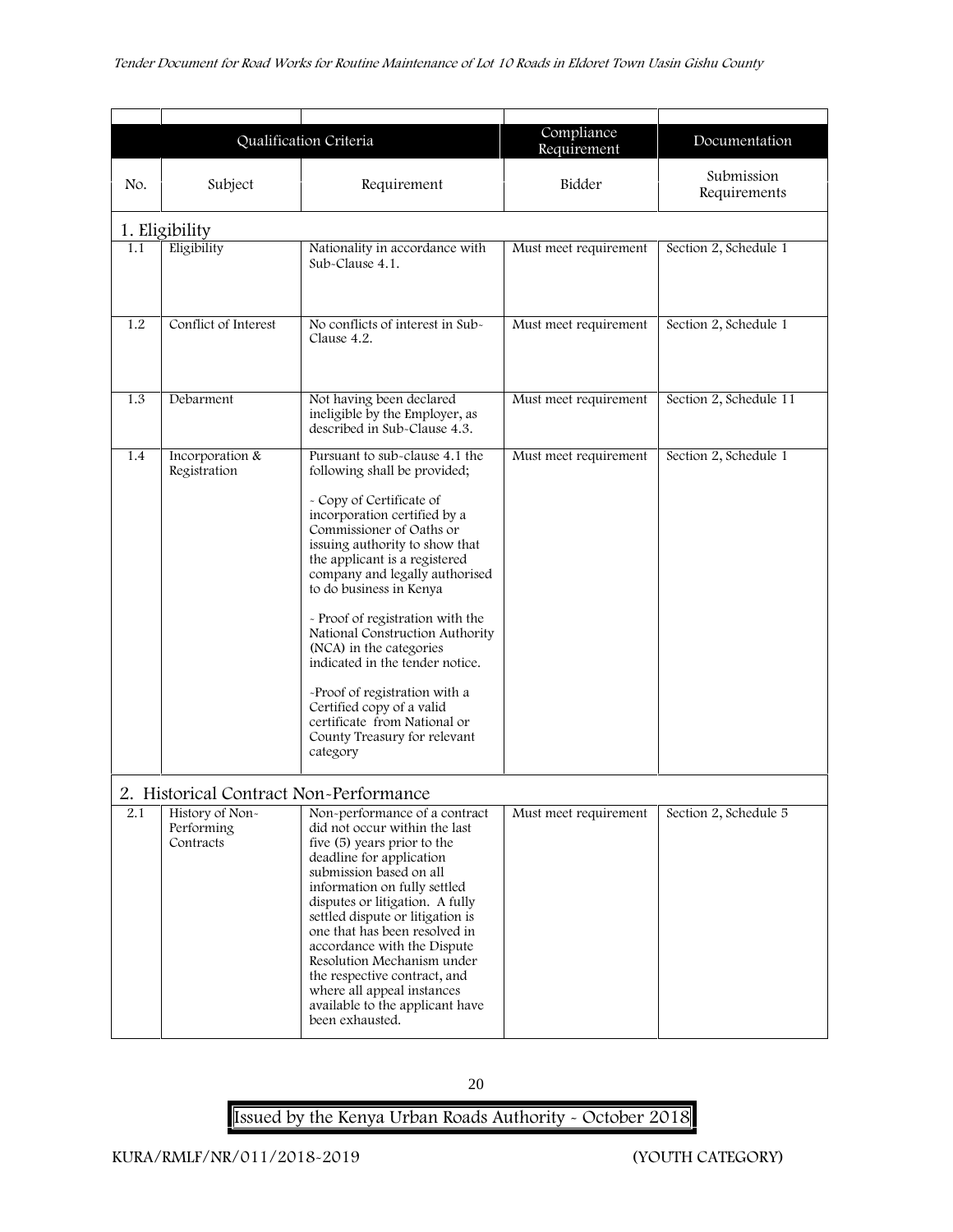|                     |                                            | Qualification Criteria                                                                                                                                                                                                                                                                                                                                                                                                                 | Compliance<br>Requirement                                                                                                           | Documentation                                                                                                                                                                                                                                                                                                                                                                                                                                                                           |
|---------------------|--------------------------------------------|----------------------------------------------------------------------------------------------------------------------------------------------------------------------------------------------------------------------------------------------------------------------------------------------------------------------------------------------------------------------------------------------------------------------------------------|-------------------------------------------------------------------------------------------------------------------------------------|-----------------------------------------------------------------------------------------------------------------------------------------------------------------------------------------------------------------------------------------------------------------------------------------------------------------------------------------------------------------------------------------------------------------------------------------------------------------------------------------|
| No.                 | Subject                                    | Requirement                                                                                                                                                                                                                                                                                                                                                                                                                            | Bidder                                                                                                                              | Submission<br>Requirements                                                                                                                                                                                                                                                                                                                                                                                                                                                              |
| 2.2                 | Pending Litigation                         | All pending litigation shall in<br>total not represent more than<br>fifty percent (50%)] of the<br>Applicant's net worth and shall<br>be treated as resolved against<br>the Applicant.                                                                                                                                                                                                                                                 | Must meet requirement                                                                                                               | Section 2, Schedule 10                                                                                                                                                                                                                                                                                                                                                                                                                                                                  |
|                     | 3. Financial Situation                     |                                                                                                                                                                                                                                                                                                                                                                                                                                        |                                                                                                                                     |                                                                                                                                                                                                                                                                                                                                                                                                                                                                                         |
| 3.1                 | Financial<br>Performance                   | (a) Submission of audited<br>balance sheets or other financial<br>statements acceptable to the<br>Employer, for the last two [2]<br>years and authenticated bank<br>statement for the last six (6)<br>months to demonstrate:<br>(b) the current soundness of the<br>applicants financial position<br>and its prospective long term<br>profitability, and<br>(c) capacity to have a cash flow<br>equivalent to 20% of the tender<br>sum | Must submit as<br>required and bidders<br>who meet the<br>requirement are<br>marked YES, those<br>that do not meet are<br>marked NO | Attach evidence on<br>the requirement of<br>Section 2, Schedule 8<br>a) All pages must be<br>initialized and<br>stamped by both a<br>practicing Auditor<br>registered with<br>ICPAK and one of the<br>Directors. Auditor's<br>practicing<br>membership number<br>from ICPAC must be<br>indicated. Non-<br>adherence to this to<br>part a, b and c leads<br>to disqualification.<br>(b) All pages in the<br>bank statement must<br>be initialized and<br>stamped by the<br>issuing bank. |
| 3.2                 | Average Annual<br>Construction<br>Turnover | (d) Average annual<br>construction turnover of KShs.5<br>Million [Five Million],<br>calculated as total certified<br>payments received for contracts<br>in progress or completed,<br>within the last two $[(2)]$ years                                                                                                                                                                                                                 | Must submit as<br>required and bidders<br>who meet the<br>requirement are<br>marked YES, those<br>that do not meet are<br>marked NO | Section 2, Schedule 8                                                                                                                                                                                                                                                                                                                                                                                                                                                                   |
|                     | 4. Experience                              |                                                                                                                                                                                                                                                                                                                                                                                                                                        |                                                                                                                                     |                                                                                                                                                                                                                                                                                                                                                                                                                                                                                         |
| 4.1 (a<br>$\lambda$ | General Construction<br>Experience         | Experience under construction<br>contracts in the role as a main<br>contractor or subcontractor for<br>at least the last five [5] years<br>prior to the applications<br>submission deadline                                                                                                                                                                                                                                            | Must submit as<br>required and bidders<br>who meet the<br>requirement are<br>marked YES, those<br>that do not meet are<br>marked NO | Section 2, Schedule 6A                                                                                                                                                                                                                                                                                                                                                                                                                                                                  |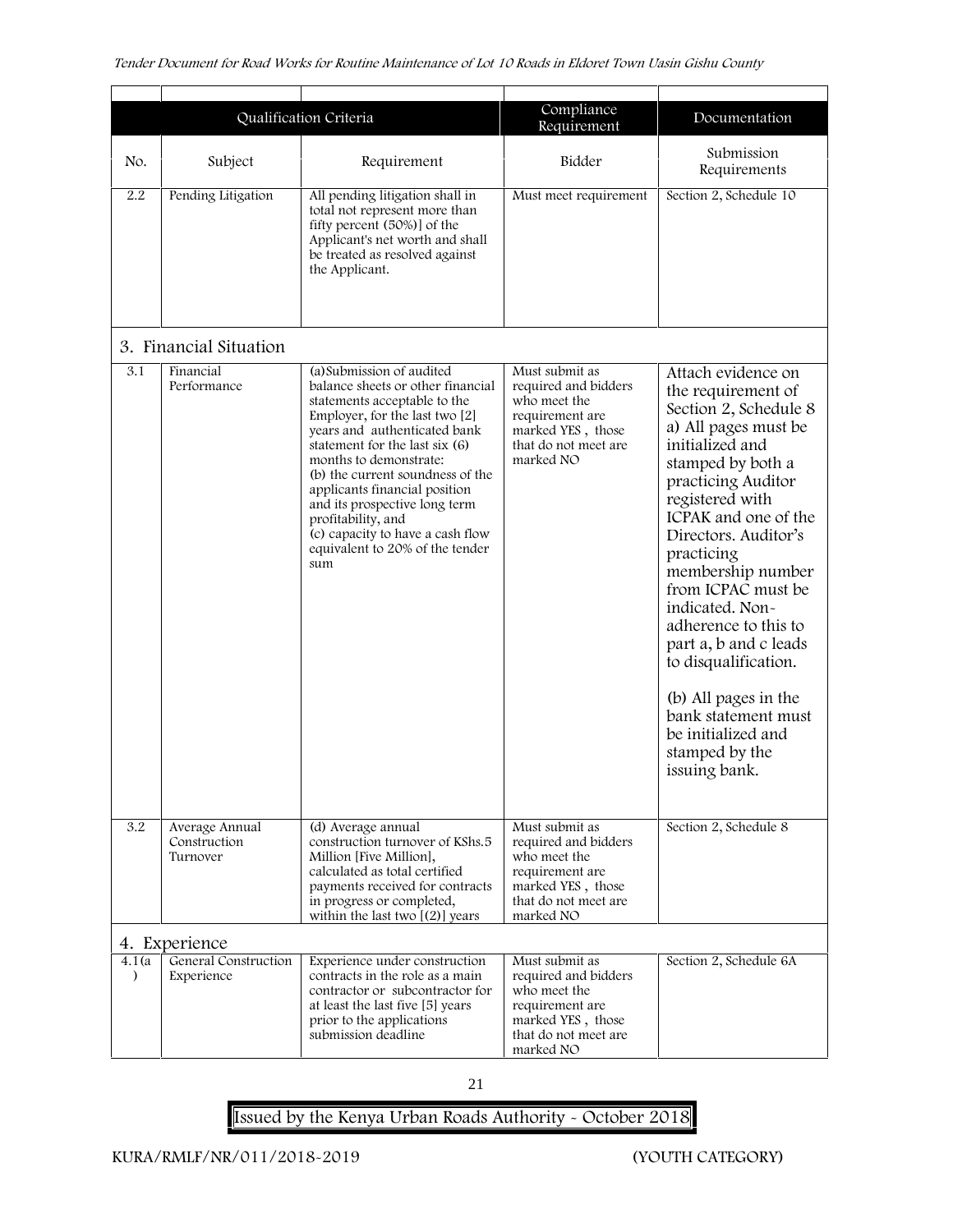| Compliance<br>Qualification Criteria<br>Documentation<br>Requirement<br>Submission<br>Bidder<br>No.<br>Subject<br>Requirement<br>Requirements<br>Specific Construction<br>4.2(b)<br>Participation as a roads<br>Section 2, Schedule6A<br>Experience<br>contractor, management<br>Must submit as<br>$\lambda$<br>contractor or subcontractor, in<br>required and bidders<br>at least three (3) each with a<br>who meet the<br>requirement are<br>value of at least<br>KShs. 2 Million (Two Million),<br>marked YES, those<br>successfully and substantially<br>that do not meet are<br>completed. One (1) of the<br>marked NO<br>contracts should be in Urban<br>areas that are similar to the<br>proposed works. The similarity<br>shall be based on the physical<br>size, complexity,<br>methods/technology or other<br>characteristics as described in<br>Section 2.<br>5. Current Commitments<br>5.1<br>On-going contracts<br>The total value of outstanding<br>Must submit as<br>Section 2, Schedule 6B<br>works on the on-going<br>required and bidders<br>contracts should not exceed the<br>who meet the<br>average annual turnover for the<br>requirement are<br>marked YES, those<br>last two years.<br>that do not meet are<br>marked NO |  |  |  |
|----------------------------------------------------------------------------------------------------------------------------------------------------------------------------------------------------------------------------------------------------------------------------------------------------------------------------------------------------------------------------------------------------------------------------------------------------------------------------------------------------------------------------------------------------------------------------------------------------------------------------------------------------------------------------------------------------------------------------------------------------------------------------------------------------------------------------------------------------------------------------------------------------------------------------------------------------------------------------------------------------------------------------------------------------------------------------------------------------------------------------------------------------------------------------------------------------------------------------------------------------|--|--|--|
|                                                                                                                                                                                                                                                                                                                                                                                                                                                                                                                                                                                                                                                                                                                                                                                                                                                                                                                                                                                                                                                                                                                                                                                                                                                    |  |  |  |
|                                                                                                                                                                                                                                                                                                                                                                                                                                                                                                                                                                                                                                                                                                                                                                                                                                                                                                                                                                                                                                                                                                                                                                                                                                                    |  |  |  |
|                                                                                                                                                                                                                                                                                                                                                                                                                                                                                                                                                                                                                                                                                                                                                                                                                                                                                                                                                                                                                                                                                                                                                                                                                                                    |  |  |  |
|                                                                                                                                                                                                                                                                                                                                                                                                                                                                                                                                                                                                                                                                                                                                                                                                                                                                                                                                                                                                                                                                                                                                                                                                                                                    |  |  |  |
|                                                                                                                                                                                                                                                                                                                                                                                                                                                                                                                                                                                                                                                                                                                                                                                                                                                                                                                                                                                                                                                                                                                                                                                                                                                    |  |  |  |

22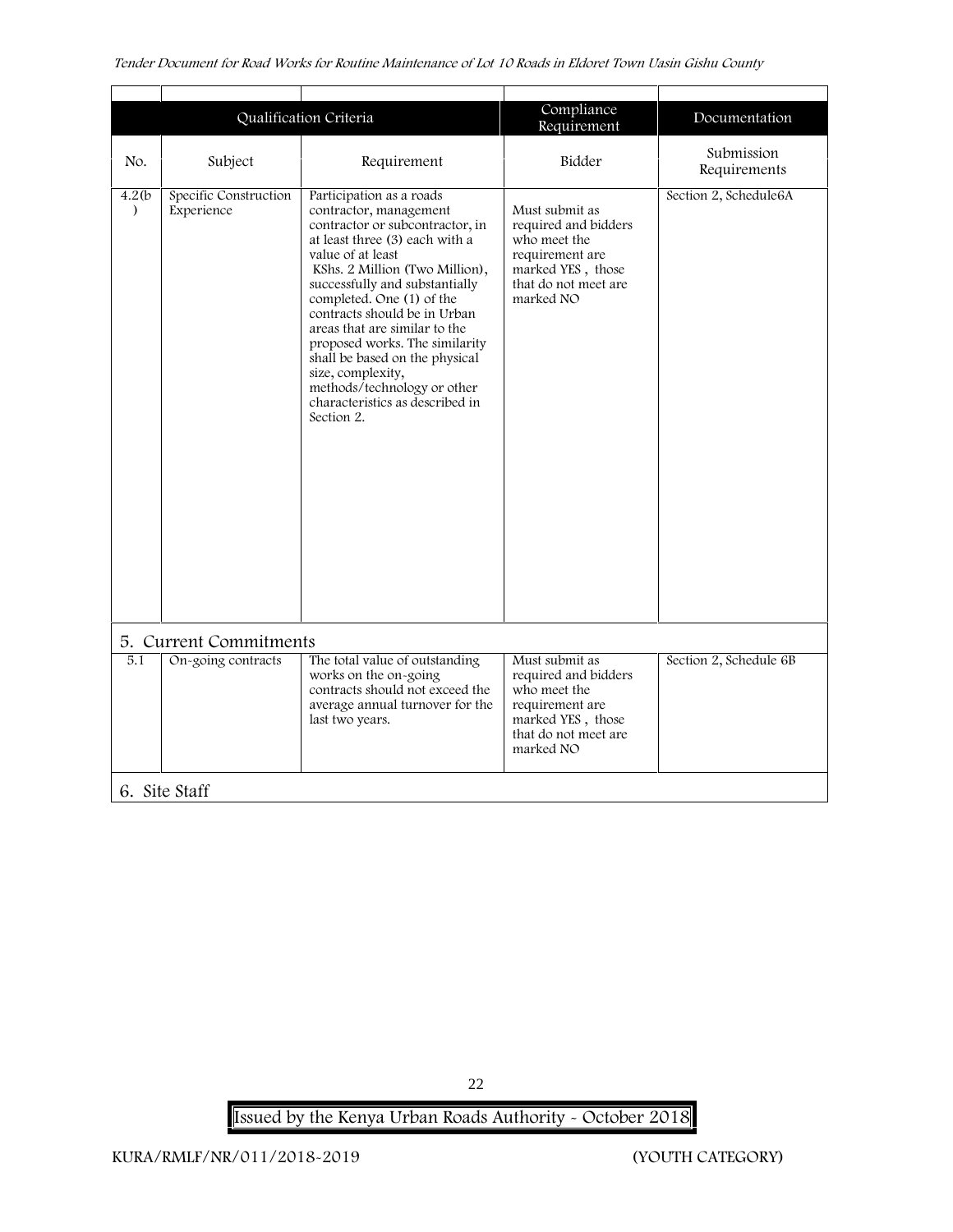|     |                                        | Qualification Criteria                                                                                        | Compliance<br>Requirement                                                                                                           | Documentation              |
|-----|----------------------------------------|---------------------------------------------------------------------------------------------------------------|-------------------------------------------------------------------------------------------------------------------------------------|----------------------------|
| No. | Subject<br>Requirement                 |                                                                                                               | Bidder                                                                                                                              | Submission<br>Requirements |
|     |                                        | The site staff shall possess<br>minimum levels of<br>qualifications set below;                                |                                                                                                                                     | Section 2, Schedule 5      |
|     | HQ Staff                               | Qualification $=$<br>Diploma in relevant field                                                                | Must submit as<br>required and bidders<br>who meet the<br>requirement are                                                           |                            |
|     | Site Agent                             | Qualification $=$<br>Diploma in Civil Engineering                                                             | marked YES, those<br>that do not meet are<br>marked NO                                                                              |                            |
|     |                                        | General Experience<br>Specific Experience                                                                     |                                                                                                                                     |                            |
|     | Foreman                                | Qualification = $Dip$ . Civil<br>Engineering<br>General Experience $=$ 5 yrs<br>Specific Experience $= 3$ Yrs | Must submit as<br>required and bidders<br>who meet the<br>requirement are                                                           |                            |
|     | Site Surveyor                          | Qualification = Diploma in<br>Survey<br>General Experience = 3 yrs<br>Specific Experience $= 2$ Yrs           | marked YES, those<br>that do not meet are<br>marked NO                                                                              |                            |
| 5.  | PLANT AND EQUIPMENT                    |                                                                                                               |                                                                                                                                     |                            |
|     | See description<br>below in Schedule 7 |                                                                                                               |                                                                                                                                     |                            |
| 6.  | Work Methodology                       | Submission of a brief work<br>methodology in accordance with<br>sub-clause 5.3                                | Must submit as<br>required and bidders<br>who meet the<br>requirement are<br>marked YES, those<br>that do not meet are<br>marked NO | Section 2                  |
| 7.  | Business permit and<br>office location | Should have a physical address<br>and Current business Permit                                                 | Must submit as<br>required and bidders<br>who meet the<br>requirement are<br>marked YES, those<br>that do not meet are<br>marked NO | Section 2, Schedule 1      |
| 8.  | Litigation History                     | The applicant to provide a valid<br>Sworn affidavit for the tender.                                           | Must submit as<br>required and bidders<br>who meet the<br>requirement are<br>marked YES, those<br>that do not meet are<br>marked NO | Section 2, Schedule 10     |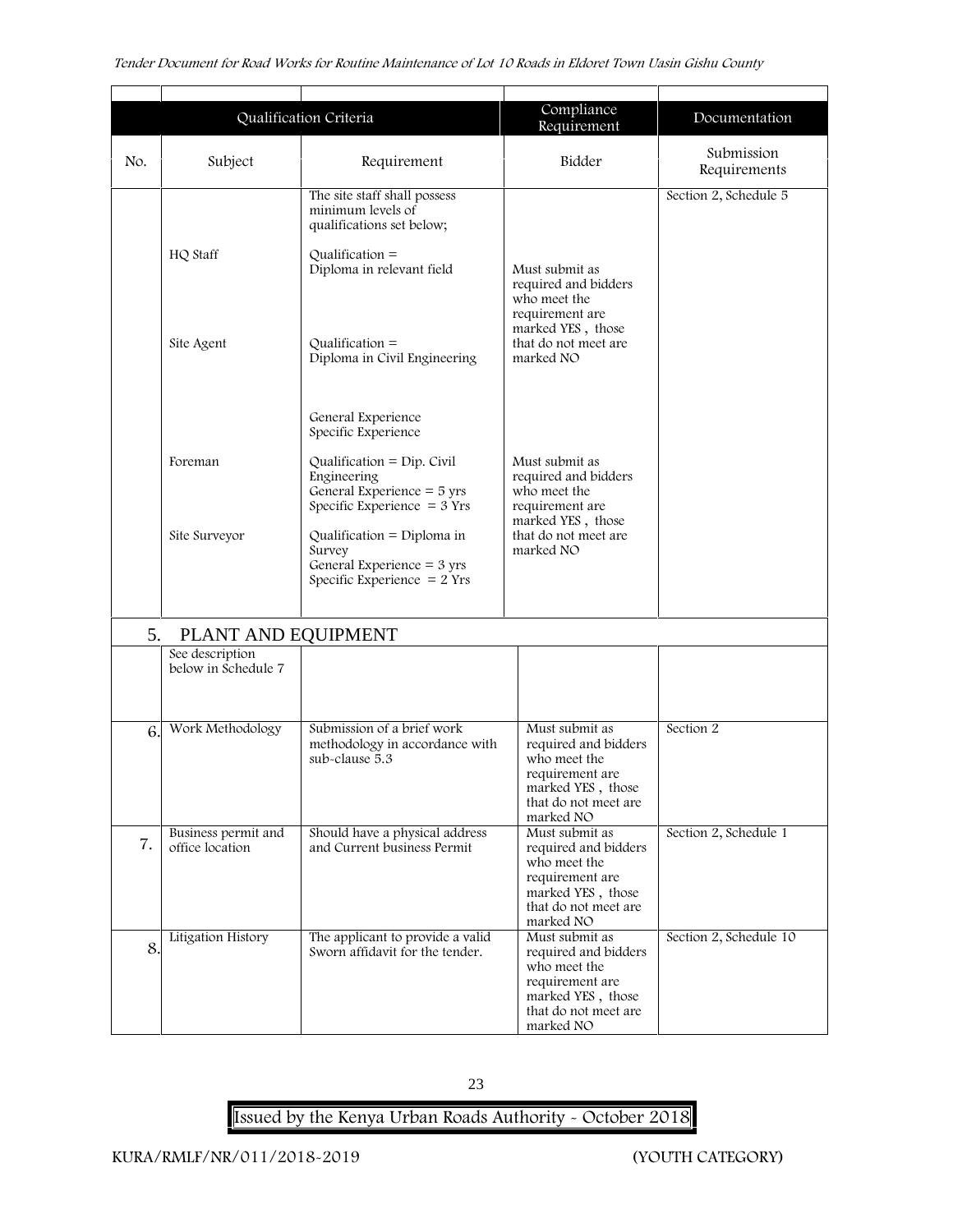#### *Tender Document for Road Works for Routine Maintenance of Lot 10 Roads in Eldoret Town Uasin Gishu County*

**7. Schedule of the Major Items of Plant/Equipment Available for Proposed Contract.**

The Bidder must indicate the core plant and equipment considered by the company to be necessary for undertaking the project together with proof of ownership or lease of the same. The lease must be current i.e. dated from July, 2018. Leases which are out dated will not be accepted. (\* Mandatory minimum number of equipment required by the Employer for the execution of the project that the bidder must make available for the Contract).

| Item<br>No.               | Equipment Details                            | *Minimum<br>Number<br>Required<br>for the<br>Contract<br>Execution | Compliance<br>Requirement | No of<br>Equipment<br>Owned by<br>the Bidder | No. of<br>equipment<br>to be<br>hired/<br>purchased<br>by the<br>Bidder | No. of<br>equipment<br>to be made<br>available for<br>the Contract<br>by the<br>Bidder |
|---------------------------|----------------------------------------------|--------------------------------------------------------------------|---------------------------|----------------------------------------------|-------------------------------------------------------------------------|----------------------------------------------------------------------------------------|
| $\mathbf{A}$              | General Plant                                |                                                                    |                           |                                              |                                                                         |                                                                                        |
|                           | Asphalt Concrete patching<br>plant           | optional                                                           |                           |                                              |                                                                         |                                                                                        |
| $\, {\bf B}$              | Milling Machine                              |                                                                    |                           |                                              |                                                                         |                                                                                        |
|                           | Asphalt Milling Machine                      | optional                                                           |                           |                                              |                                                                         |                                                                                        |
| $\mathcal{C}$             | Bituminous Plants                            |                                                                    |                           |                                              |                                                                         |                                                                                        |
|                           | Bitumen Pressure distributor                 | optional                                                           |                           |                                              |                                                                         |                                                                                        |
|                           | Asphalt concrete paver                       | optional                                                           |                           |                                              |                                                                         |                                                                                        |
| $\mathbf D$               | Compactors                                   |                                                                    |                           |                                              |                                                                         |                                                                                        |
|                           | Vibrating compaction plate<br>300 mm wide    | optional                                                           |                           |                                              |                                                                         |                                                                                        |
|                           | Vibrating compaction plate<br>600 mm wide    | optional                                                           |                           |                                              |                                                                         |                                                                                        |
| ${\bf E}$                 | Pot hole repair machines                     |                                                                    |                           |                                              |                                                                         |                                                                                        |
|                           | Colas Sprayer                                | optional                                                           |                           |                                              |                                                                         |                                                                                        |
|                           | Pavement Cutter Machine                      | optional                                                           |                           |                                              |                                                                         |                                                                                        |
|                           | Paver Braker Machine                         | optional                                                           |                           |                                              |                                                                         |                                                                                        |
|                           | Pedestrian Roller                            | optional                                                           |                           |                                              |                                                                         |                                                                                        |
|                           |                                              |                                                                    |                           |                                              |                                                                         |                                                                                        |
| $\boldsymbol{\mathrm{F}}$ | Concrete Equipment<br>Mobile concrete mixers | $\mathbf{1}$                                                       | Yes/no                    |                                              |                                                                         |                                                                                        |
|                           |                                              |                                                                    |                           |                                              |                                                                         |                                                                                        |
|                           | Concrete vibrators                           | $\mathbf{1}$                                                       | Yes/no                    |                                              |                                                                         |                                                                                        |

24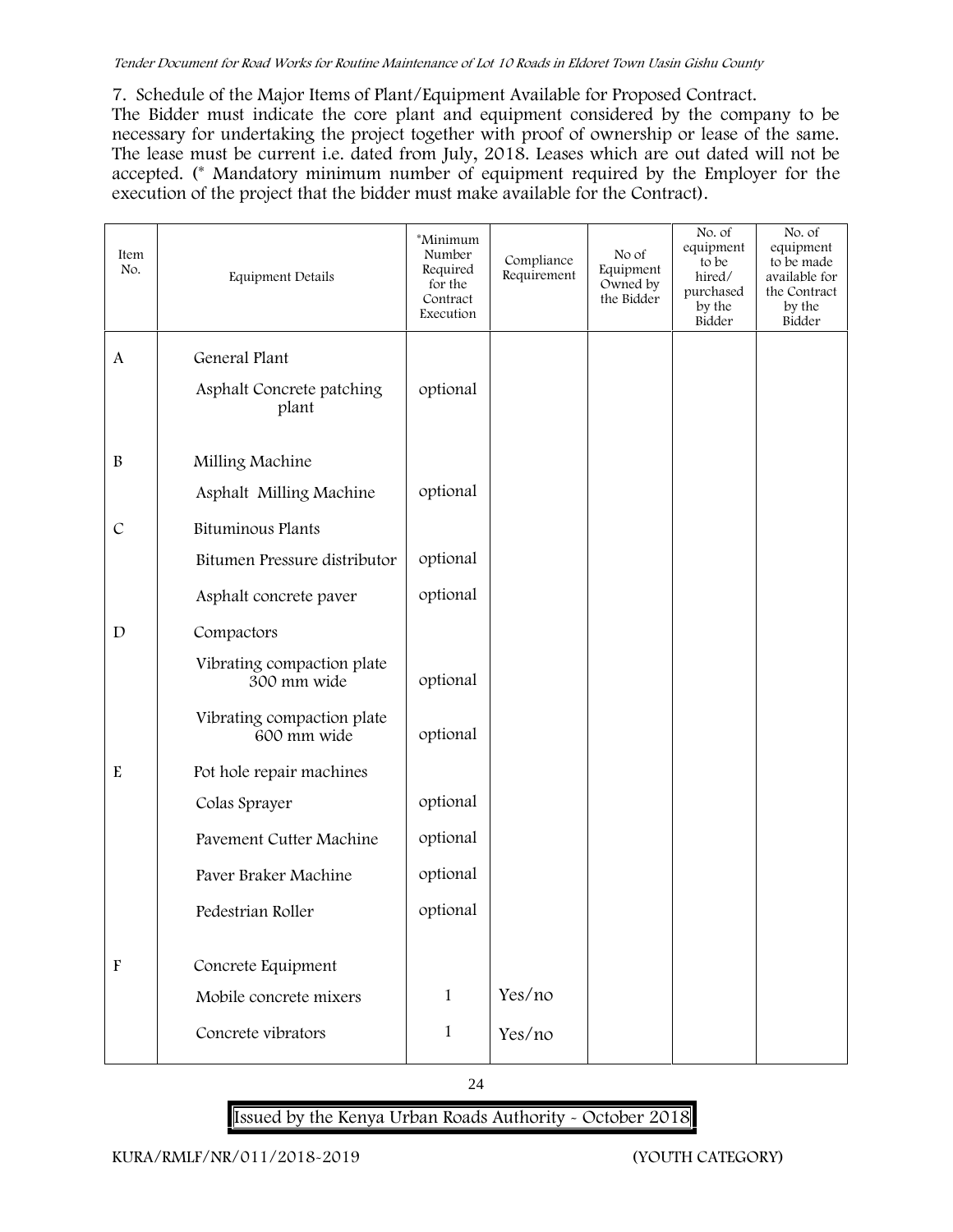| Item<br>No. | Equipment Details                                                                                   | *Minimum<br>Number<br>Required<br>for the<br>Contract<br>Execution | Compliance<br>Requirement | No of<br>Equipment<br>Owned by<br>the Bidder | No. of<br>equipment<br>to be<br>hired/<br>purchased<br>by the<br>Bidder | No. of<br>equipment<br>to be made<br>available for<br>the Contract<br>by the<br>Bidder |
|-------------|-----------------------------------------------------------------------------------------------------|--------------------------------------------------------------------|---------------------------|----------------------------------------------|-------------------------------------------------------------------------|----------------------------------------------------------------------------------------|
| ${\bf G}$   | Transport (Tippers,<br>dumpers, water tankers)                                                      |                                                                    |                           |                                              |                                                                         |                                                                                        |
|             | $4X2$ tippers payload $7 - 12$<br>tonnes                                                            |                                                                    |                           |                                              |                                                                         |                                                                                        |
|             | 6X4 tippers payload $16 - 20$<br>tonnes                                                             |                                                                    |                           |                                              |                                                                         |                                                                                        |
|             | 8X4 tippers payload $16 - 20$<br>tonnes                                                             |                                                                    |                           |                                              |                                                                         |                                                                                        |
|             | Flat bed lorries                                                                                    |                                                                    |                           |                                              |                                                                         |                                                                                        |
|             | Subtotal for $G$ – tippers &<br>dumpers                                                             | $\overline{2}$                                                     | Yes/no                    |                                              |                                                                         |                                                                                        |
|             | Water tankers $(18,000 -$<br>20,000 litres<br>capacity)                                             | $\mathbf{1}$                                                       | Yes/no                    |                                              |                                                                         |                                                                                        |
| H           | Earth – Moving Equipment                                                                            |                                                                    |                           |                                              |                                                                         |                                                                                        |
|             | Wheeled loaders                                                                                     |                                                                    |                           |                                              |                                                                         |                                                                                        |
|             | Motor graders (93 ~<br>205kW)                                                                       |                                                                    |                           |                                              |                                                                         |                                                                                        |
|             | Trench excavator                                                                                    |                                                                    |                           |                                              |                                                                         |                                                                                        |
|             | Subtotal for $H$ – Earth<br>moving equipment                                                        | $\mathbf 1$                                                        | Yes/no                    |                                              |                                                                         |                                                                                        |
| $\bf{I}$    | Excavators                                                                                          |                                                                    |                           |                                              |                                                                         |                                                                                        |
|             | Hydraulic crawler mounted<br>$(7 - 10 \text{ tonnes}) - 0.25 - 0.4$<br>m <sup>3</sup> SAE bucket.   |                                                                    |                           |                                              |                                                                         |                                                                                        |
|             | Hydraulic crawler mounted<br>$(10 - 16 \text{ tonnes}) - 0.40 -$<br>0.60 m <sup>3</sup> SAE bucket. |                                                                    |                           |                                              |                                                                         |                                                                                        |
|             | Hydraulic wheel mounted<br>$(7 - 10 \text{ tonnes}) - 0.25 - 0.4$<br>m <sup>3</sup> SAE bucket.     |                                                                    |                           |                                              |                                                                         |                                                                                        |
|             |                                                                                                     |                                                                    |                           |                                              |                                                                         |                                                                                        |

25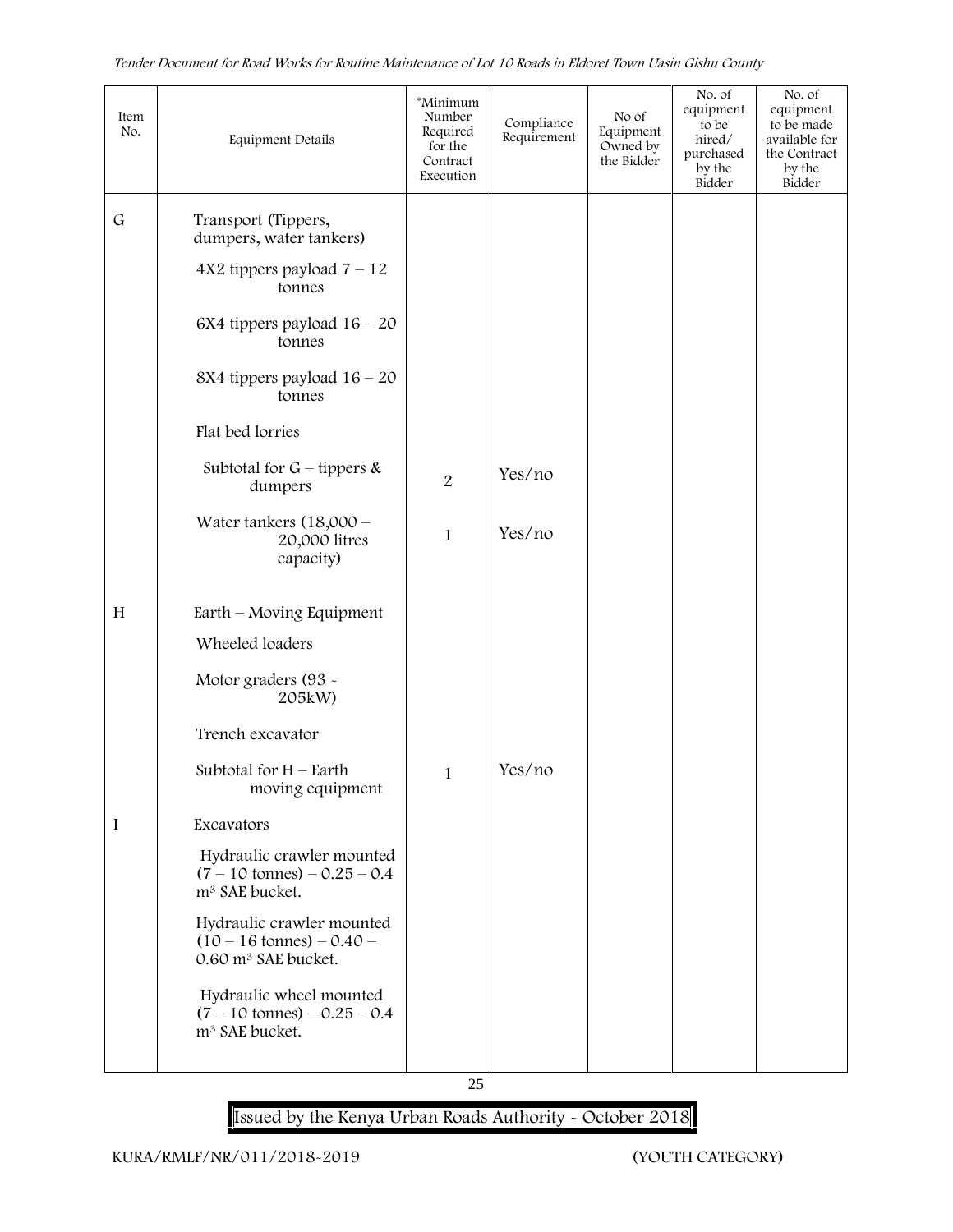| Item<br>No. | Equipment Details                                                                                           | *Minimum<br>Number<br>Required<br>for the<br>Contract<br>Execution | Compliance<br>Requirement | No of<br>Equipment<br>Owned by<br>the Bidder | No. of<br>equipment<br>to be<br>hired/<br>purchased<br>by the<br>Bidder | No. of<br>equipment<br>to be made<br>available for<br>the Contract<br>by the<br>Bidder |
|-------------|-------------------------------------------------------------------------------------------------------------|--------------------------------------------------------------------|---------------------------|----------------------------------------------|-------------------------------------------------------------------------|----------------------------------------------------------------------------------------|
|             | Hydraulic wheel mounted<br>$(10 - 16 \text{ tonnes}) - 0.40 -$<br>0.6 m <sup>3</sup> SAE bucket.            |                                                                    |                           |                                              |                                                                         |                                                                                        |
|             | Hydraulic wheel mounted<br>backloader $(7 - 10 \text{ tonnes})$<br>$-0.25 - 0.4$ m <sup>3</sup> SAE bucket. | $\mathbf{1}$                                                       |                           |                                              |                                                                         |                                                                                        |
|             | Subtotal for I (Excavators)                                                                                 |                                                                    | Yes/no                    |                                              |                                                                         |                                                                                        |
| J           | Rollers                                                                                                     |                                                                    |                           |                                              |                                                                         |                                                                                        |
|             | Self-propelled single drum<br>vibrating (various types)                                                     | $\mathbf{1}$                                                       | Yes/no                    |                                              |                                                                         |                                                                                        |
|             | Pneumatic rubber tyre (1-2<br>tonnes/wheel) & Double<br>Drum                                                | optional                                                           |                           |                                              |                                                                         |                                                                                        |
|             | Sheep's foot roller                                                                                         | optional                                                           |                           |                                              |                                                                         |                                                                                        |
|             | Double drum vibrating<br>pedestrian roller                                                                  | optional                                                           |                           |                                              |                                                                         |                                                                                        |
|             |                                                                                                             |                                                                    |                           |                                              |                                                                         |                                                                                        |
|             |                                                                                                             |                                                                    |                           |                                              |                                                                         |                                                                                        |
|             |                                                                                                             |                                                                    |                           |                                              |                                                                         |                                                                                        |

**Issued by the Kenya Urban Roads Authority - October 2018**

26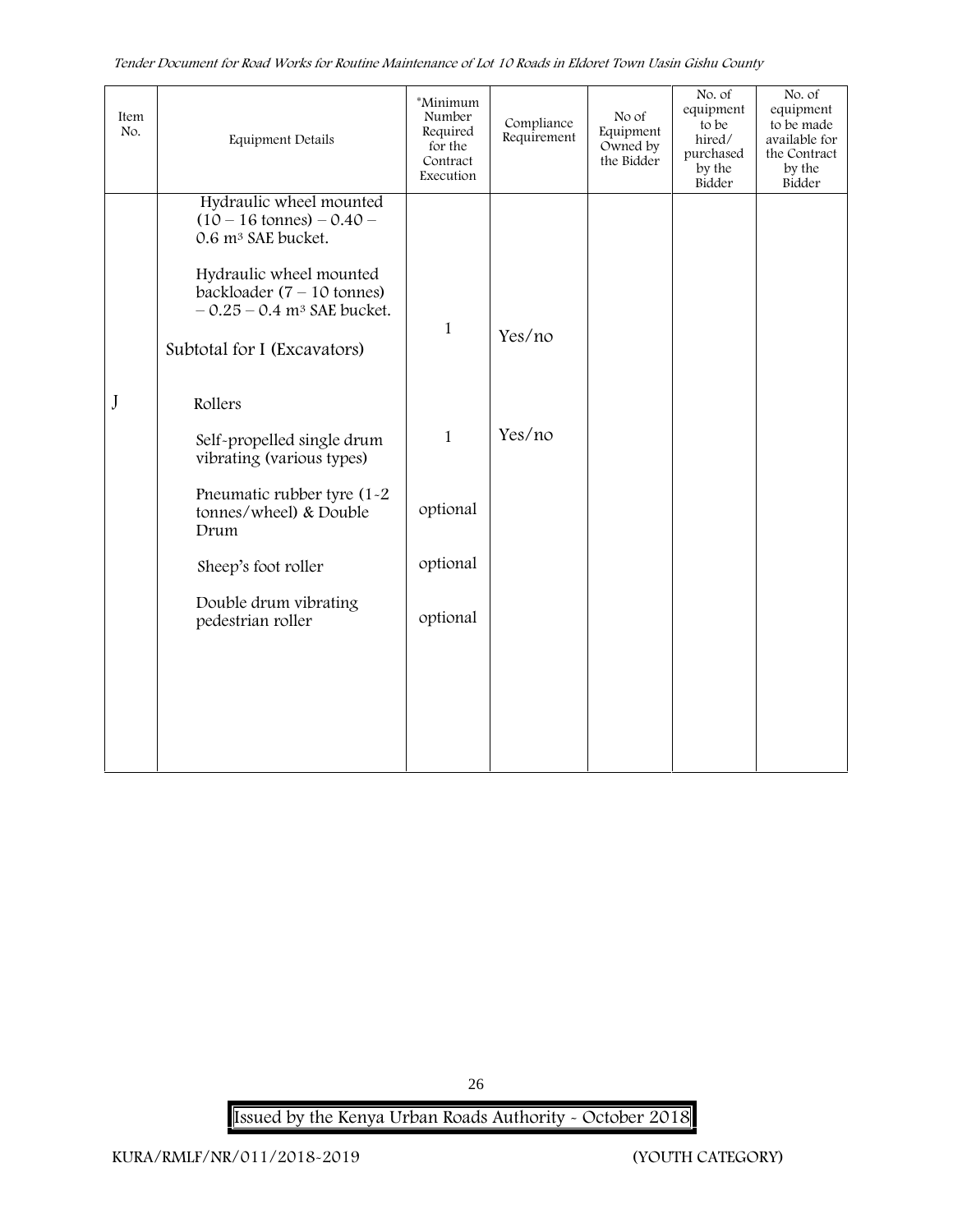# **Appendix to Instruction to Tenderers**

| Table 1: Pre- Qualification Checklist for Completeness and Responsiveness. |  |
|----------------------------------------------------------------------------|--|
|----------------------------------------------------------------------------|--|

| $S/NO$ . | Completeness and<br>Responsiveness<br>Criteria                | References                                   | Requirement                                                                                                                          |
|----------|---------------------------------------------------------------|----------------------------------------------|--------------------------------------------------------------------------------------------------------------------------------------|
| 1.       | Form of Bid                                                   | Section II<br>Clause 20.2                    | - Amount must be indicated<br>- Properly stamped, filled and signed                                                                  |
| 2.       | Appendix to Form of<br>Bid                                    | Section II<br>Clause 20.2                    | Properly stamped, filled and signed                                                                                                  |
| 3.       | <b>Bid Security</b>                                           | Section II<br>Clause 17                      | - Unconditional bank guarantee<br>In the format provided with all<br>conditions<br>- must be valid for 30 days after bid<br>validity |
| 4.       | <b>Confidential Business</b><br>Questionnaire                 | Section IX;<br>Schedule 1                    | - Properly filled, stamped and signed<br>- Provide all required information                                                          |
| 5.       | Form of Power of<br>Attorney                                  | Section IX;<br>Schedule 2<br>Clause $5.1(a)$ | Properly filled, stamped and signed                                                                                                  |
| 6.       | Tax Compliance<br>Certificate                                 | Tender notice                                | - Provide valid tax compliance certificate                                                                                           |
| 7.       | Registration with<br>National Construction<br>Authority (NCA) | Tender notice<br>Item $1.4$ of QC            | - Copy of valid certificate and practicing<br>license                                                                                |
| 8.       | Certificate of<br>Incorporation                               | Tender notice<br>Item 1.4 of QC              | - Copy of certificate Certified by<br>Commissioner for Oaths                                                                         |
| 9.       | Priced Bill of<br>Quantities                                  | Clause 14.1<br>Section IX                    | - Fill all rates, prices and amounts and<br>counter sign any alteration(s)<br>- Stamp and initial all pages of BOQ's                 |
| 10.      | Eligibility                                                   | Section II;<br>Schedule 1<br>Clause 4.1      | - Legible copies of National ID or passport<br>for all directors<br>- System generated Form CR12 (12<br>months)                      |
| 11.      | Conflict of interest                                          | Section II;<br>Schedule 1<br>Clause 4.2      | - to state explicitly                                                                                                                |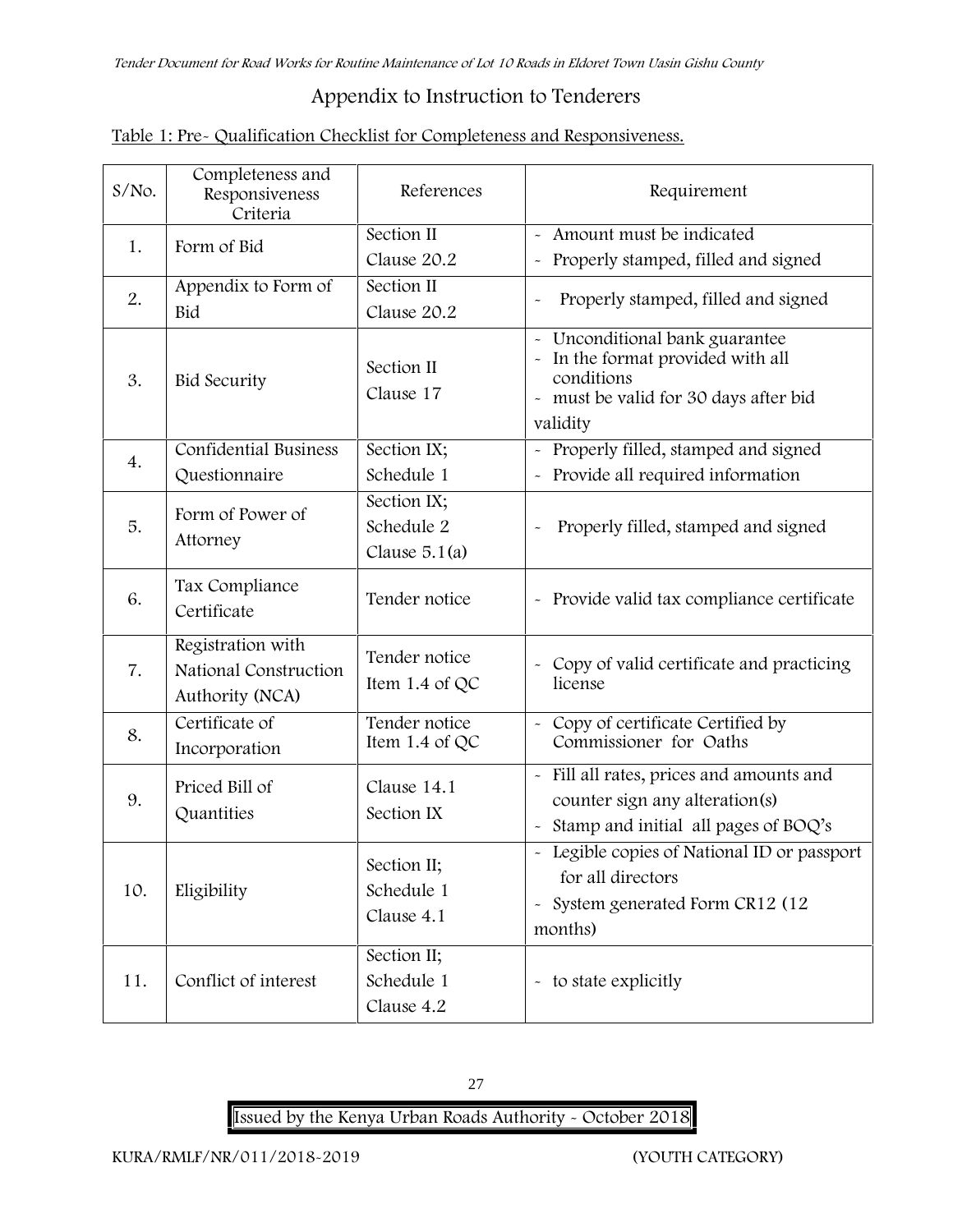| 12. | Debarment                                                                  | Section II<br>Clause 30.4;<br>Schedule 11<br>Item $1.3$ of QC | Properly filled, stamped and signed                                                                          |
|-----|----------------------------------------------------------------------------|---------------------------------------------------------------|--------------------------------------------------------------------------------------------------------------|
| 13. | Pending Litigation                                                         | Item 2.2 of QC                                                | Provide original sworn affidavit for the<br>specific tender                                                  |
| 14. | Litigation History                                                         | Section II Clause<br>31.8; Schedule 10                        | Properly filled, stamped and signed                                                                          |
| 15. | History of Non<br>performance                                              | Schedule 6B<br>Item $2.1$ of QC                               | - Fill information on non-completed<br>works                                                                 |
| 16. | Certificate of<br>Tenderers Visit to Site                                  | Section II;<br>Clause 8.3                                     | - Attend pre-bid meeting/visit<br>Certificate must be signed and stamped<br>by the Employer's representative |
| 17. | Schedule of Major<br>Items of Plant                                        | Section XI<br>Item 5 of QC;<br>Schedule 7                     | Properly filled, stamped and signed                                                                          |
| 18. | Schedule of Key<br>Personnel                                               | Section XI<br>Item 6 of QC;<br>Schedule 5                     | Properly filled, stamped and signed                                                                          |
| 19. | Roadwork Completed<br>Satisfactorily                                       | Section XI;<br>Item 4 of QC<br>Schedule 6A                    | Properly filled, stamped and signed<br>$\tilde{\phantom{a}}$                                                 |
| 20. | Schedule of Ongoing<br>Projects                                            | Section XI;<br>Item $5.1$ of QC<br>Schedule 7                 | Properly filled, stamped and signed                                                                          |
| 21  | Schedule of other<br>Supplementary<br>Information /<br>Financial Standings | Section XI;<br>Item $5.1$ of QC<br>Schedule 9                 | Properly filled, stamped and signed                                                                          |
| 22  | Declaration form for<br>bankrupt or insolvent                              | Schedule 11                                                   | Properly filled, stamped and signed                                                                          |
| 23  | Anti-corruption form                                                       | Schedule 12                                                   | Properly filled, stamped and signed                                                                          |
| 24. | Copy of Bid Document                                                       | Clause 20.1                                                   | Replica of the original                                                                                      |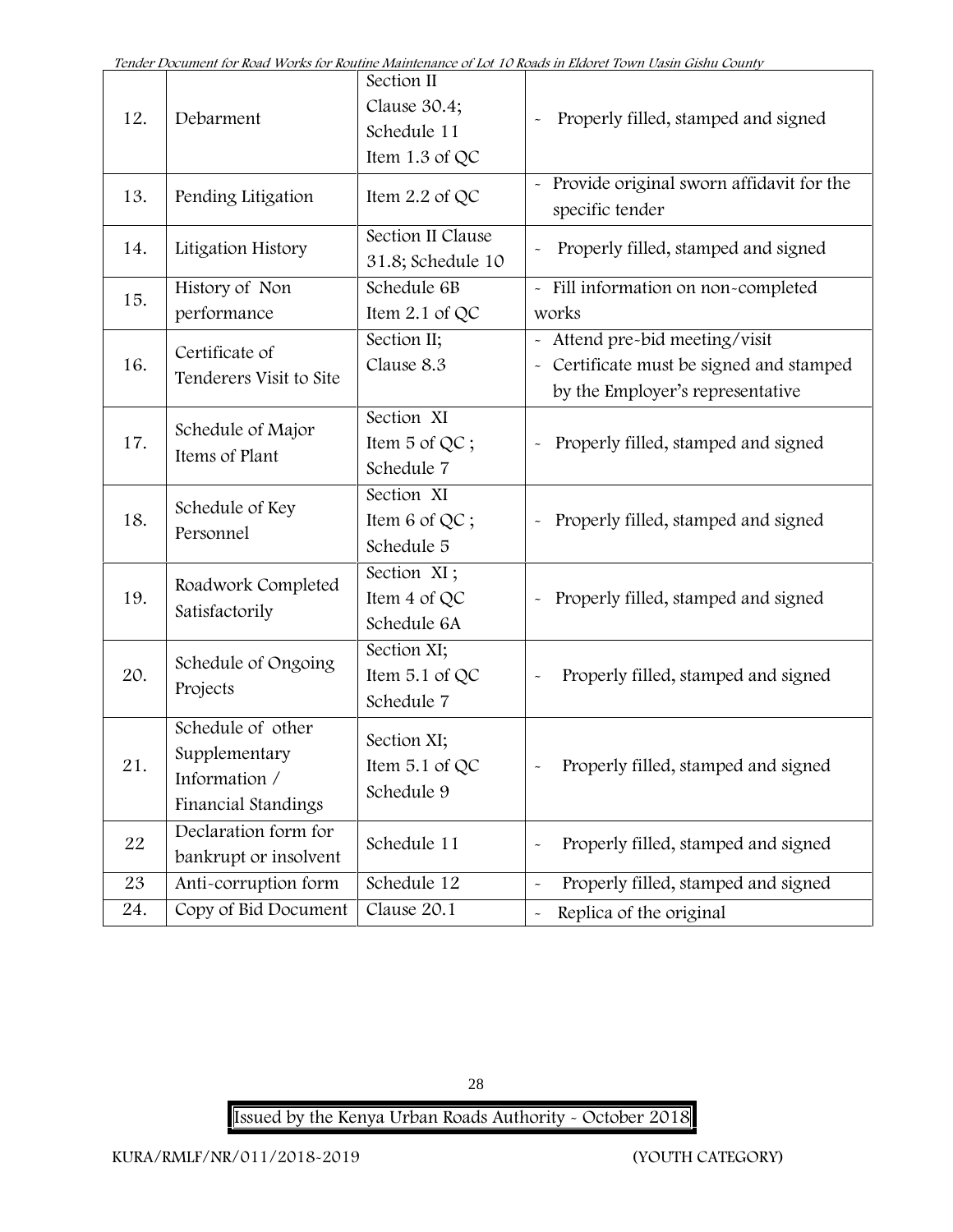| 25.            | Bid documents must<br>be serialized | <b>PPDA 2015</b> | -All pages of the tender documents must<br>be serialized. (either the bidder serializes<br>from the first page of the tender<br>documents or serializes as continuity from<br>the KURA tender documents i.e. if the<br>KURA tender documents ends at page 200<br>then the next document of the bidder<br>should continue as $201, 2012$ |
|----------------|-------------------------------------|------------------|-----------------------------------------------------------------------------------------------------------------------------------------------------------------------------------------------------------------------------------------------------------------------------------------------------------------------------------------|
| <b>REMARKS</b> |                                     | Clause 13.1/20.2 | Bid document to be complete, properly<br>$\widetilde{\phantom{m}}$<br>filled and signed.                                                                                                                                                                                                                                                |

# **Key:** QC – Qualification Criteria

#### **Table 2: Post- qualification Score**

| <b>ITEM</b>    |               | <b>DESCRIPTION</b>                   | <b>MUST</b><br><b>MEET</b><br><b>CRITERIA</b> |
|----------------|---------------|--------------------------------------|-----------------------------------------------|
| 1              |               | <b>FINANCIAL CAPACITY</b>            |                                               |
|                | a             | <b>Audited Statements</b>            | YES/NO                                        |
|                | b             | Cash flow statement (forecasts)      | YES/NO                                        |
|                | $\mathcal{C}$ | Financial position/Ratios            | YES/NO                                        |
|                | d             | Turnover                             | YES/NO                                        |
| $\overline{2}$ |               | <b>EXPERIENCE</b>                    |                                               |
|                |               | General Experience                   | YES/NO                                        |
|                |               | Specific experience in related works | YES/NO                                        |
| 3              |               | <b>CURRENT COMMITMENTS</b>           |                                               |
|                |               | On-going works                       | YES/NO                                        |
| $\overline{4}$ |               | <b>KEY PERSONNEL</b>                 |                                               |
|                |               | HQ Staff                             | YES/NO                                        |
|                |               | Site Agent                           | YES/NO                                        |
|                |               | Surveyor                             | YES/NO                                        |
|                |               | Foreman                              | YES/NO                                        |
| 5              |               | PLANT AND EQUIPMENT                  |                                               |
|                |               | Equipment capabilities               | YES/NO                                        |
| 6              |               | WORK METHODOLOGY                     | YES/NO                                        |
| $\overline{7}$ |               | LITIGATION HISTORY                   | YES/NO                                        |
| 8              |               | Business permit and office location  | YES/NO                                        |
|                |               | <b>REMARKS</b>                       | YES/NO                                        |
|                |               |                                      |                                               |

- Bidders must achieve YES in all the measured parameters to qualify.
- The bidders who pass the technical criteria will be subjected to financial evaluation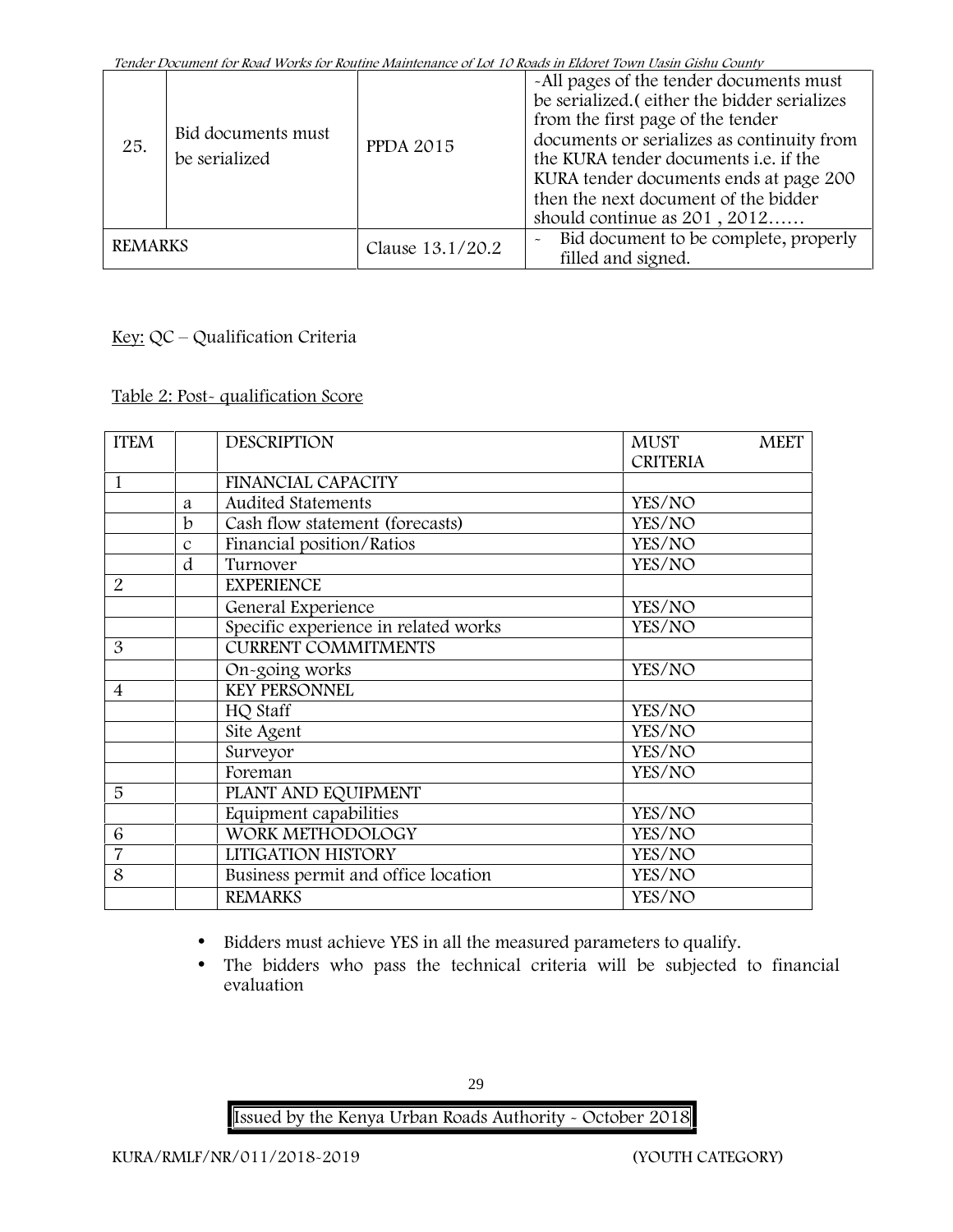#### **SECTION IV: CONDITIONS OF CONTRACT**

# **PART I: GENERAL CONDITIONS OF CONTRACT**

The Conditions Of Contract Part  $1$  – General Conditions shall be those forming Part 1 of the Conditions Of Contract for works of Civil engineering construction Fourth Edition 1987, reprinted in 1992 with further amendments, prepared by the Federation Internationale des Ingenieurs Conseils (FIDIC)

Copies of the FIDIC Conditions of Contract can be obtained from:

FIDIC Secretariat P.O.Box 86 1000 Lausanne 12 **Switzerland** Fax: 41 21 653 5432 Telephone: 41 21 653 5003

30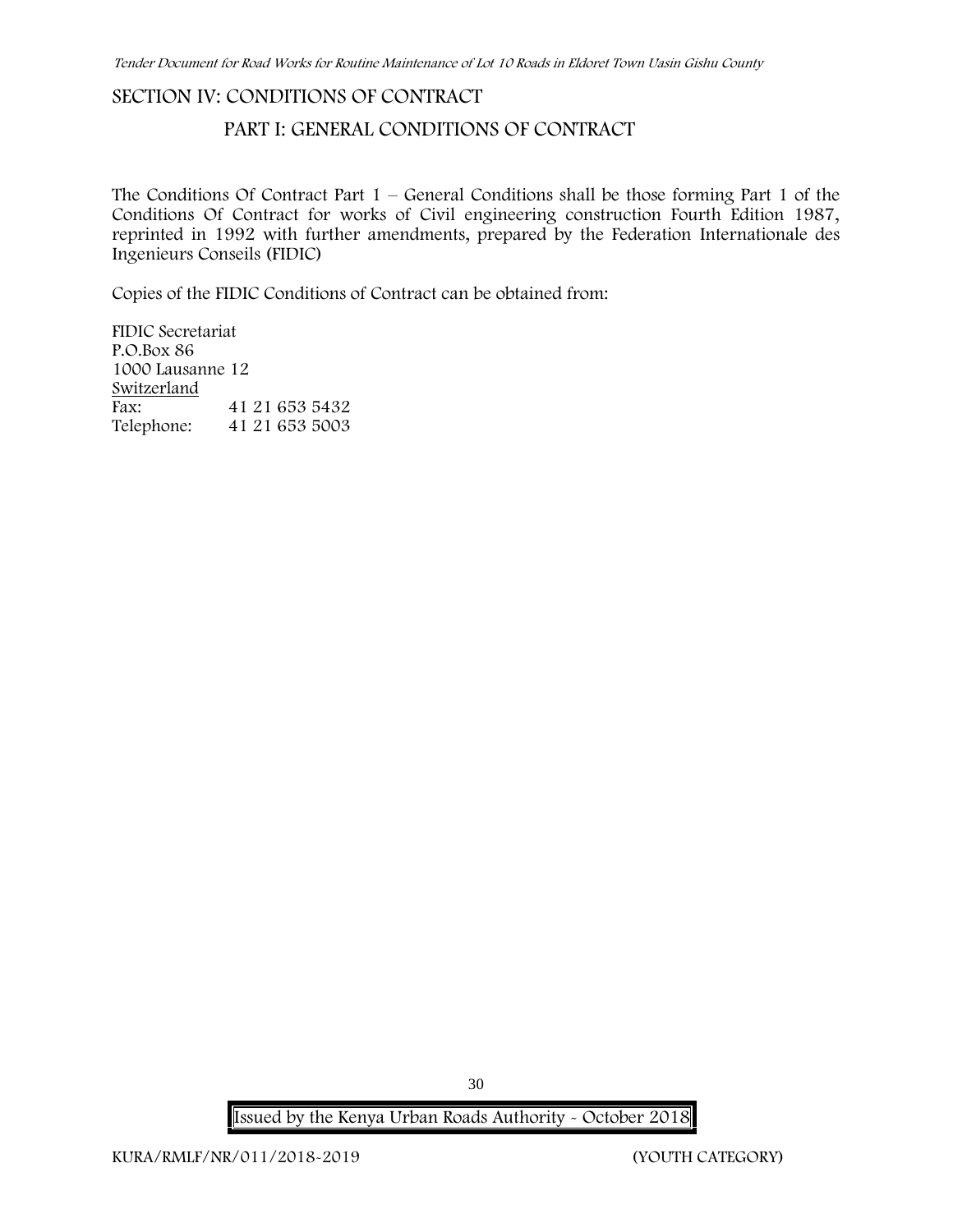# **PART II: CONDITIONS OF PARTICULAR APPLICATION**

The following Conditions of Particular Application shall supplement the General Conditions of Contract. Whenever there is a conflict, the provisions herein shall prevail over those in the General Conditions of Contract. The Particular Condition is preceded by the corresponding clause number of the General Conditions to which it relates.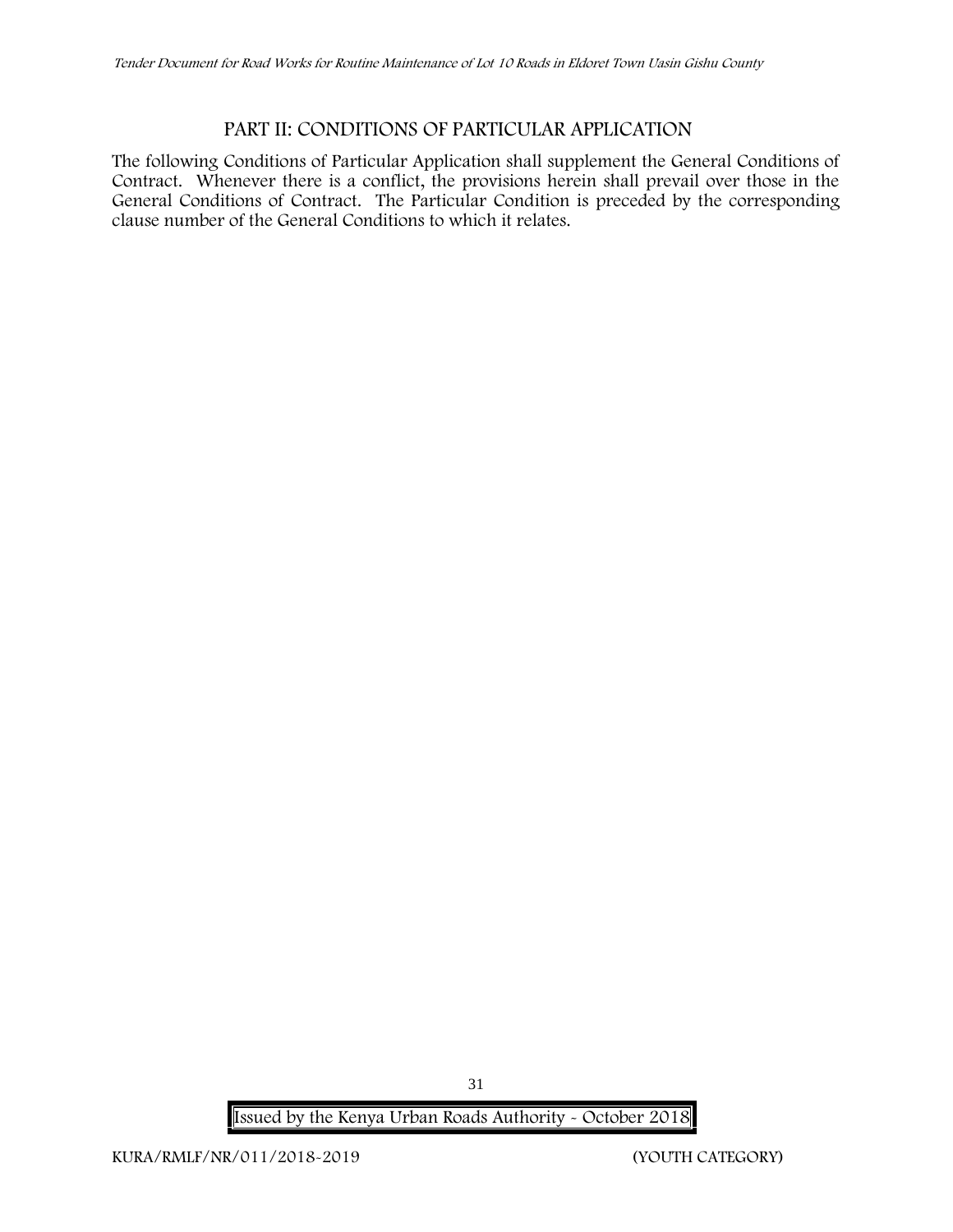# **CONTENTS CONDITIONS OF PARTICULAR APPLICATION...........................................................................34 SUBCLAUSE 1.1 – DEFINITIONS....................................................................................................34 SUBCLAUSE 2.1 - ENGINEER'S DUTIES AND AUTHORITY. ....................................................34 SUBCLAUSE 2.5 - INSTRUCTIONS IN WRITING .......................................................................34 SUBCLAUSE 5.1 - LANGUAGE AND LAW....................................................................................34 SUBCLAUSE 5.2 – PRIORITY OF CONTRACT DOCUMENTS ....................................................35 SUBCLAUSE 8.2 – SITE OPERATIONS AND METHODS OF CONSTRUCTION.......................35 SUBCLAUSE 10.1 - PERFORMANCE SECURITY...........................................................................35 SUBCLAUSE 10.2 - VALIDITY OF PERFORMANCE SECURITY..................................................35 SUBCLAUSE 10. 3 - CLAIMS UNDER PERFORMANCE SECURITY ...........................................36 SUBCLAUSE 10. 4 - COST OF PERFORMANCE SECURITY ........................................................36 SUBCLAUSE 11. 1 - INSPECTION OF SITE ...................................................................................36 SUBCLAUSE 11.2 - ACCESS TO DATA.........................................................................................36 SUBCLAUSE 14.3- CASH FLOW ESTIMATE.................................................................................37 SUBCLAUSE 15.1- CONTRACTOR'S SUPERINTENDENCE.........................................................37 SUBCLAUSE 15.2- LANGUAGE ABILITY AND QUALIFICATIONS OF CONTRACTOR'S AUTHORISED AGENT......................................................................................................................38 SUBCLAUSE 16.2- ENGINEER AT LIBERTY TO OBJECT.............................................................38 SUBCLAUSE 16.3- QUALIFICATION AND LANGUAGE ABILITY OF SUPERINTENDING STAFF ...........................................................................................................................................38 SUBCLAUSE 19.1- SAFETY, SECURITY AND PROTECTION OF THE ENVIRONMENT..........38 SUBCLAUSE 20.4 - EMPLOYERS RISKS.........................................................................................39 SUBCLAUSE 21.1 - INSURANCE OF WORKS AND CONTRACTOR 'S EQUIPMENT .............39 SUBCLAUSE 21.2 – SCOPE OF COVER .........................................................................................39 SUBCLAUSE 21.4 - EXCLUSIONS ..................................................................................................40 SUBCLAUSE 23.2 – MINIMUM AMOUNT OF INSURANCE .....................................................40 SUBCLAUSE 25.1 – EVIDENCE AND TERMS ...............................................................................40 SUBCLAUSE 25.6 – INSURANCE NOTICES ..................................................................................40 SUBCLAUSE 25.7 – NOTIFICATION TO INSURERS ....................................................................40 SUBCLAUSE 28.2 – ROYALTIES .....................................................................................................40 SUBCLAUSE 29.1 – INTERFERENCE WITH TRAFFIC ..................................................................41 SUBCLAUSE 29.2 – REINSTATEMENT AND COMPENSATION FOR DAMAGES TO PERSONS AND PROPERTY ..............................................................................................................41 SUBCLAUSE 34.2 – CONDITIONS OF EMPLOYMENT OF LABOUR........................................41 SUBCLAUSE 34.3 – FAIR WAGES ..................................................................................................41 SUBCLAUSE 34.4 – BREACH OF FAIR WAGES CLAUSE.............................................................42 SUBCLAUSE 34.5 – RECRUITMENT OF UNSKILLED LABOUR..................................................42 SUBCLAUSE 34.6 – COMPENSATION FOR INJURY ...................................................................42 SUBCLAUSE 34.7 – LABOUR STANDARDS ..................................................................................43 SUBCLAUSE 35.2 – RECORDS OF SAFETY AND HEALTH .........................................................43 SUBCLAUSE 35.3 – REPORTING OF ACCIDENTS .......................................................................43 SUBCLAUSE 39.2 – DEFAULT OF CONTRACTOR IN COMPLIANCE.......................................43**

32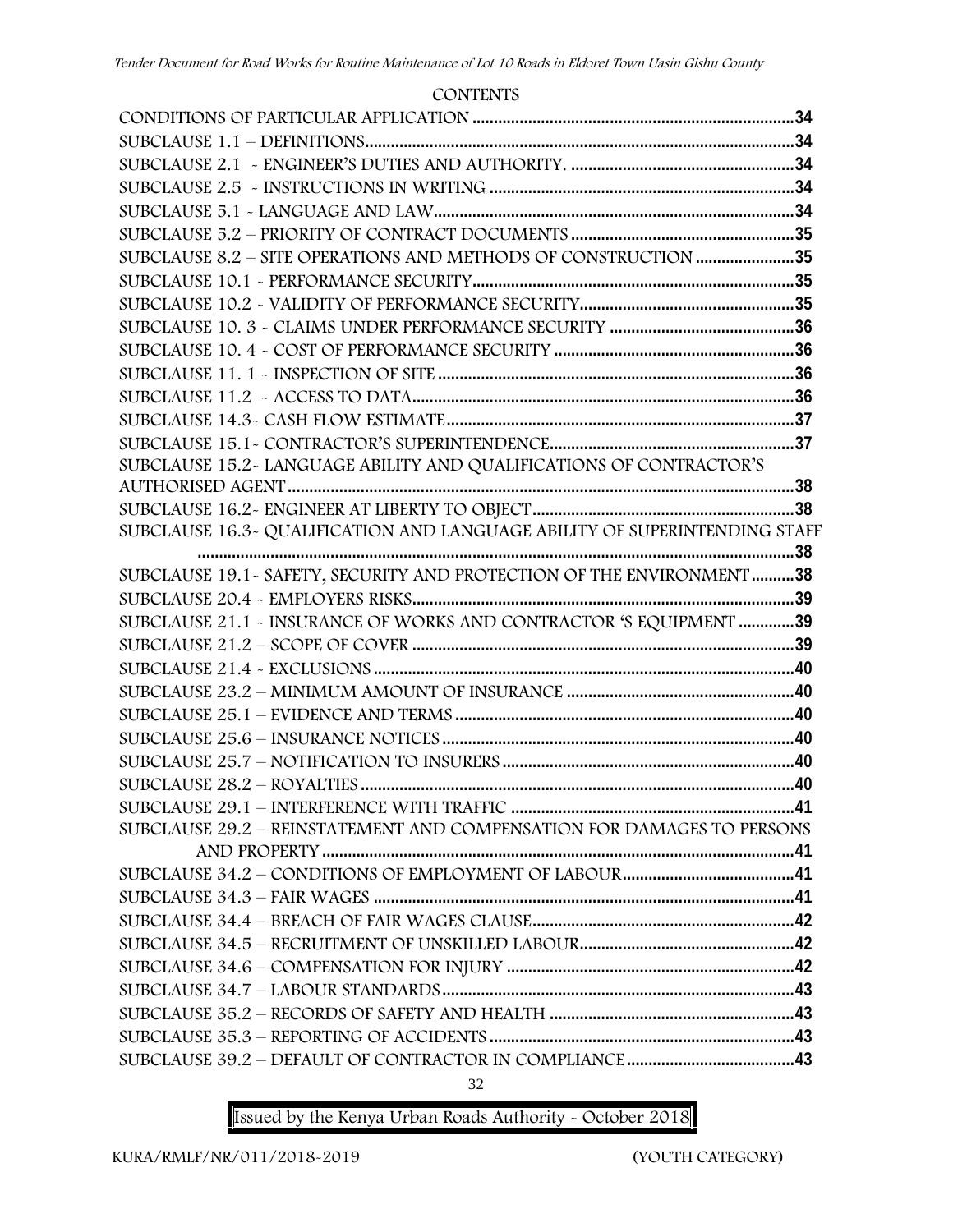| SUBCLAUSE 54.1 - CONTROCTOR'S EQUIPMENT, TEMPORARY WORKS AND MATERIALS |  |
|------------------------------------------------------------------------|--|
|                                                                        |  |
|                                                                        |  |
|                                                                        |  |
|                                                                        |  |
|                                                                        |  |
| SUBCLAUSE 60.3 - RETENTION MONEY AND PAYMENT OF RETENTION MONEY46      |  |
|                                                                        |  |
|                                                                        |  |
|                                                                        |  |
|                                                                        |  |
|                                                                        |  |
|                                                                        |  |
|                                                                        |  |
|                                                                        |  |
|                                                                        |  |
|                                                                        |  |
|                                                                        |  |
|                                                                        |  |
|                                                                        |  |
|                                                                        |  |
|                                                                        |  |
|                                                                        |  |
|                                                                        |  |
|                                                                        |  |
|                                                                        |  |
|                                                                        |  |
|                                                                        |  |
|                                                                        |  |
|                                                                        |  |
|                                                                        |  |
|                                                                        |  |
|                                                                        |  |
|                                                                        |  |
|                                                                        |  |

33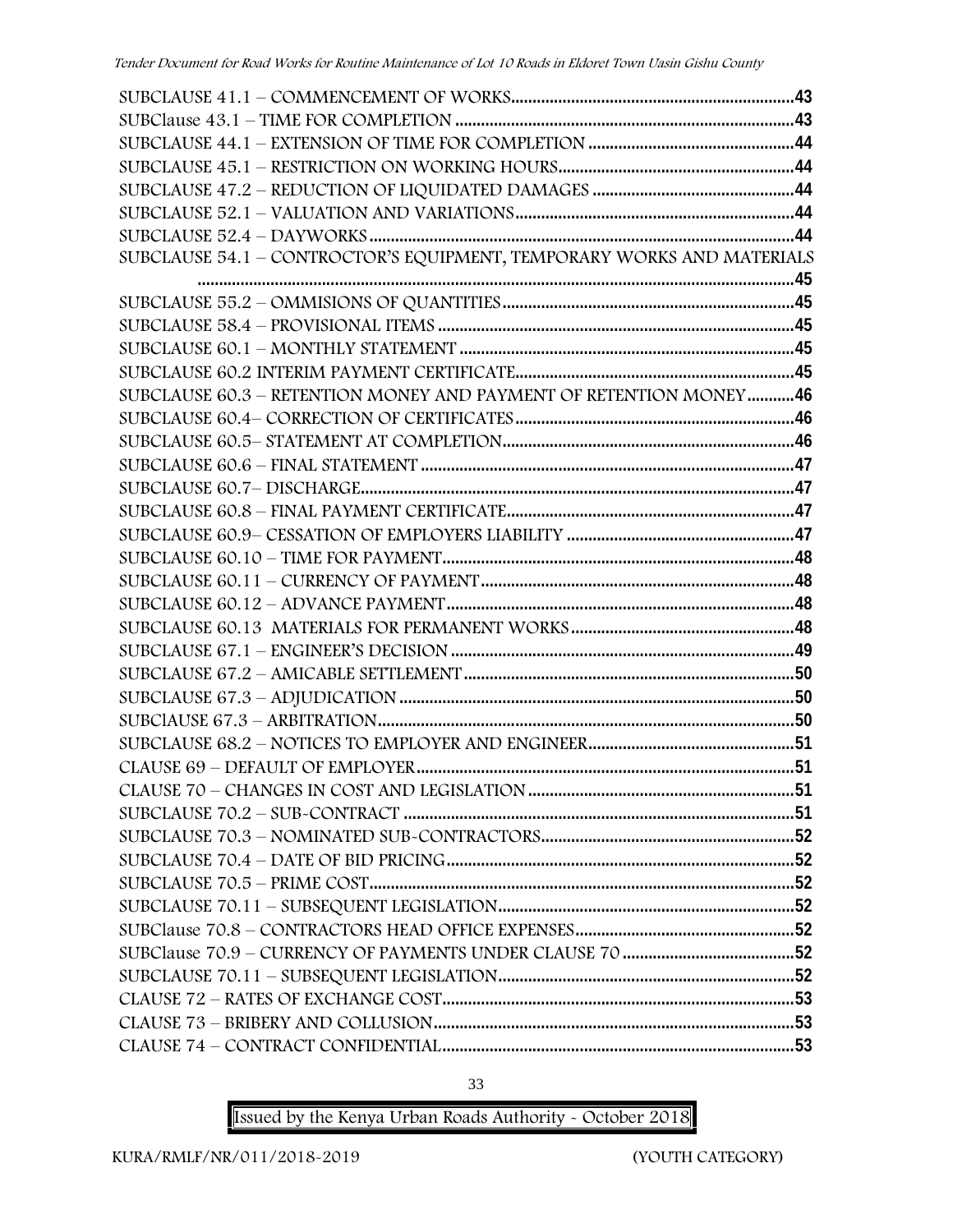#### CONDITIONS OF PARTICULAR APPLICATION

#### SUBCLAUSE 1.1 – DEFINITIONS

Amend this sub-clause as follows:

- (a) (i) The "Employer" is the Kenya Urban Roads Authority, represented by the Director General - Kenya Urban Roads Authority.
- (ii) The "Engineer" is the Director-(RACM) Kenya Urban Roads Authority.

.(b) (i) Insert in line 2 after the Bills Of Quantities", the following, "the rates entered by the Contractor (whether or not such rate be employed in computation of the Contract Price),"

Amend subparagraph (b) (v) of Sub-Clause 1.1 by adding the following words at the end: The word "BID" is synonymous with "bid" and the word "Appendix to BID" with "Appendix to Bid" and the word "BID documents" with "bidding documents".

Add the following at the end of this sub-clause:

(h) "Materials" means materials and other things intended to form or forming part of the Permanent Works.

(i) "Quantified site instructions" means Site instructions from the Engineer or his representative to the Contractor instructing him to carry out quantified works drawn from the contract to be carried out within a specified period.

#### SUBCLAUSE 2.1 - ENGINEER'S DUTIES AND AUTHORITY.

With reference to Sub-Clause 2.1 (b), the following shall also apply: The Engineer shall obtain the specific approval of the Employer before taking any of the following actions specified in Part 1:

(a) Consenting to the subletting of any part of the works under Clause 4;

(b) Certifying additional cost determined under Clause 12;

(c) Determining an extension of time under Clause 44;

(d) Issuing a variation under Clause 51;

(e) Fixing rates or prices under Clause 52

#### SUBCLAUSE 2.5 - INSTRUCTIONS IN WRITING

Add at the end of sub-clause 2.5 the following: "The site instructions shall be in the form of quantified site instructions and the contractor shall commence execution of the site instructions within three (3) days and complete within the completion period as stipulated in the instructions.

#### SUBCLAUSE 5.1 - LANGUAGE AND LAW

The Contract document shall be drawn up in the ENGLISH LANGUAGE. Communication between the Contractor and the Engineer's Representative shall be in this given language.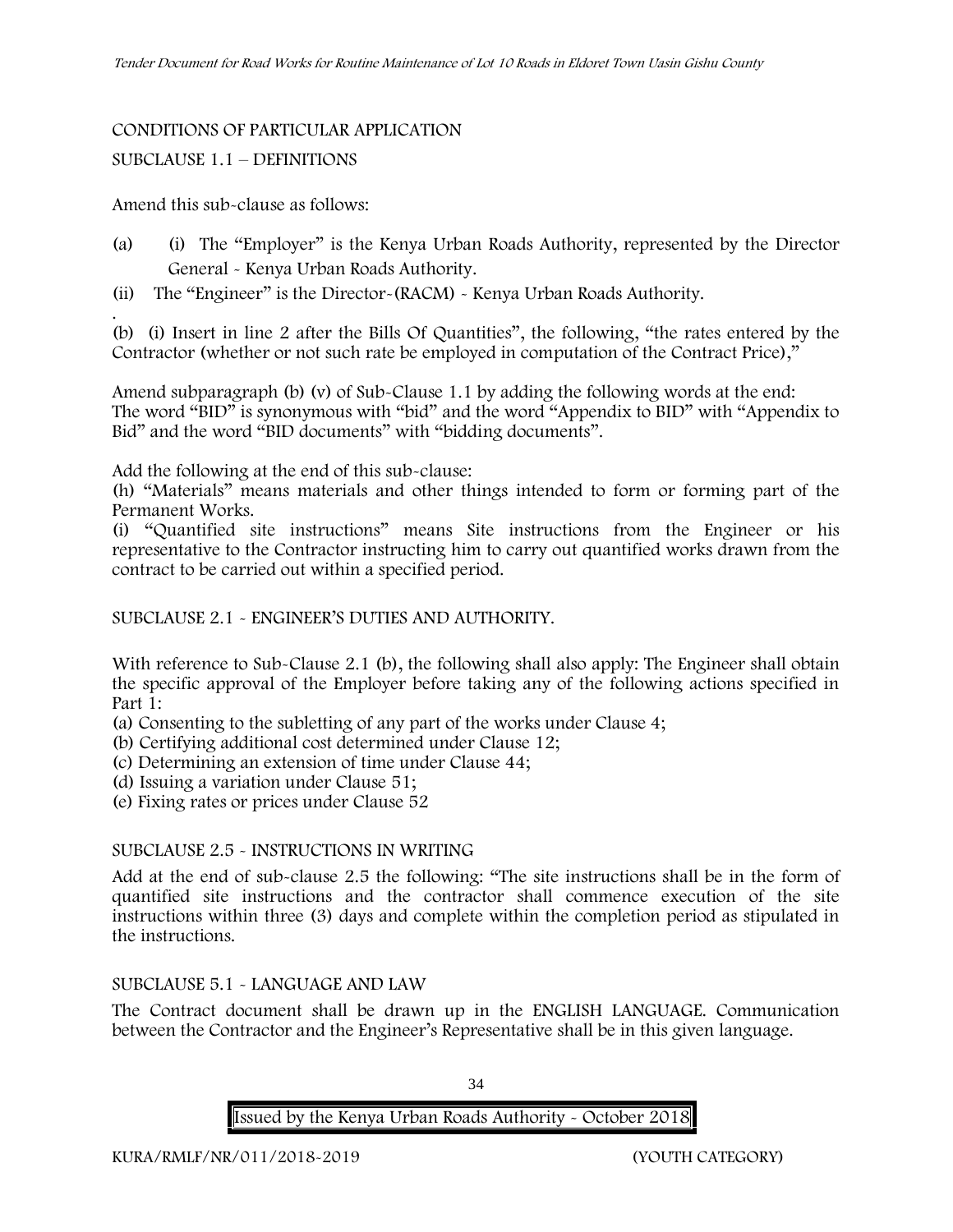The Laws applicable to this Contract shall be the Laws of the Republic of Kenya.

SUBCLAUSE 5.2 – PRIORITY OF CONTRACT DOCUMENTS

Delete the documents listed 1-6 and substitute:

- (1) The Contract Agreement (if completed)
- (2) The Letter Of Acceptance;
- (3) The Bid and Appendix to Bid;
- (4) The Conditions of Contract Part II;
- (5) The Conditions of Contract Part I;
- (6) The Special Specifications;
- (7) The Standard Specification for Road and Bridge Construction, 1986;
- (8) The Drawings;
- (9) The priced Bills of Quantities
- (10) Other documents as listed in the Appendix to form of Bid

#### SUBCLAUSE 8.2 – SITE OPERATIONS AND METHODS OF CONSTRUCTION

Add sub- clause 8.2(b) at the end as follows:

"The Contractor shall submit to the Engineer Works Methodology not later than 14 days from the date of award of the contract and general description of his proposed arrangements and methods for the execution of the Works. This shall include inter-alia temporary office, buildings, access roads, construction plant and its intended production output, working shift arrangements, labour strength, skilled and unskilled, and supervision arrangements, power supply arrangements, supply of materials including a materials utilisation programme, stone crushing, aggregate production and storage, cement handling, concrete mixing and handling, methods of excavation, dealing with water, testing methods and facilities."

#### SUBCLAUSE 10.1 - PERFORMANCE SECURITY

Replace the text of Sub-clause 10.1 with the following:

"The Contractor shall provide security for his proper performance of the Contract within 28 days after receipt of the Letter of Acceptance. The Performance Security shall be in the form of a bank guarantee as stipulated by the Employer in the Appendix to Bid. The Performance Security shall be issued by a bank incorporated in Kenya. The Contractor shall notify the Engineer when providing the Performance Security to the Employer.

"Without limitation to the provisions of the preceding paragraph, whenever the Engineer determines an addition to the Contract Price as a result of a change in cost, the Contractor, at the Engineers written request, shall promptly increase the value of the Performance Security by an equal percentage.

SUBCLAUSE 10.2 - VALIDITY OF PERFORMANCE SECURITY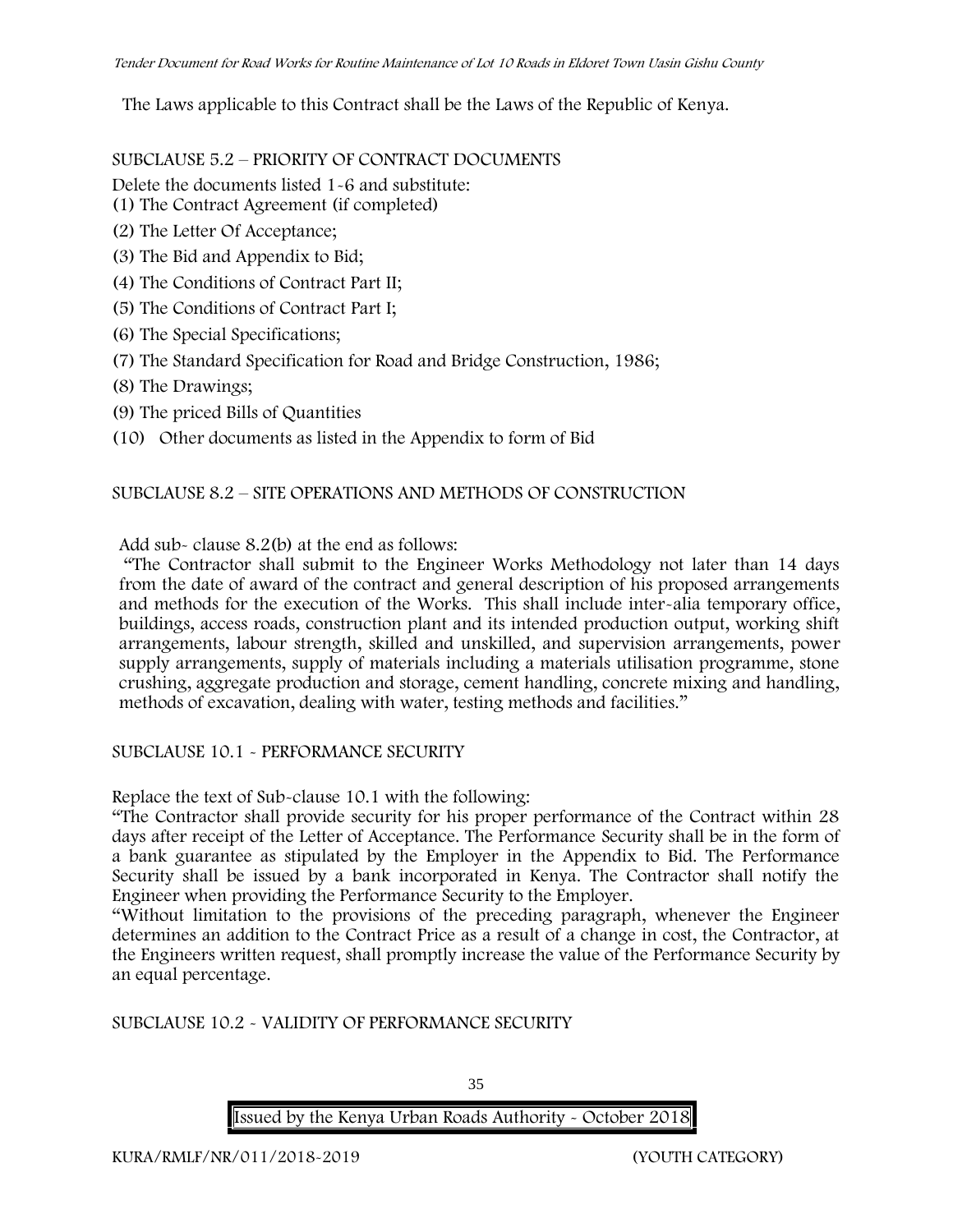The Performance Security shall be valid until a date 28 days after the date of issue of the Defects Liability Certificate. The security shall be returned to the Contractor within 14 days of expiration.

SUBCLAUSE 10. 3 - CLAIMS UNDER PERFORMANCE SECURITY

Delete the entire sub-clause 10.3.

SUBCLAUSE 10. 4 - COST OF PERFORMANCE SECURITY

The cost of complying with the requirements of this clause shall be borne by the Contractor.

### SUBCLAUSE 11. 1 - INSPECTION OF SITE

In line 17 after "affect his BID" add

"and the Contractor shall be deemed to have based his BID on all the aforementioned"

Delete the last paragraph completely and replace with the following:

"The Employer in no way guarantees completeness nor accuracy of the soil, materials, subsurface and hydrological information made available to the Contractor at the time of BIDing or at any other time during the period of the Contract, and the Contractor shall be responsible for ascertaining for himself all information as aforesaid for the execution of works and his BID shall be deemed to have been priced accordingly.

SUBCLAUSE 11.2 - ACCESS TO DATA

Data made available by the Employer in accordance with Clause 11.1 shall be deemed to include data listed elsewhere in the Contract as open for inspection at the address stipulated in the Appendix to Bid.

# SUBCLAUSE 14.1 PROGRAM TO BE SUBMITTED

The time within which the program shall be submitted shall be fourteen (14) days from the issuance of order to commence**.**

The programme shall be in the form of a Critical Path Method Network (CPM network) showing the order of procedure and description of the construction methods and arrangements by which he proposes to carry out the works. It should also be supplemented by a time – bar chart of the same programme.

The programme shall be coordinated with climatic, groundwater and other conditions to provide for the completion of the Works in the instruction and by the time specified. The programme shall be revised on demand by the Engineer or his representative.

During the execution of the works, the Contractor shall submit to the Engineer full and detailed particulars of any proposed amendments to the arrangements and methods submitted in accordance with the foregoing. If details of the Contractor's proposals for Temporary

36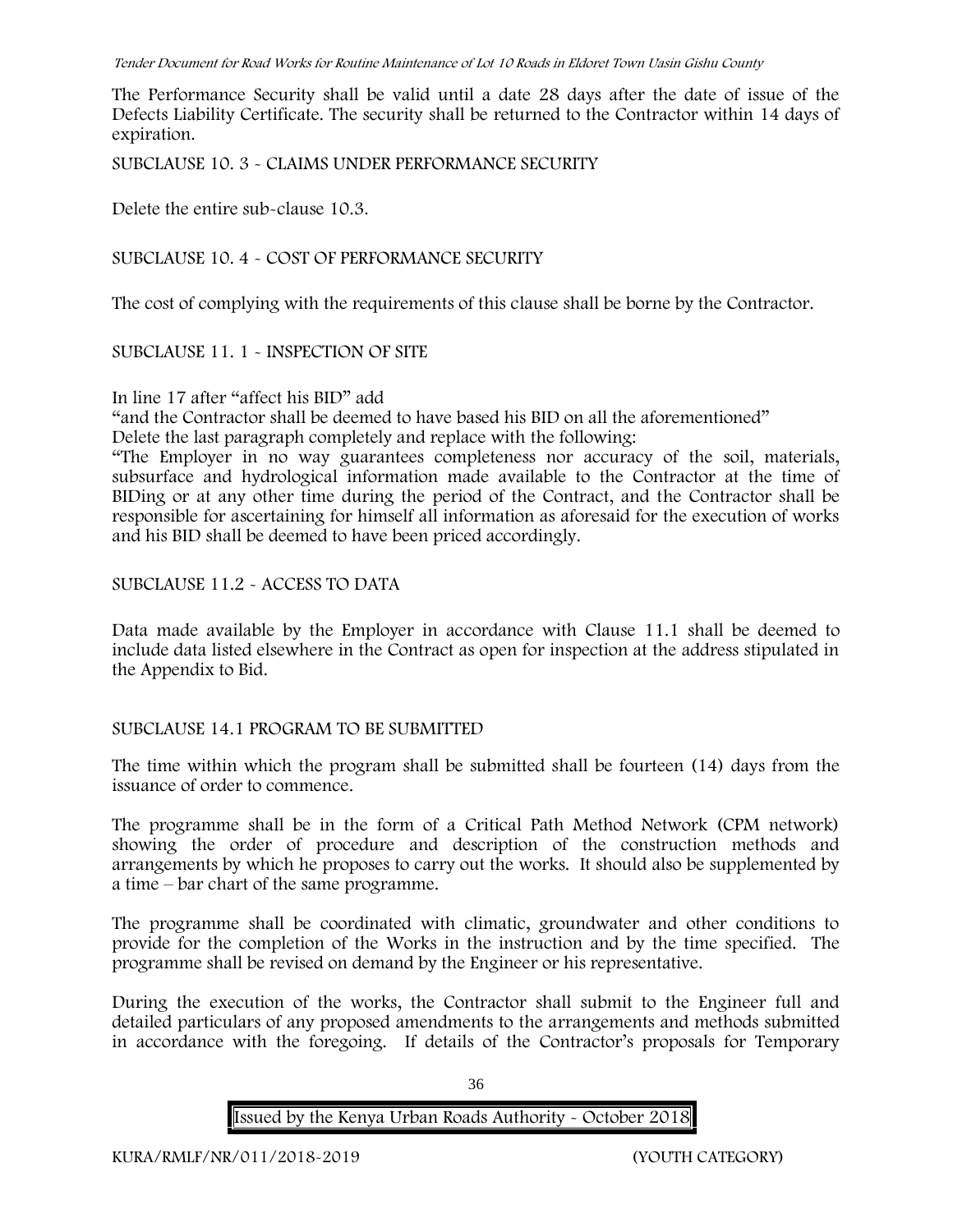Works are required by the Engineer for his own information the Contractor shall submit such details within seven days of being requested to do so.

The various operations pertaining to the works shall be carried out in such a progressive sequence as will achieve a continuous and consecutive output of fully completed road works inclusive of all bridge works and culverts within the time limits specified in the Contract and the instructions. Generally the Contractor shall carry out works within the sections stated in the instructions.

The Contractor shall allow in his programme for the following 10 public holidays per calendar year in Kenya.

- New Years Day (1<sup>st</sup> January)
- Good Friday
- Easter Monday
- Labour day  $(1<sup>st</sup>$  May)
- Madaraka Day (1st June)
- Idd Ul Fitr
- Mashujaa Day (20<sup>th</sup> October)
- Jamhuri day  $(12<sup>th</sup> December)$
- Christmas Day (25<sup>th</sup> December)
- Boxing day (26<sup>th</sup> December)

The Contractor should also allow per calendar year for a further 2 unspecified public holidays which may be announced by the Government of Kenya with no prior notification.

Add the following at the end of this sub-clause: -

The Employer shall have the right to withhold payment at any time if the contractor fails to submit the programme or revised programme due to his negligence, failure or omission.

# SUBCLAUSE 14.3- CASH FLOW ESTIMATE

The cash flow estimates shall be submitted together with the works programme.

### SUBCLAUSE 15.1- CONTRACTOR'S SUPERINTENDENCE

Add the following at the end of the first paragraph of sub-clause 15.1:

"The Contractor shall, within seven (7) days of receipt of the Engineer's order to commence the works inform the Engineer in writing the name of the Contractor's Representative and the anticipated date of his/her arrival on site."

Add the following Sub-clause 15.2

37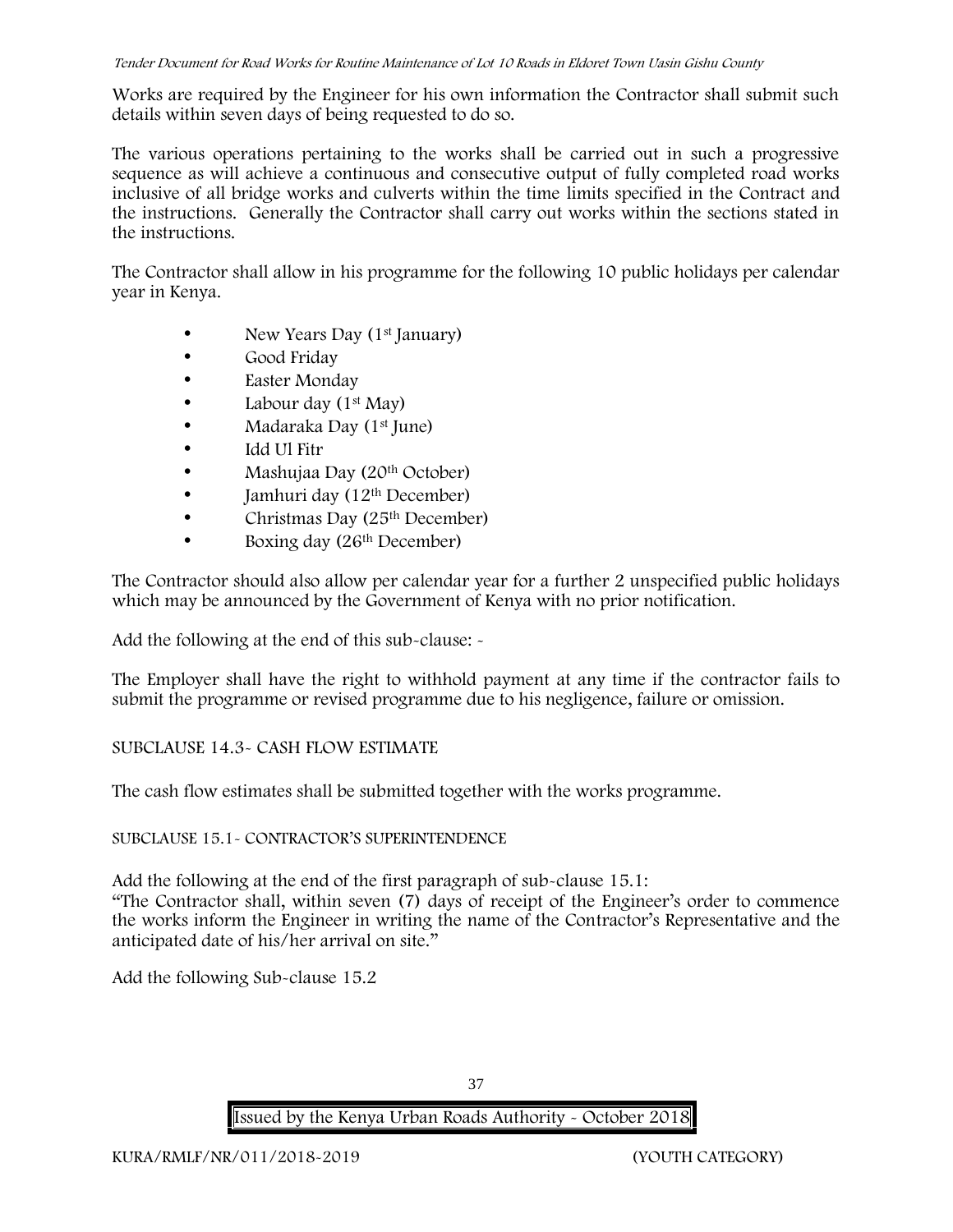SUBCLAUSE 15.2- LANGUAGE ABILITY AND QUALIFICATIONS OF CONTRACTOR'S AUTHORISED AGENT

The Contractor's Agent or Representative on the site shall have as a minimum an ordinary diploma in civil Engineering or building construction or have equivalent status approved by the Engineer and shall be able to read and write English fluently.

The Contractor's Agent or Representative shall have at least 3 years related experience.

SUBCLAUSE 16.2- ENGINEER AT LIBERTY TO OBJECT

At the end of this Clause add

"by a competent substitute approved by the Engineer and at the Contractors own expense." Add the following Sub-Clauses 16.3 and 16.4:

### SUBCLAUSE 16.3- QUALIFICATION AND LANGUAGE ABILITY OF SUPERINTENDING STAFF

The Contractor's superintending staff shall meet the following minimum qualifications: Should have a working knowledge of English or Kiswahili. Should any of the superintending staff not be able to meet this condition, the Contractor shall propose to the Engineer arrangements for provision of a sufficient number of interpreters of approved qualifications. The Engineer, at his discretion, may amend, approve or reject such arrangements or reject deployment of superintending staff not meeting the language requirements. The Engineer may at any time during the duration of the Contract amend any approved arrangements made for interpreters, which shall be implemented at the Contractors expense.

The key staff listed below must have academic qualifications from government-recognised institutions or equivalent institutions of the levels set out in Section 5, Part 6.

- Site Agent
- Site Engineer
- Site Surveyor
- Foremen

The key staff listed below must have minimum experience set out in Section 5, Part 6:

- Site Agent
- Site Engineer
- Site Surveyor
- Foremen

Qualifications as above shall be subject to verification and approval on site by the Engineer or his representative on site before commencement of the said works.

SUBCLAUSE 19.1- SAFETY, SECURITY AND PROTECTION OF THE ENVIRONMENT

Add Sub-Clause-paragraph (d) of Sub-Clause 19 as follows:

Notwithstanding the Contractor's obligation under Sub-Clause-paragraph (a), (b) and 9(c) of Sub-Clause 19.1 of the Conditions Of Contract, the Contractor shall observe the following measures with a view to reducing or elimination adverse environmental effects by the site works:

38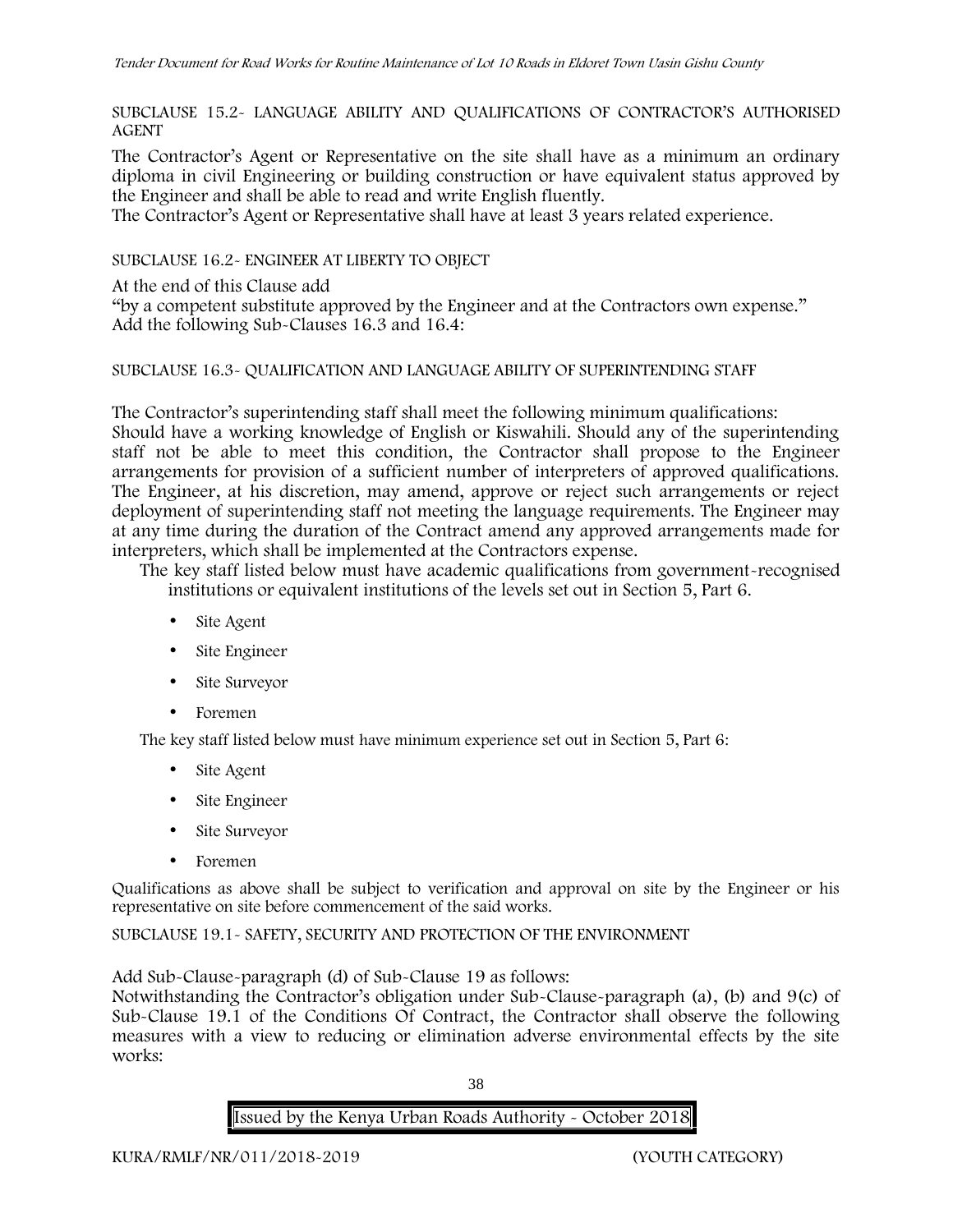- (i) All quarries and borrow pits shall be filled and landscaped to their original state after extraction of construction material
- (ii) Soil erosion due to surface runoff or water from culverts or other drainage structures should be avoided by putting in place proper erosion control measures that shall include, but are not limited to grassing and planting if trees
- (iii) Long traffic diversion roads shall be avoided so as to minimize the effect of dust on the surrounding environment. In any case all diversions shall be kept damp and dust free
- (iv) Spillage of oils, fuels and lubricants shall be avoided and if spilt, shall be collected and disposed off in such a way as not to adversely affect the environment
- (v) Rock blasting near settlement areas shall be properly coordinated with the relevant officers of the Government so as to minimize noise pollution and community interference.

# SUBCLAUSE 20.4 - EMPLOYERS RISKS

Delete Sub-Clause (h) and substitute with;

- (h) any operation of the forces of nature (insofar as it occurs on site) which an experienced contractor:
	- (i) could not have reasonably foreseen, or
	- (ii) could reasonably have foreseen, but against which he could not reasonably have taken at least one of the following measures:
		- (A) prevent loss or damage to physical property from occurring by taking appropriate measures or
		- (B) insure against such loss or damage

# SUBCLAUSE 21.1 - INSURANCE OF WORKS AND CONTRACTOR 'S EQUIPMENT

Add the following words at the end of Sub-paragraph (a) and immediately before the last word of Sub-paragraph (b) of Sub-Clause 21.1:

"It being understood that such insurance shall provide for compensation to be payable in the types and proportions of currencies required to rectify the loss or damage incurred"

Delete the first sentence of this Clause and replace with he following:

"prior to commencement of the Works the Contractor shall, without limiting his or the Employer's obligations and responsibilities under Clause 20, insure to the satisfaction of the Employer:"

SUBCLAUSE 21.2 – SCOPE OF COVER

Amend sub-paragraph (a) of Sub-Clause 21.2 as follows:

Delete words "from the start of work at the site" and substitute the words "from the first working day after the Commencement Date"

Add the following as Sub-Clause (c) under Sub-Clause-Clause 21.2

39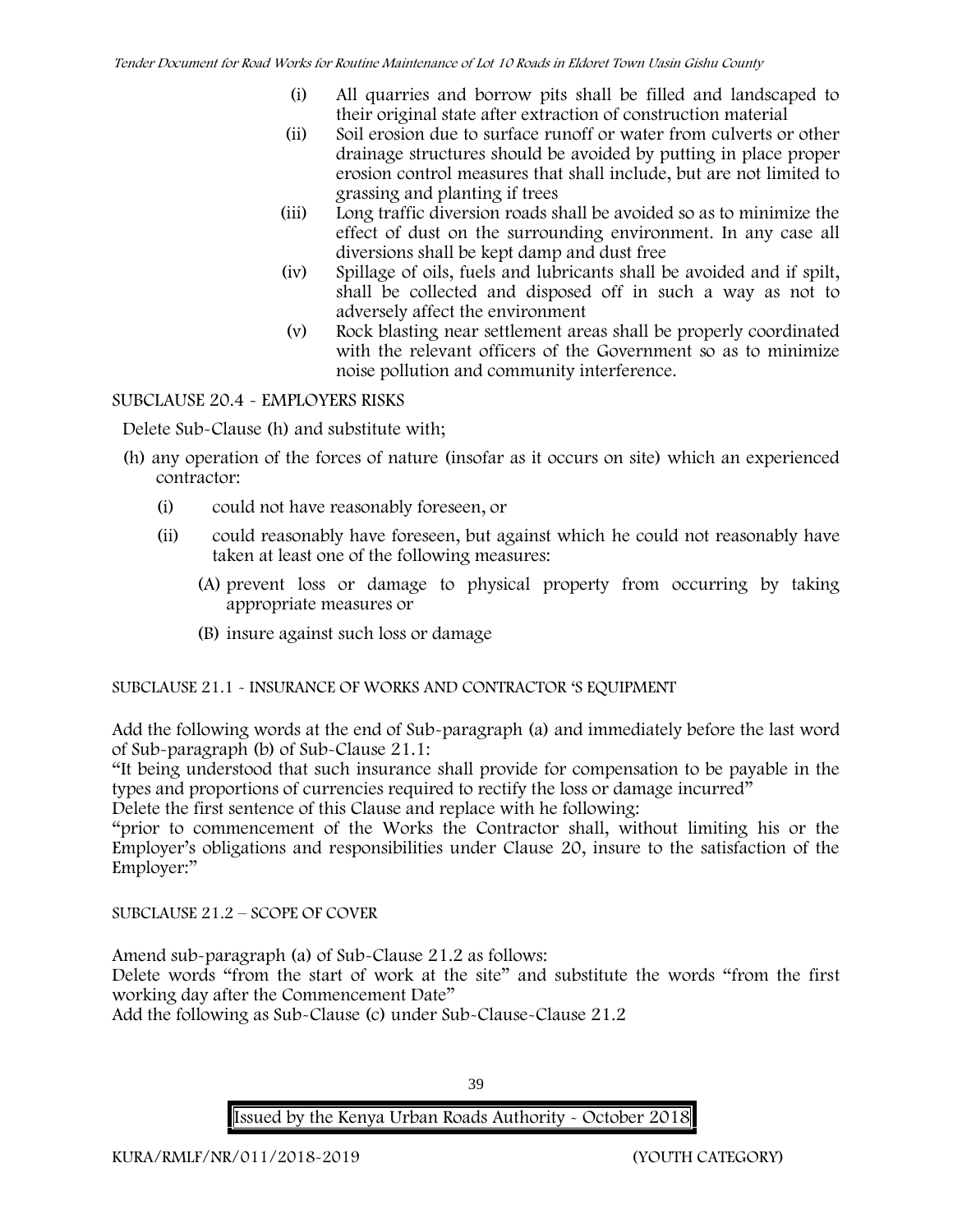(c ) It shall be the responsibility of the Contractor to notify the insurance company of any change in the nature and extent of the Works and to ensure the adequacy of the insurance coverage at all times during the period of the Contract.

### SUBCLAUSE 21.4 - EXCLUSIONS

Amend Sub-Clause 21.4 to read as follows:

"There shall be no obligation for the insurances in Sub-Clause 21.1 to include loss or damage caused by the risks listed under Sub-Clause 20.4 sub-paragraph (a) (i) to(iv) of the Conditions of Particular Application."

### SUBCLAUSE 23.2 – MINIMUM AMOUNT OF INSURANCE

Add the following at the end of this Clause: "... with no limits to the number of occurrences".

### SUBCLAUSE 25.1 – EVIDENCE AND TERMS

Amend Sub-Claus OF INSURANCE 25.1 as follows: Insert the words "as soon as practicable after the respective insurances have been taken out but in any case" before the words "prior to the start of work at the site" Add the following Sub-Clauses 25.6, 25.7

### SUBCLAUSE 25.6 – INSURANCE NOTICES

Each policy of insurance effected by the Contractor for purposes of the Contract shall include a provision to the effect that the Insurer shall have a duty to give notice in writing to the Contractor and Employer of the date when a premium becomes payable. This shall not be more than thirty (30) days before that date and the policy shall remain in force until thirty (30) days after the giving of such notice.

### SUBCLAUSE 25.7 – NOTIFICATION TO INSURERS

It shall be the responsibility of the Contractor to notify insurers under any of the insurance referred to in the preceding clauses 21, 23 and 24 on any matter or event, which by the terms of such insurance are required to be so notified. The Contractor shall indemnify and keep indemnified the Employer against all losses, claims, demands, proceedings, costs, charges and expenses whatsoever arising out of or in consequence of any default by the Contractor in complying with the requirements of this Sub-Clause whether as a result of avoidance of such insurance or otherwise.

SUBCLAUSE 28.2 – ROYALTIES

Add at the end of this Sub-Clause the following sentence:

"The Contractor shall also be liable for all payments or compensation if any that are levied in connection with the dumping of part or all of any such material."

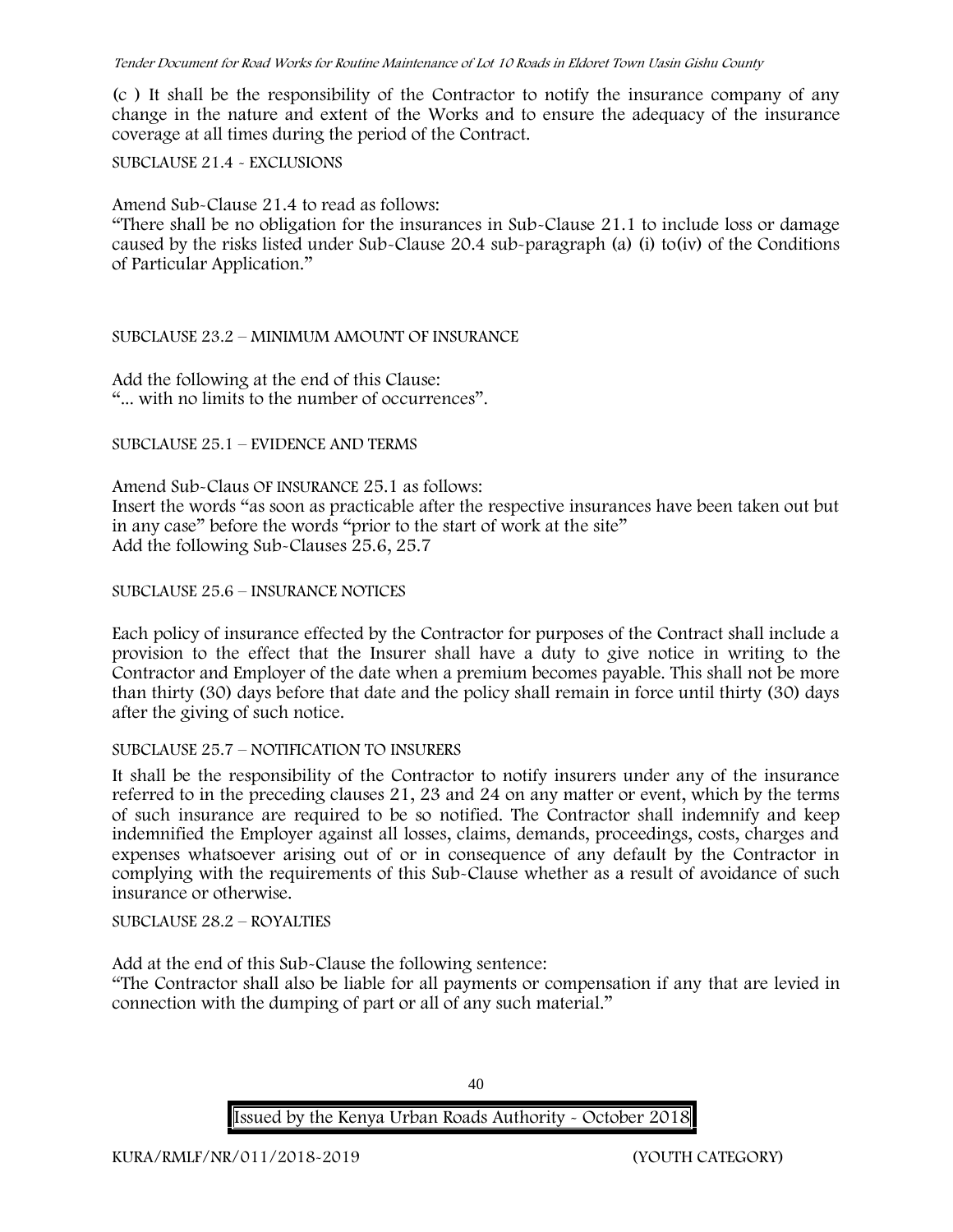### SUBCLAUSE 29.1 – INTERFERENCE WITH TRAFFIC

Supplement Sub-Clause 29.1 by adding the following sentence at the end:

"The Contractor will be permitted to use existing public roads for access to the site. The Contractor shall pay vehicle license tax and road maintenance duty in accordance with relevant regulations and shall obtain any necessary permits or licenses from relevant authorities for transporting his equipment."

Add the following subclause 29.2:

### SUBCLAUSE 29.2 – REINSTATEMENT AND COMPENSATION FOR DAMAGES TO PERSONS AND **PROPERTY**

The Contractor shall reinstate all properties whether public or private which are damaged in consequence of the construction and, maintenance of the works to a condition as specified and at least equal to that prevailing before his first entry on them.

If in the opinion of the Engineer the Contractor shall have failed to take reasonable and prompt action to discharge his obligations in the matter of reinstatement, the Engineer will inform the Contractor in writing of his opinion, in which circumstances the Employer reserves the right to employ others to do the necessary work of reinstatement and to deduct the cost thereof from any money due or which shall become due to the Contractor.

The Contractor shall refer to the Employer without delay all claims which may be considered to fall within the provisions of Clause 22.1.

Add the following Sub-Clause 34.2 to 34.8

### SUBCLAUSE 34.2 – CONDITIONS OF EMPLOYMENT OF LABOUR

The Contractor shall be responsible for making all arrangements for and shall bear all costs relating to recruitment, obtaining of all necessary visas, permits or other official permission for movements of staff and labour.

### SUBCLAUSE 34.3 – FAIR WAGES

The Contractor shall, in respect of all persons employed anywhere by him in the execution of the Contract, and further in respect of all persons employed by him otherwise than in the execution of the Contract in every factory, Workshop or place occupied or used by him for the execution of the Contract, observe and fulfil the following conditions:

- (a) The Contractor shall pay rates of wages, observe hours of labour and provide conditions of labour, housing, amenities and facilities not less favourable than those required by the latest Regulation of Wages (Building and Construction Industry) Order as of the time of bid submission, and subsequent amendments thereto, or in any wage scales, hours of work or conditions agreed by the Ministry of Labour or other Government Department in consultation with the appropriate wage fixing authority and generally recognized by other employees in the district whose general circumstances in the trade or industry in which the Contractor is engaged are similar.
- (b) In the absence of any rates of wages, hours or conditions of labour so established the Contractor shall pay rates of wages and observe hours and conditions of labour which are not less favourable than the general level of wages, hours and conditions observed by other Employers whose general circumstances in the trade or industry in which the Contractor is engaged are similar.

41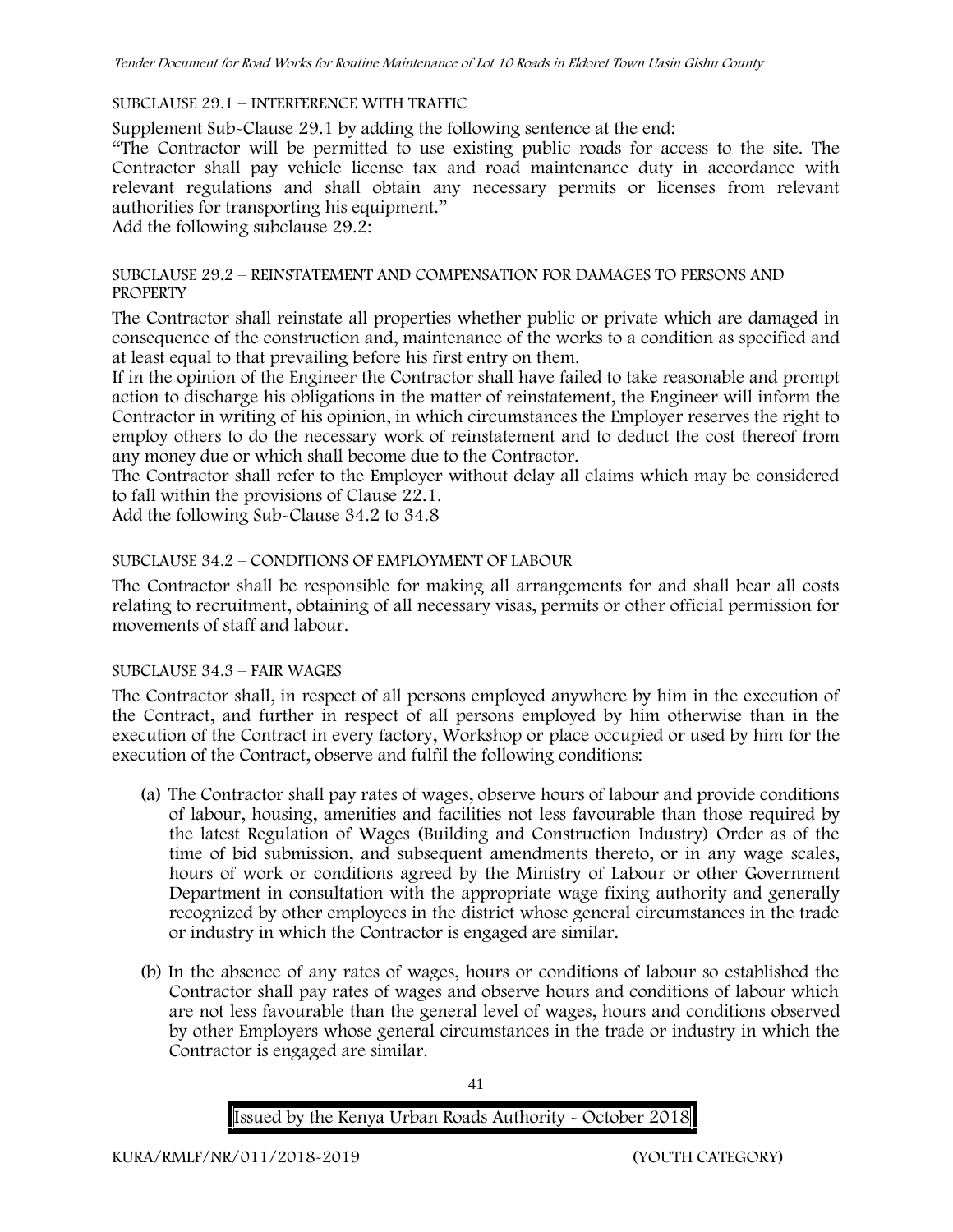- (c) Where the absence of established rates of wages, hours and conditions of labour or the dissimilarity of the general circumstances in the trade of industry in which the Contractor is engaged prevent the Contractor from observing rates of wages, hours and conditions of labour ascertained under sub-paragraph (a) and (b) above the Contractor in fixing the rates of wages, hours and conditions of labour of his employees shall be guided by the advice of the Labour Department.
- (d) The Contractor shall recognize the freedom of his employees to be members of trade unions.
- (e) The Contractor shall maintain records in English of the time worked by, and the wages paid to, his employees. The Contractor shall furnish to the Engineer or Employer, if called upon to do so, such particulars of the rates, wages and conditions of labour as the Employer or Engineer may direct.
- (f) The Contractor shall at all times during the continuance of the contract display, for the information of his employees in every factory, workshop or place occupied or used by him for the execution of the Contract, a copy of this clause together with a notice setting out the general rates of wages, hours and conditions of labour of his employees.
- (g) The Contractor shall be responsible for the observance of this clause by sub-Contractors employed in the execution of the works.

# SUBCLAUSE 34.4 – BREACH OF FAIR WAGES CLAUSE

Any Contractor or Sub-Contractor who is found to be in breach of Fair Wages Clause shall cease to be approved as a Contractor or Sub-Contractor for such period as the Permanent Secretary for the Ministry of Roads may determine.

Should a claim be made to the Employer alleging the Contractor's default in payment of Fair Wages of any workman employed on the Contract and if proof thereof satisfactory to the Employer is furnished by the Labour Authority, the Employer may, failing payment by the Contractor, pay the claims out of any monies due or which may become due to the Contractor under the Contract.

### SUBCLAUSE 34.5 – RECRUITMENT OF UNSKILLED LABOUR

Any additional unskilled labour which is required by the Contractor for the works and which is not in his employment at the time of the acceptance of the BID shall be recruited by the Contractor from the Labour Exchange or Exchange or Exchanges nearest to the site or sites of the work.

### SUBCLAUSE 34.6 – COMPENSATION FOR INJURY

The Contractor shall in accordance with the Workmen's Compensation Act of the Laws of Kenya and any other regulations in force from time to time pay compensation for loss or

**Issued by the Kenya Urban Roads Authority - October 2018**

42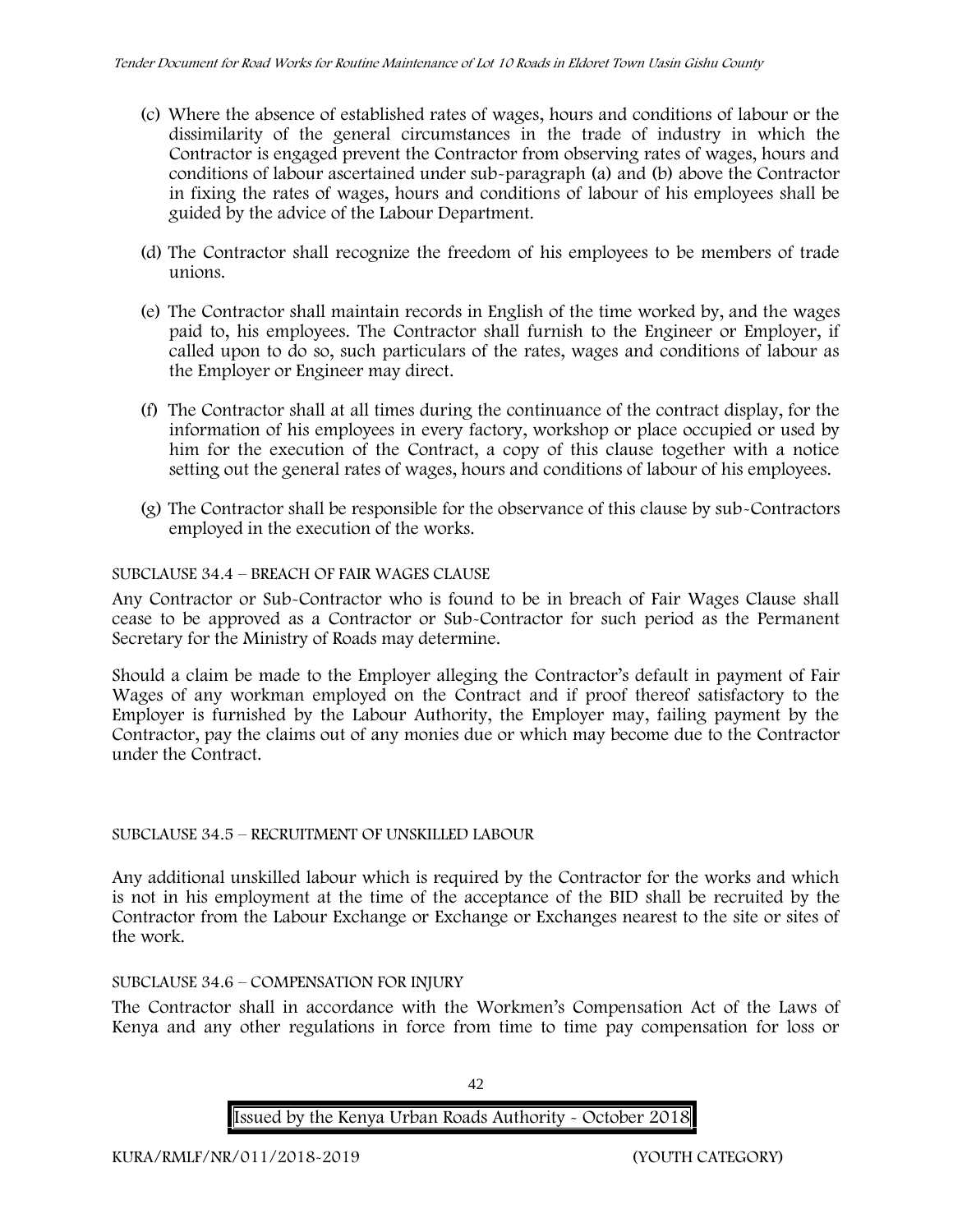damage suffered in consequence of any accident or injury or disease resulting from his work to any workman or other person in the employment of the Contractor or any Subcontractor.

SUBCLAUSE 34.7 – LABOUR STANDARDS

(a) the Contractor shall comply with the existing local labour laws, regulations and labour standards

(b) the Contractor shall formulate and enforce an adequate safety program with respect to all work under his contract, whether performed by the Contractor or subcontractor. The Contractor has assurance from the Employer of cooperation where the implementation of these safety measures requires joint cooperation.

(c) Upon written request of the Employer the Contractor shall remove or replace any of his employees employed under this Contract.

Add the following Sub-Clause 35.2 and 35.3.

#### SUBCLAUSE 35.2 – RECORDS OF SAFETY AND HEALTH

The Contractor shall maintain such records and make such reports concerning safety, health and welfare of persons and damage to property as the Engineer may from time to time prescribe.

SUBCLAUSE 35.3 – REPORTING OF ACCIDENTS

The Contractor shall report to the Engineer details of any accident as soon as possible after its occurrence. In the case of any fatality or serious accident, the Contractor shall, in addition, notify the Engineer immediately by the quickest available means. The Contractor shall also notify the relevant authority whenever the Laws of Kenya require such a report.

SUBCLAUSE 39.2 – DEFAULT OF CONTRACTOR IN COMPLIANCE

Add at the end of Sub-Clause 39.2 the following: "Where the contractor has no pending payments with the employer and the retention funds are less than the value of works to be carried out by the employer, the employer shall apply funds as per clause 10.3". The contract shall then stand determined clause 63 not withstanding.

SUBCLAUSE 41.1 – COMMENCEMENT OF WORKS

Amend Sub-Clause 41.1 as follows:

Delete the words "as soon as is reasonably possible" in the first sentence and replace with "within the period stated in the Appendix to Bid".

For the purposes of this clause the quantified site instructions shall be treated as the works and delay in commencement in the instructed works shall constitute breach of contract that will lead to institution of remedies under clause 63 of these conditions.

SUBCLAUSE 43.1 – TIME FOR COMPLETION

43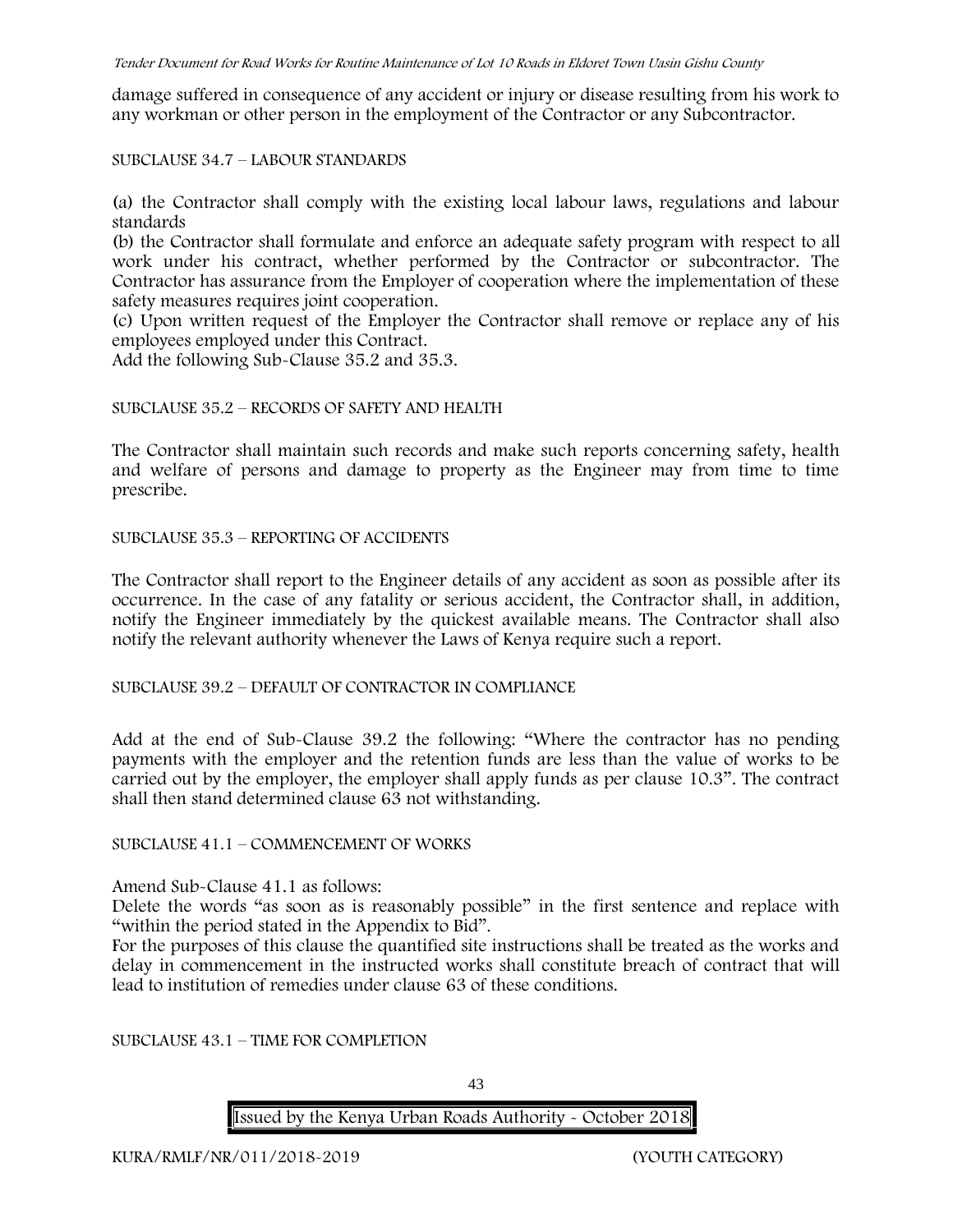Amend Sub-Clause 43.1 as follows:

Delete the words "within the time" to "such extended time" and substitute "by the date or dates stated or implied in Clause 14 of these Conditions of Particular Application.

SUBCLAUSE 44.1 – EXTENSION OF TIME FOR COMPLETION

Add at the end of Sub-Clause 44.1 the following:

"Neither rains falling within the rainy seasons as occurs in Kenya nor floods caused by such rains shall be deemed exceptional weather conditions such as may fairly entitle the Contractor to an extension of time for the completion of the work."

SUBCLAUSE 45.1 – RESTRICTION ON WORKING HOURS

Add at the end of Sub-Clause 45.1 the following:

"If the Contractor requests permission to work by night as well as by day, then if the Engineer shall grant such permission the Contractor shall not be entitled to any additional payments for so doing. All such work at night shall be carried out without unreasonable noise or other disturbance and the Contractor shall indemnify the Employer from and against any liability for damages on account of noise or other disturbance created while or in carrying out night work and from and against all claims, demands, proceedings, costs, charges and expenses whatsoever in regard or in relation to such liability.

"In addition the Contractor will be required to provide, for any work carried out at night or recognized days of rest, adequate lighting and other facilities so that the work is carried out safely and properly.

"In the event of the Engineer granting permission to the Contractor to work double or rotary shifts or on Sundays, the Contractor shall be required to meet any additional costs to the Employer in the administration and supervision of the Contract arising from the granting of this permission."

SUBCLAUSE 47.2 – REDUCTION OF LIQUIDATED DAMAGES

Add the following paragraphs at the end of this Sub-Clause:

"There shall be no reduction in the amount of liquidated damages in the event that a part or a section of the Works within the Contract is certified as completed before the whole of the Works comprising that Contract.

The Employer shall pay no bonus for early completion of the Works to the Contractor.

### SUBCLAUSE 52.1 – VALUATION AND VARIATIONS

Add new Clause 52.2(c )

No change in the unit rates or prices quoted shall be considered for items included in the schedule of Dayworks rates, or Provisional Sums and items, or for any item in the BOQ.

SUBCLAUSE 52.4 – DAYWORKS

Add the following at the end of Sub-Clause 52.4:

The work so ordered shall immediately become part of the works under the contract. The Contractor shall, as soon as practicable after receiving the Dayworks order from the Engineer undertake the necessary steps for due execution such work. Prior to commencement of any

44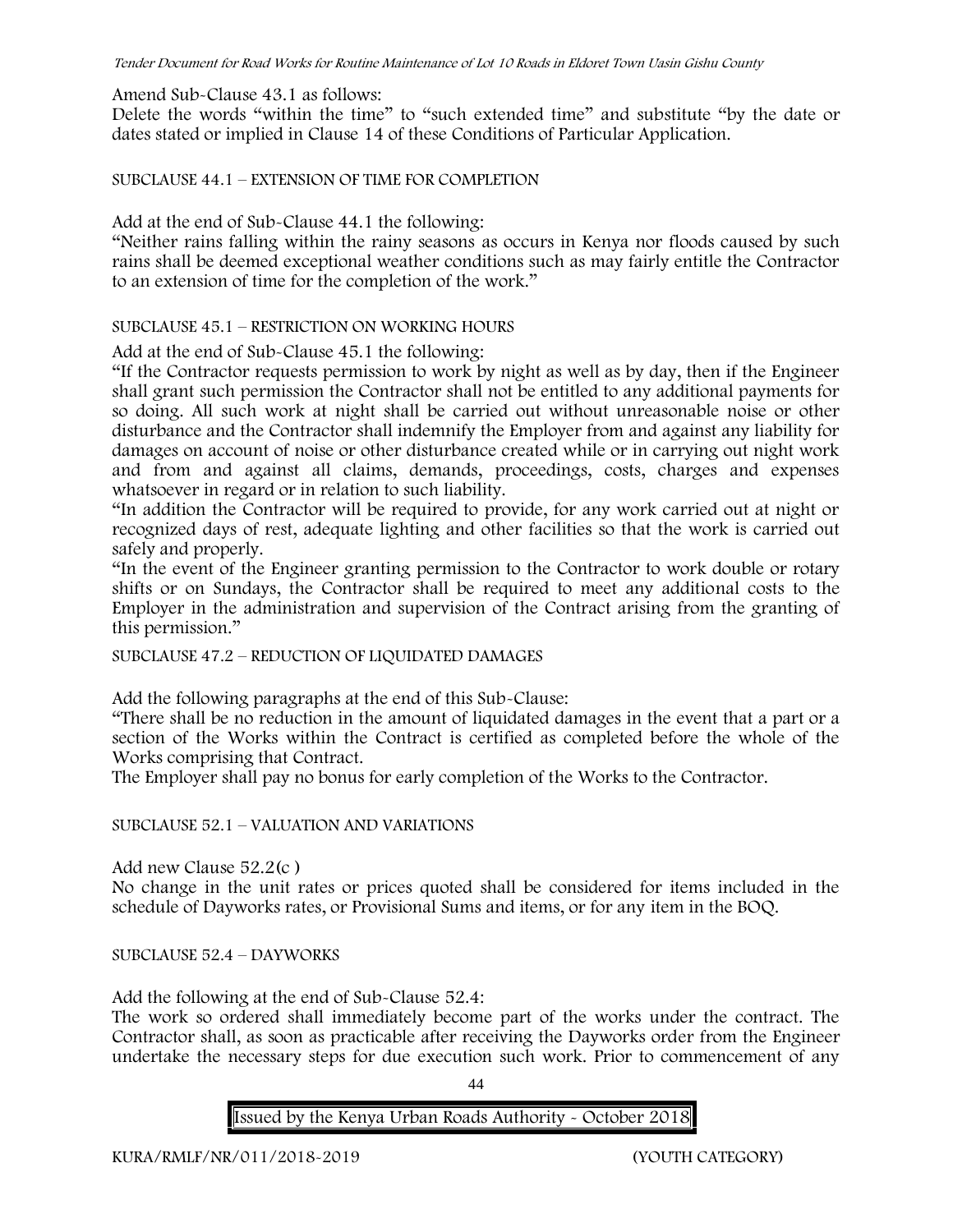work to be done on a Dayworks basis, the Contractor shall give an advance notice to the Engineer stating the exact time of such commencement.

SUBCLAUSE 54.1 – CONTROCTOR'S EQUIPMENT, TEMPORARY WORKS AND MATERIALS : Exclusive use for the works

Amend Sub-Clause 54.1 as follows: Line 5: add "written" between "the" and "consent". Delete Sub-Clauses 54.2 and 54.5.

SUBCLAUSE 55.2 – OMMISIONS OF QUANTITIES

Items of Works described in the Bills of Quantities for which no rate or price has been entered in the Contract shall be considered as included in other rates and prices in the Contract and will not be paid for separately by the Employer.

Add the following Sub-Clause 58:

Add the words "or Engineer's representative" where the word "Engineer" appears in clause 58.

SUBCLAUSE 58.4 – PROVISIONAL ITEMS

Provisional items shall be read as Provisional Sums and shall be operated as such in accordance with Sub-Clauses 58.1 to 58.3.

Clause 60 of the General Conditions is deleted and substituted with the following:-

SUBCLAUSE 60.1 – MONTHLY STATEMENT

The Contractor shall submit a statement to the Engineer at the end of each month, in a tabulated form approved by the Engineer, showing the amounts to which the Contractor considers himself to be entitled. The statement shall include the following items, as applicable;

- the value of the Permanent Work executed up to the end of previous month

- such amount as the Engineer may consider fair and reasonable for any Temporary Works for which separate amounts are provided in the Bill of Quantities

- any amount to be withheld under retention provisions of Sub-clause 60.3
- any other sum to which the Contractor may be entitled under the Contract

If the Engineer disagrees with or cannot verify any part of the statement, the Contractor shall submit such further information as the Engineer may reasonably require and shall make such changes and corrections in the statement as may be directed by the Engineer. In cases where there is difference in opinion as to the value of any item, the Engineer's view shall prevail.

### SUBCLAUSE 60.2 INTERIM PAYMENT CERTIFICATE

The Contractor shall forward to the Engineer an Interim Payment Certificate based on the statement as corrected above and, should it be necessary in the Engineers opinion, shall promptly make any further amendments and corrections to the Interim Payment Certificate.

45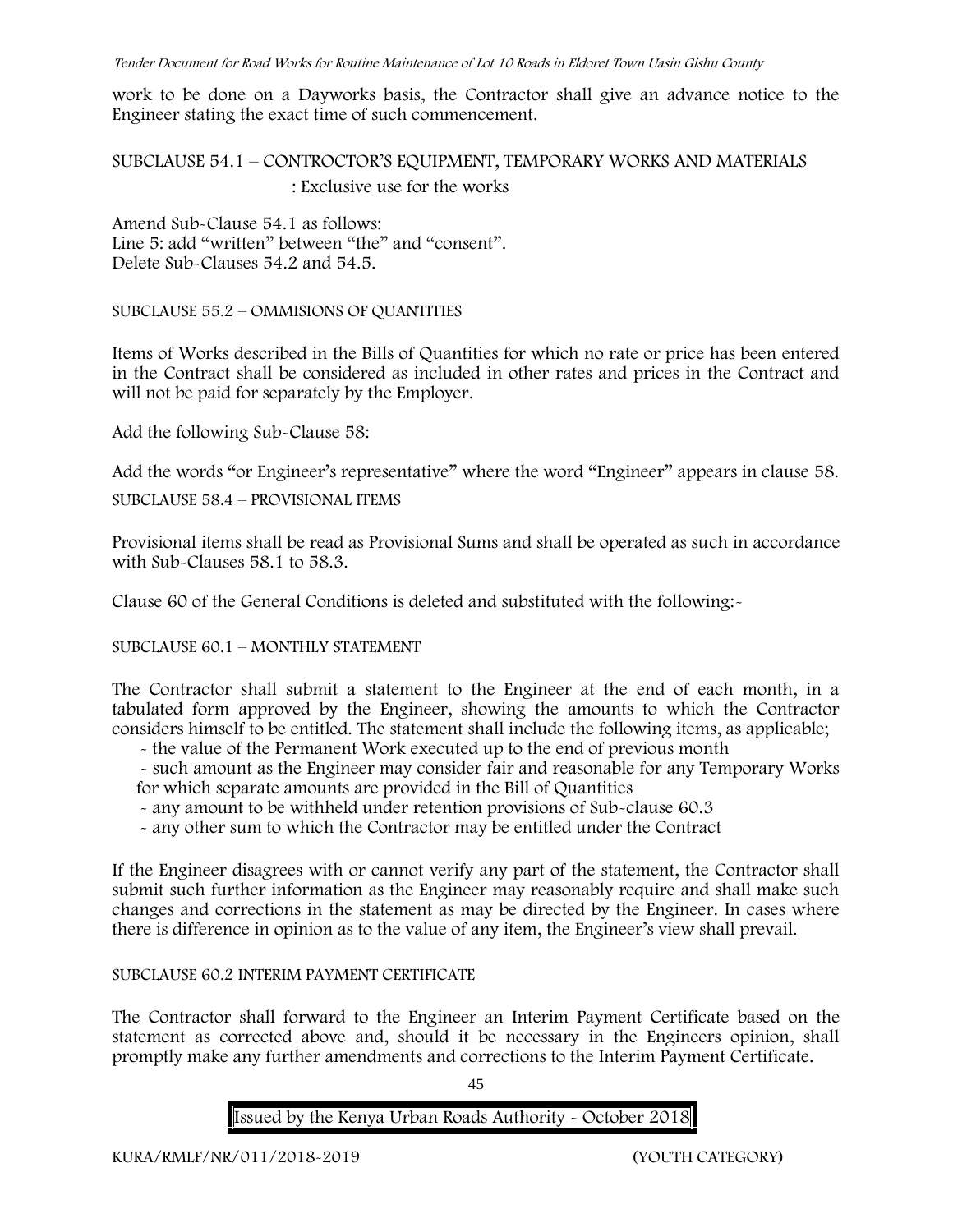The Engineer shall not unreasonably withhold certifying an Interim Payment Certificate and in case of likely delay in establishing the value of an item, such item may be set aside and the remainder certified for payment.

Within 14 days after receipt of the Interim Payment Certificate and subject to the Contractor having made such further amendments and corrections as the Engineer may require, the Engineer will forward to the Employer the certified Interim Payment Certificate.

Provided that the Engineer shall not be bound to certify any payment under this Clause if the net amount thereof, after all retentions and deductions, would be less than the minimum amount of Interim Payment Certificate's stated in the Appendix to Form of Bid. However in such a case, the uncertified amount will be added to the next interim payment, and the cumulative unpaid certified amount will be compared to the minimum amount of interim payment.

### SUBCLAUSE 60.3 – RETENTION MONEY AND PAYMENT OF RETENTION MONEY

A retention amounting to the percentage stipulated in the Appendix to Bid shall be made by the Engineer in the first and following Interim Payment Certificates until the amount retained shall reach the "Limit of Retention Money" named in the Appendix to Form of BID.

Upon the issue of the Taking-Over Certificate, with respect to the whole of the works one half of the retention money shall become due and shall be paid to the Contractor when the Engineer shall certify in writing that the last section of the whole works has been substantially completed.

Upon expiration of the Defects Liability Period for the works, the other half of the Retention Money shall be certified by the Engineer for payment to the Contractor.

Provided that in the event of different Defects Liability Periods being applicable to different Sections of the Permanent Works pursuant to Clause 48, the expression "expiration of the Defects Liability Period "shall, for the purpose of this sub-clause, be deemed to mean the expiration of the latest of such periods.

Provided also that if at such time, there remain to be executed by the Contractor any work instructed, pursuant to Clause 49 and 50, in respect of the works, the Engineer shall be entitled to withhold certification until completion of any such work or so much of the balance of the Retention money as shall in the opinion of the Engineer, represents the cost of the remaining work to be executed.

### SUBCLAUSE 60.4– CORRECTION OF CERTIFICATES

The Engineer may in any Interim Payment Certificate make any correction or modification to any previous Interim Payment Certificate signed by him and shall have authority, if any work is not being carried out to his satisfaction to omit or reduce the value of such work in any Interim Payment Certificate.

# SUBCLAUSE 60.5– STATEMENT AT COMPLETION

Not later than 84 days after the issue of the Taking-Over Certificate in respect of the whole of the works, the Contractor shall submit to the Engineer a statement at completion showing in detail, in a form approved by the Engineer;

46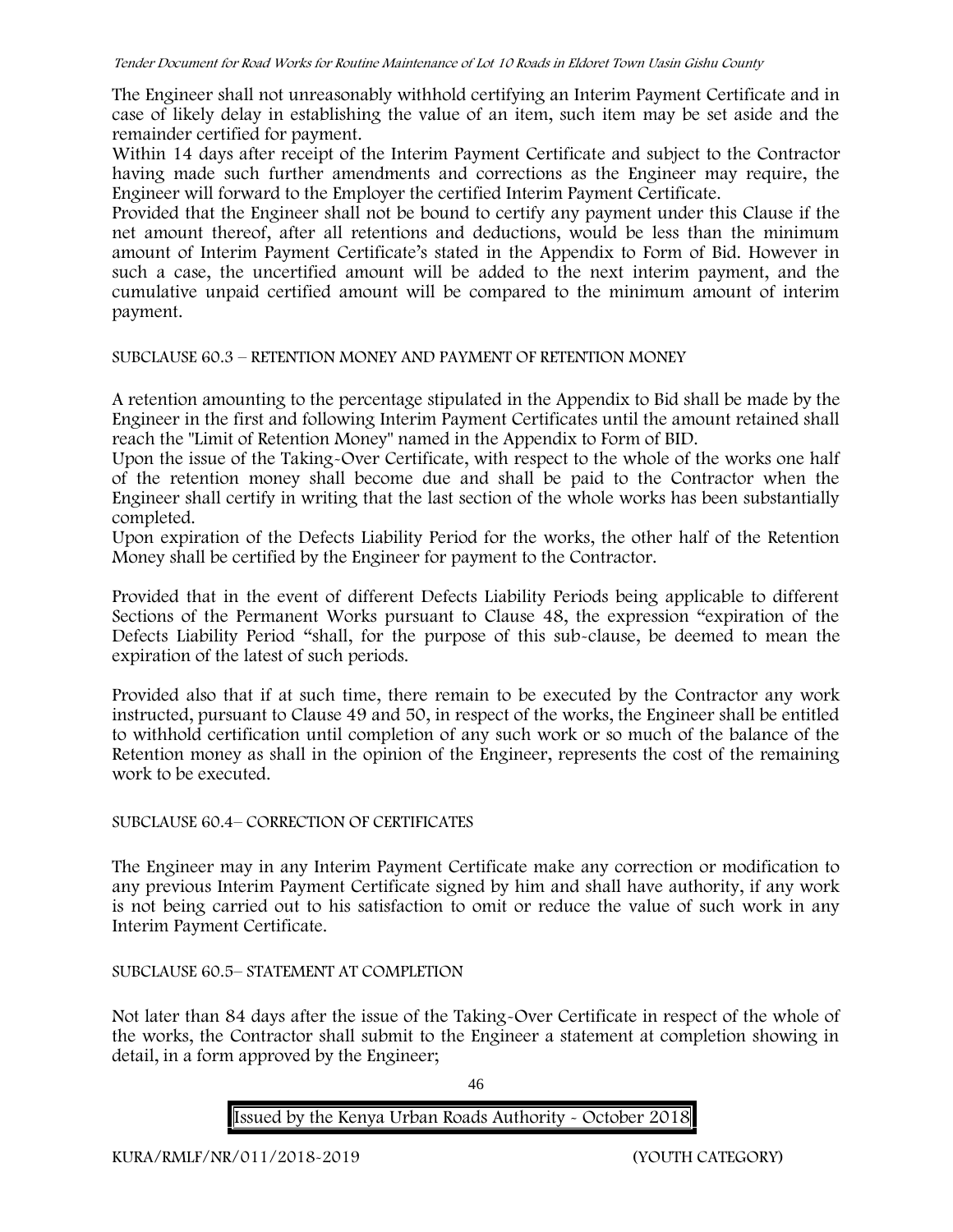The final value of all work done in accordance with the Contract up to the date stated in such Taking-Over Certificate.

Any further sums which the Contractor considers to be due; and

An estimate of amounts that the Contractor considers will become due to him under the Contract.

Estimate amounts shall be shown separately in the Statement at Completion. The Contractor shall amend and correct the Statement as directed by the Engineer and submit a Certificate at Completion to be processed as in Sub-Clause 60.2.

### SUBCLAUSE 60.6 – FINAL STATEMENT

Not later than 56 days after the issue of the Defects Liability Certificate pursuant to Sub-Clause 62.1, the Contractor shall submit to the Engineer for consideration a draft final statement with supporting documents showing in detail, in the form approved by the Engineer; The final value of all work done in accordance with the Contract; Any further sums which the Contractor considers to be due to him.

If the Engineer disagrees with or cannot verify any part of the draft final statement, the Contractor shall submit such further information as the Engineer may reasonable require and shall make such changes in the draft as may be required.

### SUBCLAUSE 60.7– DISCHARGE

Upon submission of the Final Statement, the Contractor shall give to the Employer, with a copy to the Engineer, a written discharge confirming that the total of the Final statement represents full and final settlement of all monies due to the Contractor arising out of or in respect of the Contract. Provided that such discharge shall become effective only after payment under the Final Payment Certificate issued pursuant to Sub-Clause 60.8 has been made and the Performance Security referred to in Sub-Clause 10.1 has been returned to the Contractor.

### SUBCLAUSE 60.8 – FINAL PAYMENT CERTIFICATE

Upon acceptance of the Final Statement as given in Sub-Clause 60.6, the Engineer shall prepare a Final Payment Certificate which shall be delivered to the Contractor's authorized agent or representative for his signature. The Final Payment Certificate shall state:

The final value of all work done in accordance with the Contract;

After giving credit to the Employer for all amounts previously paid by the Employer, the balance, if any, due from the Employer to the Contractor or the Contractor to the Employer.

Final Certificate shall be issued for any sum due to the Contractor even if such is less than the sum named in the Appendix to the Form of BID.

### SUBCLAUSE 60.9– CESSATION OF EMPLOYERS LIABILITY

unless the Contractor notifies the Engineer of his objection to the Final Certificate within fourteen days of delivery thereof he shall be deemed to have agreed that he accepts the total Contract Price as set out in the Final Certificate as full settlement for all Work Done under the

 $\overline{47}$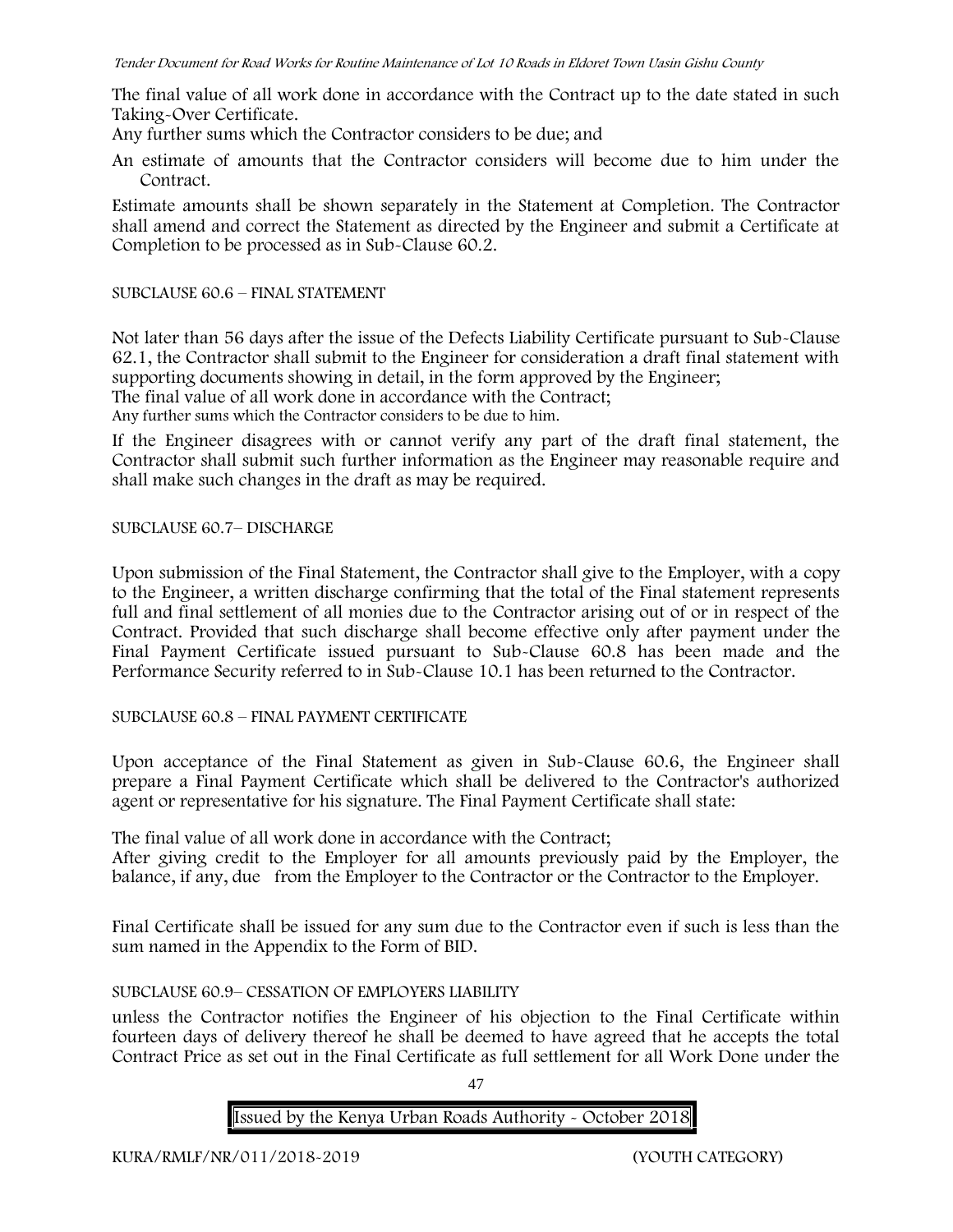Contract including any variations and omissions thereof but excluding any variations and claims previously made in writing.

#### SUBCLAUSE 60.10 – TIME FOR PAYMENT

The amount due to the Contractor under any Interim Payment Certificate or Final Payment Certificate issued pursuant to this Clause or to any other term of the Contract, shall, subject to Clause 47, be paid by the Employer to the Contractor as follows:

- (i) In the case of Interim Payment Certificate, within the time stated in the Appendix to Form of Bid, after the Engineer has signed the Interim Payment Certificate.
- (i) In the case of the Final Payment Certificate pursuant to Sub clause 60.8, within the time stated in the Appendix to Form Of Bid, after the Engineer has signed the Final Payment Certificate.
- (ii) In the event of the failure of the Employer to make payment within the times stated, the Employer shall make payment to the Contractor of simple interest at a rate equal to two percentage points above the average Base Lending Rate of three leading banks namely Kenya Commercial Bank, Standard Chartered Bank and Barclays Bank for the time being or as shall be the case from the time to time obtained from the Central Bank of Kenya. The provisions of this Sub clause are without prejudice to the Contractor's entitlements under Clause 69 or otherwise.

SUBCLAUSE 60.11 – CURRENCY OF PAYMENT

The Contract Price shall be designated in Kenyan Currency.

All work performed by the Contractor under the Contract shall be valued in Kenya Shillings using the rates and prices entered in the Bills of Quantities together with such other increases to the Contract Price, except for variation of price payments in accordance with Clause 70.1.

SUBCLAUSE 60.12 – ADVANCE PAYMENT

Advance payment shall not be offered in this Contract.

SUBCLAUSE 60.13 MATERIALS FOR PERMANENT WORKS

With respect to materials brought by the Contractor to the site for incorporation into the permanent works, the Contractor shall,

-Receive a credit in the month in which these materials are brought to site,

-Be charged a debit in the month in which these materials are incorporated in the permanent works.

Both such credit and debit to be determined by the Engineer in accordance with the following provisions.

No credit shall be given unless the following conditions shall have been met to the Engineers satisfaction

48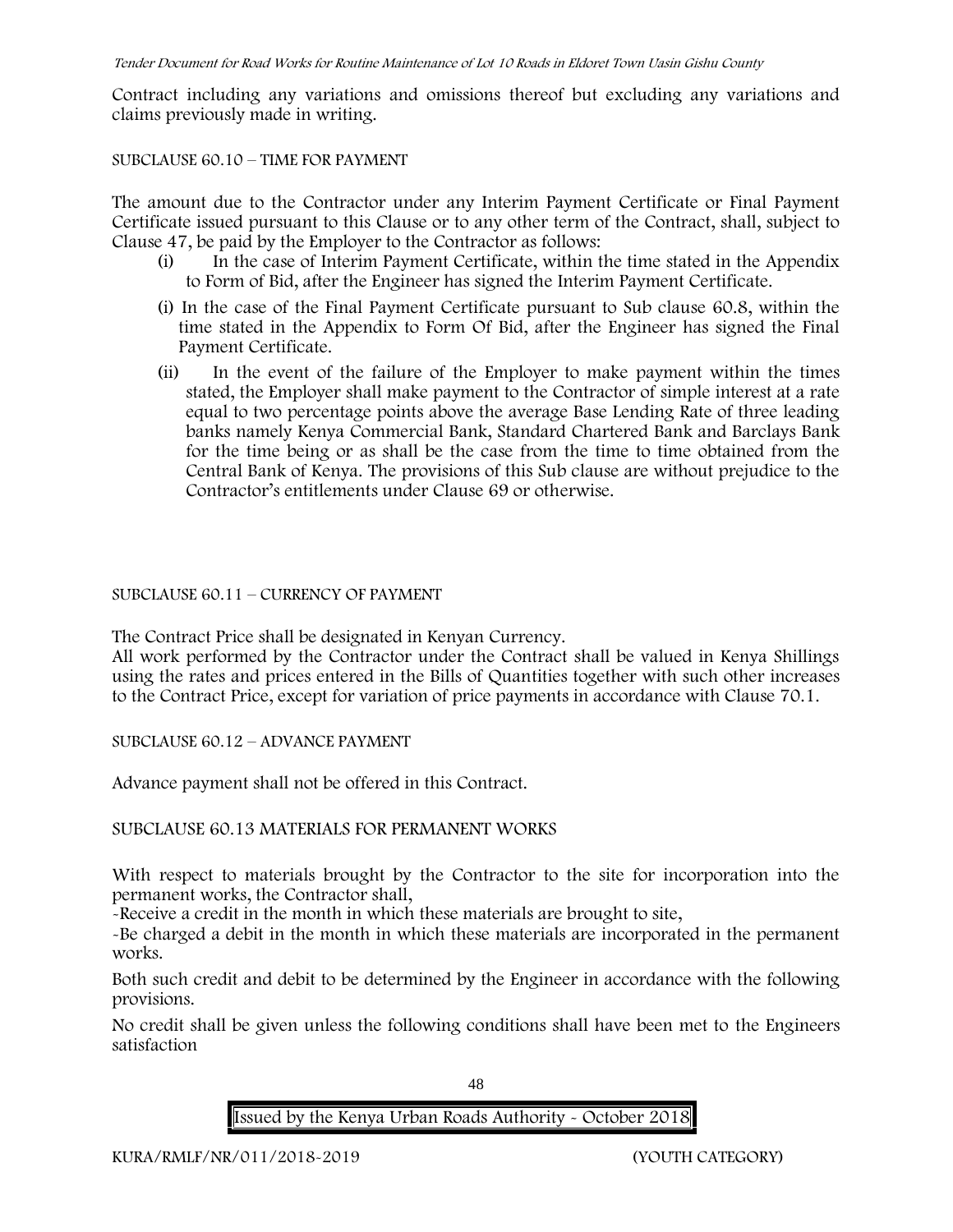- The materials are in accordance with the specifications for the works;
- The materials have been delivered to site and are properly stored and protected against loss, damage or deterioration;
- The Contractors record of the requirements, orders receipts and use of materials are kept in a form approved by the Engineer, and such records are available for inspection by the Engineer;
- The Contractor has submitted a statement of his cost of acquiring and delivering the materials and plant to the Site, together with such documents as may be required for the purpose of evidencing such cost;
- The materials are to be used within a reasonable time.
- The amount to be credited to the Contractor shall not be more than 75% of the Contractor's reasonable cost of the materials delivered to site, as determined by the Engineer after review of the documents listed in subparagraphs (a) (iv) above;
- The amount to be debited to the Contractor for any materials incorporated into the works shall be equivalent to the credit previously granted to the Contractor for such materials pursuant to Clause (b) above as determined by the Engineer.

# SUBCLAUSE 63.1 – DEFAULT OF THE CONTRACTOR

### SUBCLAUSE 67.1 – ENGINEER'S DECISION

Delete the entire Sub clause 67.1 and add the following;

"If a dispute of any kind whatsoever arises between the Employer and the Contractor in any connection with, or arising out of, the Contract or the execution of the works, whether during the execution of the works or after their completion and whether before or after repudiation or other termination of the Contract including any dispute as to any opinion, instruction, determination, certificate or valuation of the Engineer, the matter in dispute shall, in the first place, be referred in writing to the Engineer, with a copy to the other party. Such reference shall state it is made pursuant to this clause. No later than 28 (twenty eight) day after the day on which he received such reference the Engineer shall give notice of his decision to the Employer and the Contractor. Such decision shall state it is made pursuant to this clause.

Unless the Contract has already been repudiated or terminated, the Contractor shall, in every case, continue to proceed with the works with all due diligence and the Contractor and the Employer shall give effect forthwith to every such decision of the Engineer unless and until the same shall be revised, as hereinafter provided, in an Amicable Settlement, Adjudicator's or Arbitrator's award.

If either the Employer or the Contractor be dissatisfied with the any decision of the Engineer, or if the Engineer fails to give notice of his decision on or before the 28th (twenty eighth) after the day on which he received the reference, then either the Employer or the Contractor may, on or before the 28th (twenty eighth) day after the day the day on which he received notice of

49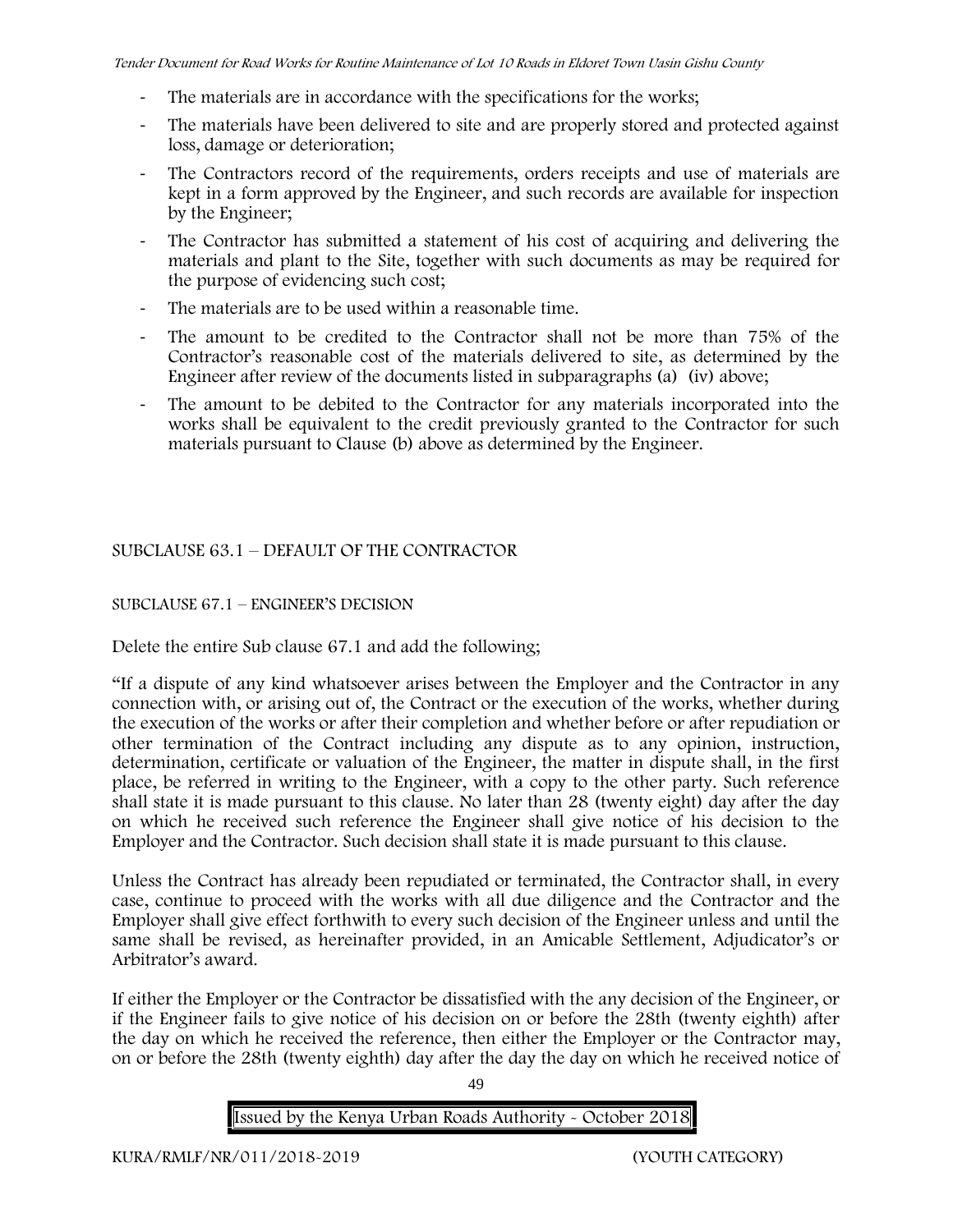such decision, or on or before the 28th (twenty eighth) day after the day the day on which the said period of 28 days expired, as the case may be, give notice to the other party, with a copy for information to the Engineer, of his intention to commence Adjudication, as hereinafter provided, as to the matter in dispute. Such notice shall establish the entitlement of the party giving the same to commence Adjudication, as hereinafter provided, as to such dispute; no adjudication in respect thereof may be commenced unless such notice is given.

If the Engineer has given notice of his decision as to a matter in dispute to the Employer and the Contractor and no notice of intention to commence adjudication as to such dispute has been given by either the Employer or the Contractor on or before the twenty eighth day after the day on which the parties received notice as to such decision from the Engineer, the said decision shall become final and binding upon the Employer and the Contractor. "

SUBCLAUSE 67.2 – AMICABLE SETTLEMENT

Delete the entire subclause 67.2 and add the following;

"Where notice to of intention to commence adjudication as to a dispute has been in accordance with subclause 67.1, the parties shall attempt to settle such dispute in amicably before the commencement of Adjudication; provided that, unless the parties otherwise agree, Adjudication may be commenced on or after the 14th (fourteenth) day after the day on which notice of intention to commence adjudication of such dispute was given, even if an attempt at amicable settlement thereto has been made."

SUBCLAUSE 67.3 – ADJUDICATION

Delete the entire subclause 67.3 and add the following;

"The Adjudicator shall be appointed by the Chartered Institute of Arbitrators (Kenya) unless the appointment is agreed by the parties within 7 (seven) days of the notice to adjudication.

The adjudication process shall be conducted according to the Laws of Kenya and the Rules of the Chartered Institute of Arbitrators (Kenya)."

SUBCLAUSE 67.3 – ARBITRATION

Delete the entire subclause 67.3 and add the following;

"Any dispute in respect of which:

The decision, if any, of the Adjudicator has not become final and binding pursuant to subclause 67.1, and Amicable settlement has not been reached within the period stated in subclause 67.2,

shall be finally settled, under the Laws of Kenya and the Arbitration Rules of the Chartered Institute of Arbitrators (Kenya Branch) by one or more arbitrators appointed by the Chartered Institute of Arbitrators (Kenya Branch).

50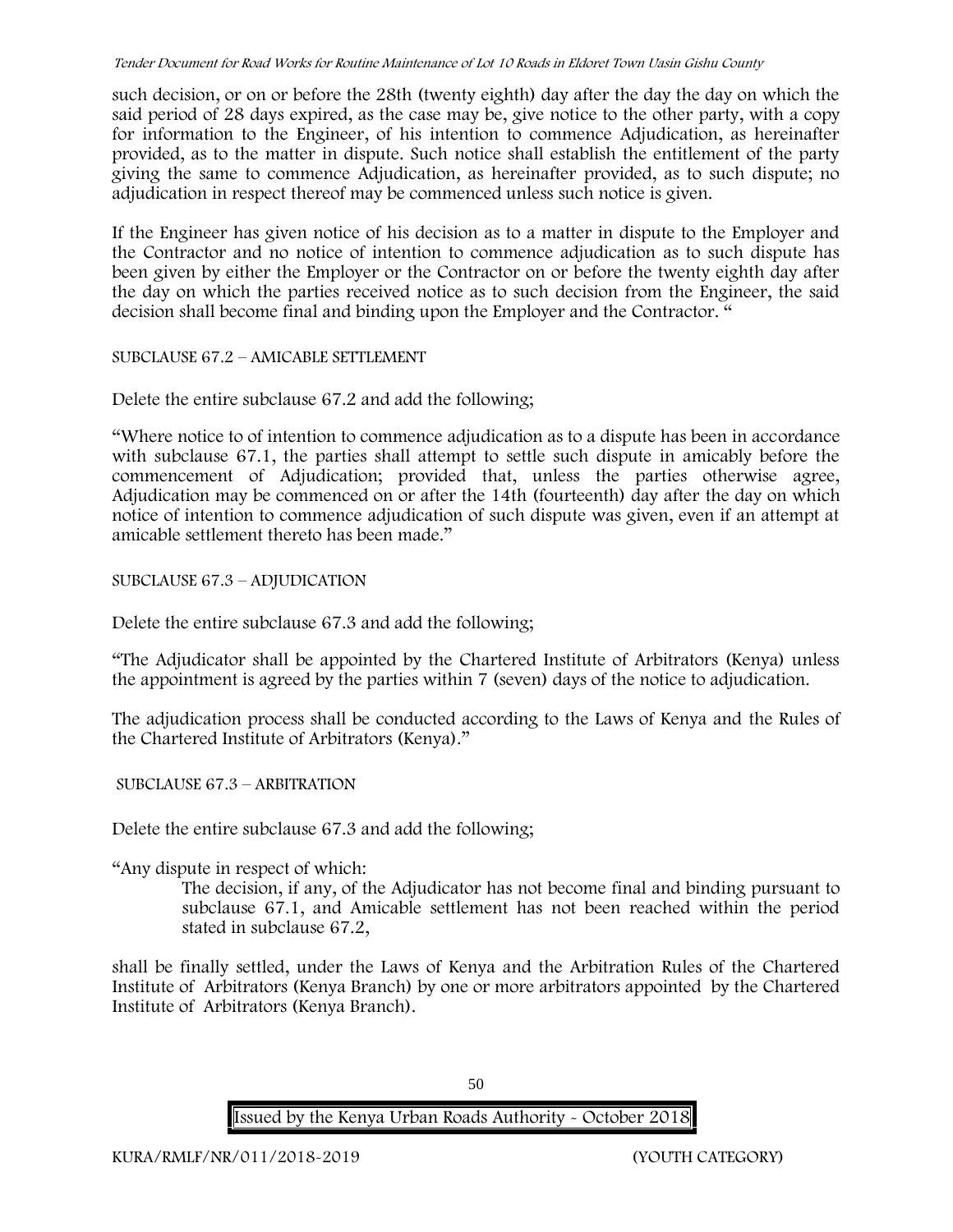Neither party shall be limited in the in the proceedings before such arbitrator/s to the evidence or arguments put before the Adjudicator for the purpose of obtaining his said decision pursuant to subclause 67.1.

Arbitration may be commenced prior to or after completion of the works, provided that the obligations of the Employer, the Engineer and the Contractor shall not be altered by reason of the arbitration being conducted during the progress of the works.

SUBCLAUSE 68.2 – NOTICES TO EMPLOYER AND ENGINEER

Delete in Sub-Clause 68.2 the words "nominated for that purpose in Part II of these conditions".

- a. The Employer's address is: The Director General, Kenya Urban Roads Authority (KURA), P.O. Box 41727 - 00100 **NAIROBI**
- b. The Engineer's address is: Director Road Asset and Corridor Management (RACM), Kenya Urban Roads Authority (KURA), P.O. Box 41727 - 00100 **NAIROBI**

SUBCLAUSE 68.4 – All letters and notices from the Contractor to the Employer and/Engineer must be signed by the Managing Director or the person given written power of Attorney.

CLAUSE 69 – DEFAULT OF EMPLOYER

Delete Sub-Clause 69.1 (c)

In Sub-Clause 69.4 add at the end of first paragraph the following "the period of such suspension shall be as agreed upon by both parties and in any case not more than six (6) months".

In Subclause 69.4 of General Conditions of Contract Part I, insert at the end -----"The amounts of such costs which shall be added to the Contract Price shall exclude any cost due to idle time for equipment, plant and labour."

CLAUSE 70 – CHANGES IN COST AND LEGISLATION

There shall be no claims of payments for Variation of Prices (VOP) or changes in cost for legislation.

SUBCLAUSE 70.2 – SUB-CONTRACT

(a) If the Contractor shall decide subject to Clause 4 thereof to sub-let any portion of the work he shall incorporate in the sub-contract provisions to the like effect as those contained in sub clause (1) of this Clause;

51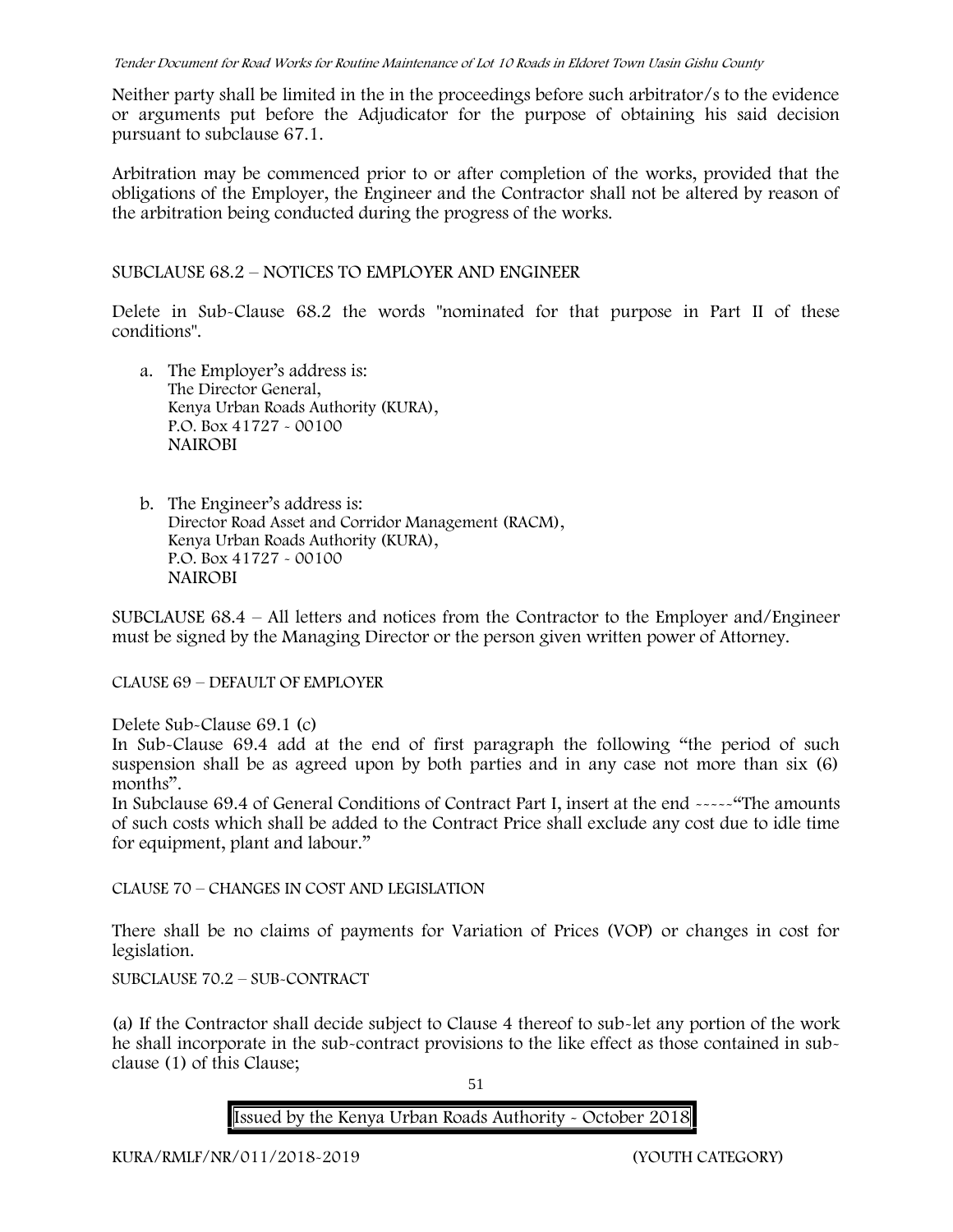(b) If the price payable under a sub-contract as aforesaid is increased above or decreased below the price in such sub-contract by reason of the operation of the incorporated provisions of sub- clause (1) of this clause then the net amount of such increase or decrease shall as the case may be, be paid to or allowed by the Contractor under this contract.

SUBCLAUSE 70.3 – NOMINATED SUB-CONTRACTORS

This clause shall not apply in respect of work executed by any nominated sub-Contractor (fluctuation in relation to nominated sub-Contractors shall be dealt with under provisions in relation thereto which may be included in the appropriate sub-contract or contract of sale).

### SUBCLAUSE 70.4 – DATE OF BID PRICING

The expression "the date of BID pricing" as used in this Clause means the date 30 days prior to the final date for submission of BIDs as determined by the Employer in the BID documents

SUBCLAUSE 70.5 – PRIME COST

For imported materials, the supplier's/ manufacturer's Prime costs shall be C.I.F. cost at point of entry by the same means of transport as determined by the Contractor's Basic Rate.

For locally produced materials, the supplier's or manufacturer's prime costs shall be at their nearest depot or the nearest railway station relevant to the works.

For materials that are subject to Government Price Control, payments for price variations will be determined from the difference between the control price in force at a date 30 days prior to the final date for submission of BIDs and the price in force on the date of purchase.

SUBCLAUSE 70.11 – SUBSEQUENT LEGISLATION

No payment shall be paid for changes in the prices of the materials and labour.

SUBCLAUSE 70.8 – CONTRACTORS HEAD OFFICE EXPENSES

No payments will be made for price variation related to expenses incurred by the Contractor in his Head Office in Kenya, or overseas.

SUBCLAUSE 70.9 – CURRENCY OF PAYMENTS UNDER CLAUSE 70

All payments made pursuant to Clause 70 shall be in Kenya Shillings.

SUBCLAUSE 70.11 – SUBSEQUENT LEGISLATION

Renumber sub-clause 70(2) of part I as sub-clause 70.11 and add the following:

"Notwithstanding the foregoing, such additional or reduced cost shall not be separately paid or credited as aforesaid if the same shall already have been taken into account in accordance with the provisions of sub-clause 70.1 through 70.10 of this clause.

52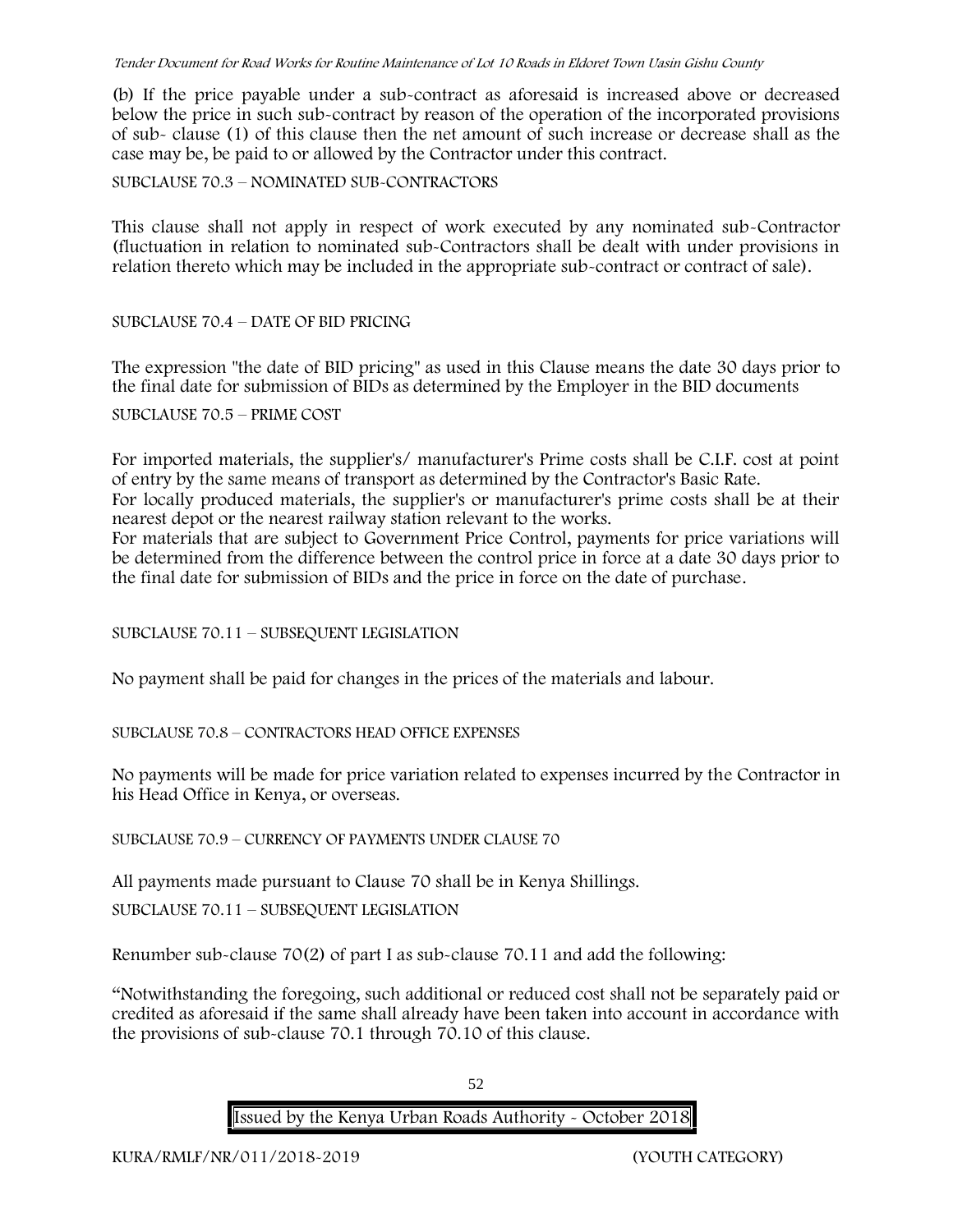#### CLAUSE 72 – RATES OF EXCHANGE COST

Delete clause 72 in its entirety and substitute the following:

The currency of BID and payment is Kenya Shillings and rates of exchange requirements are not applicable.

CLAUSE 73 – BRIBERY AND COLLUSION

Add new Clause 73.1:

"The Contractor shall not:

(a) Offer or give or agree to give to any person in the service of the Government of Kenya any gift or consideration or any kind as an inducement or reward for doing or forbearing to do or for having done or forborne to do any act in relation to the obtaining or execution of this or any other contract to which the Government of Kenya is a party or for showing or forbearing to show favour or disfavour to any person in relation to this or any other contract for the Government of Kenya.

(b) Enter into this or any other contract with the Government of Kenya in connection with which commission has been paid or agreed to be paid by or on his behalf or to his knowledge, unless before the contract is made particulars of any such commission and of the terms and conditions of any agreement for the payment thereof have been disclosed in writing to the Employer.

Any breach of this condition by the Contractor or by anyone employed by him or acting on his behalf (whether with or without the knowledge of the Contractor) or the commission of any offence by the Contractor or by anyone employed by him or acting on his behalf in relation to this or any other contract to which the Government of Kenya is a party shall entitle the Employer to determine the Contract (See Condition 63 hereof) and/ or to recover from the Contractor the amount or value of any such gift, consideration or commission.

Any dispute or difference of opinion arising in respect of either the interpretation, effect or application of this condition or of the amount recoverable hereunder by the Employer from the Contractor shall be decided by the Employer, whose decision shall be final and conclusive.

CLAUSE 74 – CONTRACT CONFIDENTIAL

Add new Clause 74.1:

The Contractor shall treat the details of this Contract as Private and Confidential and shall not publish or disclose the same or any particulars thereof in any trade or technical paper or elsewhere (save in so far as may be necessary for the purpose thereof) without the previous consent in writing of the Government. If any dispute arises as to the necessity of any publication or disclosures for the purposes of this Contract the same shall be referred to the decision of the Engineer mentioned in the said Conditions of Contract whose award shall be final.

53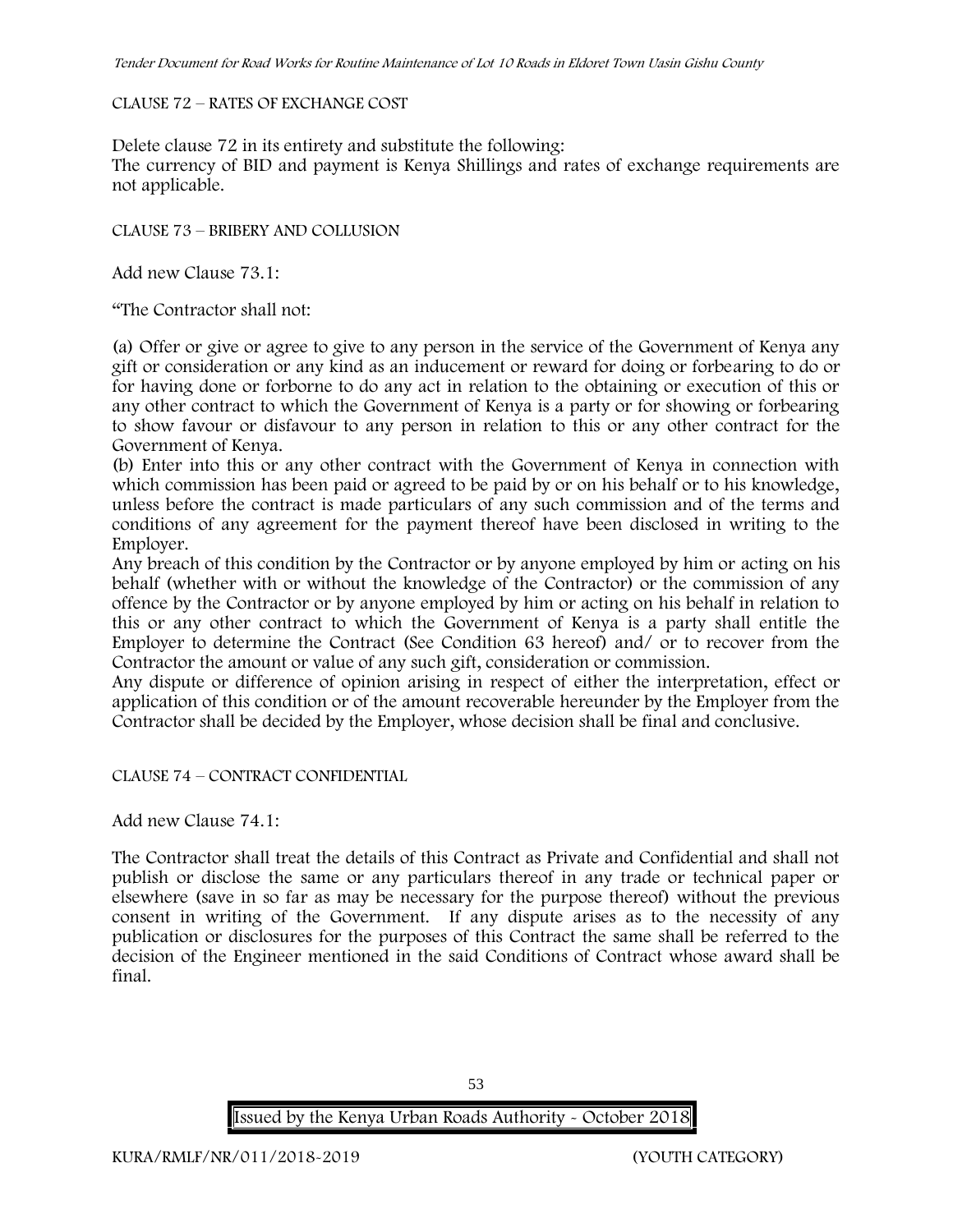# **SECTION V: SPECIAL SPECIFICATIONS**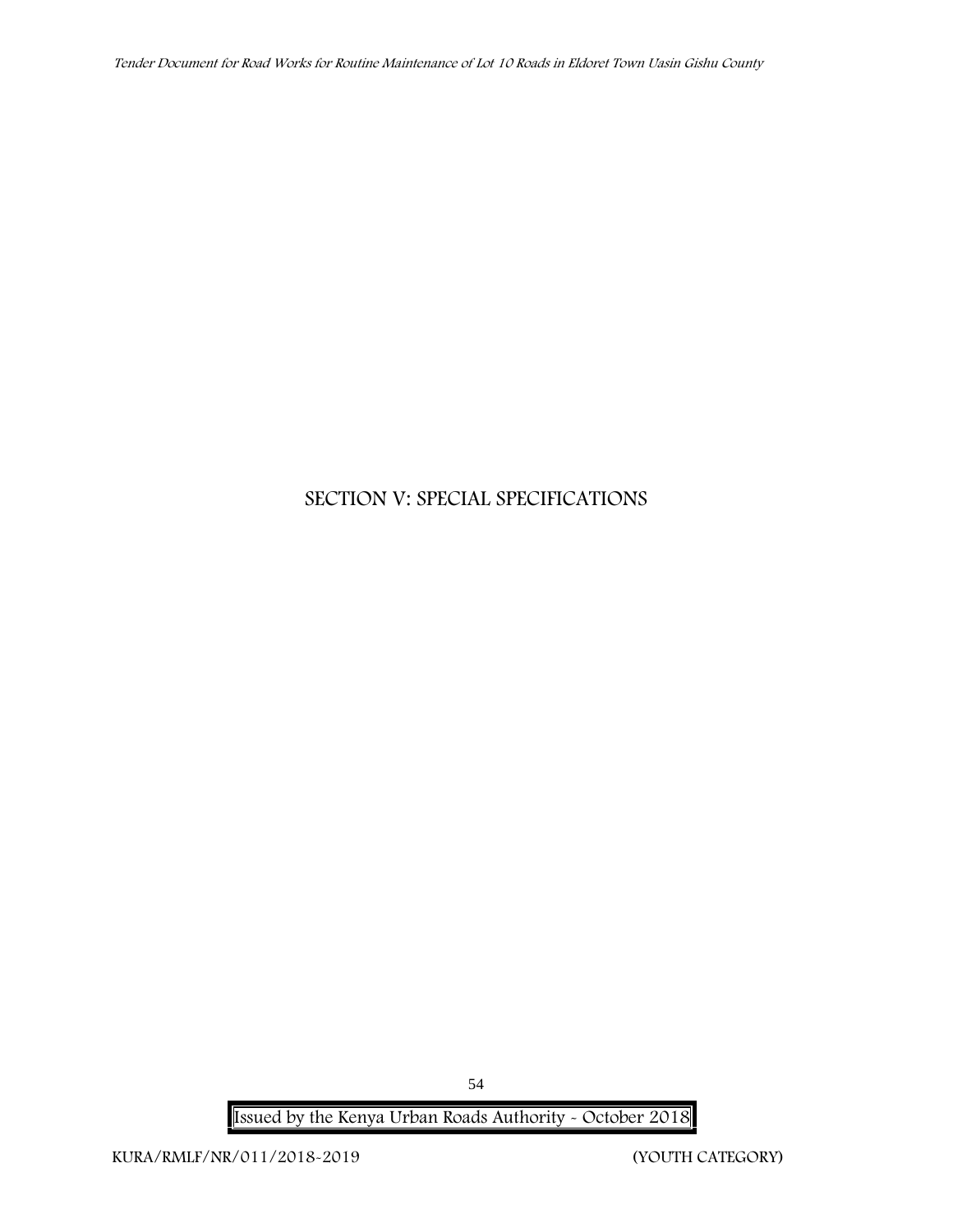# **SPECIAL SPECIFICATIONS**

#### **SECTION 1 – GENERAL**

#### **101 SPECIAL SPECIFICATIONS**

Special specification is supplementary to the Standard Specifications and the two must be read in conjunction. In any case where there appears to be conflict between the two then the Special Specifications will take precedence.

#### **102 LOCATION OF CONTRACT.**

The project roads are located in Eldoret Town, Uasin Gishu County. The total length of the roads is approximately 4.9 km. The roads are as listed below;

| S.No. | Road Name                            | Length (km) |
|-------|--------------------------------------|-------------|
|       | Eldoret-G.K. Prisons Pri School Road |             |
|       | Eldoret - Kapsoya Sec. Sch. Road     | 3.6         |
|       | Total                                | 4.9         |

#### **103 EXTENT OF CONTRACT**

The works to be executed under the Contract comprise mainly of but not limited to the following:-

- **1. Road Works**
- Clearance of road reserve
- Grading
- Spot Gravelling
- **2. Drainage Works**
- Excavation/cleaning of drains and culverts
- Installation/repair of culverts
- Culvert cleaning

Defects Liability Period shall be 1 months

Any other activity not listed above in either category but deemed to be necessary by the Engineer, shall be subject to the Engineer's formal instructions within the mode of payment stipulated either by day works or on a measured basis.

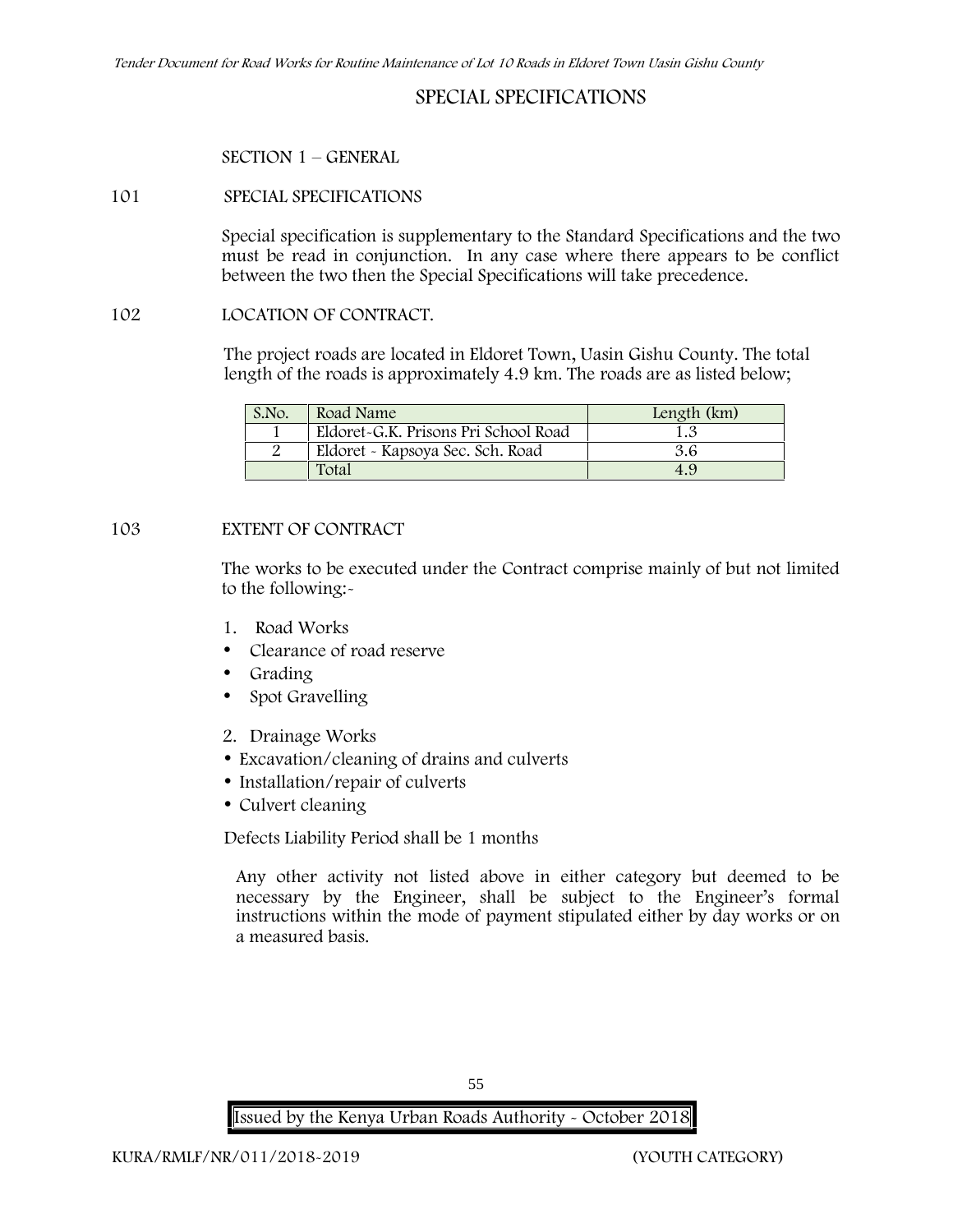#### **105 ORDER OF EXECUTION OF WORKS**

In addition to Clause 105 of the Standard Specification the Contractor shall carry out the Works such that a continuous and consecutive output of fully completed work is achieved.

#### **107 TAKING OVER CERTIFICATE**

The minimum length of the road for which a certificate will be issued under clause 48 of the conditions of Contract shall be the whole length of each section of the road substantially completed.

#### **109 NOTICE OF OPERATIONS**

Add the following sub- Clause.

#### Notification Terms

It shall be the Contractor's responsibility to notify the Engineer when any item of works scheduled are completed and ready for approval, and the contractor shall give sufficient notice to allow control tests to be performed.

Explosive and Blasting

- (a) The requirements of the Laws of Kenya governing explosives and other requirements and regulations of Government of Kenya and other authorities shall be complied with.
- (b) No explosives of any kind shall be used without prior written consent of the Engineer.

The Contractor shall be solely responsible for the provision, handling, storage and transporting of all explosives, ancillary materials and all other items of related kind whatsoever required for blasting.

### **117 HEALTH, SAFETY AND ACCIDENTS**

Add the following:

In addition to providing, equipping and maintaining adequate first aid stations throughout the works in accordance with the laws of Kenya, the contractor shall provide and maintain on site during the duration of the Contract, a fully equipped dispensary. This shall be with a qualified Clinical Officer / Nurse who shall offer the necessary medical advice on HIV and related diseases to the Engineer's and Contractor's Site staff. The Contractor shall allow for this in the rates and be responsible for all site welfare arrangements at his own cost.

### **120 PROTECTION OF EXISTING WORKS AND SERVICES**

The Contractor shall acquaint himself with the position of all existing services such as sewers, water drains, cables for electricity and telephone, lighting and telephone poles, water mains, etc., before commencing any excavation or other work likely to affect the existing services.

56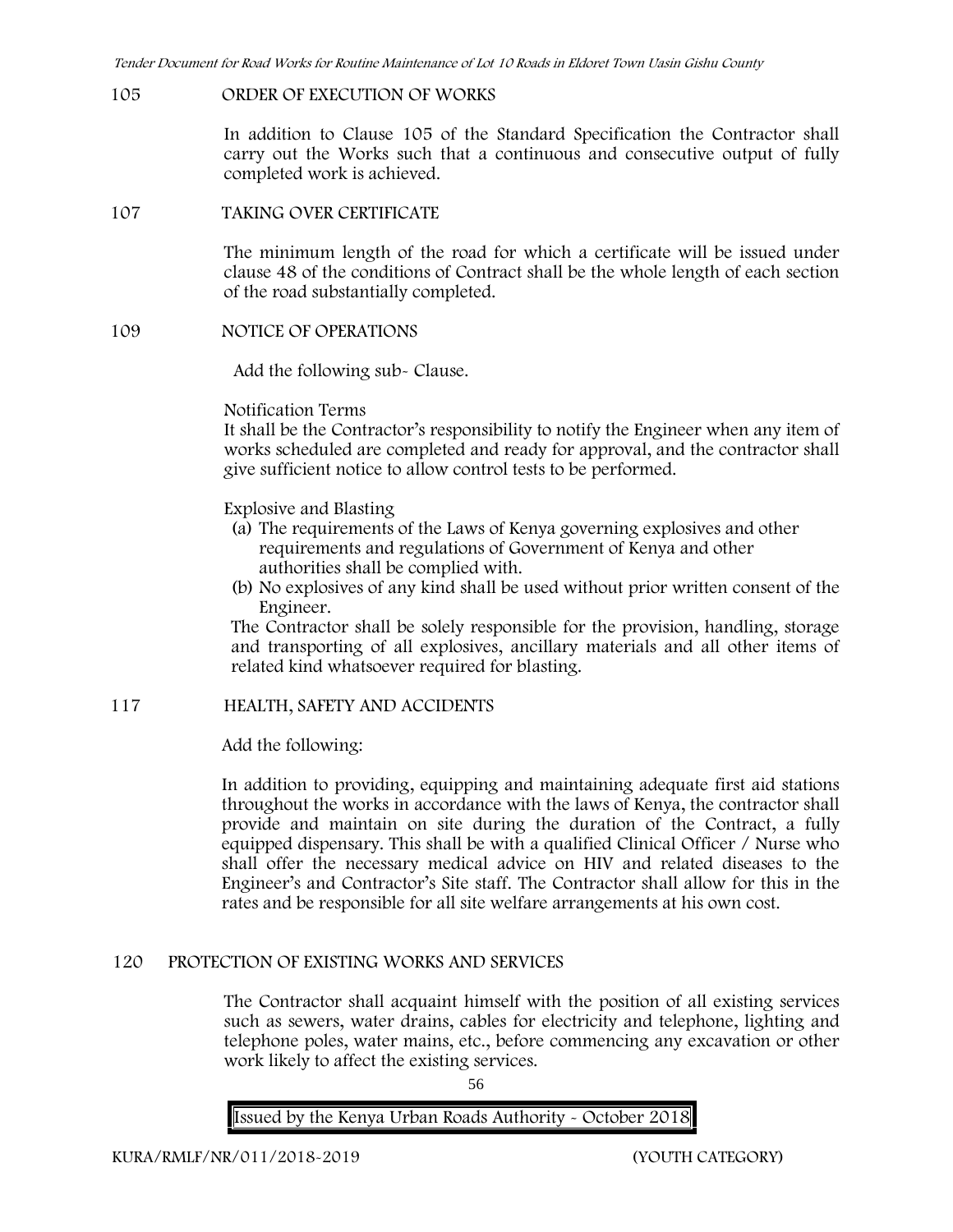The cost of all plant, equipment and materials, labour, technical and professional staff, transport and the like necessary for determining the locations of existing services, including the making good of any damage caused to such services all to the satisfaction of the Engineer, shall be deemed to be included in the tender rates. No other payment shall be made for the costs of such operations, nor for the making good of damage caused thereby to the existing services.

The Contractor shall be held responsible for injury to existing structures, works or services and shall indemnify and keep indemnified the Employer against any claims in this respect (including consequential damages).

### **121 DIVERSION OF SERVICES**

- (a) The Contractor shall acquaint himself with the location of all existing services such as telephone lines, electricity cables, water pipes, sewers etc., before execution of any works that may affect the services. The cost of determining the location of the existing services together with making good or repairing of any damage caused all to the satisfaction of the Engineer shall be included in the BID rates.
- (b) Subject to the agreement with the Engineer, the Contractor shall be responsible for removal of alteration and relocation of existing services.
- (c) The Contractor shall indemnify the Employer against claims originating from damage to existing services or works.

### **123 LIAISON WITH GOVERNMENT AND POLICE OFFICIALS**

The Contractor shall keep in close touch with the Police and the other Government officials of the area regarding their requirements in the control of traffic or other matters, and shall provide all assistance or facilities, which may be required by such officials in the execution of their duties.

### **124 LAND FOR ALL CAMPS SITES AND FOR THE CONTRACTOR'S OWN PURPOSES, INCLUDING TEMPORARY WORKS.**

Notwithstanding Clause 124 of the Standard Specification all requirements of land for temporary works and construction purposes shall be to the approval of the Engineer but the Contractor will make all necessary arrangements with the property owners concerned and pay all charges arising therefrom. On or before completion of the Contract, the Contractor shall remove all temporary works and shall restore all such land to the condition in which it was immediately prior to the occupation thereof as far as is reasonable and practicable. No separate payment will be made to the Contractor on account of these items and the Contractor must make due allowance for them in his rates.

Notwithstanding Clause 120 of the Standard Specifications, the Contractor shall be required to appoint competent surveyors who will liaise with the Engineer on matters related to the demarcation of the existing road reserve, site measurements, removal and reinstatement of existing services.

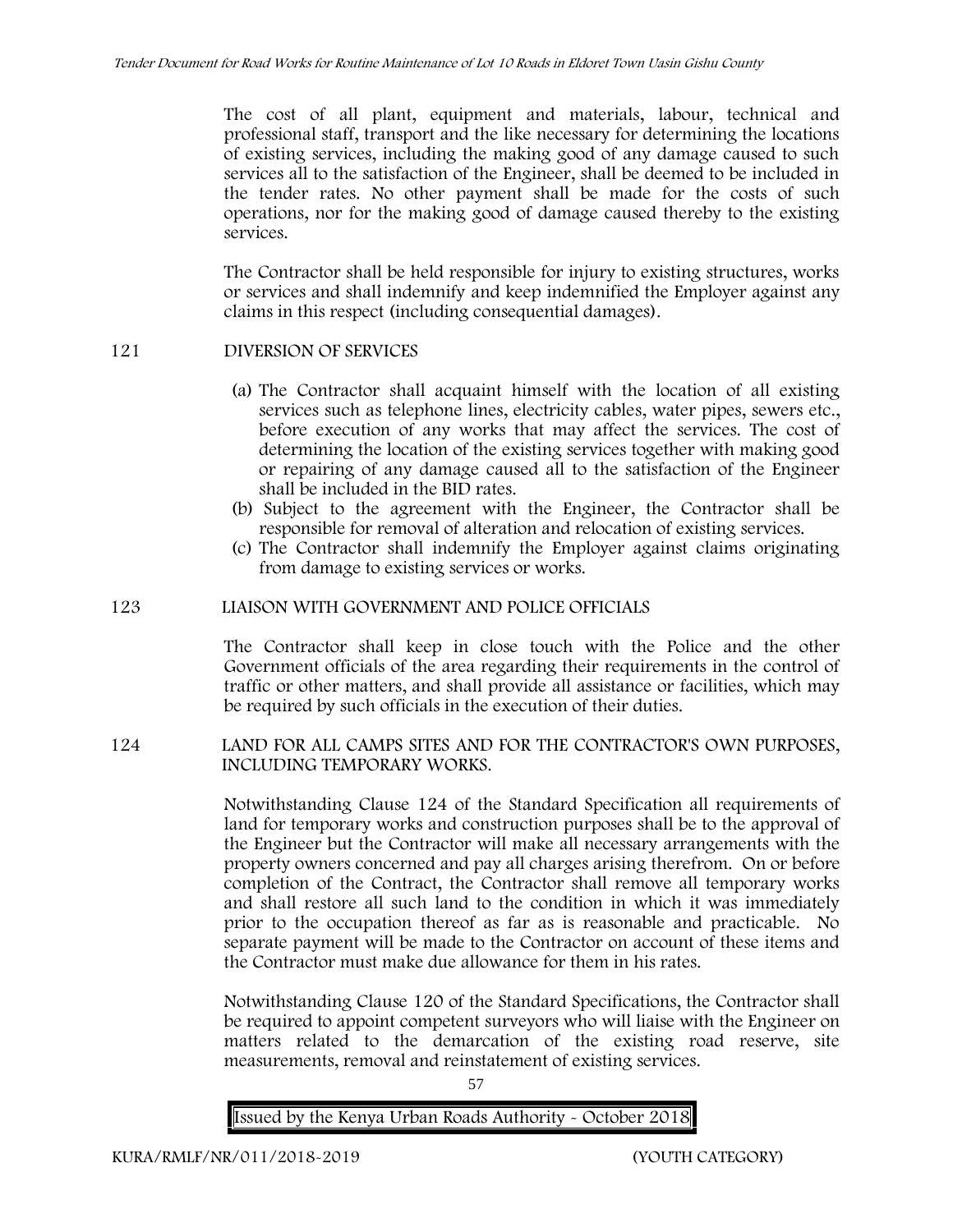### **128 STORAGE OF MATERIALS**

All materials shall be stored on Site in a manner approved by the Engineer and the Contractor shall carefully protect from the weather all work and materials which may be affected thereby.

### **129 TEST CERTIFICATES**

When instructed by the Engineer the Contractor shall submit certificates of test from the suppliers of materials and goods required in connection with the works as the Engineer may require.

Such certificates shall certify that the materials or goods concerned have been tested in accordance with the requirements of the specifications and shall give the results of all the tests carried out. The Contractor shall provide adequate means of identifying the materials and goods delivered to the site with the corresponding certificates.

### **131 SIGNBOARDS**

The Contractor shall provide and erect two (2) publicity signs on the site as directed. The Engineer shall, as shown in the Drawings, direct the minimum dimensions and thickness of the steel framework and sheet. The framework and sheet shall be prepared and painted black, while the ring at the top of the supporting frames shall be painted white. The wordings and KURA's logo shall be printed on backlit sticker paper resistant to the effects of weather using reflectorised paint or material approved by the Engineer. The sticker shall be placed on both sides of the board. The colours, fonts and heights of the letters shall be as indicated on the typical drawings and as directed by the Engineer.

### **132 OFFICE FOR THE RESIDENT ENGINEER, SURVEY EQUIPMENT AND FURNITURE**

### **132.1 ENGINEER'S REPRESENTATIVE OFFICE**

The contractor, when instructed, shall for the duration of the Contract, furnish and equip Resident engineer's office located at the KURA's Regional offices. The room to be occupied by the Engineer's Representative and its front office shall be provided with a floor carpet to be approved by the Engineer. The windows shall be fitted with curtains and blinders.

A telephone shall also be provided for the Resident Engineer's office for his exclusive use. All the charges and fees related to the installation and maintenance of the telephone shall be deemed to have been included in the rates for providing and maintaining the Office. The Contractor will be reimbursed, separately, the cost of operating the telephone under appropriate bill item in the BoQ.

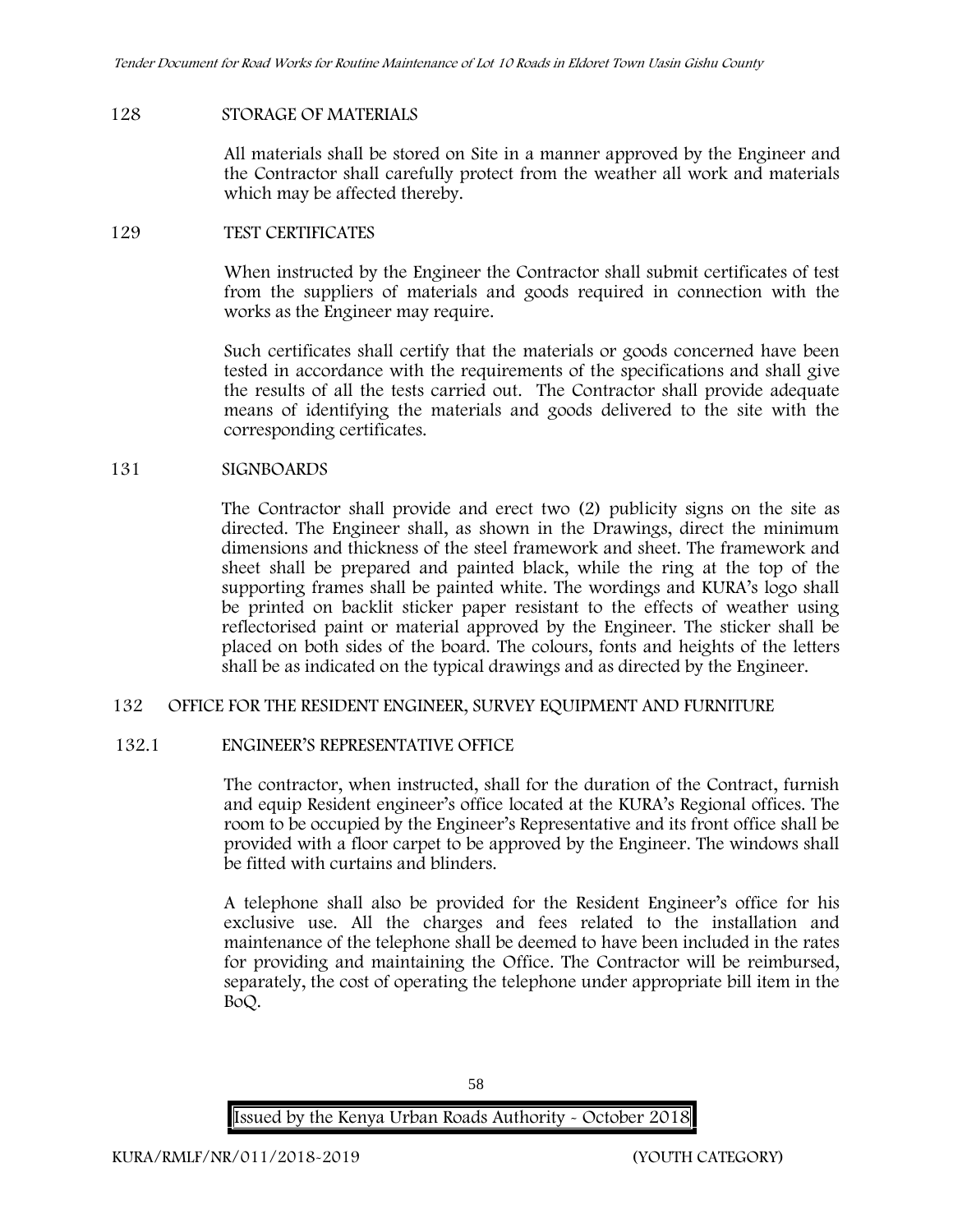The offices shall be provided with day and night watchmen and security lights, the cost of which shall be deemed to have been included in the rates for the offices.

The Contractor may be instructed by the Engineer under clause 58 of the General Conditions of Contract to make payments of general receipted accounts for such items as stationery, stores, furniture and equipment, claims and allowances for supervision personnel and any miscellaneous claims or the Engineer may direct the Contractor to purchase or pay for the above. The Contractor will, on provision of receipts, be paid under appropriate bill items in the BoQ.

**The survey equipment to be provided would include:**

| 1. Engineer's automatic level Wild NAK 2 or similar           | 2No             |
|---------------------------------------------------------------|-----------------|
| 2. Total station reading 1" with tripod and setting on        |                 |
| pole with datalogger and survey software to match             |                 |
| Total Station Datalogger. Include data transfer program,      |                 |
| and plotting modes, setting out calculations                  |                 |
| and Cogo facilities                                           | 1N <sub>o</sub> |
| 3. Levelling staff 5m. with levelling bubble Wild GNLE        |                 |
| or similar                                                    | 4No             |
| 4. 50 m. steel band measuring tape                            | 2N <sub>O</sub> |
| 5. 30m. linen measuring tape                                  | 2No.            |
| 6. 3m. aluminium straight edge                                | 2N <sub>O</sub> |
| 7. 1m. stainless steel straight edge                          | 1N <sub>o</sub> |
| 8. 100m. steel band tape                                      | 2No.            |
| 9. Draughtsman's stool                                        | 3No.            |
| 10. Complete set of highway curves                            | 1N <sub>o</sub> |
| 11. Programmable scientific calculators FX 880P or equivalent | 4No             |
| 12. Survey umbrella                                           | 2No.            |
| 13. Roll of tracing paper                                     | 10No            |
| 14. Protractor 360                                            | 2N <sub>O</sub> |
| 15. Graph paper A3 size                                       | 100No           |
| 16. Drawing table                                             | 2No.            |
| 17. Erasing shield                                            | 4No.            |
| 18. 3m. ranging rods                                          | 9N <sub>o</sub> |
| 19. Marker pens                                               | 30No.           |
|                                                               |                 |

The contractor may be directed to pay for stationery, equipment or reagents that are foresaid and also pay for servicing and repair of the laboratory equipment being used on the project.

The Contractor shall provide, install and maintain in a good state of repair, such survey and other equipment as listed for the duration of the contract.

Such equipment shall be of approved manufacture, and shall be made available to the Engineer for the Engineer's exclusive use throughout the Contract, not

59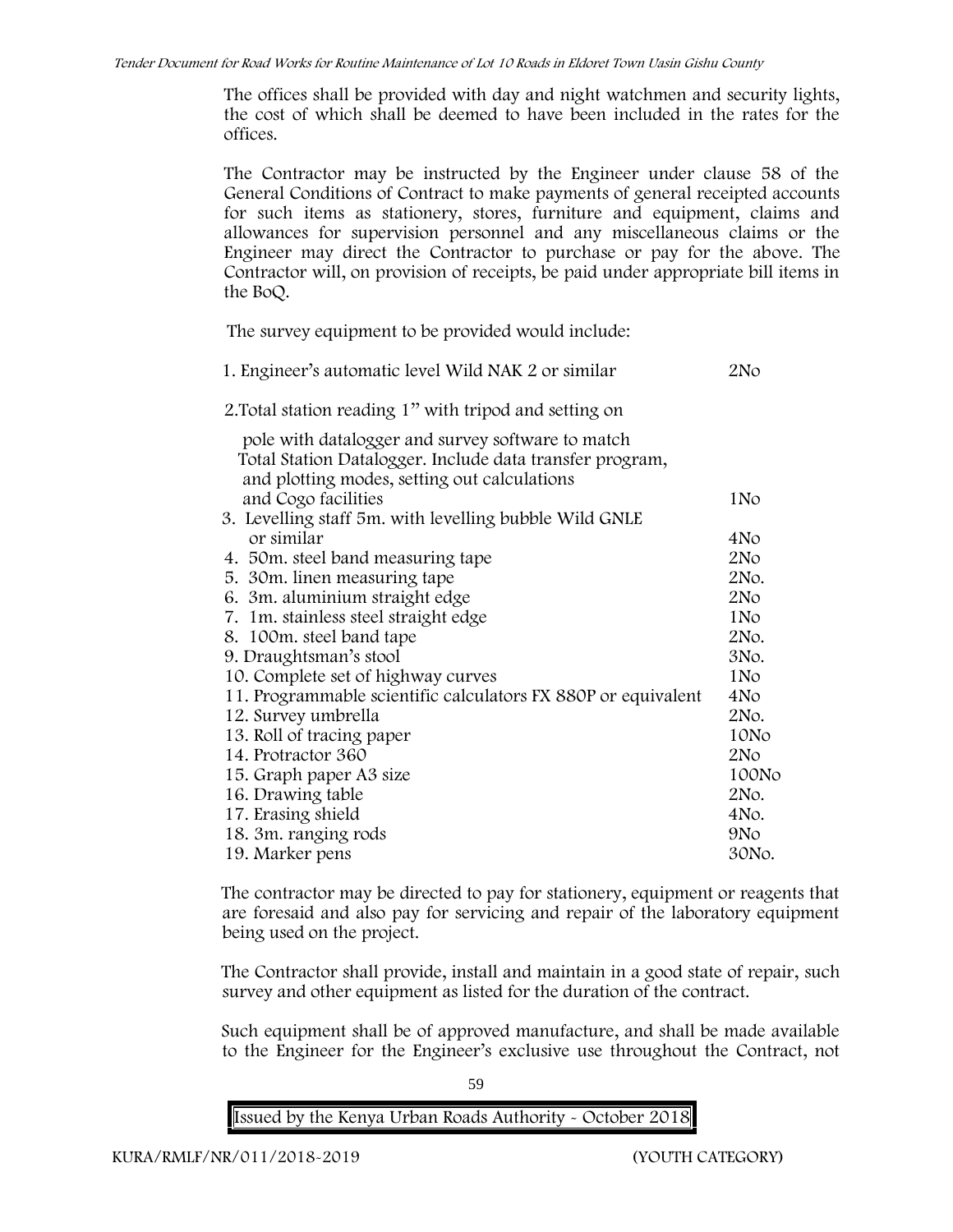later than three (3) weeks after the Engineer's order to supply. All equipment shall be ready to use and complete to perform the tests. The equipment shall revert to the Employer on completion of the Contract.

Any delays to the Contractor or the Contractor's activities caused by the Engineer being unable to perform survey work, field or laboratory tests due to the contractor's failure to supply and/or maintain the said equipment shall be deemed to have been caused entirely by the Contractors own actions, and any consequences of such delays shall be interpreted as such.

The payment to comply with this requirement is provided in the Bill of Quantities and ownership of all equipment paid for as instructed above shall revert to the Employer after the completion of the Works.

Failure by the Contractor to provide or maintain the equipment shall make him responsible to bear all costs that may be incurred as a result of the Engineer's staff using alternative means of communication, including delays in supervision and approval of Works by the Engineer.

# **132.3 COMMUNICATION FOR THE ENGINEEER**

# **(a) Mobile phones**

The Contractor shall provide, connect and maintain mobile phones for the exclusive use by the Engineer for the duration of the contract. The Contractor shall include for the cost of providing the mobile units complete with charger unit, "hands free" headset for each unit, connection to the network and all service charges applicable all as directed by the Engineer. The Contractor shall provide air-time with each mobile phone which shall be paid for under prime cost sum allowed for in the bills of quantities. The mobile telephones shall be WAP enabled with e-mail capabilities and integrated camera of a minimum of 3.0 mega pixels. Payment for these mobiles and associated costs is included in the Bill of Quantities, and ownership of mobile phones will revert to the Employer after completion of the Works.

# **(b) Internet and e-mail services**

Where directed, the contractor shall provide 24 hours terrestrial or wireless internet connectivity with minimum throughput speed of 128kilobytes per second for the exclusive use by the Engineer, including all accessories and Terminal Equipment and pay for all associated installation, maintenance and usage charges throughout the duration of the contract.

The contractor shall allow for the provision and maintenance of internet connectivity and associated costs as per Appendix to item 1.17 of the Bills of Quantities.

# **137 ATTENDANCE UPON THE ENGINEER AND HIS STAFF**

In addition to the staff stated in Clause 135, the following staff will be provided for the supervision of work: 1No. Artisans, 2No. Labourers, 1No. Office assistants, 2No. Lab attendants. Additional attendant staff, as required by the Engineer, shall be paid for under Item 01-80-030 of the Bill of Quantities.

**138 VEHICLES AND DRIVERS FOR THE ENGINEER AND HIS STAFF AND METHOD OF PAYMENT**

60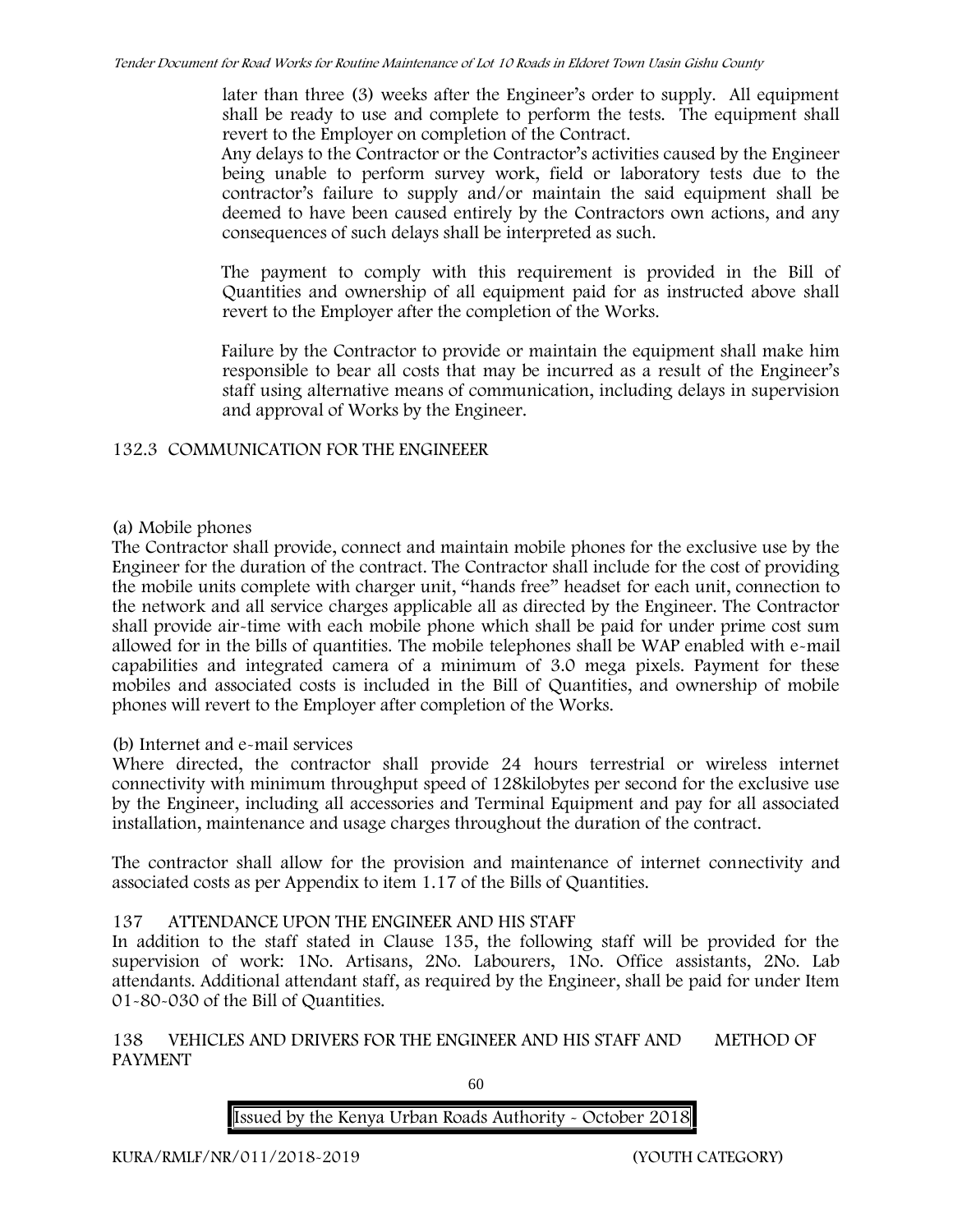In addition to provisions of the Clause 138 of the Standard Specification, the Contractor shall when instructed, provide and maintain in good working condition for the exclusive use of the Engineer and his staff throughout the Contract, the following types and numbers of brand new vehicles or as specified. The Engineer shall approve the type of vehicles and confirm the number of each type to be provided. The Contractor shall insure the vehicles comprehensively for any licensed drivers and shall provide competent drivers during normal working hours and whenever required by the Engineer. The cost of provision of the vehicle shall be inclusive of the first 4,000 kilometers travelled in any month.

.Should any vehicle supplied not be in roadworthy condition, the Contractor shall provide an acceptable equivalent replacement vehicle until such a time as the original vehicle is repaired to the satisfaction of the Engineer and returned for use.

# **(a) Type 1 Vehicles (Double Cabin 4WD Pick up)**

Type 1 Vehicles should be four Wheel Drive (4WD), with power assisted steering, Double wishbone independent suspension at front axle and rigid axle with leaf springs at rear, diesel propelled engine maximum 2,500 cc. The starting mileage of the vehicles shall not exceed 60,000km odometer reading. The vehicles should be fitted with other accessories below:

- (a) Spare tyre and wheel jack;
- (b) FM radio and CD player;
- (c) Power Windows;
- (d) Full Air-conditioning;
- (e) Immobilizer and antitheft security system;
- (e) Driver and passenger SRS Airbags;
- (f) Canvas cover over the carrying deck at the back.

At the end of the contract, all type 1 vehicles shall revert to the Contractor.

# **(c) Type 2 Vehicles (station wagon/saloon)**

Specifications for Type 2 Vehicles shall be station wagon/saloon vehicles; petrol propelled engine maximum 1,800 cc. The starting mileage of the vehicles shall not exceed 60,000km odometer reading. shall in addition be fitted with a fibre glass body or similar and two columns of sitting benches on the carting deck at the back.

The Contractor shall insure comprehensively the vehicles for any licensed drivers and shall provide competent drivers during normal working hours and whenever required by the Engineer.

At the end of the contract, all type 2 vehicles shall revert to the Contractor.

Payment of vehicle shall be per vehicle month in item 01-80-017/18 of the BOQ.

# **139 MISCELLANEOUS ACCOUNTS**

The Contractor maybe instructed by the Engineer to make payments of general miscellaneous accounts for such items as stationary, stores and equipment and miscellaneous supervision personnel and claims or the Engineer may direct the Contractor to purchase or pay for the

61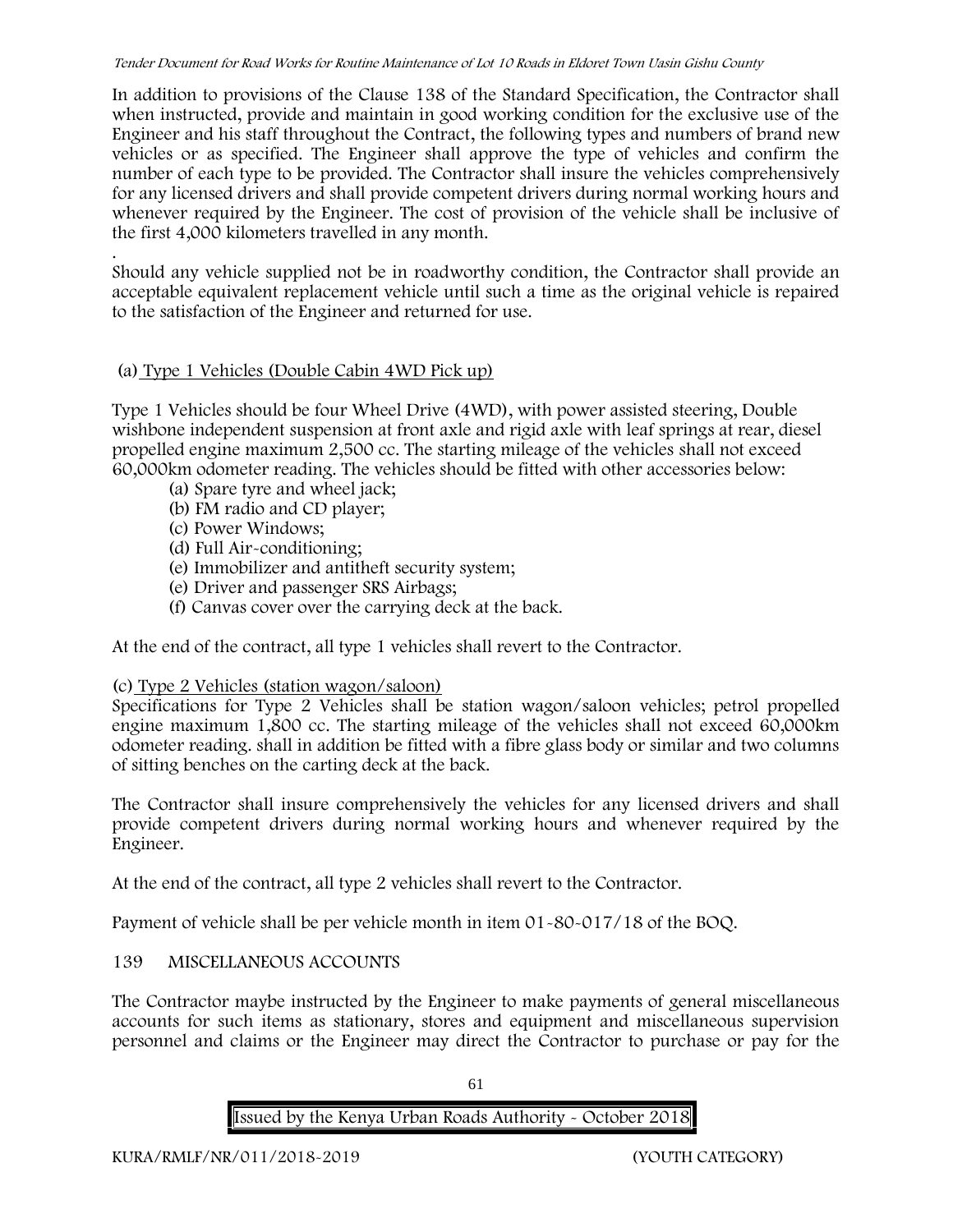above. The Contractor will be paid on a prime cost basis plus a percentage for overheads and profits under appropriate items in the Bills of Quantities.

### **142 ENVIRONMENTAL PROTECTION**

The Contractor shall comply with the Statutory Regulations in force in Kenya regarding environmental protection and waste disposal, and shall liaise with the National Environmental Management Agency (NEMA).

The Contractor shall ensure so far as is reasonably practicable and to the satisfaction of the Engineer; that the impact of the construction on the environment shall be kept to a minimum and that appropriate measures are taken to mitigate any adverse effects during the construction.

- (a) The Contractor shall exercise care to preserve the natural landscape and shall conduct his construction operations so as to prevent any unnecessary destruction, scarring, or defacing of the natural surroundings in the vicinity of the work. Except where clearing is required for permanent works, all trees, native shrubbery, and vegetation shall be preserved and shall be protected from damage by the Contractor's construction operations and equipment. All unnecessary destruction, scarring, damage or defacing resulting from the Contractor's operations shall be repaired, replanted, reseeded or otherwise corrected as directed by the Engineer, and at the Contractor's expense.
- (b) The Contractor shall ensure that measures are in place to control soil erosion and water pollution, by use of berms, dykes, silt fences, brush barriers, dams, sediment basins, filter mats, netting, gravel, mulches, grasses, slope drains, contour banks, and other erosion control devices and methods. Temporary erosion control provisions shall be coordinated with permanent erosion control features to assure economical, effective and continuous measures throughout the period of the works. The Contractor's attention is drawn to the requirements of Clause 502, in that works need to be progressively finished so that permanent vegetation can establish quickly to mitigate soil erosion and erosion of drains.
- (c) The Contractor shall provide all the labour, equipment, materials, and means required and shall carry out proper and efficient measures wherever and as often as necessary to minimise the dust nuisance.
- (d) The Contractor shall comply with all applicable Kenyan laws, orders and regulations concerning the prevention, control and abatement of excessive noise. Blasting, use of jackhammers, pile driving, rock crushing, or any other activities producing highintensity impact noise may be performed at night only upon approval of the Engineer.
- (e) Immediately after extraction of materials, all borrows pits shall be backfilled to the satisfaction of the Engineer. In particular borrow pits near the project road shall be backfilled in such a way that no water collects in them.
- (f) Spilling of bitumen fuels Oils and other pollutants shall be cleared up.
- (g) The Contractor's attention is drawn to the requirements of the Standard Specification in regard to the environment and in particular to the following clauses:

62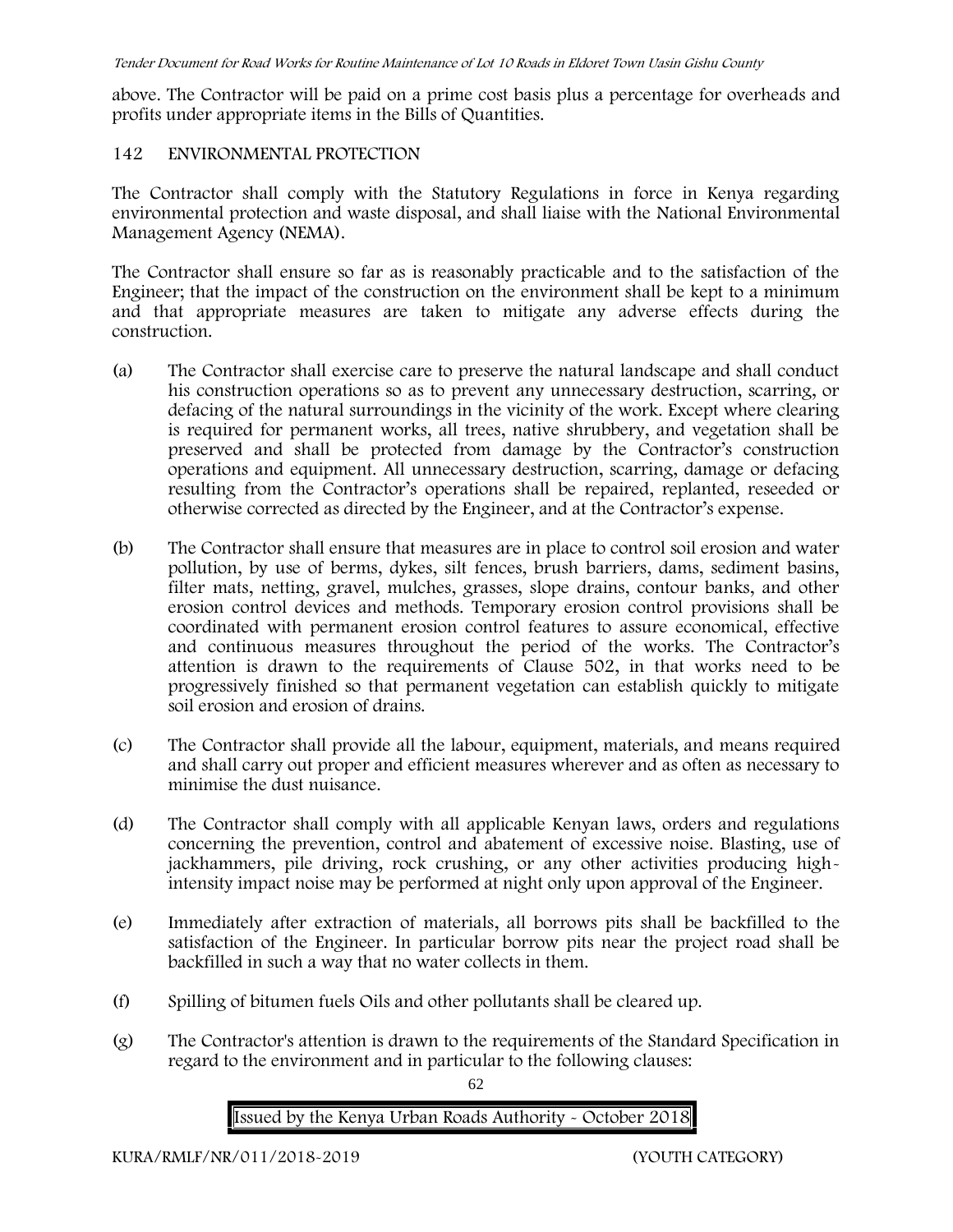| Clause 115: Construction Generally                                  |
|---------------------------------------------------------------------|
| Clause 116: Protection from Water                                   |
| Clause 136: Removal of Camps                                        |
| Clause 605: Safety and Public Health Requirements Clause            |
| Clause 607: Site Clearance and Removal of Topsoil and<br>Overburden |

(h) No additional payment will be made to the Contractor to cover costs arising from the requirements for this Clause and the Contractor must include these costs in the rates inserted into the Bills of Quantities.

#### **143 STAFF TRAINING**

The Contractor shall allow for training of engineers, technicians and other support staff as may be instructed by the Engineer.

The payment of the allowances of such staff shall be made as instructed by the Engineer under the relevant provisions in the Bills of Quantities.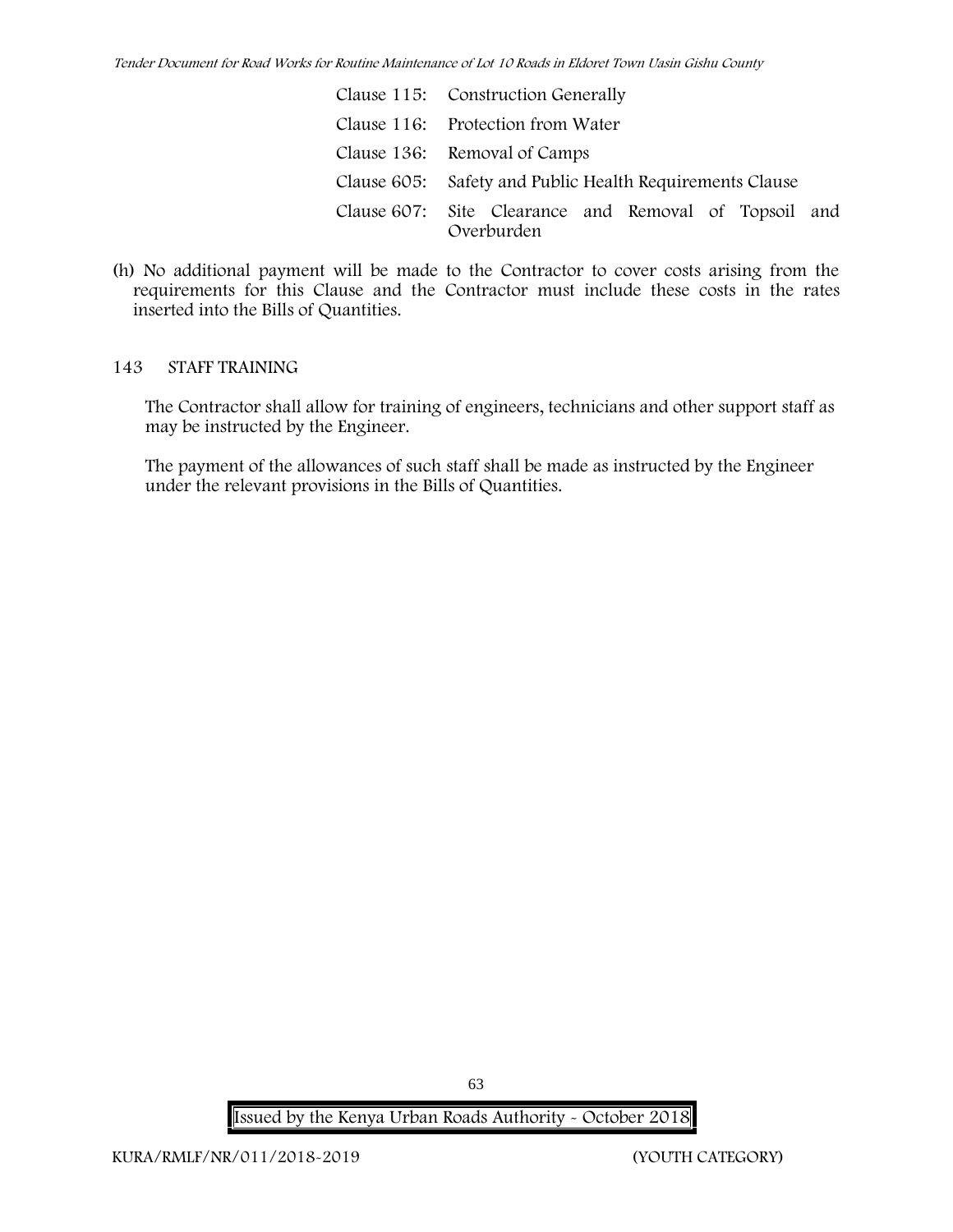### **SECTION 2 - MATERIALS AND TESTING OF MATERIALS**

All materials testing shall be in accordance with Section 2 of the Standard Specifications.

### **SECTION 3 - SETTING OUT & TOLERANCES**

- 
- **301 SETTING OUT**
	- a) In addition to the provisions of clause 3.01(a) if the traverse points to be used for the setting out are close to the existing carriageway and interfere with construction works then the Contractor will have to relocate them to a location where they will not be disturbed. The co ordinates and heights of all traverse points so located shall be listed and provided to the Engineer for checking and/or approval. Contractor shall also monument the new centreline every 200m along straight and all salient points along curves by a pin in the concrete beacon before commencement of any works.

The road reserve boundary posts shall have 12mm diameter steel pins embedded in concrete, 200mm long with 25mm exposed to the air, sticking out form its top surface. This pin shall be co-ordinated and heighted and result of the same shall be provided to the Engineer for approval. Cost of these works shall be included in the rates as no separate item has been provided.

Commencement of the works shall not be permitted until this basic survey data has been provided and approved by the Engineer for at least 2 Kms of the road.

b) Detailed Setting Out

Reference pegs shall be 50mm by 50mm in section 600mm long driven 400mm firmly into ground and painted white above the ground. The offset from centre line shall be indicated by small nail 20mm to 25mm long with its head driven flush with the top of the peg.

Chainages, offset and reference elevation shall be clearly indicated to the sides of the peg to the satisfaction of the Engineer.

After cutting of benches and prior to commencement of earthworks or subgrade works, Contractor shall take cross-sections again and submit the copy of the same to Engineer for agreement. These cross-sections shall then be used as basis of measurement for all subsequent layers, unless otherwise stated.

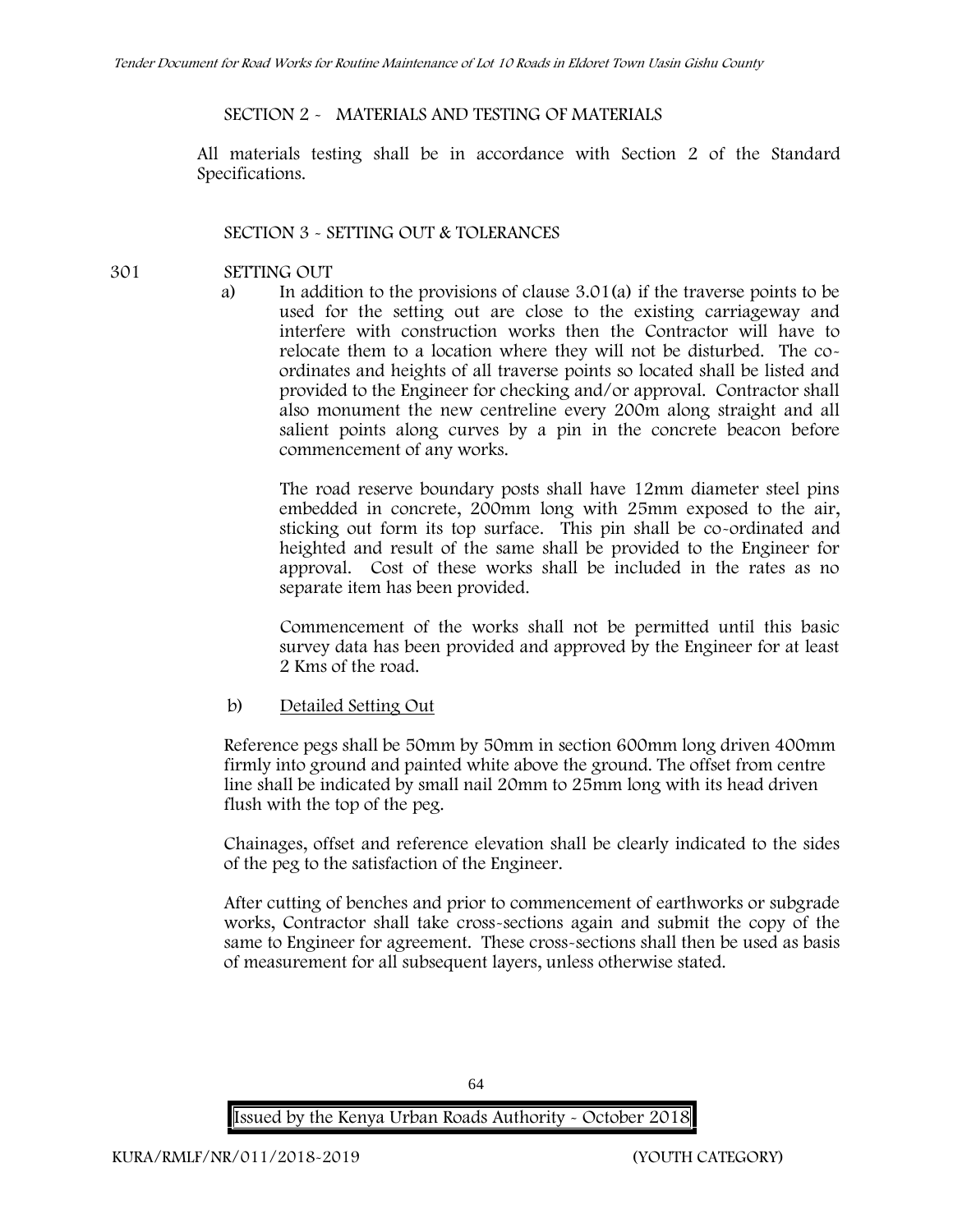**SECTION 4- SITE CLEARANCE AND TOP SOIL STRIPPING**

**401 SITE CLEARANCE**

Site Clearance shall be carried out as directed by the Engineer.

**402 REMOVAL OF TOPSOIL**

Topsoil shall include up to 200mm depth of any unsuitable material encountered in existing or newly constructed drains, drainage channels, and accesses.

**403 REMOVAL OF STRUCTURES, FENCES AND OBSTRUCTIONS**

When instructed by the Engineer, the Contractor shall demolish or remove any structure and payment for this shall be made on day works basis.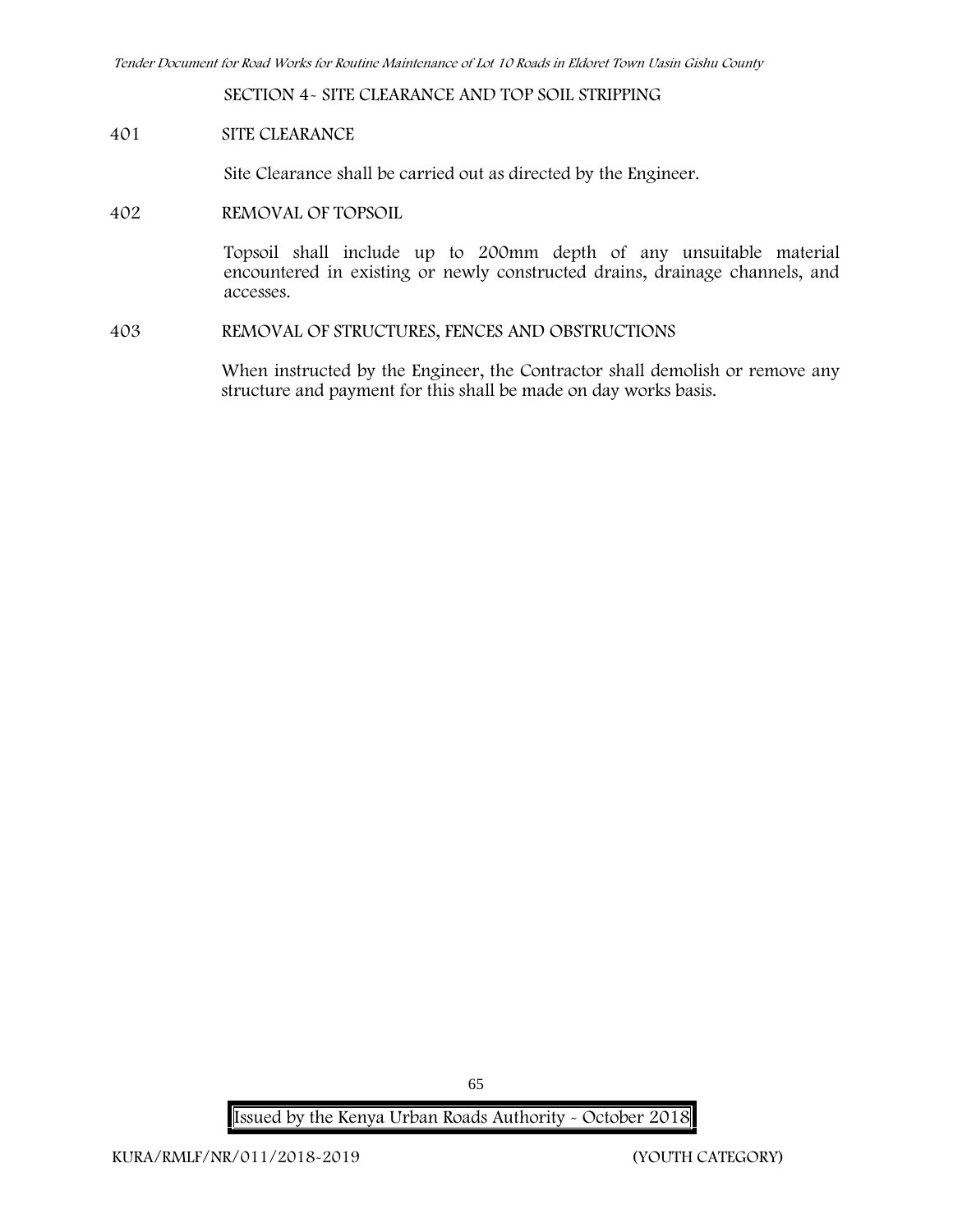#### **SECTION 5 - EARTHWORKS**

#### **504 PREPARATION PRIOR TO FORMING EMBANKMENT**

Where benching is required for existing pavement to accommodate earthworks subgrade or subbase for widening the road, the rate for compaction of existing ground shall be deemed to cover this activity.

Excavation in the pavement of the existing road shall be kept dry. In the event of water penetrating the underlying layer, construction of the subsequent layers shall be postponed until the underlying layers are dry enough to accommodate the construction plant without deforming or otherwise showing distress.

Step construction shall be carried out per layer at the joint where excavating both vertically and perpendicular to the direction of the travel. The step shall be 500mm perpendicular to the direction of the travel and 150mm vertical unless otherwise instructed by the Engineer.

Special care shall be taken when compacting the new material at the joint ensuring that specified density is achieved.

### **505 CONSTRUCTION OF EMBANKMENTS**

Only material approved by the Engineer shall be used for fill in embankments. Material with high swelling characteristics or high organic matter content and any other undesirable material shall not be used, unless specifically directed by the Engineer. Unsuitable material shall include:

- (i) All material containing more than 5% by weight or organic matter (such as topsoil, material from swamps, mud, logs, stumps and other perishable material)
- (ii) All material with a swell of more than 3% (such as black cotton soil)
- (iii) All clay of plasticity index exceeding 50.
- (iv) All material having moisture content greater than 105% of optimum moisture content (Standard Compaction)

Subgrade: Shall mean upper 300mm of earthworks either insitu or in fill and subgrade shall be provided for as part of earthworks operation and payment shall be made as "fill". The material for subgrade shall have a CBR of not less than 8% measured after a 4 day soak in a laboratory mix compacted to a dry density of 100% MDD (AASHTO T99) and a swell of less than 1%.

Subgrade repair: Where directed by the Engineer, any localized failure in the subgrade shall be repaired by filling in selected soft, hard or natural of minimum CBR 30% and compacted in accordance with clauses in the specifications applying to normal subgrade.

66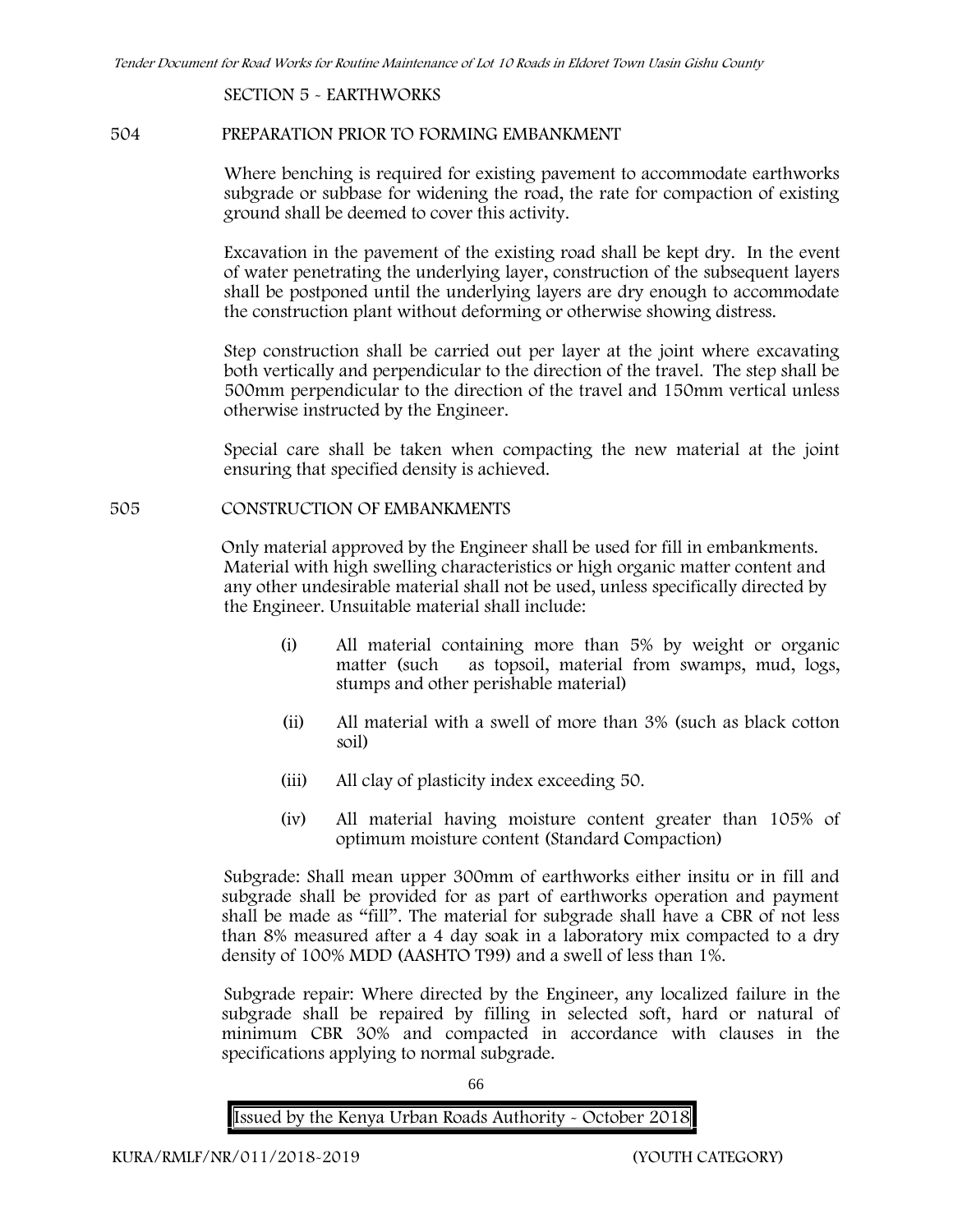Embankment repair: Where directed by the Engineer, any localized filling in soft, hard or natural; selected material requirements shall be executed in accordance with Clause 505.

#### **508 COMPACTION OF EARTHWORKS**

At pipe culverts, all fill above ground level around the culverts shall be compacted to density of 100% MDD (AASHTO T.99) up to the level of the top of the pipes or top of the surround(s), if any and for a width equal to the internal diameter of the pipe on either side of the pipe(s) or surround(s) as applicable.

At locations adjacent to structures, all fill above ground level upto the underside of the subgrade shall be compacted to density of 105% MDD (AASHTO T.99). In case of fill around box culverts this should be carried out for the full width of the fill and for a length bounded by the vertical plane passing through the ends of the wingwalls.

Notwithstanding the provision of clause 503 of the standard Specification, Compaction of subgrade material (i.e. material immediately below formation) in cut areas shall not be carried out by the contractor in areas where the formation is formed in hard material, unless specific instructions to the contrary are issued by the Engineer.

Where improved sub-grade material shall be required, this shall be compacted and finished to the same standards and tolerances as those required for normal subgrade and clauses in the specifications applying to normal subgrade shall also apply.

### **511 BORROW PITS**

The first part of the Standard Specification is amended as follows:

Fill material which is required in addition to that provided by excavation shall be obtained from borrow pits to be located and provided by the Contractor but to the approval of the Engineer contrary to what has been stated.

### **517 MEASUREMENT AND PAYMENT**

Notwithstanding the provisions of clause 517 of the standard specifications, the rate for compaction of fill in soft material shall allow for the requirements of clause 508 of the special specification and no extra payment shall be made for compaction around pipe culverts (100% MDD AASHTO T.99).

### **SECTION 6 - QUARRIES, BORROW PITS, STOCKPILES AND SPOIL AREAS**

**601 GENERAL**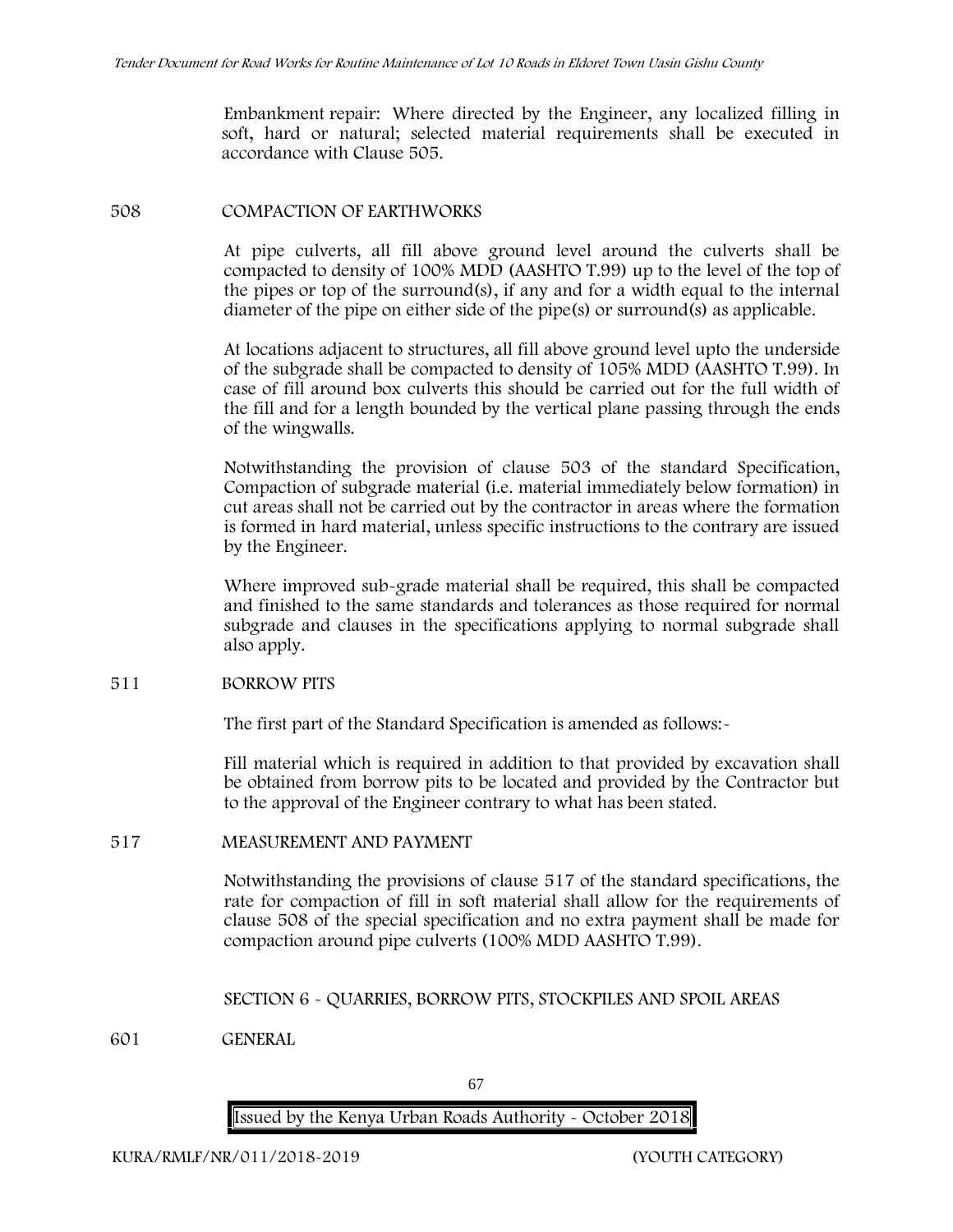Notwithstanding any indications to the contrary in the Standard specification the Engineer will not make available to the Contractor any land for quarries, borrow pits, stockpiles and spoil areas, except for those areas in road reserves specifically approved by him.

The contractor will be entirely responsible for locating suitable sources of materials complying with the Standard and Special Specifications, and for the procurement, Wining, haulage to site of these materials and all costs involved therein. Similarly the contractor will be responsible for the provision and costs involved in providing suitable areas for stockpiling materials and spoil dumps. Should there be suitable sites for spoil dumps or stockpiles within the road reserve forming the site of the works the Contractor may utilise these subject to the approval of the Engineer.

No additional payment will be made to the Contractor to cover costs arising from the requirements for this Clause and the Contractor must include these costs in the rates inserted into the Bills of Quantities.

#### **602 MATERIAL SITES**

The information on possible material sites is given for the general guidance of bidders. Bidders are however advised to conduct their own investigation as the information contained therein is neither guaranteed nor warranted

#### **603 PROVISION OF LAND**

Notwithstanding any indications to the contrary in the Standard specification the Engineer will not make available to the Contractor any land for quarries, borrow pits, stockpiles and spoil areas, except for those areas in road reserves specifically approved by him.

The contractor will be entirely responsible for locating suitable sources of materials complying with the Standard and Special Specifications, and for the procurement, Wining, haulage to site of these materials and all costs involved therein. Similarly the contractor will be responsible for the provision and costs involved in providing suitable areas for stockpiling materials and spoil dumps. Should there be suitable sites for spoil dumps or stockpiles within the road reserve forming the site of the works the Contractor may utilise these subject to the approval of the Engineer.

No additional payment will be made to the Contractor to cover costs arising from the requirements for this Clause and the Contractor must include these costs in the rates inserted into the Bills of Quantities.

### **605 SAFETY AND PUBLIC HEALTH REQUIREMENTS**

In addition to clause 605, the contractor shall allow for professionals to conduct lectures to the workers regarding the spread of HIV/Aids.

68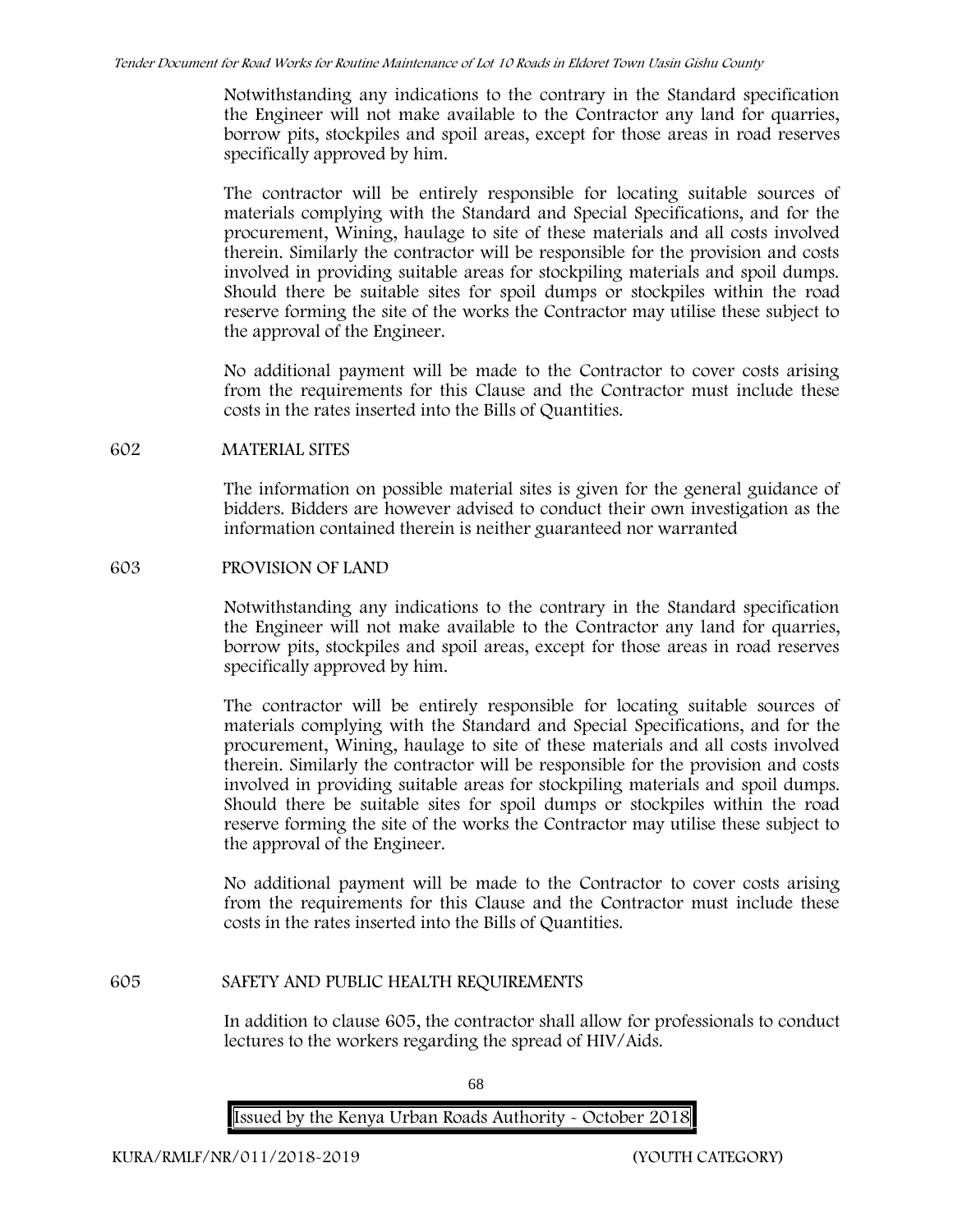#### **SECTION 7 - EXCAVATION AND FILLING FOR STRUCTURES**

#### **703 EXCAVATION OF FOUNDATIONS FOR STRUCTURES**

Unless otherwise instructed by the Engineer, all excavated surfaces in material other than hard material, on which foundations for structures shall be placed, shall be compacted to 100% MDD (AASHTO T.99) immediately before structures are constructed.

Paragraph 4, last line: - Replace "95%" with "100%".

#### **707 BACKFILLING FOR STRUCTURES**

Unless otherwise instructed by the Engineer, all backfilling material shall be compacted to a minimum of 100% MDD (AASHTO T.99).

#### **709 EXCAVATIONS FOR RIVER TRAINING AND NEW WATER COURSES**

Payments for river training and establishment of new watercourses shall only be made where such work constitute permanent works. Works done for road deviation or other temporary works shall not qualify for payment.

#### **710 STONE PITCHING**

Stone pitching to drains, inlets and outlets of culverts to embankments and around structure shall consist of sound unweathered rock approved by the Engineer.

The stone as dressed shall be roughly cubical in shape with minimum dimensions of 150 x 150mm for normal thickness of stone pitching.

The surface to receive the pitching shall be compacted and trimmed to slope and the stone laid, interlocked and rammed into the material to give an even finished surface.

In areas where stone pitching has been damaged, the Contractor shall identify such areas and notify the Engineer for his agreement of the extent of the Works required and his approval and instructions to proceed with the Works. Stone Pitching Repair and Reconstruction shall be carried out in accordance with Clause 710 of the Standard Specifications.

The Works shall involve removal of the damaged stone pitching and reconstruction of the said areas in accordance with Clause 710 of the Standard Specifications by use of the sound salvaged material together with any necessary additional material where all such materials shall comply with Section 7 of the Standard Specifications.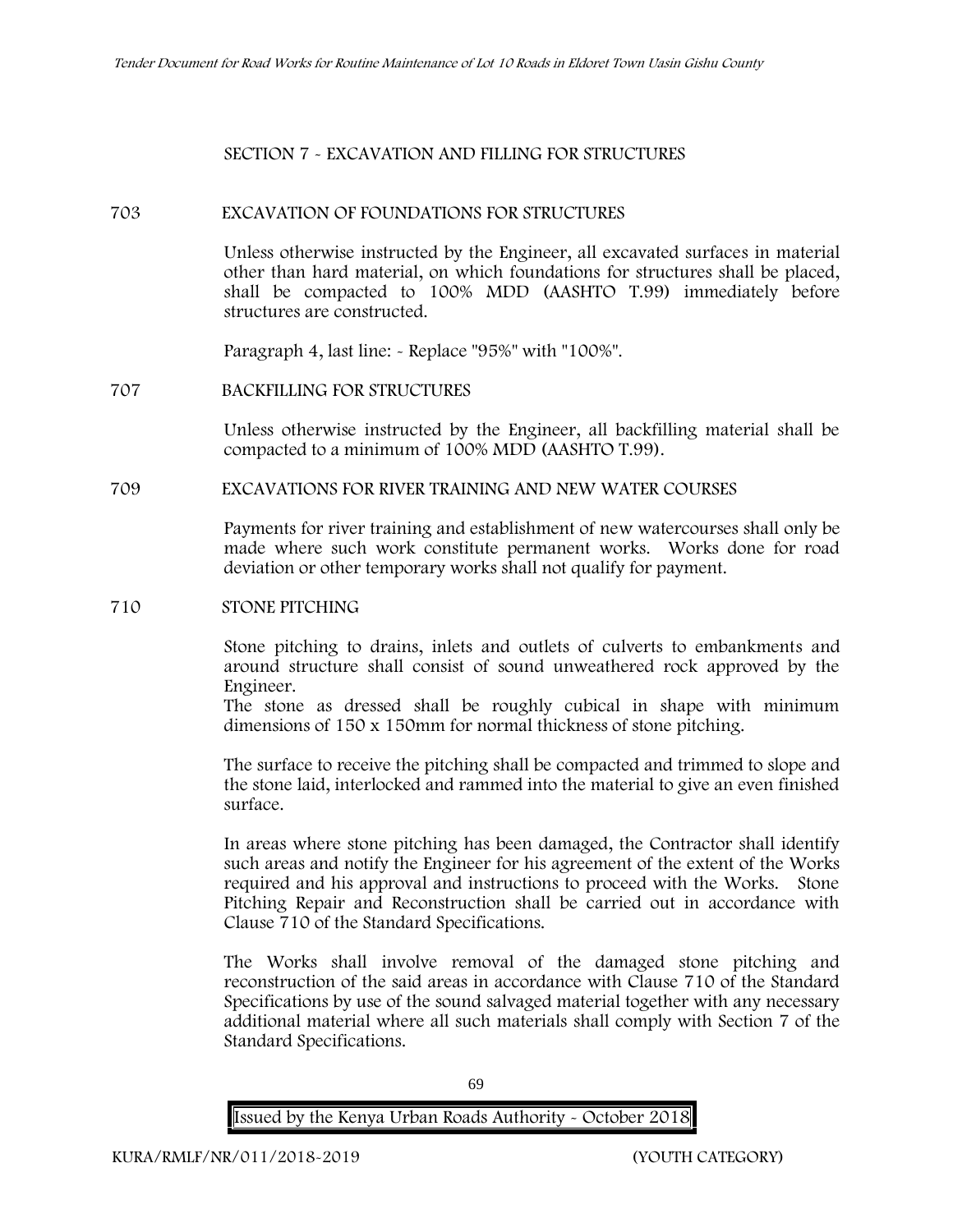Contrary to clause 713 of the standard specifications, the rates inserted for stone pitching shall allow for grouting.

#### **711 GABIONS**

Where instructed by the Engineer the Contractor will install gabions as protection works to washout areas or bridge Piers and or Abutments. Gabions shall be constructed in accordance with Clause 711 of the Standard Specification.

I n cases where existing gabions have been damaged, the Contractor shall identify them and notify the Engineer for his agreement of the extent of the Work required and his approval and instructions to proceed with the Works.

The Works shall involve removal of the damaged gabions / rocks, excavation to the correct levels and grades as directed by the Engineer, and in accordance with Clause 711 of the Standard Specifications and reconstruction with new gabions and other necessary materials as necessary. The damaged gabions shall be recovered and transported to the nearest KURA'S Yard or M.O. R &P.W Department depot.

### **712 RIP-RAP PROTECTION WORK**

Quarry waste or similar approved material shall be used to backfill scoured and eroded side, outfall and cut-off drain. The material shall be compacted to form a flat or curved surface preparatory to stone [pitching of drainage channels, existing and new scour checks as directed by the Engineer.

The surface to receive the pitching shall be compacted and trimmed to slope and the stone hand laid, interlocked and rammed into the material to give an even finished surface. The interstices of the Pitching shall be rammed with insitu material. The insitu material immediately behind the pitching shall be compacted to minimum density of 100% MDD compaction (AASHTO T.99)

### **714 BACKFILL BELOW STRUCTRURES**

Where instructed this shall be carried out in compliance with the requirements of Clause 507 and 804 of the Standard Specification.

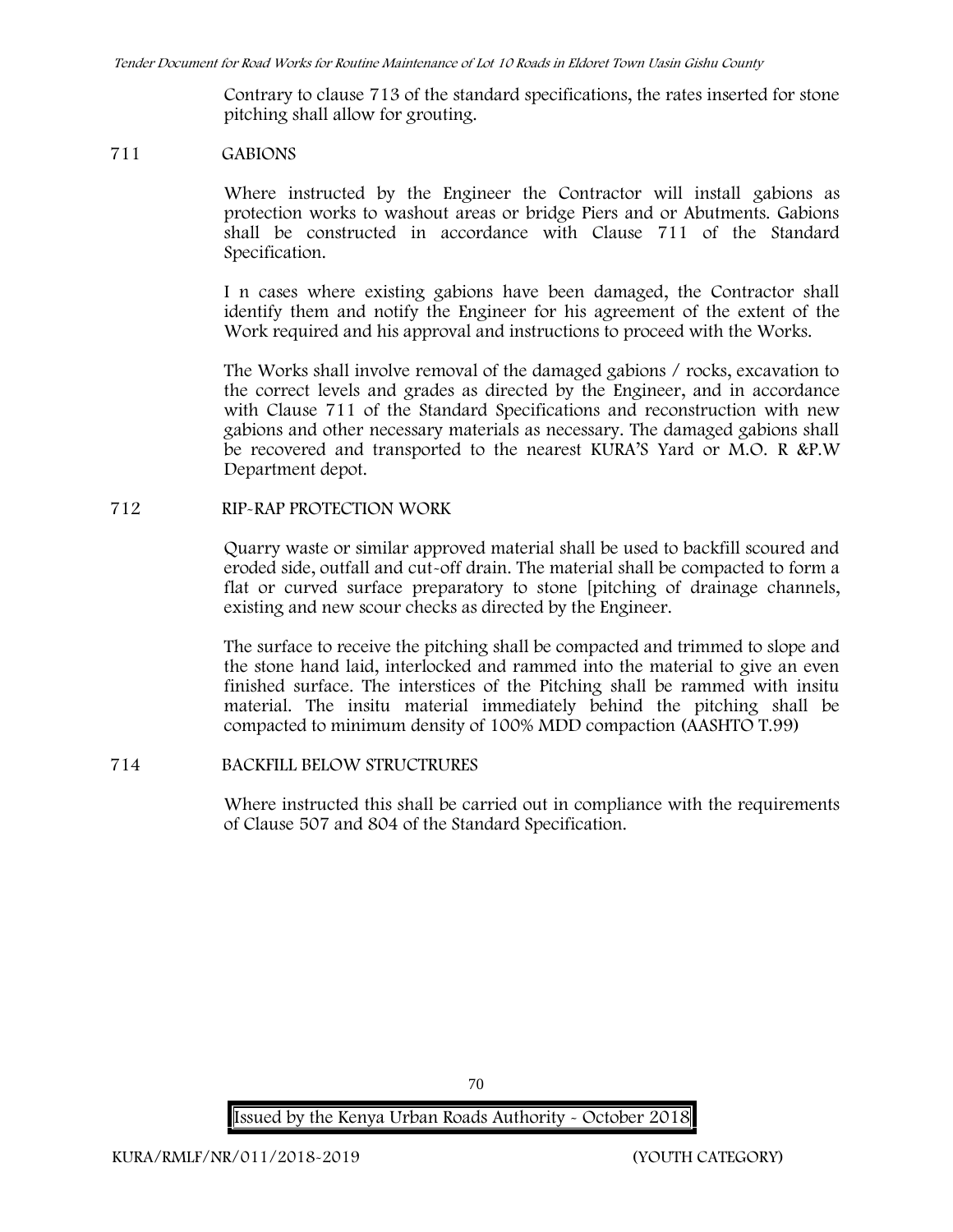**SECTION 8 - CULVERTS AND DRAINAGE WORKS**

#### **801 SCOPE OF SECTION**

The operations specified in this section apply to the installation of drainage works and reinstatement and improvement of the same.

In addition, this Section covers: -

- Extending of existing 450mm, 600mm and 900mm diameter pipes to be compatible with the increased road width or access.
- Desilting and cleaning of existing pipes and outfall drains to make them free flowing.

**804 EXCAVATION FOR CULVERTS AND DRAINAGE WORKS**

In the Standard Specifications, make the following amendments: -

- (a) In paragraph 6, line 3, and in paragraph 7, line 5 and in paragraph 11, line 6, delete "95%" and insert "100%".
- (b) Removal of Existing Pipe Culverts

Where instructed by the Engineer, the Contractor shall excavate and remove all existing blocked or collapsed culvert pipes of 450mm, 600mm and 900mm diameter including concrete surround, bedding, inlet and outlet structure.

The void left after removal of culvert pipes shall be widened as necessary to accommodate new concrete bedding, pipe and haunching. The payment of this work shall be per linear metre of pipes removed, and the volume in m<sup>3</sup> of inlet/outlet structure removed. The void left by removal of these pipes shall be carefully preserved in order to accommodate replacement of 450mm, 600mm or 900mm diameter pipe

- (c) Removal of Other Existing Drainage Structures When instructed by the Engineer, the Contractor shall demolish or remove any other structure and payment for this shall be made on day work basis.
- (d) Excavation for Culverts and Drainage Works The Contractor shall carry out all excavations for new culverts and drainage works to the lines, levels, inclinations, and dimensions shown on the drawings or as instructed by the Engineer.

**805 EXCAVATION IN HARD MATERIAL**

71

**Issued by the Kenya Urban Roads Authority - October 2018**

culverts as shall be directed by the Engineer.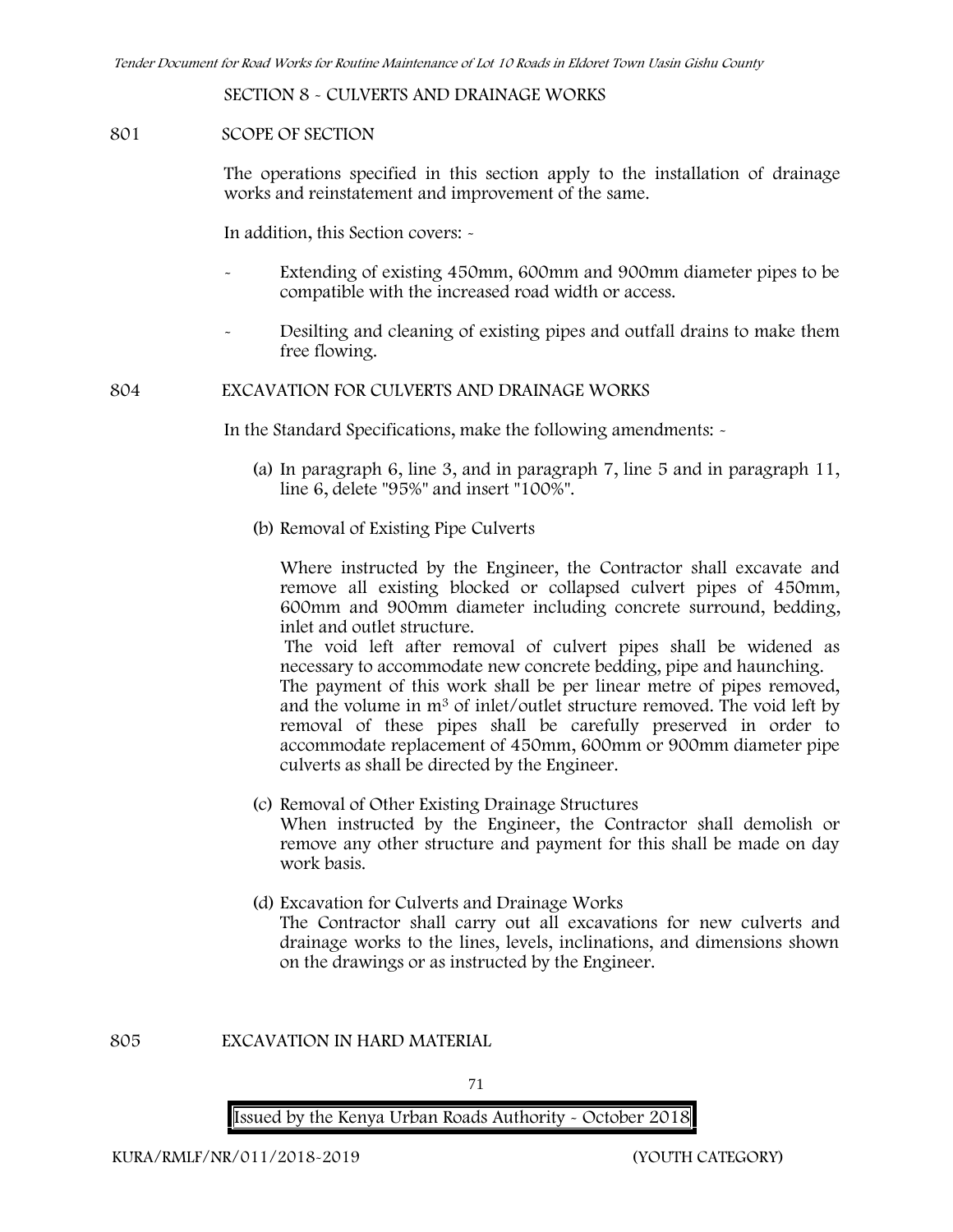In the Standard Specifications, Sub-clauses 805(a) and 805 (b) delete "95%" and insert "100%".

In sub-clause 809(a), paragraph 1, line 1, substitute "95%" with "100%".

In sub-clause 809(c), paragraph 2, line 4, between the words "compacted" and "and shaped" insert the words "to 100% MDD (AASHTO T.99)".

Hard material is material that can be excavated only after blasting with explosives or barring and wedging or the use of a mechanical breaker fitted with a rock point in good condition and operated correctly. Boulders of more than 0.2m<sup>3</sup> occurring in soft material shall be classified as hard material.

#### **809 BEDDING AND LAYING OF PIPE CULVERTS**

Concrete pipes shall be laid on a 150mm thick concrete bed of class 15/20 and the pipes shall be bedded on a 1:3 cement: sand mortar at least 50mm thick, 150mm wide and extending the full length of the barrel.

The rates inserted shall allow for compaction of the bottom of excavation to 100% MDD (AASHTO T.99).

#### **810 JOINTING CONCRETE PIPES**

The concrete pipes for the culverts shall have ogee joints and will be jointed by 1:2 cement: sand mortar and provided with fillets on the outside as described in clause 810 of the Standard Specification.

# **812 BACKFILLING OVER PIPE CULVERTS**

In the Standard Specifications, clause 812

a) Wherever the expression "dry density of 95% MDD (AASHTO T. 99)" occurs delete and replace with "dry density of 100% MDD (AASHTO T.99)".

The rates entered for laying of pipe culverts shall allow for backfilling to pipe culverts and compacting to 100% MDD (AASHTO T.99) and these works shall not be measured and paid for separately.

#### **814 SUBSOIL DRAINS**

In the event of excavation for repairs exposing local seepage, springs or unacceptably high water table, the Engineer may instruct the provision of counter fort or French drains.

These drains shall consist of a trench excavated to the alignment, width, depth and gradient instructed by the Engineer, and backfilled with approved compacted clean hard crushed rock material as specified in clause 815 of the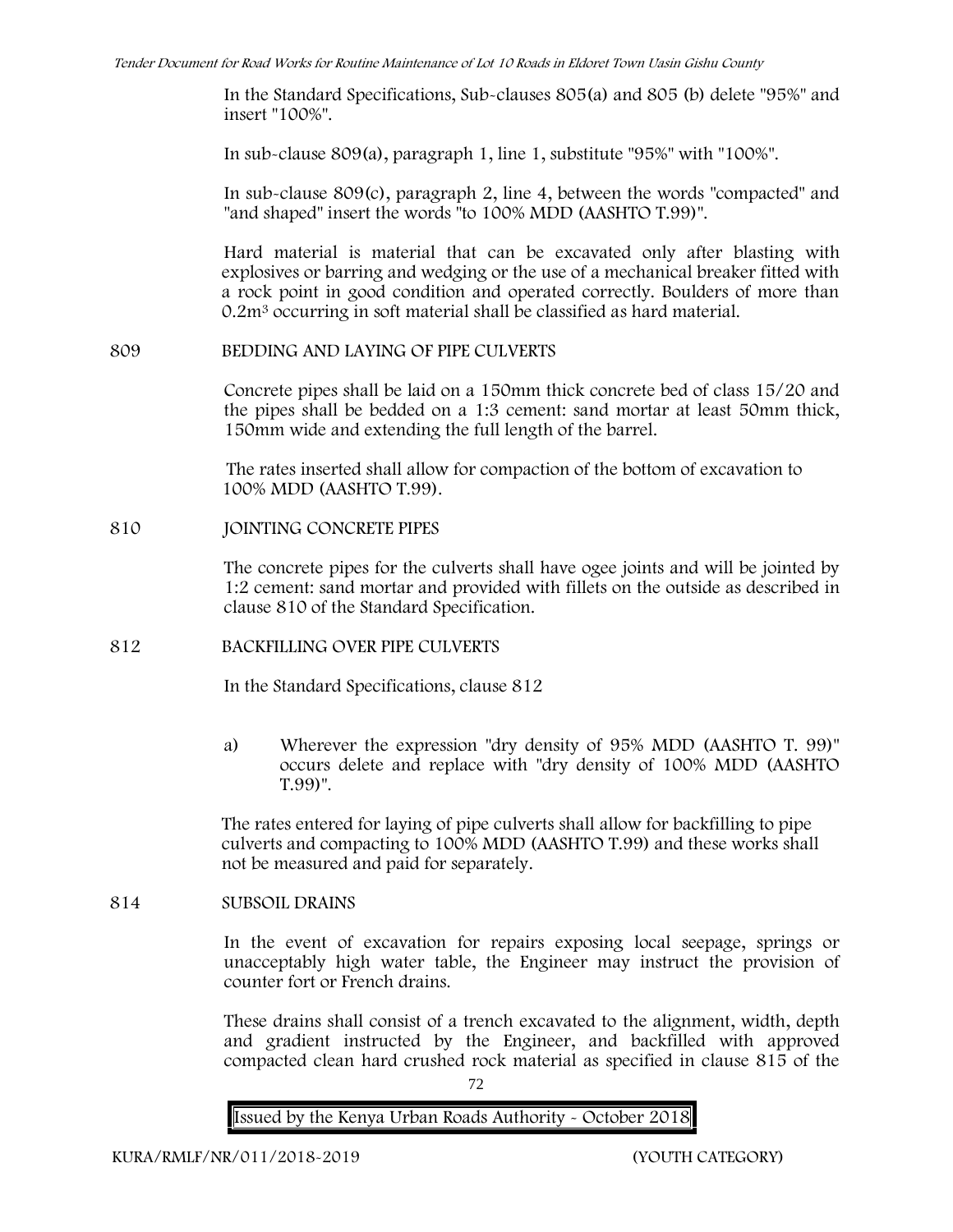standard specification. Where these drains lie within the carriageway the carriageway shall be reinstated with compacted stabilised gravel and surfaced with hot asphalt or a surface dressing as instructed by the Engineer.

#### **815 INVERT BLOCK DRAINS AND HALF ROUND CHANNELS**

Invert Block Drains and Half Round Channels shall be constructed as shown in the drawings provided in accordance with the Standard Specifications where directed by the Engineer.

#### **817 REPAIRS TO DRAINS**

**817.1 Cleaning and Repair of Existing Drains**

In areas of existing side drains, mitre or outfall drains where such are blocked, the Engineer shall instruct the Contractor to clean and clear the drains to free flowing condition.

The work shall consist of:

- (a) Stripping and removal of any extraneous material to spoil including vegetation and roots in the drains to the satisfaction of the engineer.
- (b) Spreading of any spoil to the satisfaction of the Engineer.

Shaping the drains to free flowing condition as directed by the Engineer. Removing any broken side slabs for inverted block drains and replacing with a new removing any broken inverted block drains and replacing with a new one well jointed.

Measurement and Payment for cleaning drains shall be by linear metre of drain cleaned measured as the product of plan area and vertical depth of extraneous material instructed to be removed. No extra payment will be made for removal of vegetation and roots.

**817.2 Channels**

The Engineer may instruct that the Contractor provides open channels in place of existing subdrains where the latter may be damaged or in any other place. The rates entered by the Contractor in the bills of quantities must include for removal and disposal of any subdrain material, excavation to line and level, backfilling and compaction as directed by the engineer. The channels shall be constructed of precast class 20/20 concrete of minimum 80mm thickness and lengths or widths not exceeding 1000mm. Joints shall be at least 15mm wide filled with 1:2 cement sand mortar.

**817.3 Rubble fills for protection work**

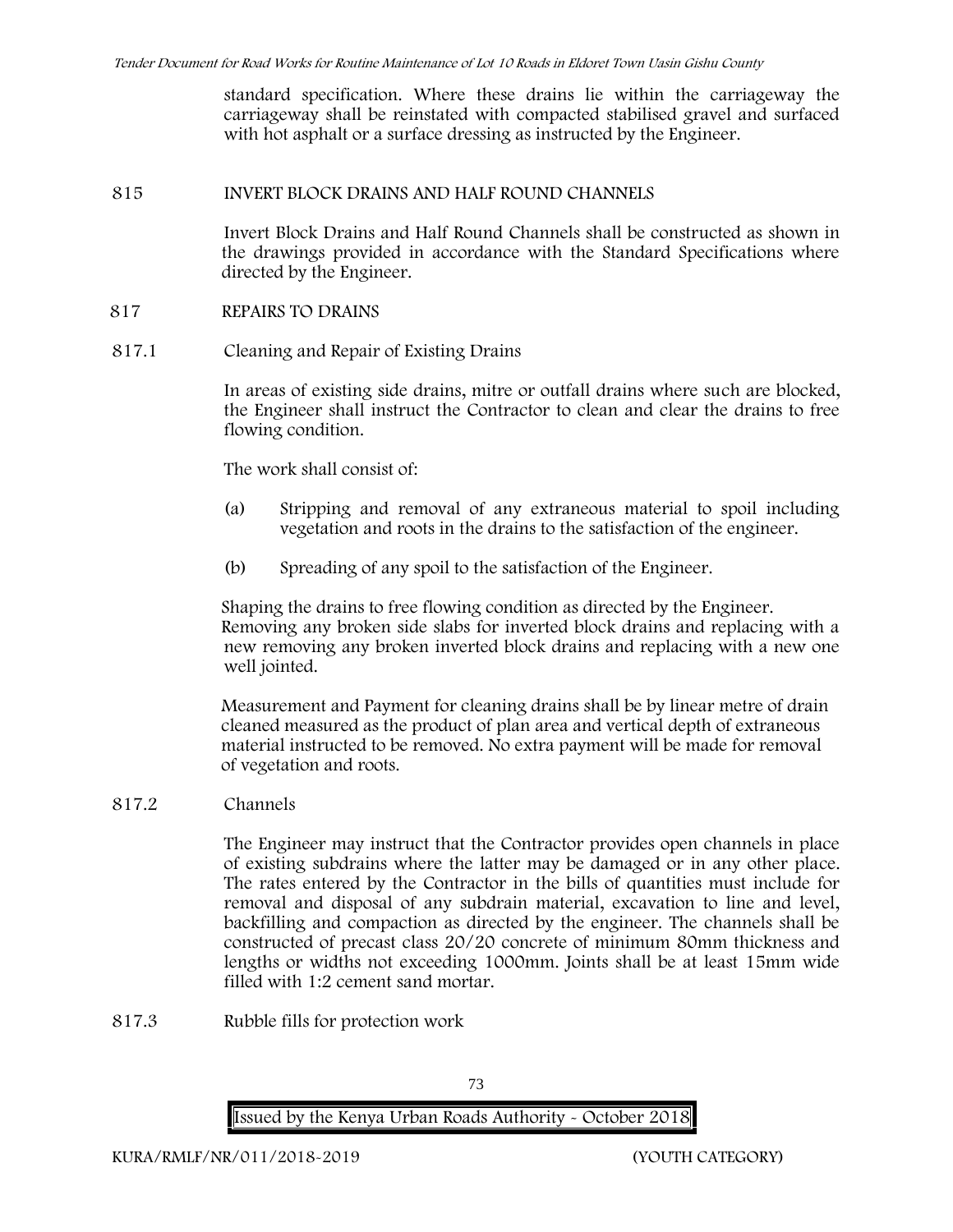Quarry waste or similar approved material shall be used to back fill scoured and eroded side, outfall and cut-off drains. The material shall be compacted to form a flat or curved surface preparatory to stone pitching of drainage channels, existing and new scour checks as directed by the Engineer.

# **817.4 Stone Pitching**

Stone pitching shall be constructed in accordance with clause 710 of the standard Specification.

**817.5 Gabions**

Gabions shall be constructed in accordance with clause 711 of the standard Specification.

#### **817.6 Spoil Material**

The Contractor shall be responsible for removal from site of all materials excavated in the course of undertaking works in this section of the specifications, unless suitable for re-use, and deposit of the material in a spoil dump to be approved by the Engineer.

### **818 SCOUR CHECKS**

Scour checks are to be constructed in mass concrete in accordance with clause 818 of the standard Specifications and the drawings as shall be provided.

# **819 CLEANING AND MAINTENANCE**

# **819.1 Desilting of Pipe Culverts**

Where instructed, Contractor shall desilt the existing pipe culverts by removing all the material from the pipe to make them clean and free flowing.

Measurement and payment shall be by the linear metres of pipes de-silted, regardless of diameter size.

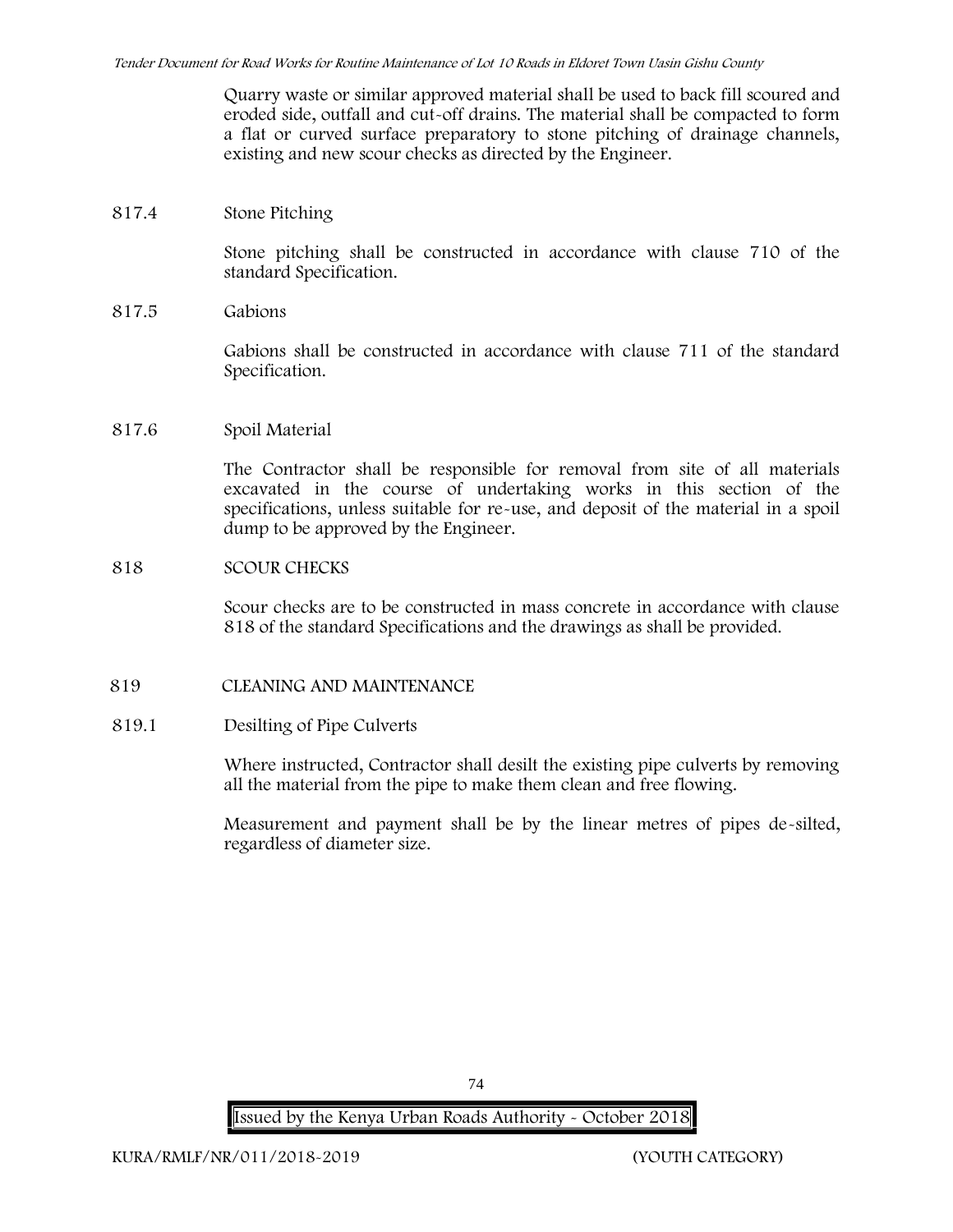**SECTION 9 - PASSAGE OF TRAFFIC**

# **901 SCOPE OF THE SECTION**

The Contractor shall so arrange his work to ensure the safe passage of the Traffic at all times and if necessary construct and maintain an adequate diversion for traffic complete with all the necessary road traffic signs.

The contractor shall provide to the satisfaction of the Engineer adequate warning signs, temporary restriction signs, advance warning signs, barriers, temporary bumps and any other device and personnel equipped with two way radios to ensure the safe passage of traffic through the works.

When carrying out the Works the Contractor shall have full regard for the safety of all road users.

The Contractor shall also provide sign posts and maintain to the satisfaction of the Engineer all deviations necessary to complete the works. The contractor should allow for the costs of complying with the requirements of this clause in his rates.

The contractor will be deemed to have inspected the site and satisfied himself as to the adequacy of his bid for these works and no additional payments will be made to the contractor for any expenditure on traffic control or the provision of deviations. The employer shall not be liable for inadequate prior investigations of this nature by the contractor.

# **903 MAINTENANCE OF EXISTING ROADS**

The Contractor shall when instructed, maintain the existing project road ahead of works using compacted asphalt concrete type I in accordance with the provisions in clause 1601B – 1607B of the Special Specifications or gravel material depending on the nature of the wearing course surface.

# **904 CONSTRUCTION OF DEVIATIONS**

(a) **General**

In addition to requirement of this clause, the Contractor shall when instructed construct and complete deviations to the satisfaction of the Engineer before commencing any permanent work on the existing road. Also during these works the contractor is supposed to provide a detour of adequate pipe culverts for pedestrian and traffic crossing where there is bridge works.

Subject to the approval by the Employer, the Contractor may maintain and use existing roads for deviation. Payment for this, made in accordance with clause 912 (a) (i), shall be by the Kilometre used depending on the type of road used, whether bituminous or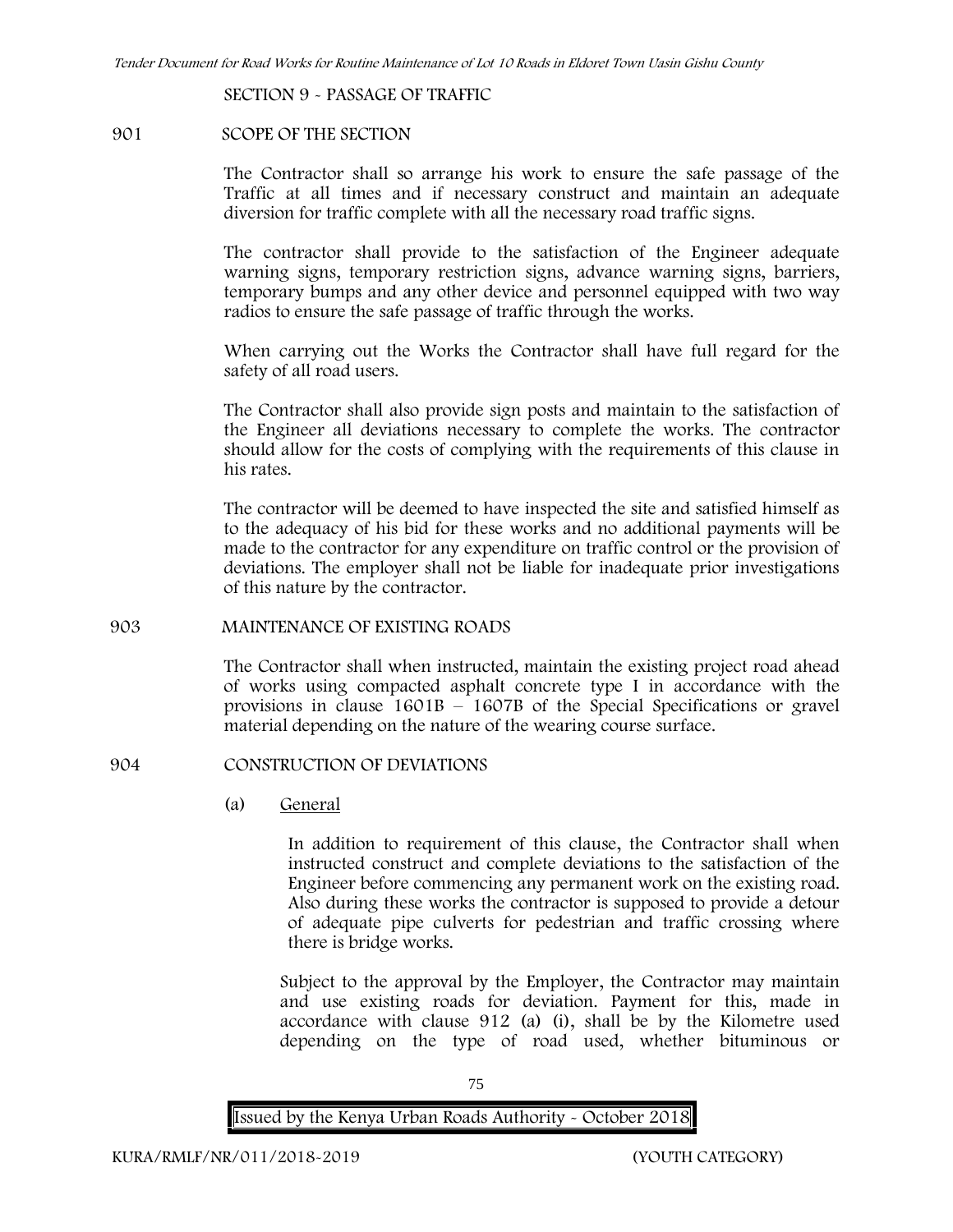earth/gravel. The rates shall include for the provision of materials and the works involved.

b) **Geometry**

The carriageway width of the deviations shall not be less than 6m wide and suitable for 2-way lorry traffic unless otherwise specified.

c) **Construction**

Unless otherwise instructed gravel wearing course for the deviation shall be 150mm compacted thickness complying with section 10 of the Standard Specification. The Contractor shall allow in his rate for removal of any unsuitable material before placing of gravel wearing course, as this will not be paid for separately.

In addition to provision of this clause, Contractor is required to sprinkle water at least 4 times a day at the rate of  $1$  to  $1.4$  litres/ $M<sup>2</sup>$  in regular interval to minimise the effects of dust. Latest sprinkling time shall be one hour before the sunset.

Where existing neighbouring roads are used as deviation, Contractor shall carry out repairs and maintenance in parent materials used for the existing base and surfacing of the road being used.

**906 PASSAGE OF TRAFFIC THROUGH THE WORKS**

The Contractor shall arrange for passage of traffic through the works during construction whenever it is not practicable to make deviations.

Any damage caused by passing traffic through the works shall be made good at the contractor's own cost.

**907 SIGNS, BARRIERS AND LIGHTS**

Contractor shall provide signs, barriers and lights as shown in the drawing in Book of Drawings at the locations where the traffic is being carried off the existing road to the deviation and back again to existing road. The Contractor shall provide ramps and carry out any other measures as instructed by the Engineer to safely carry traffic from the road to deviation.

Contrary to what has been specified in this clause the road signs provided shall be fully reflectorised and in conformity with clause 9.1 of the "Manual for Traffic Signs in Kenya Part II".

**909 ASSISTANCE TO PUBLIC**

In addition to provision of clause 909, Contractor shall maintain close liaison with the relevant authorities to clear any broken down or accident vehicles from the deviations and the main road, in order to maintain smooth and safe flow of

76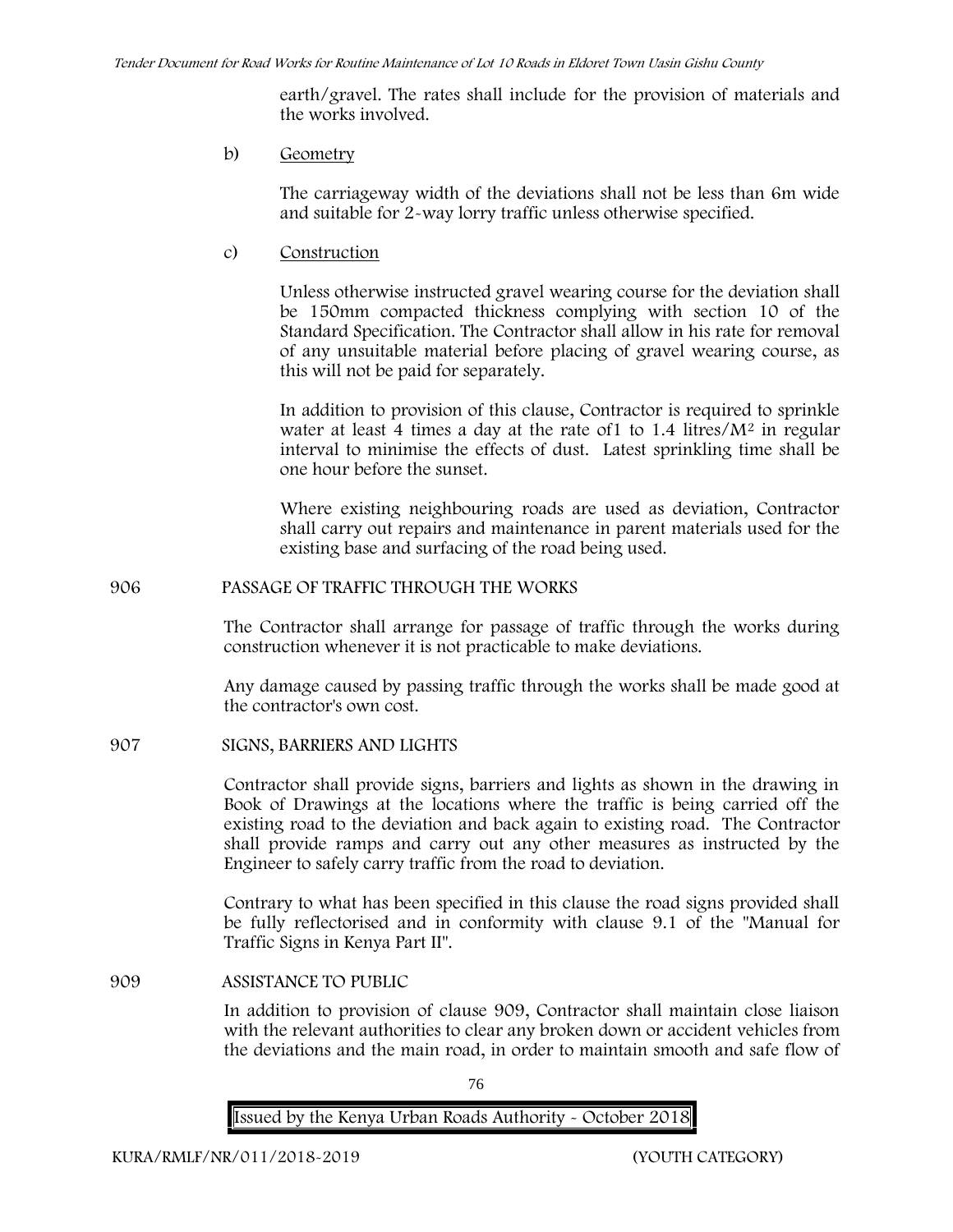the traffic. Further, the Contractor shall provide a traffic management plan to be approved by the Engineer before the commencement of any construction works and execute the same, to the satisfaction of the Engineer, during the entire period of project implementation. A draft traffic management plan shall be submitted with Bid.

# **912 MEASUREMENT AND PAYMENT**

# **Construct Deviation**

# **Road Deviation**

The Contractor shall be paid only 50% of the rate for this when he completes deviation road to the satisfaction of the Engineer. The balance shall be paid in equal monthly instalments over the contract period, as he satisfactorily maintains the deviation (as per clause 904 and 905 above) when it is in operation.

Where existing neighbouring road has been used as deviation, payment shall be by the kilometre rate and shall include the cost of repairs and maintenance of the road carried out in parent base and subbase materials.

# **Deviation using Pipe Culverts**

The Contractor shall be paid only 50% of the rate for this when he completes deviation to the satisfaction of the Engineer. The balance shall be paid in equal monthly instalments over the contract period, as he satisfactorily maintains the deviation when it is in operation. The Contractor shall be paid full amount when the bridge under construction will be in use.

# **Maintain existing road**

Asphalt Concrete or gravel for maintaining the existing road shall be measured by the cubic metre placed and compacted upon the road

# **Passage of traffic through the works**

Payment shall be made on Lump Sum basis.

# **Assistance to Public**

The Contractor will be deemed to have included cost of this item in other items and no separate payment shall be made.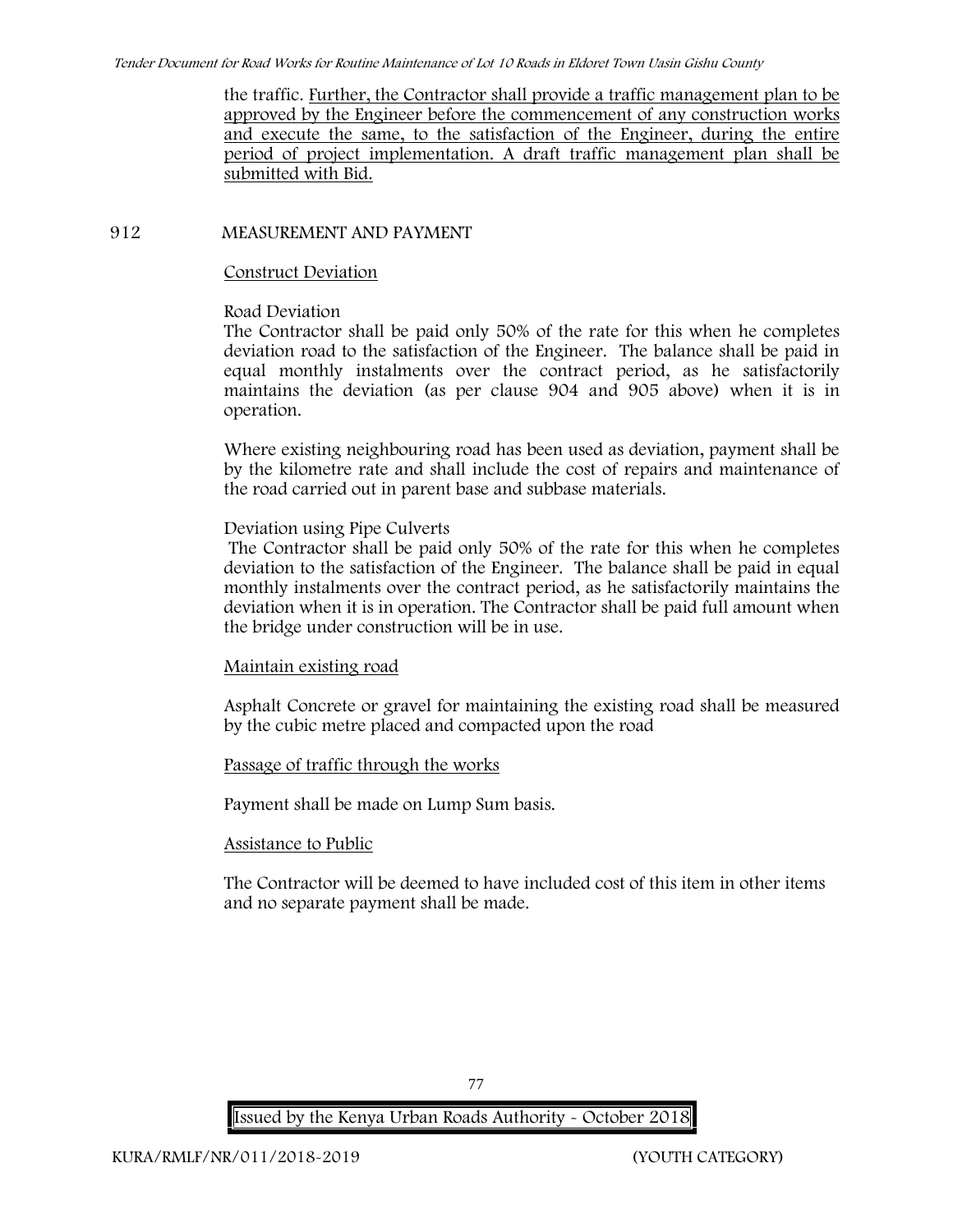# **SECTION 10 – GRADING AND GRAVELLING**

### **1001 GENERAL**

Grading covers the works involved in the reinstatement of the road carriageway to the camber by removing the high points and filling up gullies, corrugations and wheel ruts to restore smooth running surface. Gravelling consists of excavation, loading, hauling, spreading, watering and compaction of gravel or softstone wearing course material on the formation of the road carriageway.

### Ditch and Shoulder grading

The activity consists of cutting of a  $V$  – ditch and reinstating or reforming of the shoulders of road using either Towed or Motor grader.

#### Carriageway grading

#### **(i) Light grading**

This consists of trimming of the carriageway to control roughness and corrugations using either a towed grader or a motorized grader.

# **(ii) Heavy grading**

This consists of scarifying the existing carriageway surface, cutting high spots and moving materials to fill potholes, corrugations and wheel ruts and reshaping of the surface to the specified camber, using either a towed grader or a motorized grader. All loose rocks, roots, grasses shall be removed and disposed well clear off the drains.

Heavy grading will be considered if 70% of the road has potholes, corrugations and wheel ruts of over 200mm deep.

The material shall be bladed toward the center of the road starting from both edges until the specified camber is achieved.

# **1002 MATERIALS**

Gravel shall include lateritic gravel, quartzitic gravel, calcareous gravel, decomposed rock, softstone/quarry waste material, clayey sand and crushed rock.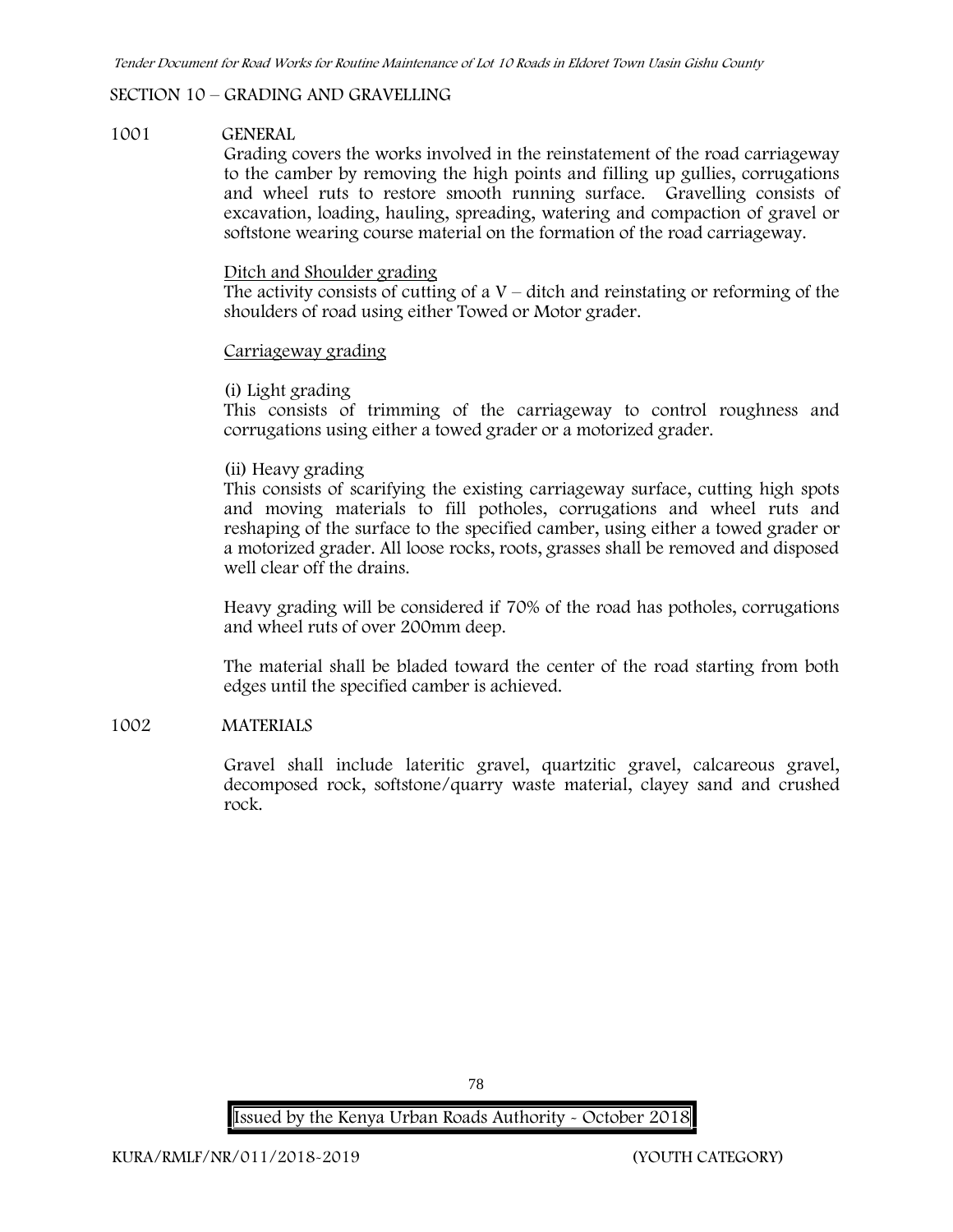### **1003 MATERIAL REQUIREMENTS**

Gravel material shall conform to the requirements given below:

| <b>GRADING REQUIREMENTS</b> |                                  |     |
|-----------------------------|----------------------------------|-----|
| <b>AFTER COMPACTION</b>     |                                  |     |
| Sieve                       | % by weight                      |     |
| (mm)                        | passing                          |     |
| 40                          | 100                              |     |
| 28                          | $95 - 100$                       |     |
| 20                          | $85 - 100$                       |     |
| 14                          | $65 - 100$                       |     |
| 10                          | $55 - 100$                       |     |
| 5                           | $35 - 92$                        |     |
| $\overline{2}$              | $23 - 77$                        |     |
| 1                           | $18 - 62$                        |     |
| 0.425                       | $14 - 50$                        |     |
| 0.075                       | $10 - 40$                        |     |
|                             | PLASTICITY INDEX REQUIREMENTS PI |     |
| Zone                        | Min                              | Max |
| WET                         | 5.                               | 15  |
| DRY                         | 10                               | 25  |

| BEARING STRENGTH REQUIREMENTS                   |            |                |
|-------------------------------------------------|------------|----------------|
| Traffic                                         | <b>CBR</b> | DCP Equivalent |
| Commercial                                      |            | mm/Blow        |
| VPD                                             |            |                |
| Greater than                                    | 20         | 11             |
| 15                                              |            |                |
| Less than 15                                    | 15         | 14             |
| CBR at 95% at MDD, Modified AASHTO and 4        |            |                |
| days soak                                       |            |                |
| Lower quality material (CBR 15) may be accepted |            |                |
| if no better material can be found              |            |                |

NB: Wet Zone – mean annual rainfall greater than 500mm Dry Zone – mean annual rainfall less than 500mm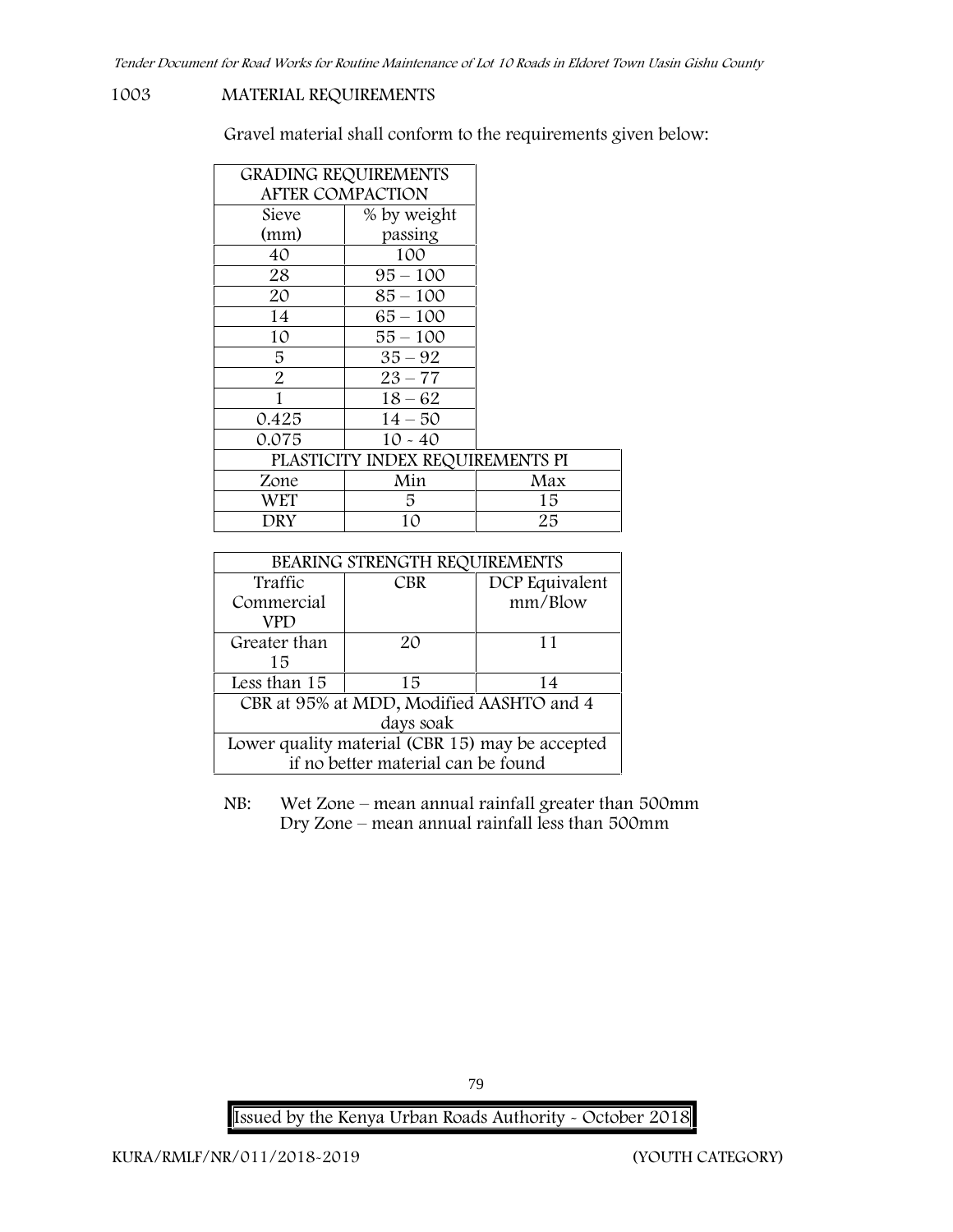# **SECTION 11 – SHOULDERS TO PAVEMENT**

#### **1101 GENERAL**

Shoulders shall be constructed in accordance with guidelines given in 1102 and as directed by the Engineer.

For sections where shoulders are extremely low and requires fill material before the shoulder is reconstructed, the construction of fill embankment shall be in accordance with Section 5 of this specification.

#### **1102 MATERIAL FOR CONSTRUCTION OF SHOULDERS**

The shoulders shall be 1.0m wide both sides and shall be formed of 150mm thick well compacted soft stone material and topsoiled with red coffee soil and planted with grass.

Low shoulder shall be reconstructed by cutting benches, filling and compacting approved fill material to form the formation to the shoulders.

Shoulder reconstruction shall be same in all sections including the slip roads.

#### **1105 SURFACE TREATMENT OF SHOULDERS**

The shoulders shall be planted with creeping type kikuyu grass.

### **1106 MEASUREMENT AND PAYMENT**

Payment for shoulder construction shall be in accordance with the relevant clauses in sections 11, 12, 14, 15 and 23 of the relevant Specifications. Payment for fill material on shoulder shall be in accordance with Section 5 of this specification.

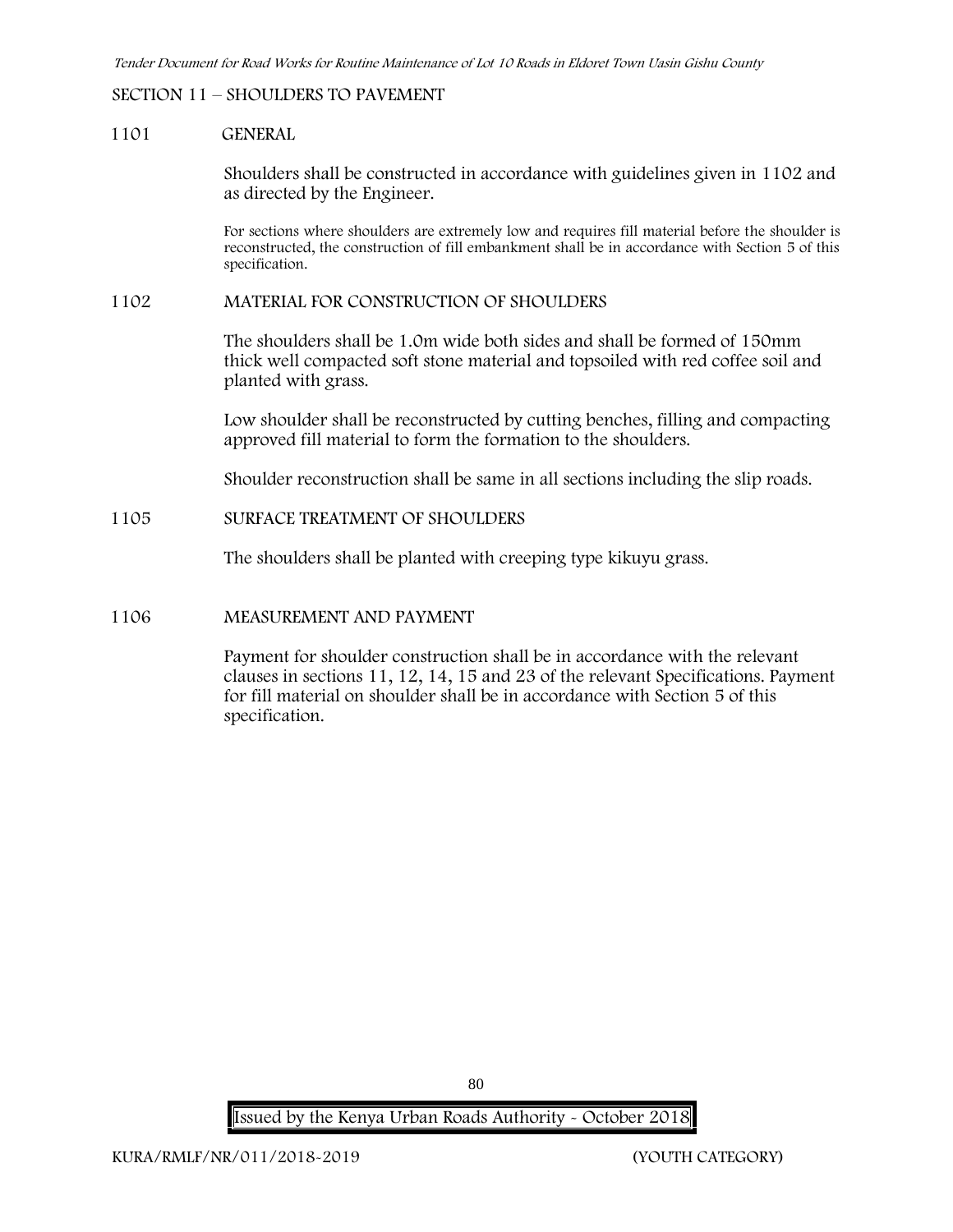# **SECTION 12 - NATURAL MATERIAL SUBBASE AND BASE**

#### **1201 GENERAL**

Where instructed by the Engineer, the Contractor shall undertake repairs, widening and reprocessing to the existing carriageway and shoulders in accordance with sections 12 and 14 of the Special Specifications.

**a) Areas to be scarified and reprocessed**

The contractor will scarify, add new material and reprocess sections as determined by the Engineer.

**b) Pavement repairs**

The Contractor will carry out repairs to base and subbase as directed by the Engineer and according to Specifications given in Sections 12 and 14 of the Standard Specifications.

**c) Pavement widening**

The Contractor shall, as directed by the Engineer, bench and compact the subgrade to 100% MDD (AASHTO T99), provide lay and compact material for subbase and base as directed by the Engineer and in accordance with Sections 5 and 12 of the Standard Specifications.

# **1203 MATERIAL REQUIREMENTS**

Natural materials for base and subbase shall conform to the specifications given in Section 12 of the Standard Specifications for Road and Bridge Construction for cement and lime improved base and subbase.

**1209 MEASUREMENT AND PAYMENT**

Natural material for subbase and base shall be measured by the cubic metre placed and compacted upon the road calculated as the product of the compacted sectional area laid and the length.

# **1210 HAND PACKED STONE**

Hand packed stone base is a layer of hand laid stone of defined size and durable in nature, laid in a manner such that when proof rolled and compacted it forms a stable and dense matrix as a road base.

**a) Material for Hand Packed Stone Base**

81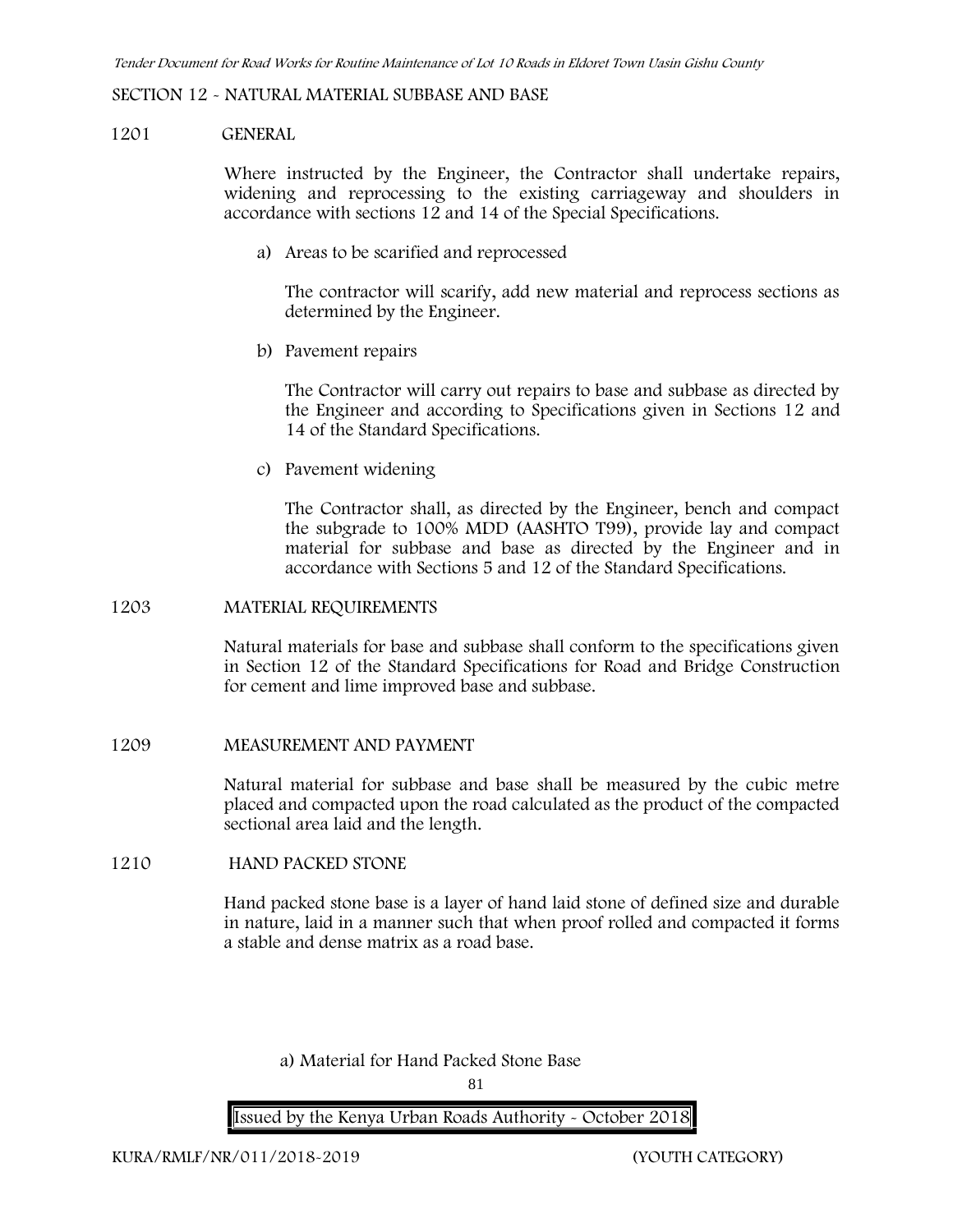This shall consist of durable stone with nominal base dimensions of 75 mm square and minimum height of 150 mm or when compacted to give a layer of 150 mm. The stone shall be class C with the following requirements: **LAA 45 max**

| таа 40 шах |         |
|------------|---------|
| ACV        | 32 max  |
| <b>SSS</b> | 12 max  |
| -FI        | 30 max  |
| CR.        | 60 min. |
|            |         |

It shall be free from foreign matter. The fines passing 0.425 mm sieve shall be **NONPLASTIC**

# **b) Laying**

The stone shall be laid by hand closely together. The stone shall be carefully bedded and tightly wedged with suitable spalls. The base of the stone shall alternate with the apex in all directions or as directed by the Engineer. The layer shall be proof rolled with a loaded scrapper or truck with a minimum axle load of 8 tonnes in the presence of the Engineer who shall approve of its stability before compaction.

# **c) Compaction**

This shall be by a steel wheeled roller of at least five tonnes per metre width of roll. It shall consist of four static runs or until there is no movement under the roller. There shall follow vibratory compaction until an average dry density of 85% minimum of specific gravity of stone has been achieved. No result shall be below 82% of specific gravity. The surface of the compacted layer shall then be levelled by quarry dust (0/6 mm). The dust shall have the following specifications:

The stone shall be class C

| % Passing  |
|------------|
| 100        |
| $90 - 100$ |
| 75-95      |
| $50 - 70$  |
| $33 - 50$  |
| $20 - 33$  |
| $16 - 28$  |
| $10 - 20$  |
| $6 - 12$   |
|            |

**Grading**

The dust shall be free from foreign matter and fines passing 0.425 mm sieve shall be **NON-PLASTIC**. The maximum layer shall be 40 mm or as directed by the Engineer

**d) Measurement and Payment**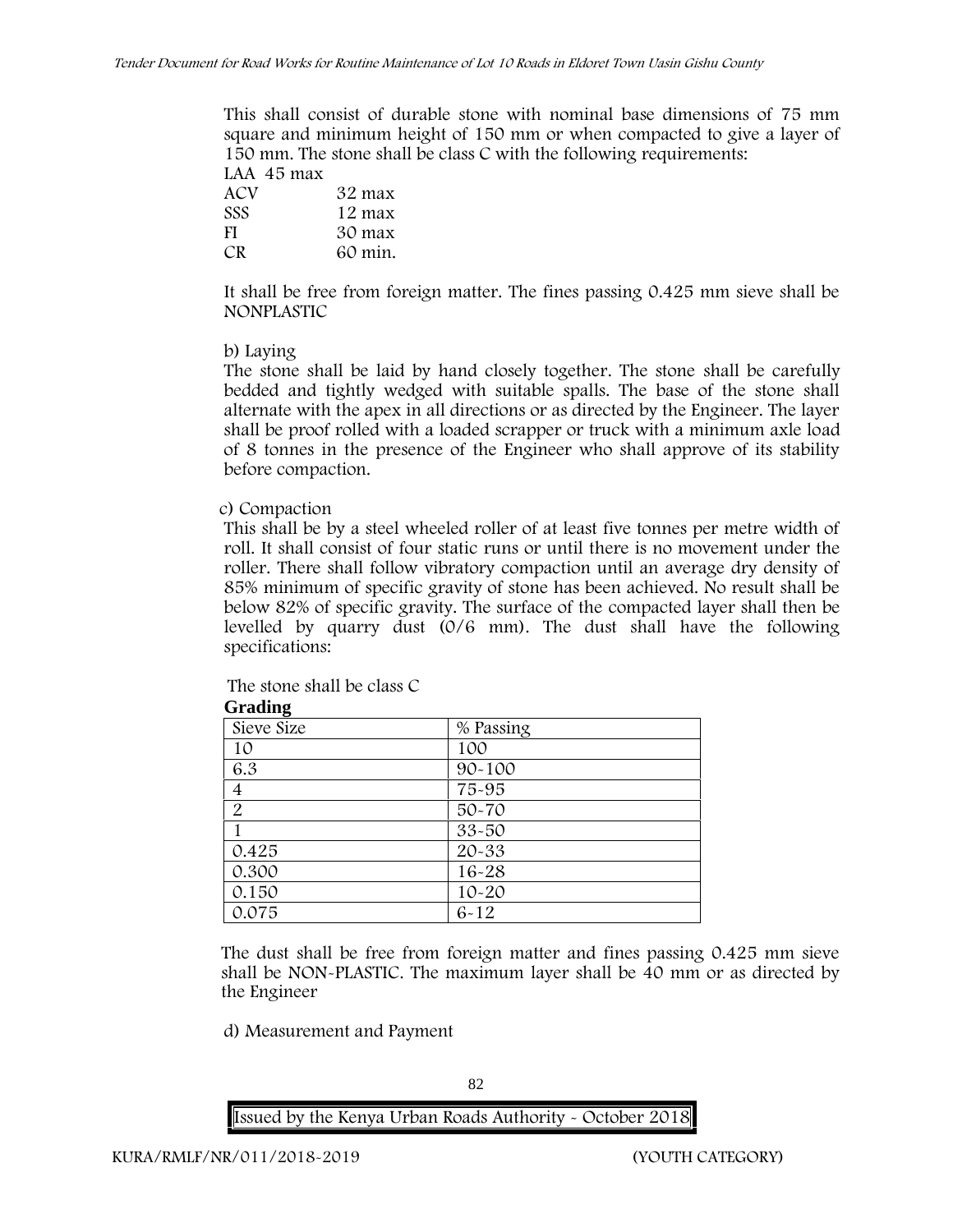Payment shall be by the cubic metre laid  $(m<sup>3</sup>)$ . Measurement of volume shall be determined as the product of length and compacted thickness laid. The rate quoted for this item should include the cost for laying the levelling quarry dust layer, as no extra payment shall be made for this layer.

# **1211 REPROCESSING EXISTING PAVEMENT LAYERS**

**(b) General**

The existing surfacing and the base shall be reprocessed with additional material and the composite mixture shall be compacted to form the subbase layer.

Before commencement of the work the Contractor shall propose plants and equipments he proposes to use for this activity.

The Contractor after approval of his proposal shall carry out test section in accordance with Section 3 of the Standard Specifications.

(c) The existing surfacing and base course shall be broken up to specified depth and reprocessed in place, where required. The underlying layers shall not be damaged, and material from one layer may normally not be mixed with that of another layer. Where unauthorized mixing occurs or where the material is contaminated in any way by the actions of the Contractor, and the contaminated material does not meet the specified requirements of for the particular layer, he shall remove such material and replace it with other approved material, all at his own expense.

- (d) Any mixture composition of the new layer must not contain more than 30% of the bituminous material by volume. The mixture must not contain pieces of bound bituminous material larger than 37.5mm, and any such material shall be removed at the Contractor's cost.
- (e) The requirements for imported material used in the respective pavement layers shall comply with the limitations, norms, sizes and strengths specified in the Standard Specifications clause 1203(b) and (d) and shall be worked as per Section 14 of the Standard Specification.
- (f) Material reworked in-situ or that obtained from existing pavement is not expected to comply with the material requirements but the reworking should achieve the specified requirements.
- (g) Where the thickness of any existing pavement layer requires to be supplemented within reprocessing and the thickness of the additional material after compaction will be less than 100mm, the existing layer shall be scarified to a depth that will

83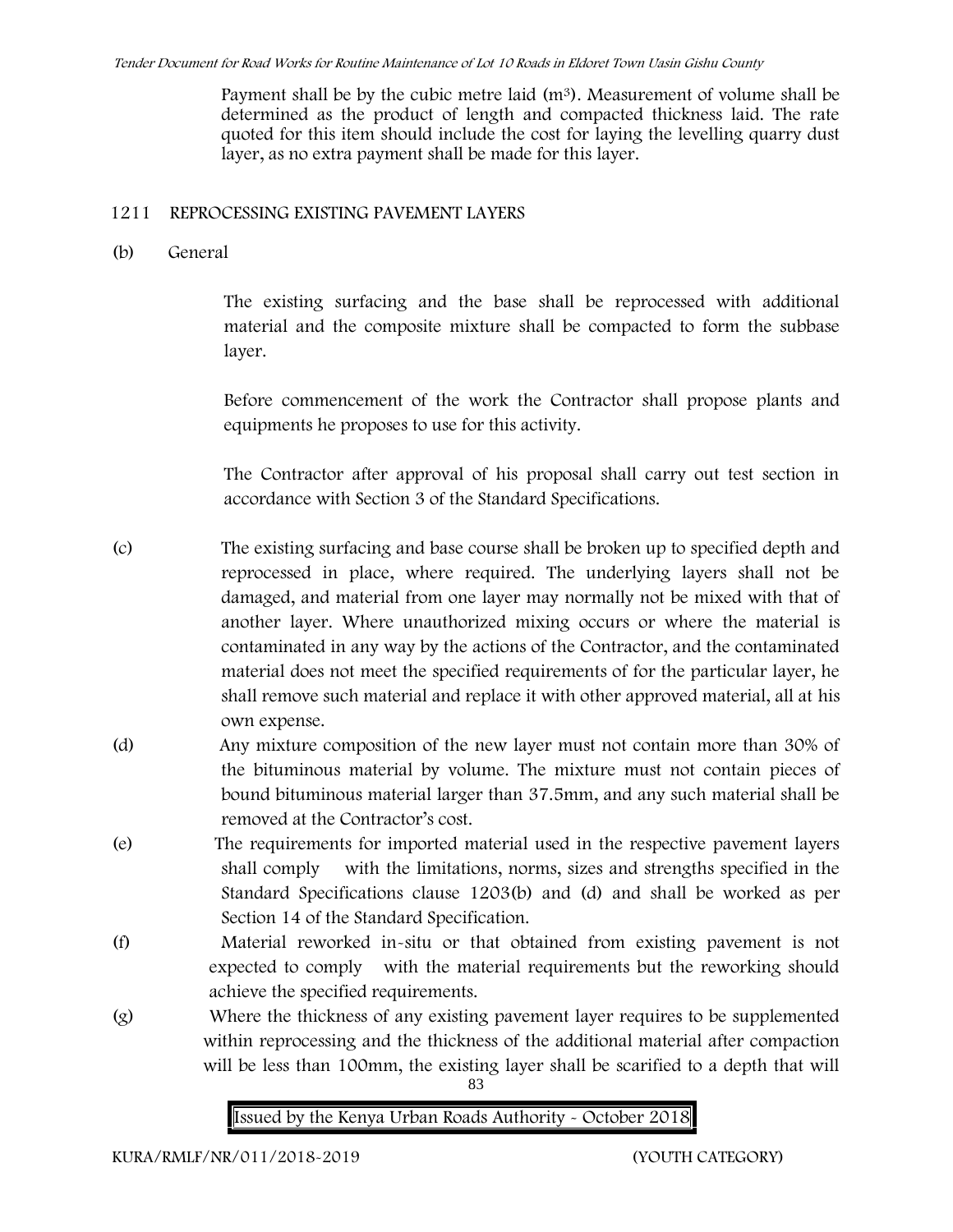give a layer thickness of at least 100mm after compacting the loosened existing and the additional material.

# **Controlling the Reworked Depth**

The Contractor shall submit a proven method to method to control the depth of excavation, or layer to be reworked, to the Engineer for approval. The Engineer may order a trial section to be reprocessed before any major length of the road is rehabilitated.

# **Excavations**

Excavations in the pavement shall be kept dry. In the event of water penetrating the underlying layers, construction of the consecutive layers shall be postponed until the underlying layers are dry enough to accommodate the construction plant without deforming or otherwise showing distress.

Step construction shall be carried out per layer at the joint when excavating, both longitudinally (if appropriate) and perpendicular to the direction of travel. The step width shall be 500mm perpendicular to the direction of travel, and 150mm long longitudinally, unless otherwise instructed by the Engineer.

Special care shall be taken when compacting the new material at the joint, ensuring that the specified density is achieved.

# **Measurement and Payment**

(a) Item: In-situ reprocessing of existing pavement layers as subbase compacted to specified density (95% MDD AASHTO T180) and thickness.

# Unit: M<sup>3</sup>

The tendered rate shall include full compensation for breaking up the existing pavement layer to specified depth, breaking down and preparing the material and the spreading and mixing in of any additional material

(b)Item: The addition of extra gravel to subbase.

Unit: M<sup>3</sup>

The tendered rate shall include full compensation for procuring and addition of the material to the in-situ scarified layers and the transportation of the material over unlimited free-haul distance. The tendered rates will also include full compensation for prospecting for materials and any payments necessary to acquire the specified quality material.

(c) Excavation of existing bituminous pavement materials including unlimited free-haul.

Unit: M<sup>3</sup>

The tendered rates shall include full compensation for excavating the existing bituminous material from the pavement layers and for loading, transporting the material for unlimited free-haul, off-loading and disposing of the materials as specified.

(d) Excavation of the existing pavement

84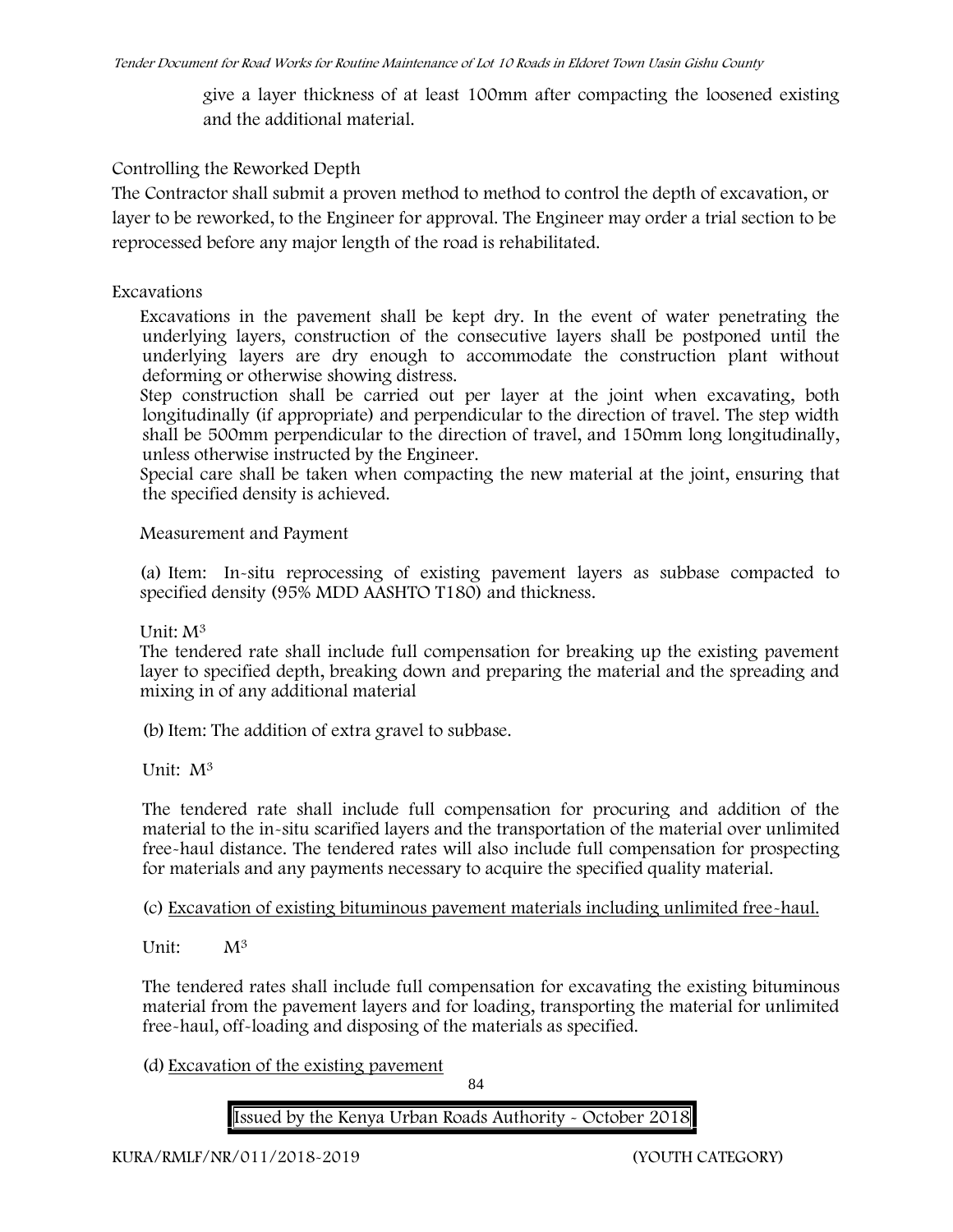# Unit: M<sup>3</sup>

The tendered rate shall include full compensation for excavating the existing material from the pavement layers and for loading, transporting the material for unlimited free-haul distance, off-loading and disposing of the material as specified.

Payment will only be made for breaking up and excavating existing pavement layers to the specified depth if the material is to be removed to spoil.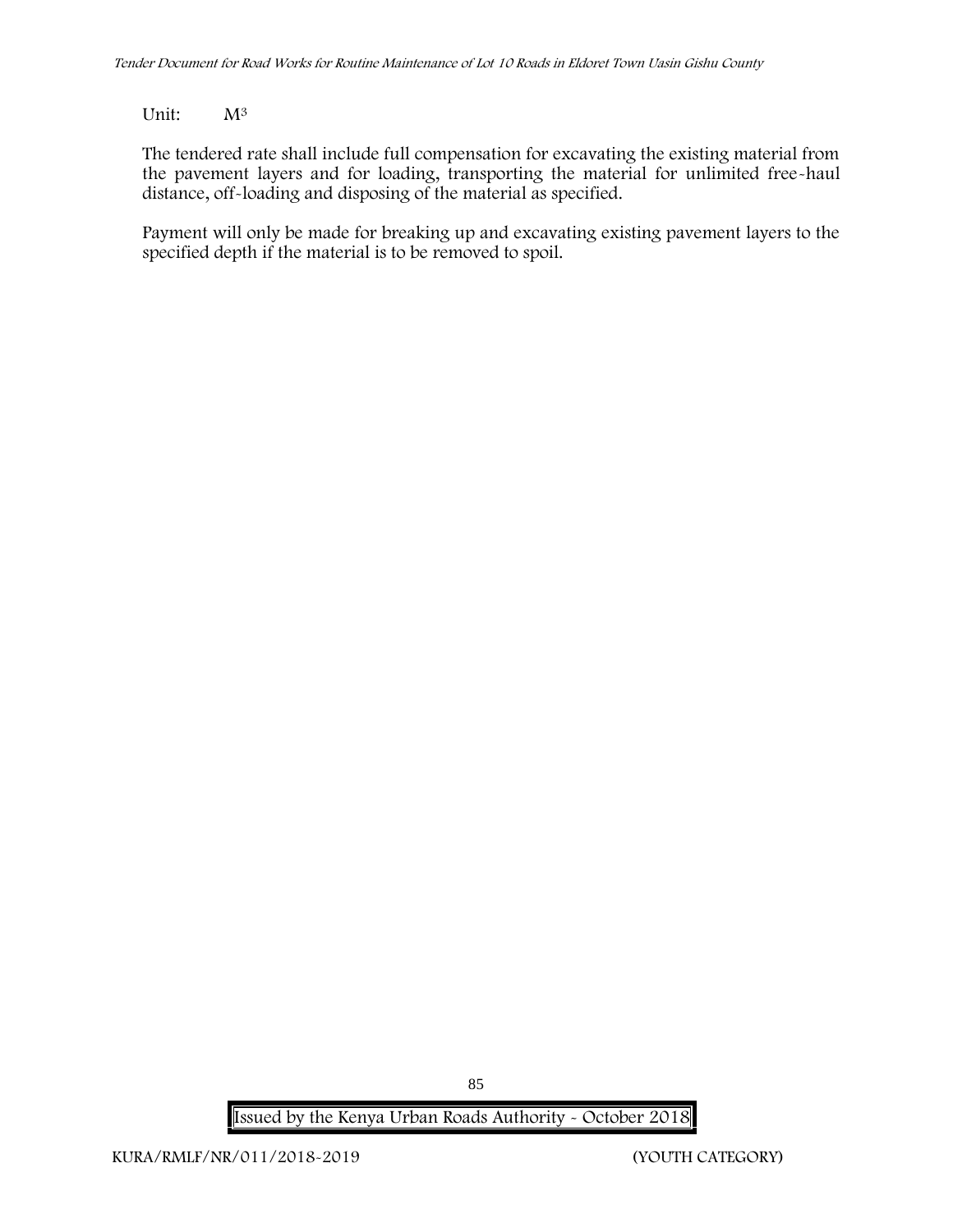# **SECTION 15 - BITUMINOUS SURFACE TREATMENTS**

#### **1501B PREPARATION OF SURFACE**

In addition to requirements of Clause 1503B of the Standard Specifications, the contractor shall prepare and Repair Cracks, Edges, Potholes and Other Failures as follows: **-**

a) **Cracks 3.0mm or less in width**

The entire crack area shall be cleaned by brushing with a wire brush and then blowing with a compressed air jet and the crack sealed with 80/100 cutback bitumen using a pouring pot or pressure lance and hand squeegee. The surface shall then de dusted with sand or crushed dust.

b) **Cracks greater than 3.0mm in width**

Before these cracks are filled a steel wire brush or router shall be used to clean them and then a compressed air jet shall be used to clean and remove any foreign or lose material in the crack until the entire crack area is clean.

When the crack and surrounding area have been thoroughly cleaned, dry sand shall be forced into the crack until it is sealed in the manner specified for cracks less than 3.0mm width.

c) **Potholes, edges and other repair areas**

Where instructed, the Contractor shall prepare areas for the repair of potholes, road edges and other repair areas by excavating off unsuitable or failed material and debris, trimming off excavated edges, cleaning and compacting the resulting surfaces and applying MC 30 or MC 70 cut-back bitumen prime coat at a rate of 0.8-1.2 litres/m2, all as directed by the Engineer. Measurement and payment shall be made under the relevant item of Bill No 15. Where the surface repair on potholes and edges are to be carried out, Asphalt Concrete Type I (0/14gradation) shall be used. Bituminous material for repair of failures and other repair areas shall be paid for under the relevant item of Bill No 16

# **PART B - PRIME COAT**

# **1502B MATERIALS FOR PRIME COAT AND TACK COAT.**

For prime coat, the binder shall be a medium-curing cutback MC 70 unless otherwise directed by the Engineer.

The rate of spray of bituminous prime coat refers to the gross volume of the cutback bitumen, that is to say the volume of the bitumen plus dilatants.

Prime coat shall be applied to gravel areas that are to receive bituminous mixes as directed by the Engineer.

86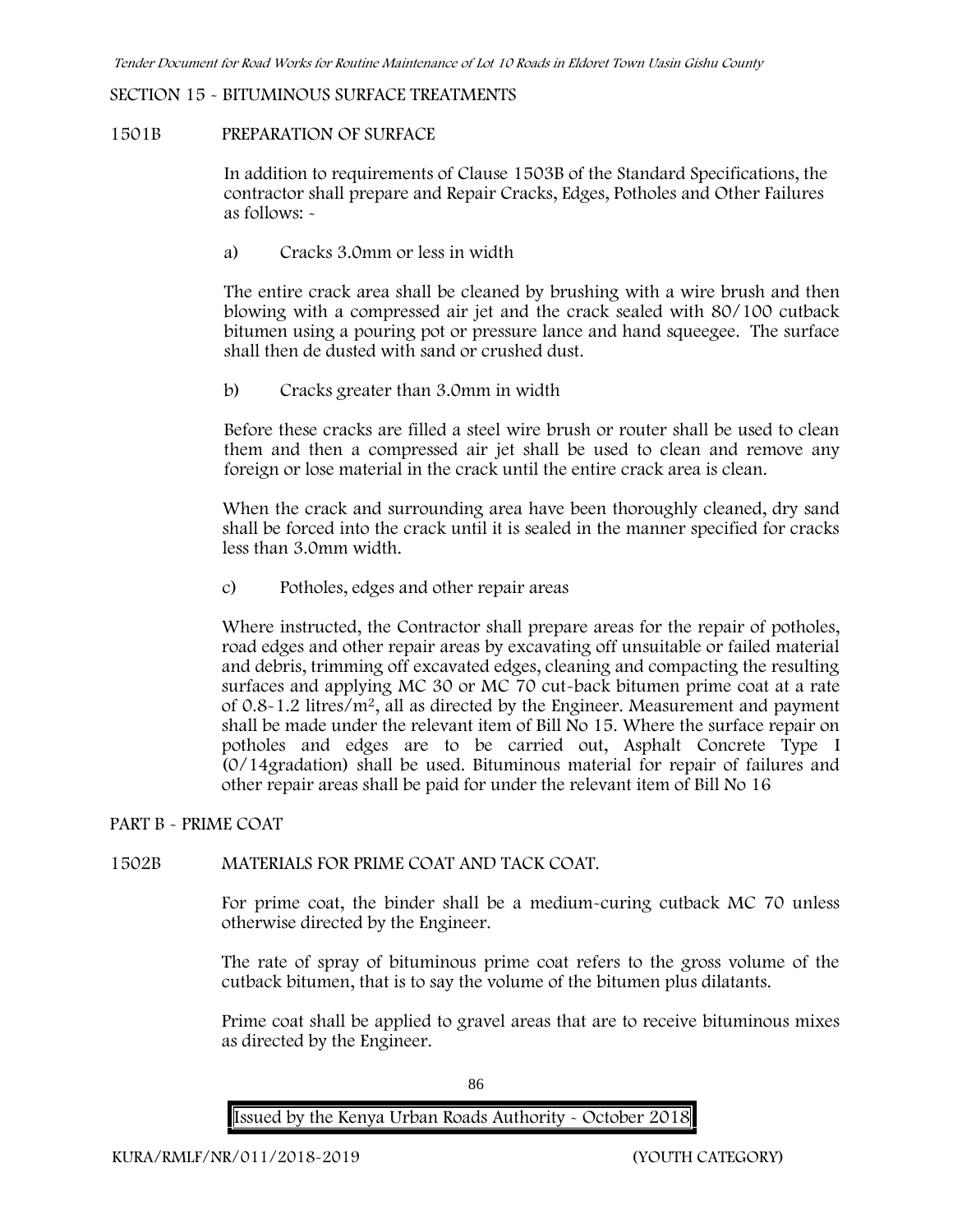The tack coat shall consist of bitumen emulsion KI-60 unless otherwise directed by the Engineer.

The rates of spray of the binder shall be as instructed by the Engineer and shall generally be within the range 0.8-1.2 litres/square metre.

# **1511C MEASUREMENT AND PAYMENT**

(a) Seal coat

Seal coats shall be measured by the litre, for each type of bituminous binder for each seal coat, calculated as the product of the area in square metres sprayed and the rate of application in litres/square metres, corrected to 15.6  $\circ$  C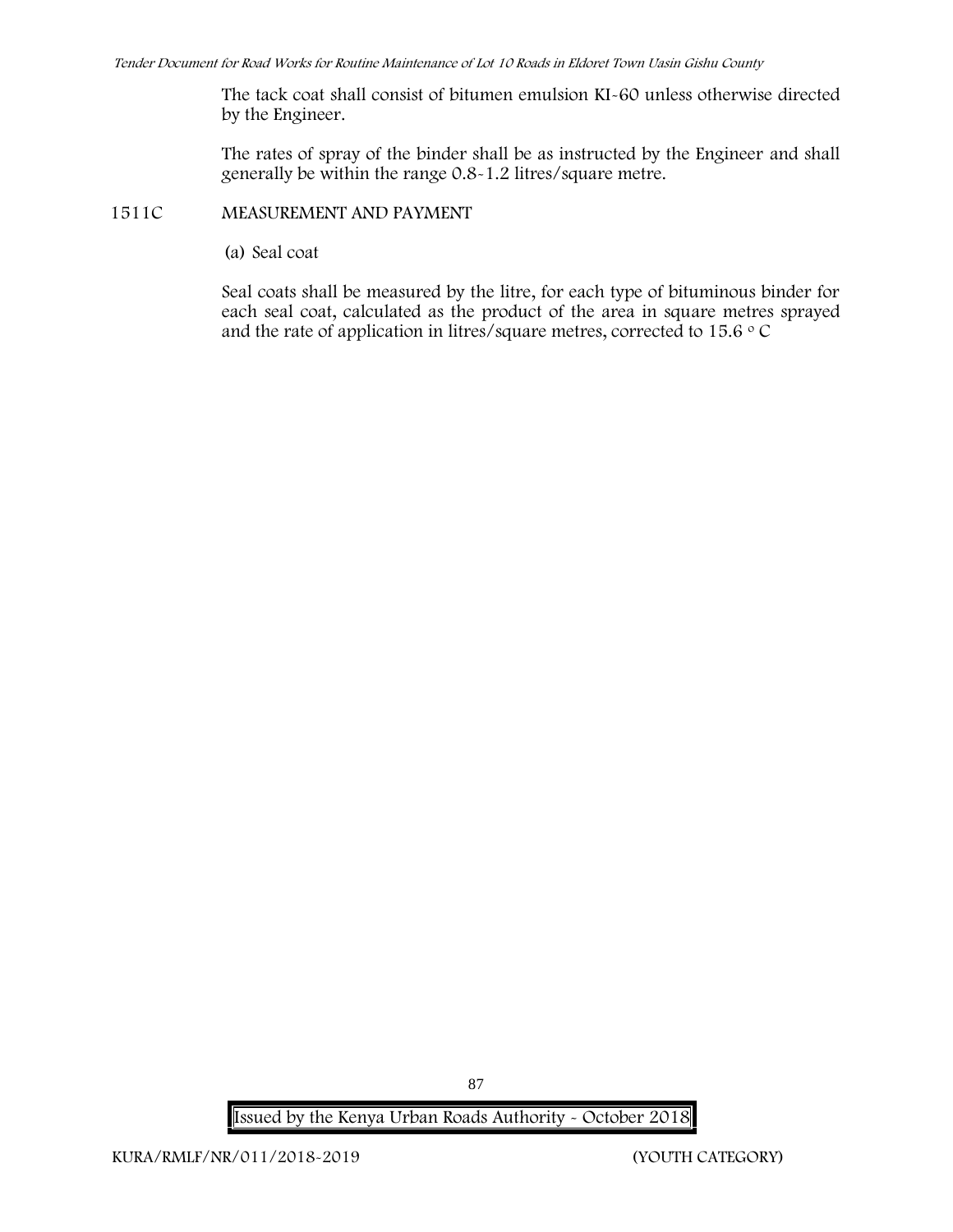**SECTION 16 - BITUMINOUS MIX BASES, BINDER COURSES AND WEARING COURSES**

This section covers different types of bituminous mixes for base and surface (wearing and binder courses) and is divided into the following parts: -

Part A General

Part B Asphalt Concrete for carriageway

# **PART A –GENERAL**

# **1601A SCOPE OF PART A**

Part A comprises all the general requirements for bituminous mixes, which apply to Part B as well.

#### **1602A REQUIREMENTS FROM OTHER SECTIONS**

The following sections of this Specification apply to Part B of this section and shall be read in conjunction therewith:-

| Section 2  | Materials and Testing of Materials                 |  |
|------------|----------------------------------------------------|--|
| Section 3  | Setting Out and Tolerances                         |  |
| Section 6  | Quarries, Borrow Pits, Stockpile and Spoil Areas   |  |
| Section 15 | Bituminous Surface Treatments and Surface Dressing |  |

**1603A CONSTRUCTION PLANT**

(a) **General**

The Contractor shall submit to the Engineer in accordance with Section 1 of its Specification, full details of the construction plant he proposes to use and the procedures he proposes to adopt for carrying out the permanent Works.

The Engineer shall have access at all times to construction plant for the purposes of inspection. The Contractor shall carry out regular calibration checks in the presence of the Engineer and shall correct forthwith any faults that are found.

All construction plant used in the mixing, laying and compacting of bituminous mixes shall be of adequate rated capacity, in good working condition, and shall be acceptable to the Engineer. Obsolete or worn-out plant will not be allowed on the work.

(b) **Mixing Plant**

Bituminous materials shall be mixed in a plant complying with ASTM Designation D995 and shall be located on the Site unless otherwise agreed by the Engineer. It shall be equipped with at least three bins for the storage of

88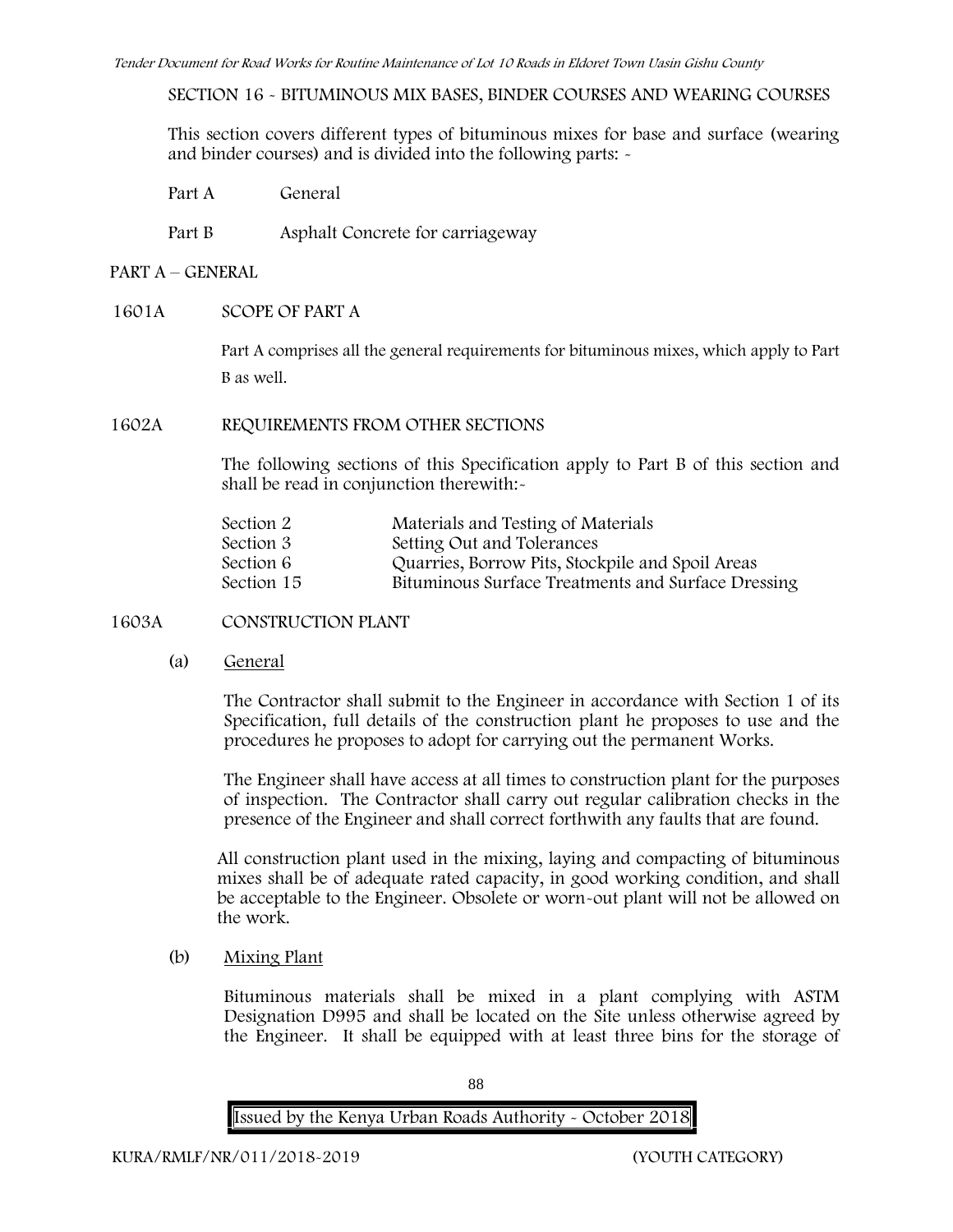heated aggregates and a separate bin for filler. All bins shall be covered to prevent the ingress of moisture.

The plant may be either the batch-mix type or the continuous-mix type and shall be capable of regulating the composition of the mixture to within the tolerances specified in Clause 1614A of this Specification.

The bitumen tank shall be capable of maintaining its contents at the specified temperature within a tolerance of  $5^{\circ}$ C and a fixed thermometer easily read from outside the tank. Any bitumen that has been heated above  $180^{\circ}$ C or has suffered carbonisation from prolonged heating shall be removed from the plant and disposed of.

(c) **Laying Plant**

Bituminous materials shall be laid by a self-propelled spreader finisher equipped with a hopper, delivery augers and a heated adjustable vibrating screed. It shall be capable of laying bituminous materials with no segregation, dragging, burning or other defects and within the specified level and surface regularity tolerance. Delivery augers shall terminate not more than 200mm from the edge plates.

(d) **Compaction Plant**

The Contractor shall provide sufficient rollers of adequate size and weight to achieve the specified compaction. Prior to commencing the laying of bituminous mixes in the permanent Works the Contractor shall carry out site trials in accordance with Section 2 of this Specification to demonstrate the adequacy of his plant and to determine the optimum method of use and sequence of operation of the rollers.

It is important to achieve as high a density as possible at the time of construction and it is expected that vibrating rollers will be required to produce the best results. However, it is essential that thorough pre-construction trials are carried out to ensure that:-

- (a) The roller is set up to have the optimum amplitude and frequency of vibration for the particular material being laid
- (b) That the roller does not cause breakdown of the aggregate particles.
- (b) That the optimum compaction temperatures are established which allow compaction without causing ripple effects or other distortions of the surfacing.

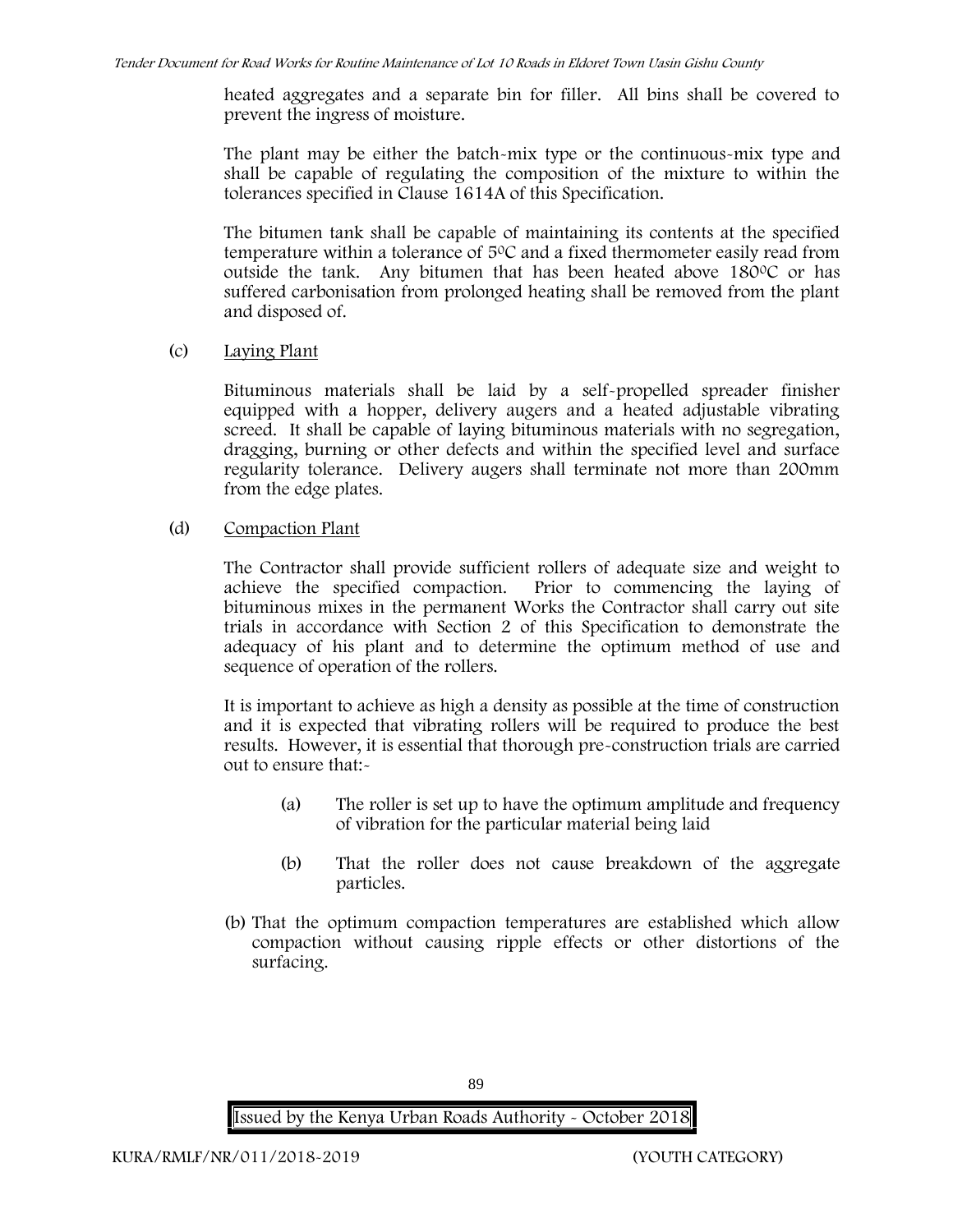# **1604A PREPARATION OF SURFACE**

Immediately before placing the bituminous mix in the pavement, the existing surface shall be cleaned of all material and foreign matter with mechanical brooms or by other approved methods. The debris shall be deposited well clear of the surface to be covered.

Any defect of the surface shall be made good and no bituminous mix shall be laid until the Engineer has approved the surface.

A tack coat shall be applied in accordance with Section 15 of this Specification. If the Engineer considers a tack coat is required prior to laying the bituminous mix or between layers of the bituminous mix, due solely to the

Contractor's method of working, then such tack coat shall be at the Contractor's expense.

#### **1605A DESIGN AND WORKING MIXES**

At least two months prior to commencing work using a bituminous mix, the Contractor shall, having demonstrated that he can produce aggregates meeting the grading requirements of the Specification, submit samples of each constituent of the mix to the Engineer. The Engineer will then carry out laboratory tests in order to decide upon the proportion of each constituent of the initial design mix or mixes to be used for site trials to be carried out in accordance with Clause 1606A of this Specification.

Should the Engineer conclude from the site trials that the mix proportion or aggregate grading are to be changed, the Contractor shall submit further samples of the constituents and carry out further site trials all as directed by the Engineer.

The Engineer may instruct the alteration of the composition of the -75 micron fraction of the aggregates by the addition or substitution of mineral filler. The Engineer may also instruct the alteration of all or part of the -6.3mm fraction of the aggregates by the addition or substitution of natural sand.

The Contractor shall make the necessary adjustments to his plant to enable the revised mix to be produced.

Following laboratory and site trials the Engineer will determine the proportions of the working mix and the Contractor shall maintain this composition within the tolerances given in Clause 1614A.

Should any changes occur in the nature or source of the constituent materials, the Contractor shall advise the Engineer accordingly. The procedure set out above shall be followed in establishing the new mix design.

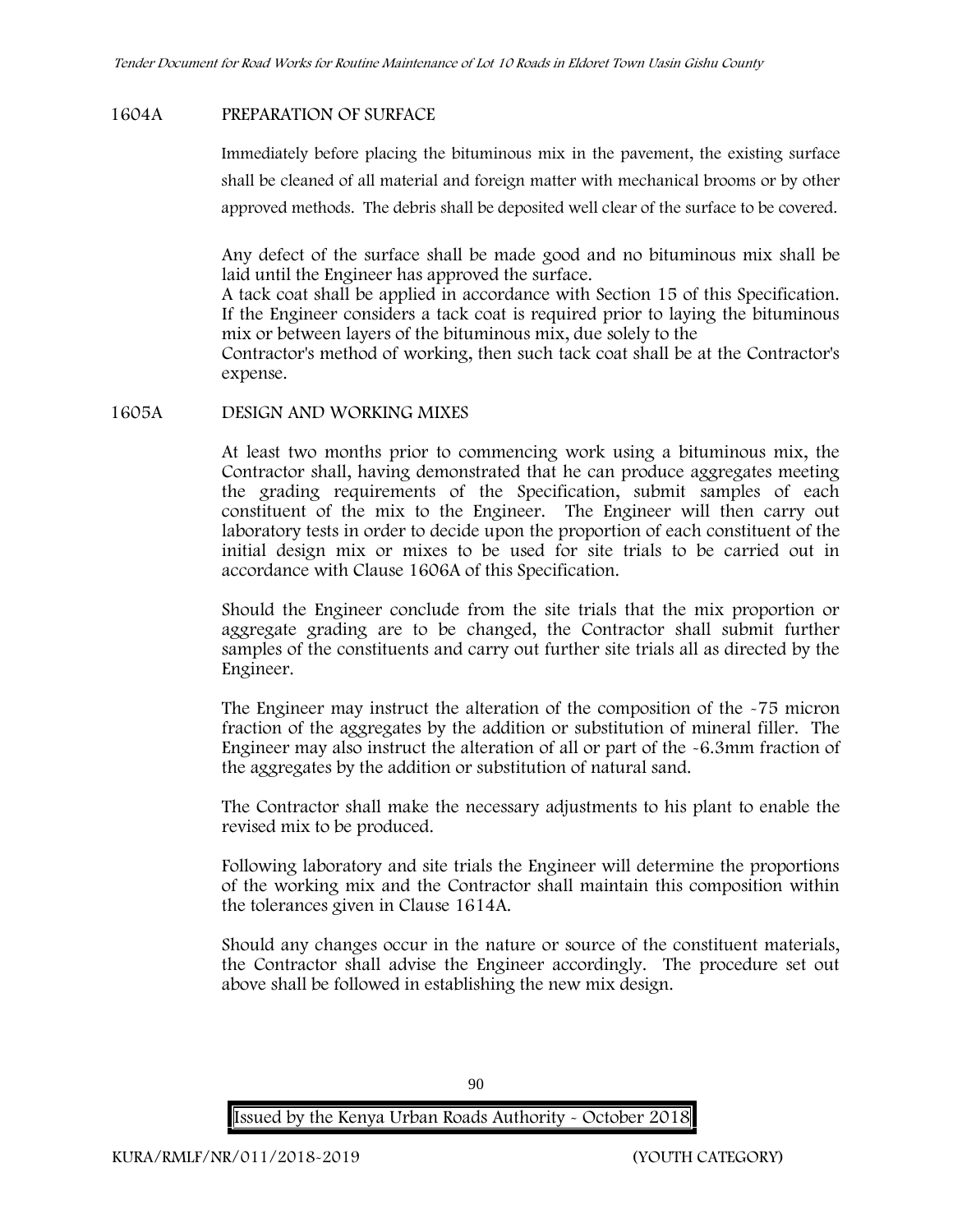#### **1606A SITE TRIALS**

Full scale laying and compaction site trials shall be carried out by the Contractor on all asphalt pavement materials proposed for the Works using the construction plant and methods proposed by the Contractor for constructing the Works. The trials shall be carried out with the agreement, and in the presence of the Engineer, at a location approved by the Engineer.

The trials shall be carried out to:  $\sim$ 

- a) Test materials, designed in the laboratory, so that a workable mix that satisfies the specification requirements can be selected.
- b) To enable the Contractor to demonstrate the suitability of his mixing and compaction equipment to provide and compact the material to the specified density and to confirm that the other specified requirements of the completed asphalt pavement layer can be achieved.

Each trial area shall be at least 100 metres long and to the full construction width and depth for the material. It may form part of the Works provided it complies with this Specification. Any areas that do not comply with this Specification shall be removed.

The Contractor shall allow in his programme for conducting site trials and for carrying out the appropriate tests on them. The trial on any pavement layer shall be undertaken at least 21 days ahead of the Contractor proposing to commence full-scale work on that layer.

The Contractor shall compact each section of trial over the range of compactive effort the Contractor is proposing and the following data shall be recorded for each level of compactive effort at each site trial: -

- i. The composition and grading of the material including the bitumen content and type and grade of bitumen used.
- ii. The moisture content of aggregate in the asphalt plant hot bins.
- iii. The temperature of the bitumen and aggregate immediately prior to entering the mixer, the temperature of the mix on discharge from the mixer and the temperature of the mix on commencement of laying, on commencement of compaction and on completion of compaction. The temperature of the mixture is to be measured in accordance with BS 598, Part 3, Appendix A.
- iv. The type, size, mass, width of roll, number of wheels, wheel load, tyre pressures, frequency of vibration and the number of passes of the compaction equipment, as appropriate for the type of roller.
- v. The target voids and other target properties of the mix together with the results of the laboratory tests on the mix.
- vi. The density and voids achieved.
- vii. The compacted thickness of the layer.
- viii. Any other relevant information as directed by the Engineer.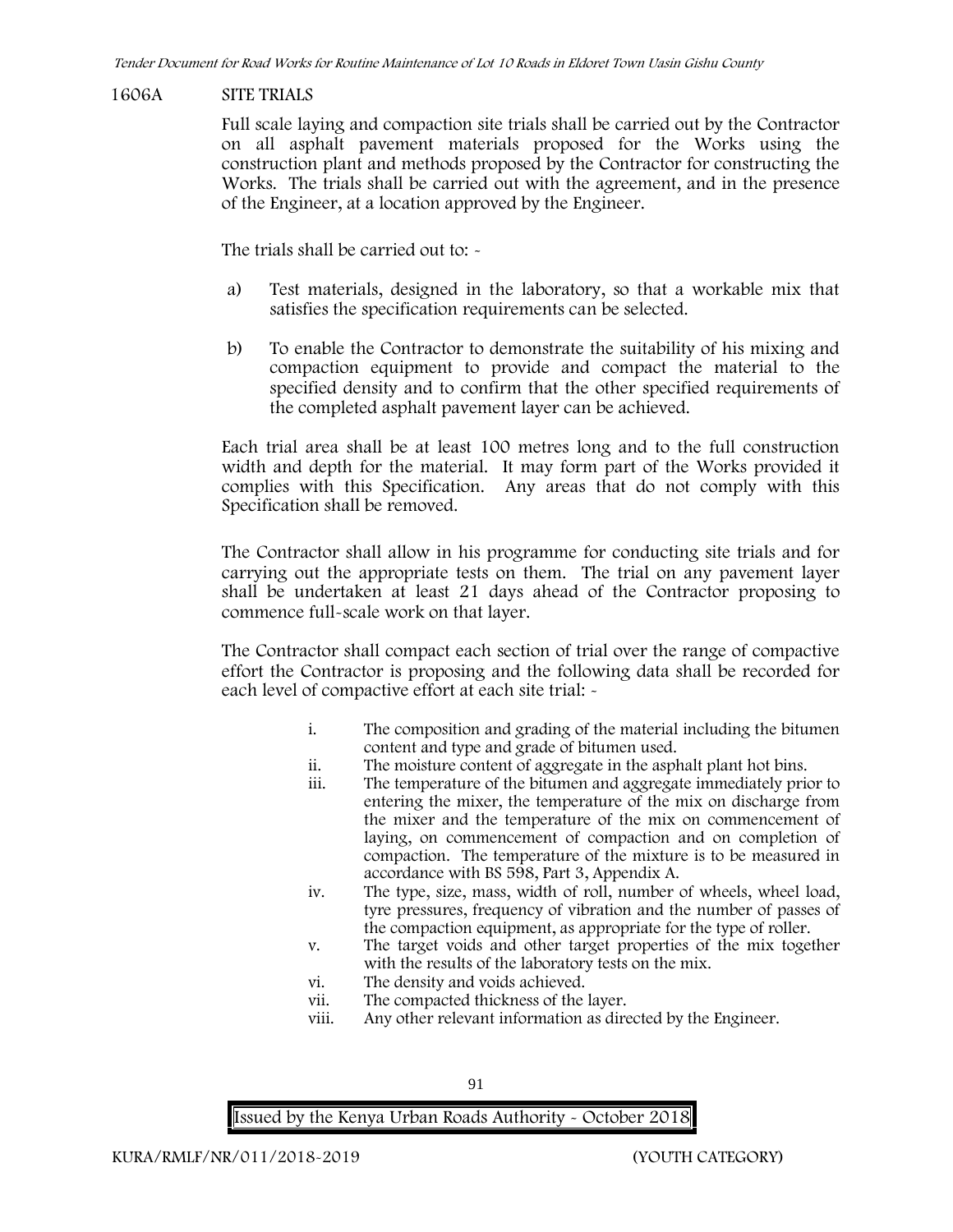At least eight sets of tests shall be made by the Contractor and the Engineer on each 100 metres of trial for each level of compactive effort and provided all eight sets of results over

the range of compactive effort proposed by the Contractor meet the specified requirements for the material then the site trial shall be deemed successful. The above data recorded in the trial shall become the agreed basis on which the particular material shall be provided and processed to achieve the specified requirements.

#### **1607A MIXING OF AGGREGATES AND BITUMEN**

The bitumen shall be heated so that it can be distributed uniformly and care shall be taken not to overheat it. The temperature shall never exceed  $170^{\circ}$ C for 80/100-penetration grade bitumen.

The aggregates shall be dried and heated so that they are mixed at the following temperatures: -

125 $-165$ °C when 80/100 bitumen is used

The dried aggregates shall be combined in the mixer in the amount of each fraction instructed by the Engineer and the bitumen shall then be introduced into the mixer in the amount specified. The materials shall then be mixed until a complete and uniform coating of the aggregate is obtained.

The mixing time shall be the shortest required to obtain a uniform mix and thorough coating. The wet mixing time shall be determined by the Contractor and agreed by the Engineer for each plant and for each type of aggregate used. It shall normally not exceed 60 seconds.

**1608A TRANSPORTING THE MIXTURE**

The bituminous mix shall be kept free of contamination and segregation during transportation. Each load shall be covered with canvas or similar covering to protect it from the weather and dust.

**1609A LAYING THE MIXTURE**

Immediately after the surface has been prepared and approved, the mixture shall be spread to line and level by the laying plant without segregation and dragging.

The mixture shall be placed in widths of one traffic lane at a time, unless otherwise agreed by the Engineer. The compacted thickness of any layer shall be at least 2.5 times the maximum size of the aggregate for wearing course and at least 2 times for binder course. The minimum thickness shall be 25mm.

Only on areas where irregularities or unavoidable obstacles make the use of mechanical laying impracticable, may the mixture be spread and compacted by hand.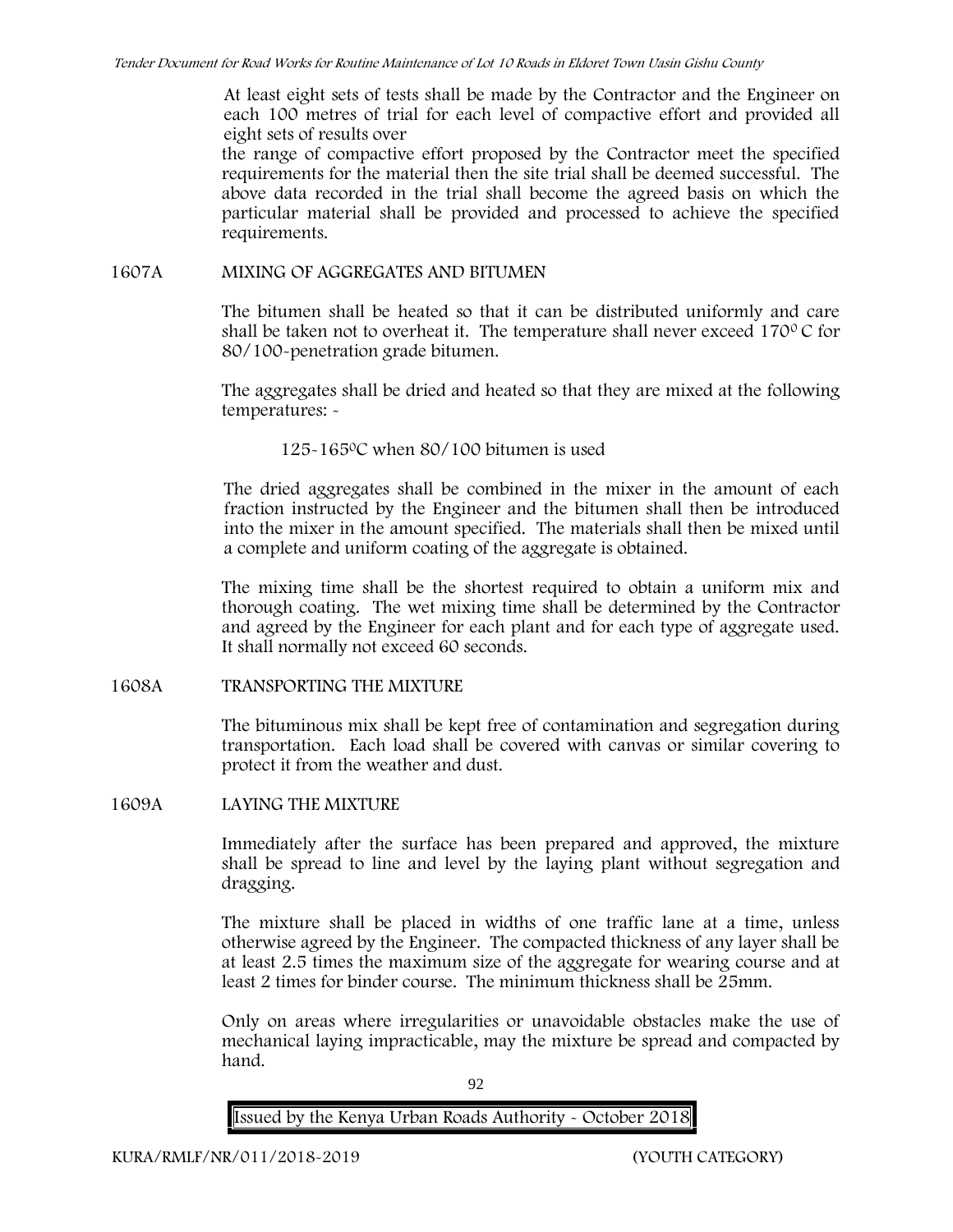# **1610A COMPACTION**

Immediately after the bituminous mixture has been spread, it shall be thoroughly and uniformly compacted by rolling.

The layer shall be rolled when the mixture is in such a condition that rolling does not cause undue displacement or shoving.

The number, weight and type of rollers furnished shall be sufficient to obtain the required compaction while the mixture is in a workable condition. The sequence of rolling operations shall be as agreed with the Engineer and proved during site trials. Initial rolling

with steel tandem or three-wheeled roller shall follow the laying plant as closely as possible. The rollers shall be operated with the drive roll nearest the laying plant, at a slow and uniform speed (not exceeding 5 Km/Hr).

Rolling shall normally commence from the outer edge and proceed longitudinally parallel to the centreline, each trip overlapping one half of the roller width. On super elevated curves, rolling shall begin at the low side and progress to the high side. Where laying is carried out in lanes care must be taken to prevent water entrapment.

Intermediate rolling with a pneumatic-tyred or vibratory roller shall follow immediately. Final rolling with a steel-wheeled roller shall be used to eliminate marks from previous rolling.

To prevent adhesion of the mixture to the rollers, the wheels shall be kept lightly moistened with water.

In areas too small for the roller, a vibrating plate compactor or a hand tamper shall be used to achieve the specified compaction.

# **1611A FINISHING, JOINTS AND EDGES**

Any mixture that becomes loose and broken, mixed with dirt or foreign matter or is in any way defective, shall be removed and replaced with fresh hot mixture, which shall be compacted to conform to the surrounding area.

Spreading of the mixture shall be as continuous as possible. Transverse joints shall be formed by cutting neatly in a straight line across the previous run to expose the full depth of the course. The vertical face so formed shall be painted lightly with hot 80/100 penetration grade bitumen just before the additional mixture is placed against it.

Longitudinal joints shall be rolled directly behind the paving operation. The first lane shall be placed true to line and level and have an approximately vertical face. The mixture placed in the abutting lane shall then be tightly crowded against the face of the previously placed lane. The paver shall be positioned to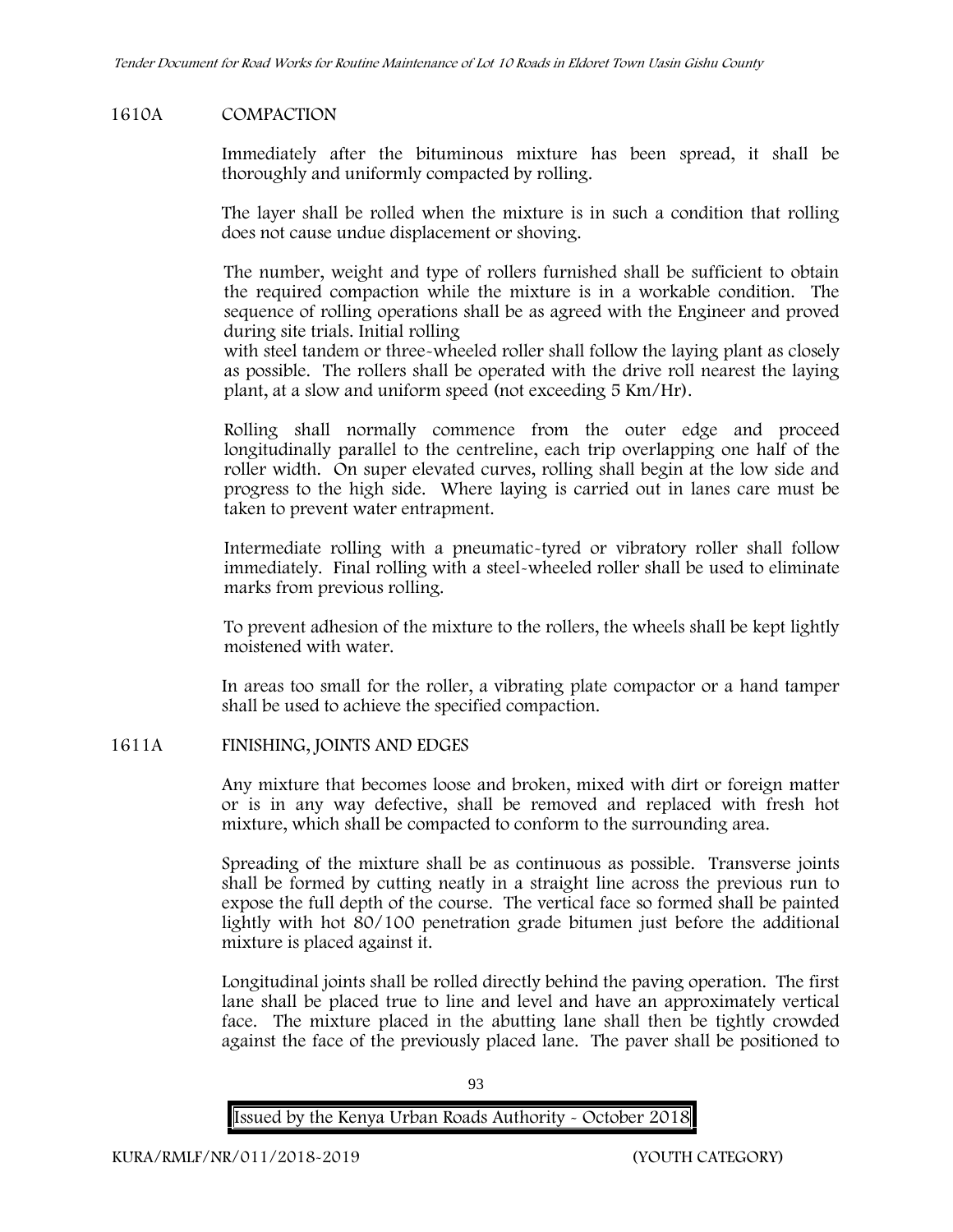spread material overlapping the joint face by 20-30mm. Before rolling, the excess mixture shall be raked off and discarded.

When the abutting lane is not placed in the same day, or the joint is destroyed by traffic, the edge of the lane shall be cut back as necessary, trimmed to line and painted lightly with hot 80/100 penetration grade bitumen just before the abutting lane is placed.

Any fresh mixture spread accidentally on the existing work at a joint shall be carefully removed by brooming it back on to uncompacted work, so as to avoid formation of irregularities at the joint. The finish at joints shall comply with the surface requirements and shall present the same uniformity of finish, texture and density as other sections of the work.

The edges of the course shall be rolled concurrently with or immediately after the longitudinal joint. In rolling the edges, roller wheels shall extend 50 to 100mm beyond the edge.

#### **1612A SAMPLING AND TESTING OF BITUMINOUS MIXTURES**

The sampling of bituminous mixtures shall be carried out in accordance with AASHTO T168 (ASTM Designation D979).

**1613A QUALITY CONTROL TESTING**

During mixing and laying of bituminous mixtures, control tests on the constituents and on the mixed material shall be carried out in accordance with Clause 1612A and Section 2 of this Specification.

If the results of any tests show that any of the constituent materials fail to comply with this Specification, the Contractor shall carry out whatever changes may be necessary to the materials or the source of supply to ensure compliance.

If the results of more than one test in ten on the mixed material show that the material fails to comply with this Specification, laying shall forthwith cease until the reason for the failure has been found and corrected. The Contractor shall remove any faulty material laid and replace it with material complying with this Specification all at his own expense.

# **1614A TOLERANCES**

Surfacing courses and base shall be constructed within the geometric tolerances specified in Section 3 of this Specification.

The Contractor shall maintain the composition of the mixture as determined from the laboratory and site trials within the following tolerances, per single test: -

Bitumen Content 0.3% (by total weight of total mix)

Passing 10mm sieve 6% (by total weight of dry aggregate

94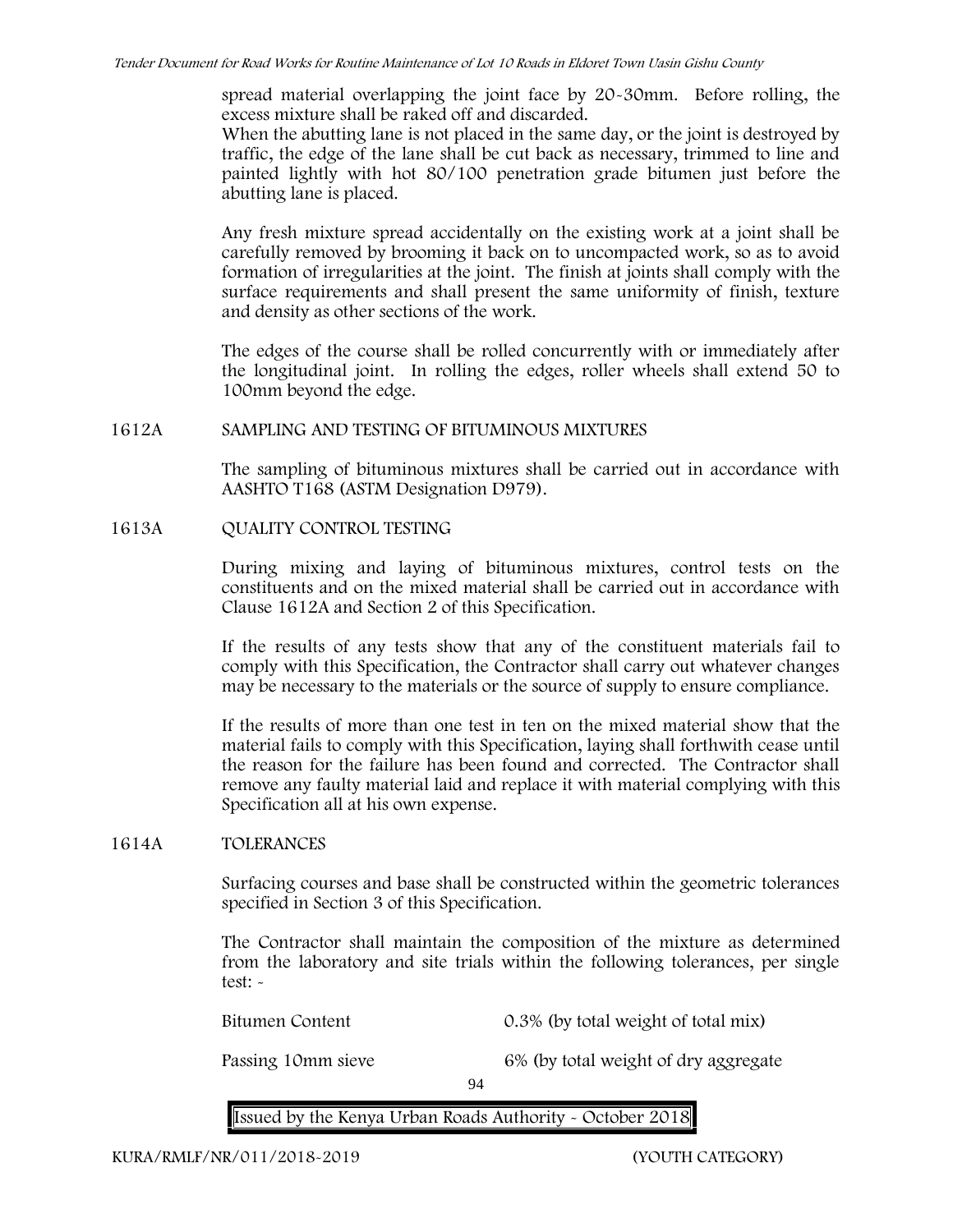*Tender Document for Road Works for Routine Maintenance of Lot 10 Roads in Eldoret Town Uasin Gishu County*

| and larger sieves       | including mineral filler)                                         |
|-------------------------|-------------------------------------------------------------------|
| Passing sieves between  | 4% (by total weight of dry aggregate                              |
| 10mm and 1.0mm sieves   | including mineral filler)                                         |
| Passing sieves between  | 3% (by total weight of dry aggregate                              |
| 1.0mm and 0.075mm sieve | including mineral filler)                                         |
| Passing 0.075mm sieve   | 2% (by total weight of dry aggregate<br>including mineral filler) |

The average amount of bitumen in any length of any layer, calculated as the product of the bitumen contents obtained from single tests and the weight of mixture represented by each test, shall not be less than the amount ordered.

The average amount of bitumen for each day's production calculated from the checked weights of mixes shall not be less than the amount ordered. The average amount of bitumen in any length of any layer, calculated as the product of the bitumen contents obtained from single tests and the weight of mixture represented by each test, shall not be less than the amount ordered.

The average amount of bitumen for each day's production calculated from the checked weights of mixes shall not be less than the amount ordered.

The final average overall width of the upper surface of a bituminous mix layer measured at six equidistant points over a length of 100m shall be at least equal to the width specified. At no point shall the distance between the centreline of the road and the edge of the upper surface of a bituminous mix layer be narrower than that specified by more than 13mm.

# **1615A MEASUREMENT AND PAYMENT**

No separate measurement and payment shall be made for complying with the requirements of Clauses 1601A to 1614A inclusive and the Contractor shall be deemed to have allowed in his rates in Parts B and C of Section 16 of this Specification for the costs of complying with the requirements of Part A of Section 16 of this Specification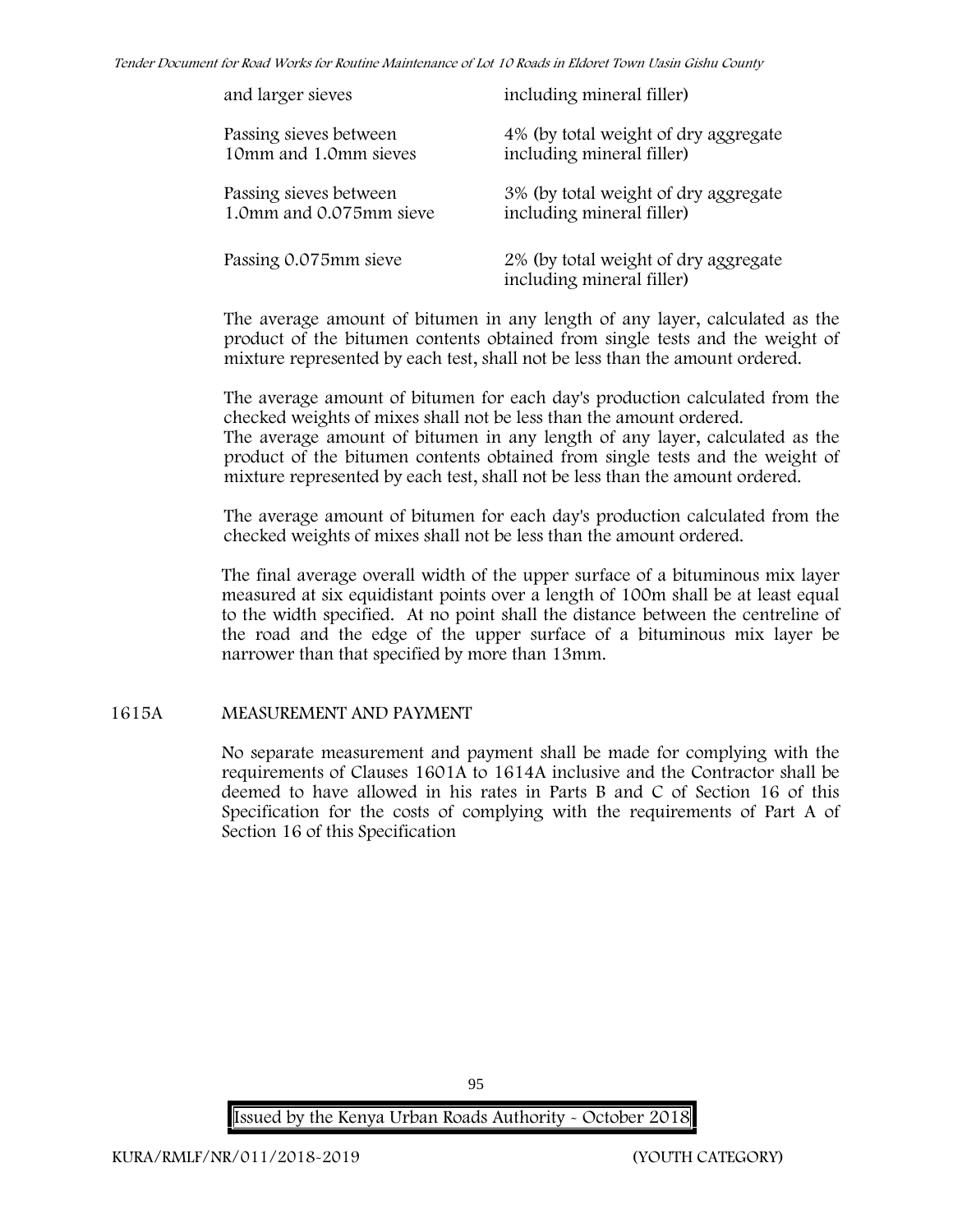### **PART B - ASPHALT CONCRETE FOR SURFACING**

#### **1601B DEFINITION**

Asphalt concrete means a thoroughly controlled, hot-mixed, hot-laid, plant mixture of well-graded dried aggregate and penetration grade bitumen, which, when compacted forms a dense material.

A distinction is drawn between asphalt concrete Type I (High Stability) and asphalt concrete Type II (Flexible). The asphalt concrete type to be used will be Type I.

#### **1602B MATERIALS FOR ASPHALT CONCRETE TYPE 1**

a) **Type of bituminous material**

The type of material to be used on severe sites will be of the continuously graded type similar to Asphaltic Concrete or Close Graded Macadam. It is essential that these materials are sealed with a single or double surface dressing or a Cape seal.

b) **Penetration Grade Bitumen**

Bitumen shall be 80/100 penetration grade since material is being laid at an altitude of more than 2,500m.

c) **Aggregate**

Coarse aggregate (retained on a 6.3mm sieve) shall consist of crushed stone free from clay, silt, organic matter and other deleterious substances. The aggregate class will be specified in the Special Specification and it shall comply with the requirements given in Table 16B-1(b). The grading for 0/20 mm for carriageway and 0/14mm for shoulders for binder course is as specified below:

| <b>Sieve size</b> | 0/20       | 0/14       |
|-------------------|------------|------------|
| 28                | 100        |            |
| 20                | $90 - 100$ | 100        |
| 14                | 75-95      | $90 - 100$ |
| 10                | 60-82      | 70-90      |
| 6.3               | $47 - 68$  | $52 - 75$  |
| 4                 | $37 - 57$  | $40 - 60$  |
| 2                 | $25 - 43$  | $30 - 45$  |
|                   | 18-32      | $20 - 35$  |
| 0.425             | $11 - 22$  | $12 - 24$  |
| 0.300             | $9 - 17$   | $10 - 20$  |
| 0.150             | $5 - 12$   | $6 - 14$   |
| 0.075             | $3 - 7$    | $4 - 8$    |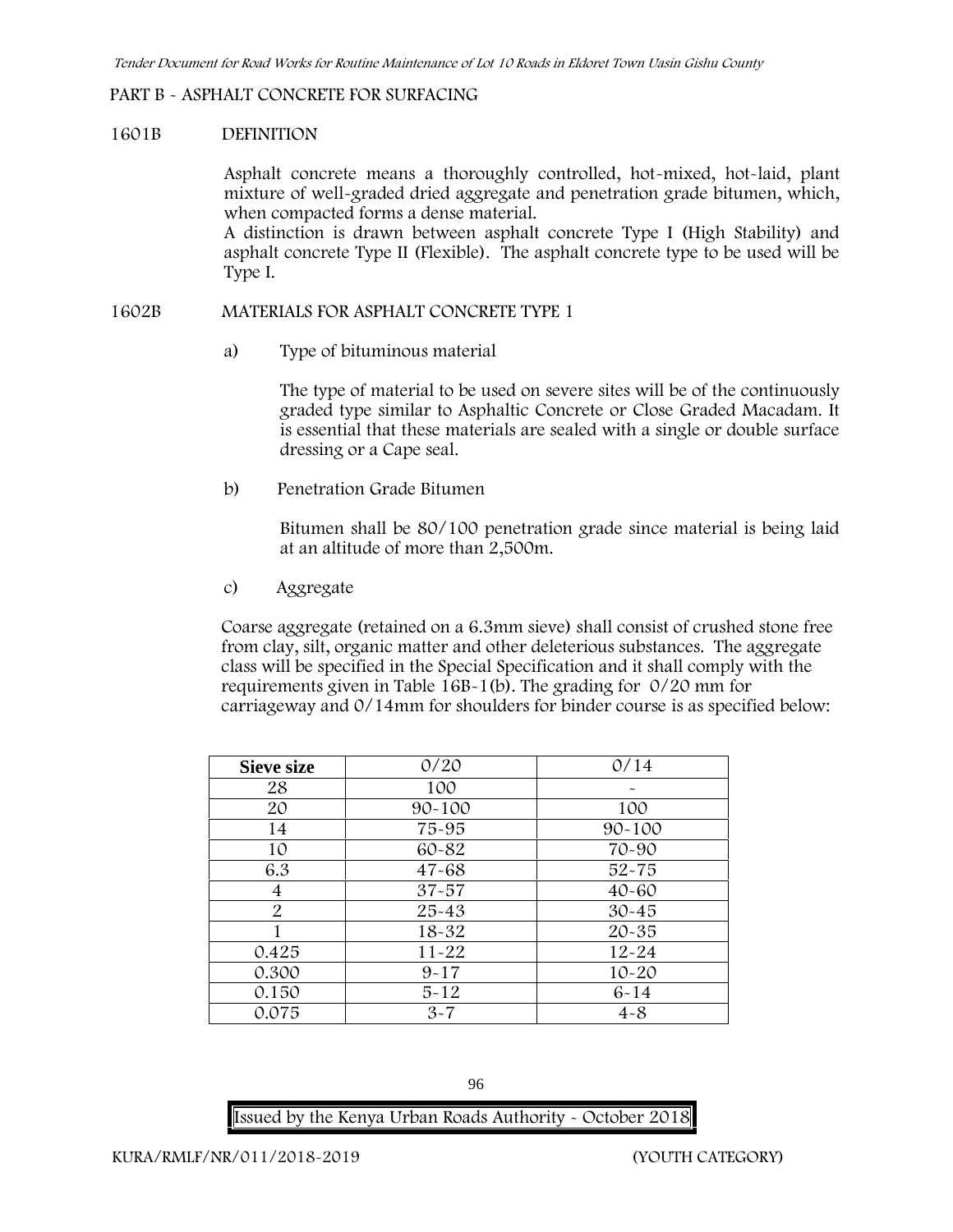# **TABLE 16B-1(b) - REQUIREMENTS FOR COARSE AGGREGATE**

| Coarse Aggregate<br>(Retained on a 6.3mm Sieve) |                      |
|-------------------------------------------------|----------------------|
| Test                                            | Maximum Value        |
| LAA<br><b>ACV</b><br>SSS<br>FI                  | 30<br>25<br>12<br>25 |

Fine aggregate (passing a 6.3mm sieve) shall be free from clay, silt, organic and other deleterious matter and shall be non-plastic. Unless otherwise specified in the Special Specification it shall consist of entirely crushed rock produced from stone having a Los Angeles Abrasion of not more than 40. The Sand Equivalent of the fine aggregate shall not be less than 40 and the SSS not more than 12.

# **b) Mineral Filler**

Mineral Filler shall consist of ordinary Portland Cement 42.5 Grade

# **1603B GRADING REQUIREMENTS**

The grading of the mixture of coarse and fine aggregate shall be within and approximately parallel to the grading envelopes given in Table 16B-1(b), for 0/14mm as specified for binder course, as described below.

# **GRADING REQUIREMENTS**

To arrive at a suitable design it is necessary to investigate a number of gradings so that a workable mix, which also retains a minimum of 3 % voids at refusal density, is identified.

The largest particle size used should not be more than 25mm so that the requirements of the Marshall test method can be complied with.

Although the complete range of nominal maximum particle sizes is shown in the Tables, the total thickness of material laid should not be more than 75mm.

# **1604B REQUIREMENTS FOR ASPHALT CONCRETE TYPE 1**

The mixture shall comply with the requirements given in Table 16B-2 as specified in the Specification. In addition, minimum Marshall Stability for 2 x 75 blows shall be 9 kN and maximum 18 kN and at compaction to refusal shall have 3% VIM.

The proportion, by weight of total mixture, of bitumen shall be  $5.0 - 6.5\%$  for  $0/14$  mm and  $4.5 - 6.5$  % for  $0/20$ mm. This shall be termed the nominal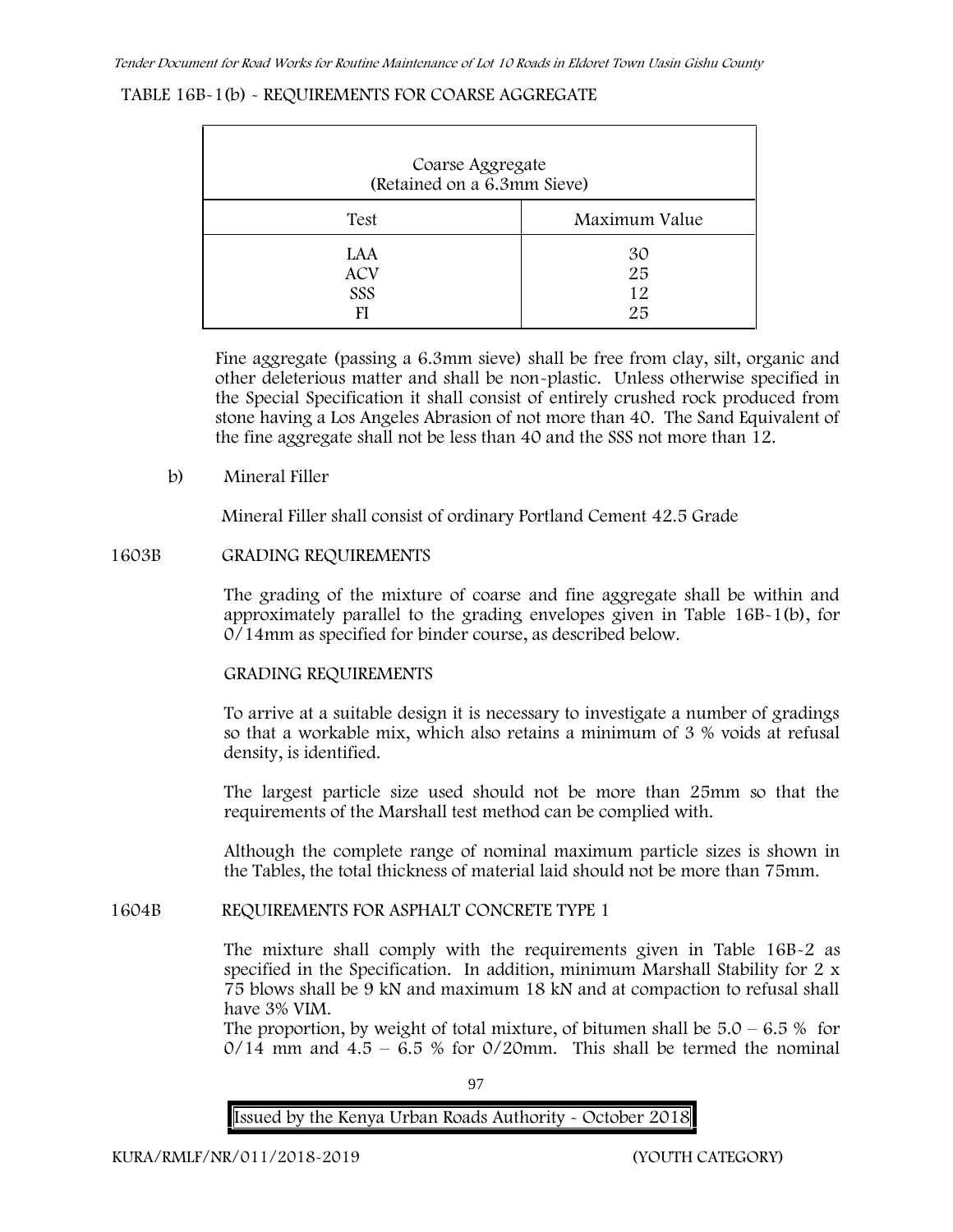binder content. The binder content of the working mix will be instructed by the Engineer following laboratory and site trials.

In order to determine the suitability of a coarse aggregate source a Marshall test programme shall be carried out. It will be advantageous to use a crushed rock which is known from past experience to give good results in this test procedure. A grading conforming to the Type I Binder Course detailed in Table 16B-1(a) 0/20 of this Specification should be tested (but with 100% passing the 25mm sieve) and it shall meet the requirements of Table 16B-2 of this Specification.

Having established the suitability of the aggregate source several grading shall be tested in the laboratory, including that used for the Marshall test, to establish relationships between bitumen content and VIM at refusal density. For each mix, samples will be made up to a range of bitumen contents and compacted to refusal using a gyratory compactor and a vibratory hammer in accordance with the procedure described in BS 598 (Part 104 : 1989), with one revision.

It should first be confirmed that compaction on one face of the sample gives the same refusal density as when the same compaction cycle is applied to both faces of the same sample. The procedure, which gives the highest density, must be used.

From the bitumen content-VIM relationship it will be possible to identify a bitumen content which corresponds to a VIM of 3 - 7%. If it is considered that the workability of the mix may be difficult then compaction trials should be undertaken. It is advisable to establish two or more gradings for compaction trials.

The mixes identified for compaction trials should be manufactured to the laboratory design bitumen content and to two other bitumen contents of +0.5% and +1% additional bitumen. Cores will be cut to determine the density of the compacted material, having completed this the core will then be reheated to  $145+/-5$  C in the appropriate mould and compacted torefusal in the vibrating hammer test. To be acceptable the cores cut from the compaction trial must have a density equivalent to at least 95% of refusal density.

The compaction trials will identify a workable mix which can be made to a bitumen content which gives 3% VIM at refusal density.

**1605B MIXING AND LAYING HEAVY DUTY ASPHALT**

The temperature of the bitumen and aggregates when mixed shall be  $110+/$ 3C above the softening point (R&B) of the bitumen.

Compaction should commence as soon as the mix can support the roller without undue displacement of material and completed before the temperature of the mix falls below 900C.

The minimum thickness of individual layers should be as follows:-

- a) For the 37.5mm mix 65mm
- b) For the 25.0mm mix 60mm

**98**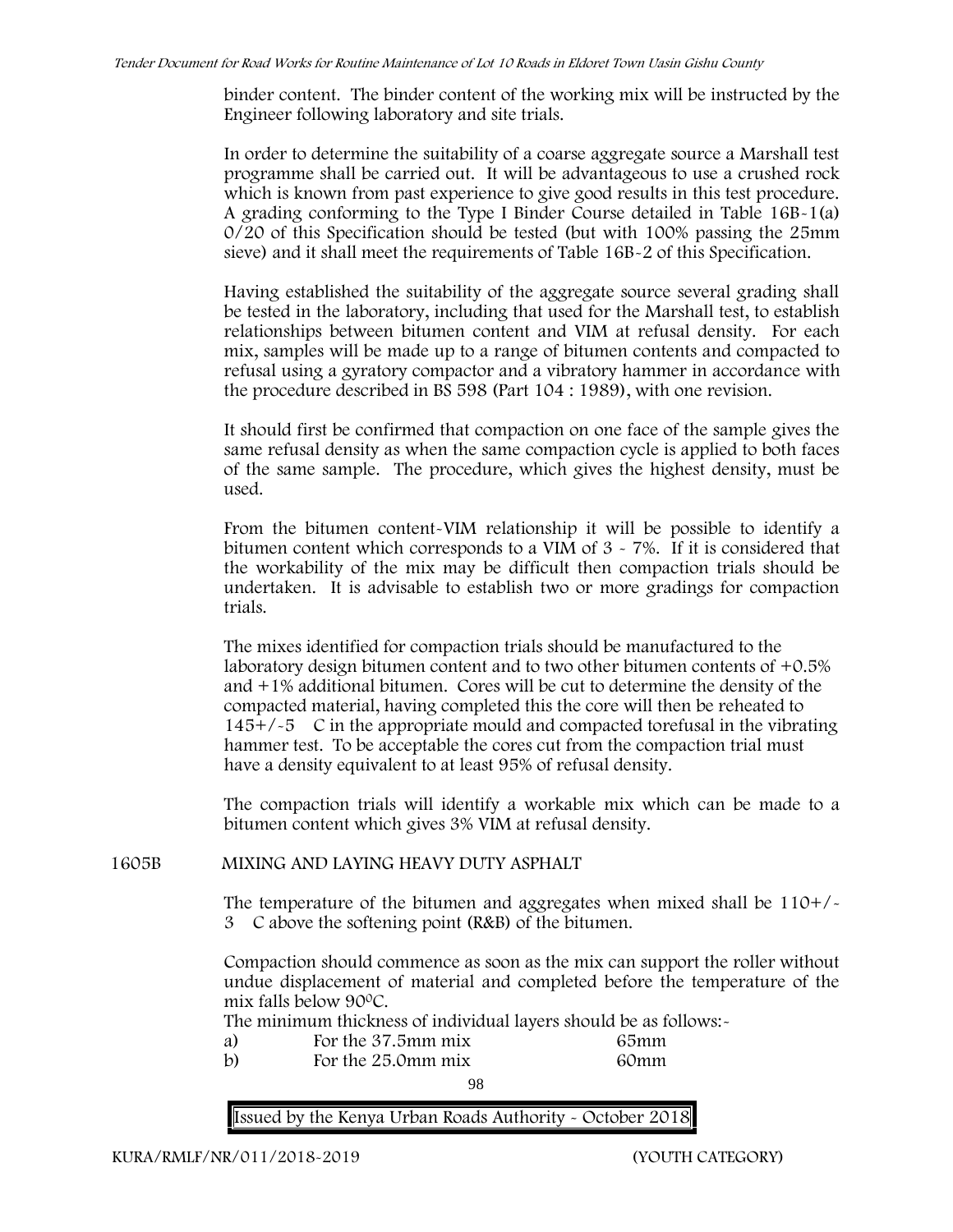| For the 19.0mm mix | 50mm |
|--------------------|------|
| For the 12.5mm mix | 40mm |

#### **1606B COMPACTION**

Rolling shall be continued until the voids measured in the completed layer are in accordance with the requirement for a minimum density of 98% of Marshall optimum, or, a minimum mean value of 95% of refusal density (no value less than 93%) as appropriate.

#### **1607B MEASUREMENT AND PAYMENT**

a) Item : Asphalt Concrete

Unit : m<sup>3</sup> of Asphalt Concrete Used

Asphalt concrete shall be measured by the cubic metre compacted on the road calculated as the product of the length instructed to be laid an the compacted cross-sectional area shown on the Drawings or instructed by the Engineer.

The rate for asphalt concrete shall include for the cost of providing, transporting, laying and compacting the mix with the nominal binder content and complying with the requirements of Parts A and B of Section 16 of this Specification.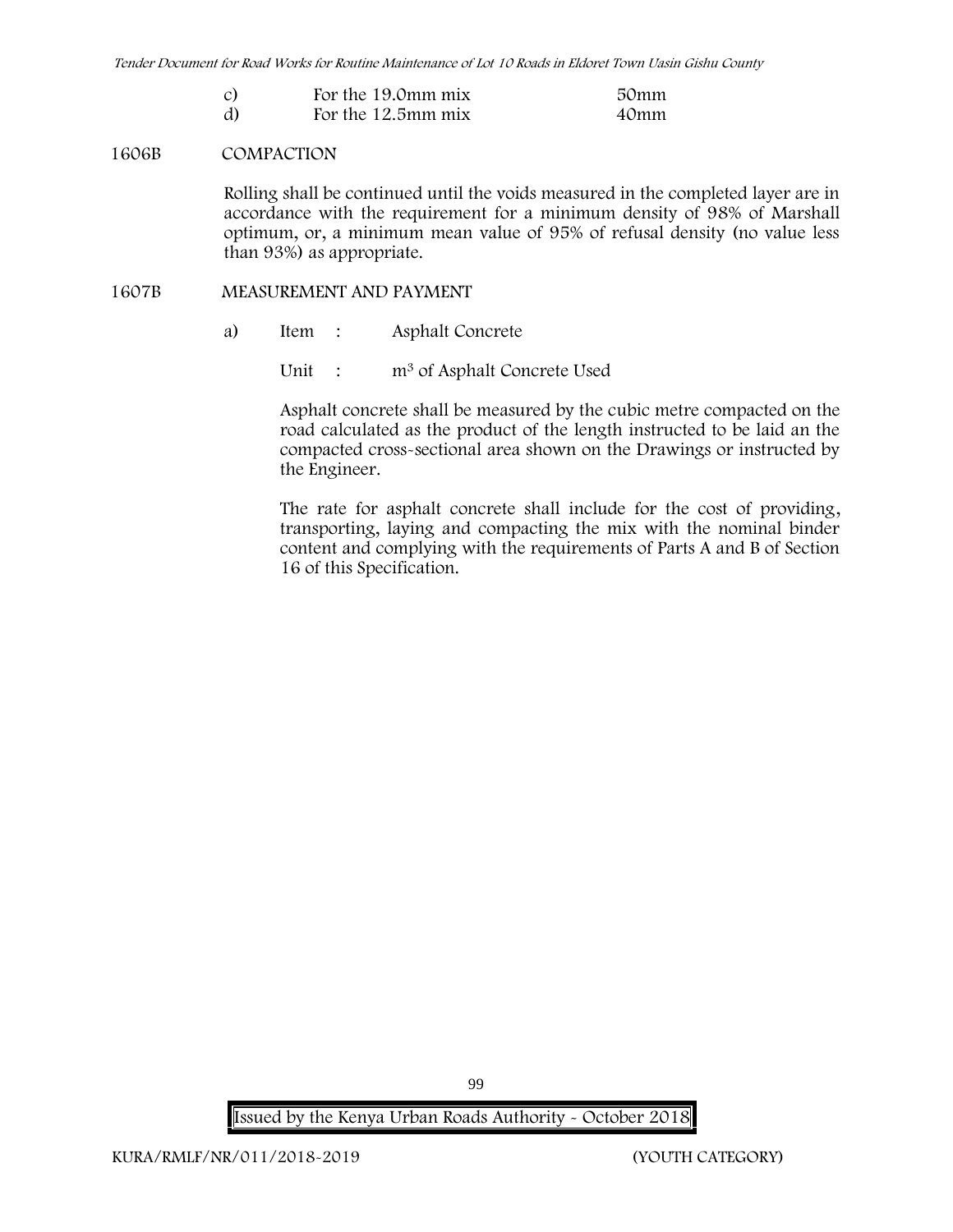### **SECTION 17 - CONCRETE WORKS**

### **1703 MATERIALS FOR CONCRETE**

This work shall consist of placing selected approved material of 250mm minimum diameter on the foundation put after excavation to receive levelling concrete in accordance with these specifications and in conformity with the lines, grades and cross sections shown on the Drawings as directed by the Engineer.

(a) **Materials**

Selected rock: The selected rock builders to be placed for this work shall be hard, sound, durable quarry stones as approved by the Engineer. Samples of the stone to be used shall be submitted to and approved by the Engineer before any stone is placed.

The maximum size of the stone boulders shall be 300mm.

(b) **Construction Method**

After completion of the structural excavation the surface of the loose soil shall be levelled and compacted. Then the stone of the above sizes shall be placed in one layer of 250mm over the compacted bed where the bottom slab will rest. Coarse sand shall be spread to fill up the voids in the stone boulders, and compaction with vibratory compactors should be performed to make this layer dense whereon a concrete of levelling course shall be placed.

(c) **Measurement and payment**

Measurement for the bedding materials shall be made in cubic metres for the completed and accepted work, measured from the dimension shown on the Drawings, unless otherwise directed by the Engineer.

Payment for the bedding Materials for Levelling Concrete Works shall be full compensation for furnishing and placing all materials, all labour equipment, tools and all other items necessary for proper completion of the work in accordance with the Drawings and specifications and as directed by the Engineer.

**1703(A) LEVELLING CONCRETE (CLASS 15/20) FOR BOTTOM SLAB INCLUSIVE OF COST OF FORM WORKS**

> This work shall consist of placing and levelling lean concrete class 15/20 over the prepared bed of stone boulders in the foundation for bottom slab and wingwalls in accordance with these specifications and which conformity with the lines, grades, thickness and typical cross-sections shown on the drawings unless otherwise directed by the Engineer.

(a) **Materials for Levelling Concrete**

100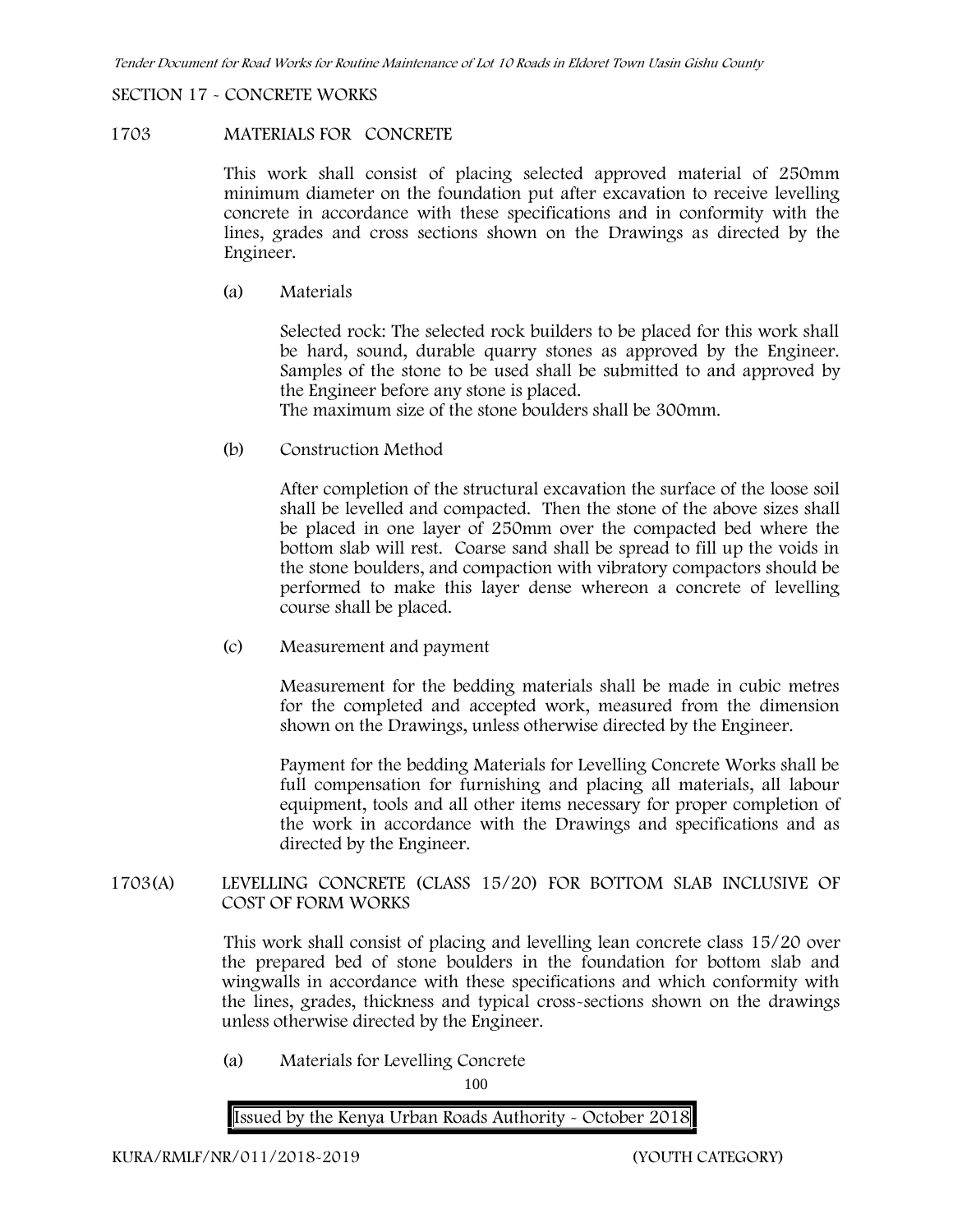Requirement for the concrete class 15/20 is specified as follows:- Design compressive strength (28) days : 15N/mm<sup>2</sup> Maximum size of coarse aggregate : 20mm Maximum cement content  $: 300 \text{ kg/m}^3$ . Maximum water/cement ration of 50% with slump of 80mm.

#### (b) **Construction Method**

The bed of stone boulders upon which the levelling concrete will be placed shall be smooth, compacted and true to the grades and crosssection shall be set to the required lines and grades.

# **37.2** (c) **Measurement and payment**

Measurement for levelling concrete (class 15/20) shall be made in cubic metres completed and accepted levelling concrete work measured in place which is done in accordance with the Drawings and the Specifications.

Payment for this work shall be the full compensation for furnishing and placing all materials, labour, equipment and tools, and other incidentals to Specifications and as directed by the Engineer.

Pay item No. 17/02 Levelling Concrete Works (Class 15/20) for Box Culvert and wingwalls inclusive of Cost of Form works.

# **1703 (C) FORMWORK FOR CULVERT WALLS**

This work shall consist of all temporary moulds for forming the concrete for culvert walls and slabs together with all temporary construction required for their support. Unless otherwise directed by the Engineer all formworks shall be removed on completion of the walls and slabs.

(a) **Materials**

Forms shall be made of wood or metal and shall conform to the shape, lines and dimensions shown on the Drawings.

All timber shall be free from holes, loose material, knots, cracks, splits and warps or other defects affecting the strength or appearance of the finished structure.

Release Agents – Release agents shall be either neat oils containing a surface activating agent, cream emulsions, or chemical agents to be approved by the Engineer.

- (b) **Construction Method**
	- (i) **Formworks**

101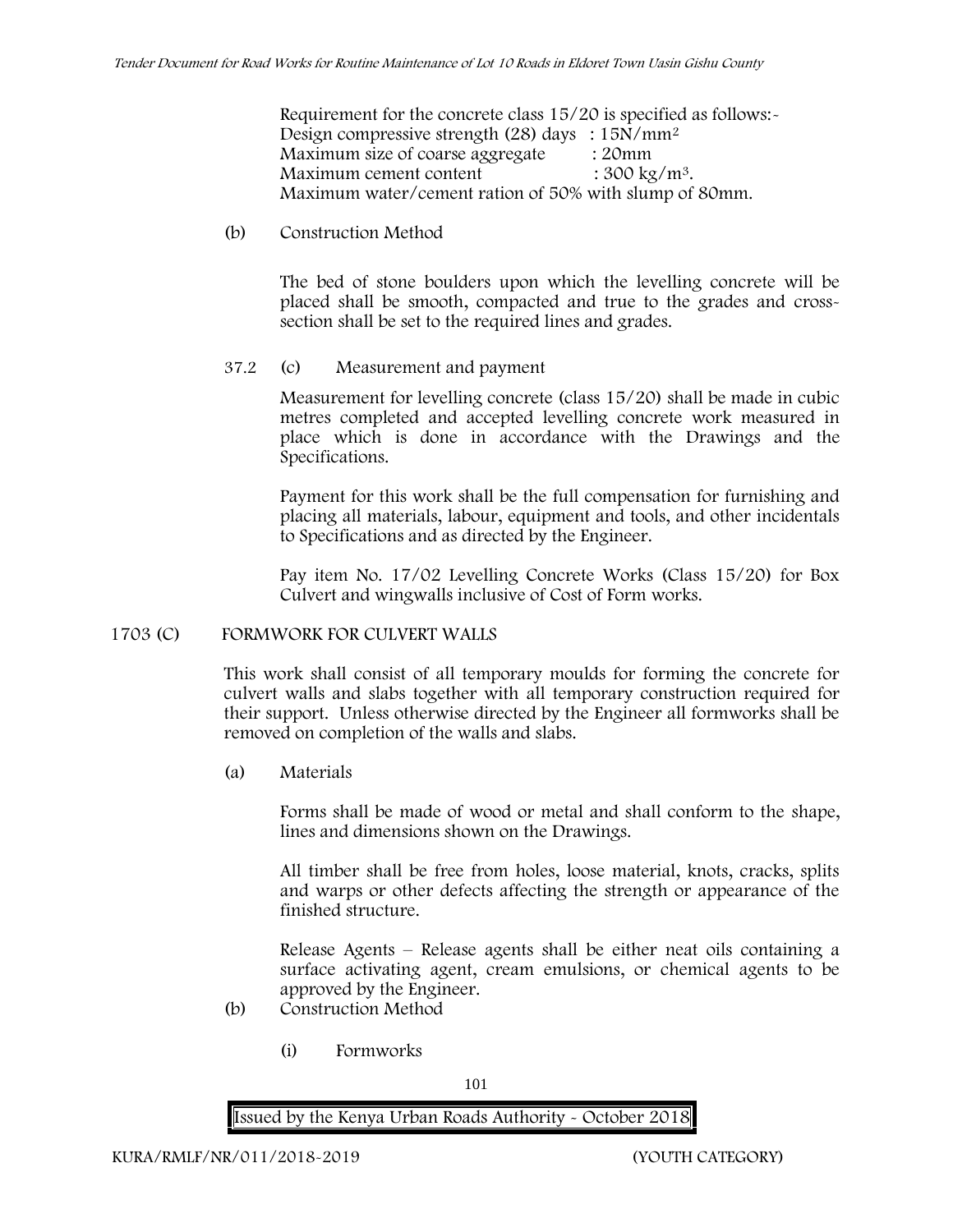Formworks shall be designed to carry the maximum loads that may be imposed, and so be rigidly constructed as to prevent deformation due to load, drying and wetting, vibration and other causes. After forms have been set in correct location, they shall be inspected and approved by the Engineer before the concrete is placed.

If requested, the contractor shall submit to the Engineer working drawings of the forms and also, if requested, calculations to certify the rigidity of the forms.

# **1703(D) CONCRETE WORKS (CLASS 25/20) OF CULVERT WALLS AND SLABS** This work shall consist of furnishing, mixing, delivering and placing of the concrete for the construction of culvert walls and slabs, in accordance with these Specifications and in conformity with the requirements shown on the Drawings.

Concrete class 25/20 shall be used for Culvert walls and slabs.

**(a) Concrete Materials**

(i) Cement: Cement shall be of Portland type and shall conform to the requirements of BS 12 or equivalent.

The contractor shall select only one type or brand of cement or others. Changing of type or brand of cement will not be permitted without a new mix design approved by the Engineer. All cement is subject to the Engineer's approval; however, approval of cement by the Engineer shall not relieve the Contractor of the responsibility to furnish concrete of the specified compressive strength.

Conveyance of cement by jute bags shall not be permitted. Storage in the Contractor's silo or storehouse shall not exceed more than two (2) months, and age of cement after manufacture at mill shall not exceed more than four (4) months. The Contractor shall submit to the Engineer for his approval the result of quality certificate prepared by the manufacturer.

Whenever it is found out that cement have been stored too long, moist, or caked, the cement shall be rejected and removed from the project.

**(b) Aggregates**

Fine and coarse aggregates must be clean, hard, strong and durable, and free from absorbed chemicals, clay coating, or materials in amounts that could affect hydration, bonding, strength and durability of concrete. Grading of aggregates shall conform to the following requirements:

102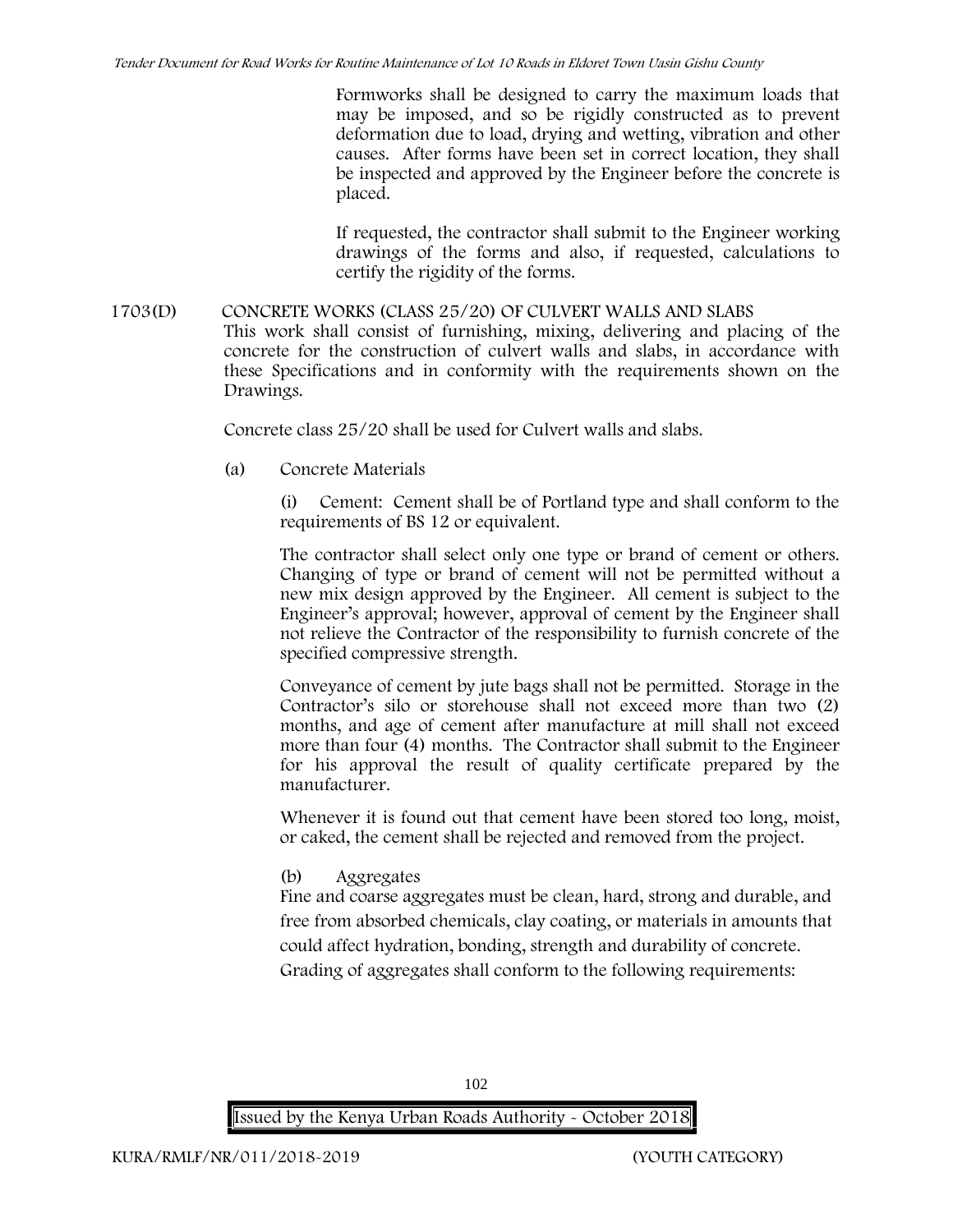| (i)<br>Grading of Fine Aggregates |
|-----------------------------------|
|-----------------------------------|

| <b>Sieve Size</b> | <b>Percentage by Weight Passing</b> |
|-------------------|-------------------------------------|
| 10<br>mm          | 100                                 |
| 5.<br>mm          | 89-100                              |
| $2.5$ mm          | $60 - 100$                          |
| $1.2$ mm          | $30 - 100$                          |
| 0.6 mm            | $15 - 54$                           |
| $0.3$ mm          | $5 - 40$                            |
| $0.15 \text{ mm}$ | $0 - 15$                            |

# **(ii) Grading of Coarse Aggregates**

| Size                  |  |                       |                       |    | of Amounts finer than each standard sieve percentage by |    |       |          |
|-----------------------|--|-----------------------|-----------------------|----|---------------------------------------------------------|----|-------|----------|
| Coarse                |  | weight                |                       |    |                                                         |    |       |          |
| Aggregat <sup>1</sup> |  | 40                    | 30                    | 25 | 20                                                      | 15 |       | 5        |
|                       |  | 2.5                   |                       |    |                                                         |    |       |          |
|                       |  | 100                   | $\tilde{\phantom{a}}$ |    | $90 - 100$ -                                            |    | 30-69 | $0 - 10$ |
|                       |  | $\tilde{\phantom{a}}$ |                       |    |                                                         |    |       |          |

Other requirements for aggregates are as follows:

**(iii) Fine Aggregates**

| Fitness Modulus, AASHTO M-6                           | $: 2.3 - 3.1$         |
|-------------------------------------------------------|-----------------------|
| Sodium Sulphate Soundness, AASHTO T104: Max. 10% loss |                       |
| Content of Friable Particles AASHTO 112               | : Max $1\%$ by weight |
| Sand Equivalent, AASHTO T176                          | : Min. 75             |

**(iv) Coarse Aggregate**

| Abrasion, AASGTO T96                             | : Max. $405$ loss      |
|--------------------------------------------------|------------------------|
| Soft Fragment and shale, AASHTO M80              | : Max. $5\%$ by weight |
| Thin and elongated Pieces, AASHTO M80 : Max. 15% |                        |

**(v) Water**

All sources of water to be used with cement shall be approved by the Engineer. Water shall be free from injurious quantities of oil, alkali, vegetable matter and salt as determined by the Engineer.

**(vi) Admixture**

Only admixture, which have been tested and approved in the site laboratory through trial mixing for design proportion shall be used. Before selection of admixture, the Contractor shall submit to the Engineer the specific information or guarantees prepared by the admixture supplier.

103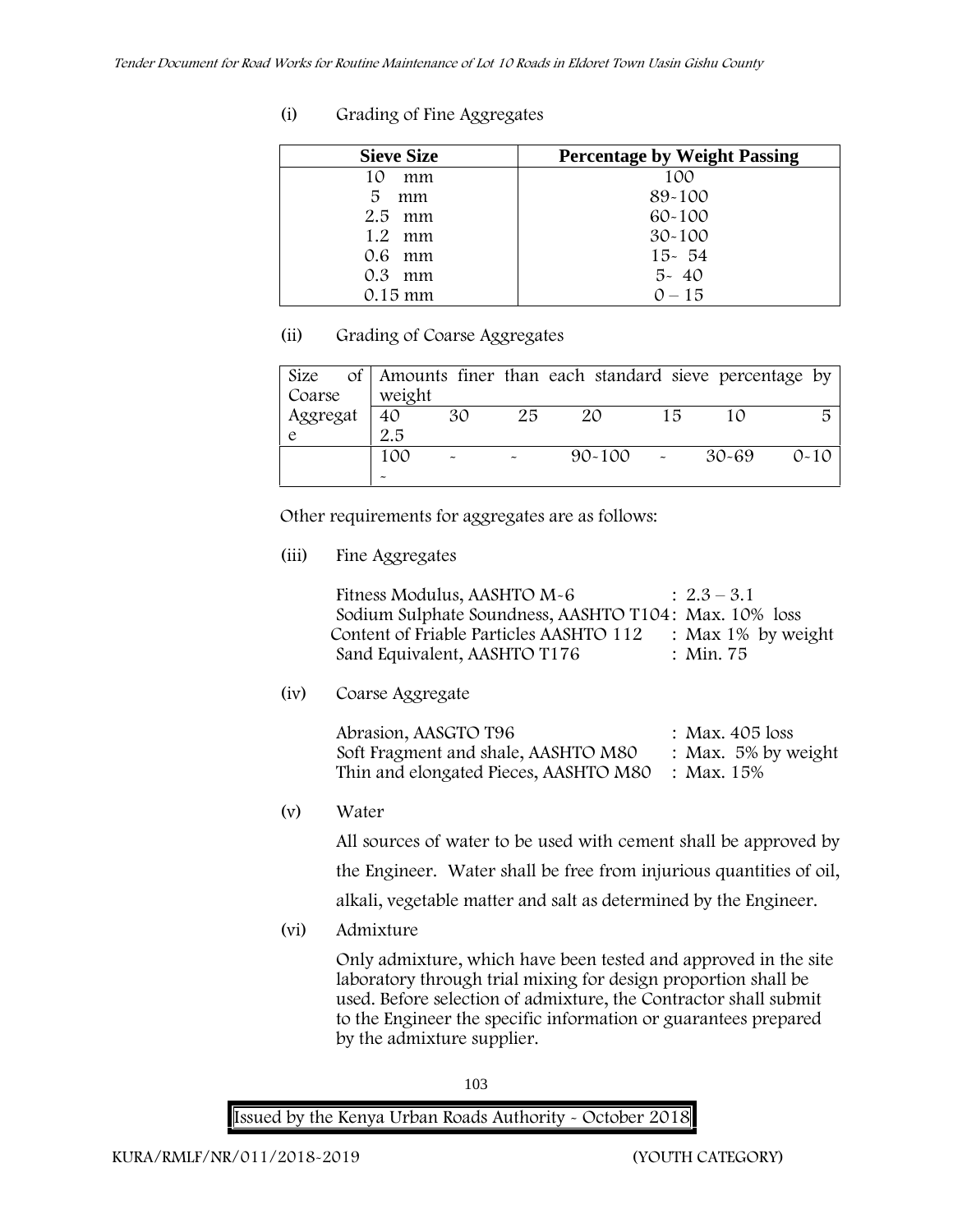The contractor shall not exclude the admixture from concrete proportions.

**Concrete class 20/20**

Concrete class 25/20 shall be used for culvert walls and slabs. The requirements of Concrete class 25/20 are provided as follows unless otherwise the Engineer will designate any alteration.

Design compressive strength (28 days) : 25N/mm<sup>2</sup> Maximum size of coarse aggregates : 20mm Maximum water/cement ratio of 45% with slump of 80mm

(d) **Proportioning Concrete**

The Contractor shall consult with the Engineer as to mix proportions at least thirty (30) days prior to beginning the concrete work. The actual mix proportions of cement, aggregates, water and admixture shall be determined by the Contractor under supervision of the Engineer in the site laboratory.

The Contractor shall prepare the design proportions which has 120% of the strength requirement specified for the designated class of concrete.

No class of concrete shall be prepared or placed until its job-mix proportions have been approved by the Engineer.

- (e) **Concrete Work**
	- **(ii) Batching**

Batching shall be done by weight with accuracy of:

| Cement              | $\frac{1}{2}$ percent |  |  |  |
|---------------------|-----------------------|--|--|--|
| Aggregate           | $\frac{1}{2}$ percent |  |  |  |
| Water and Admixture | : 1 percent.          |  |  |  |

Equipment should be capable of measuring quantities within these tolerances for the smartest batch regularly used, as well as for larger batches.

The accuracy of batching equipment should be checked every month in the presence of the Engineer and adjusted when necessary.

**(iii) Mixing and delivery**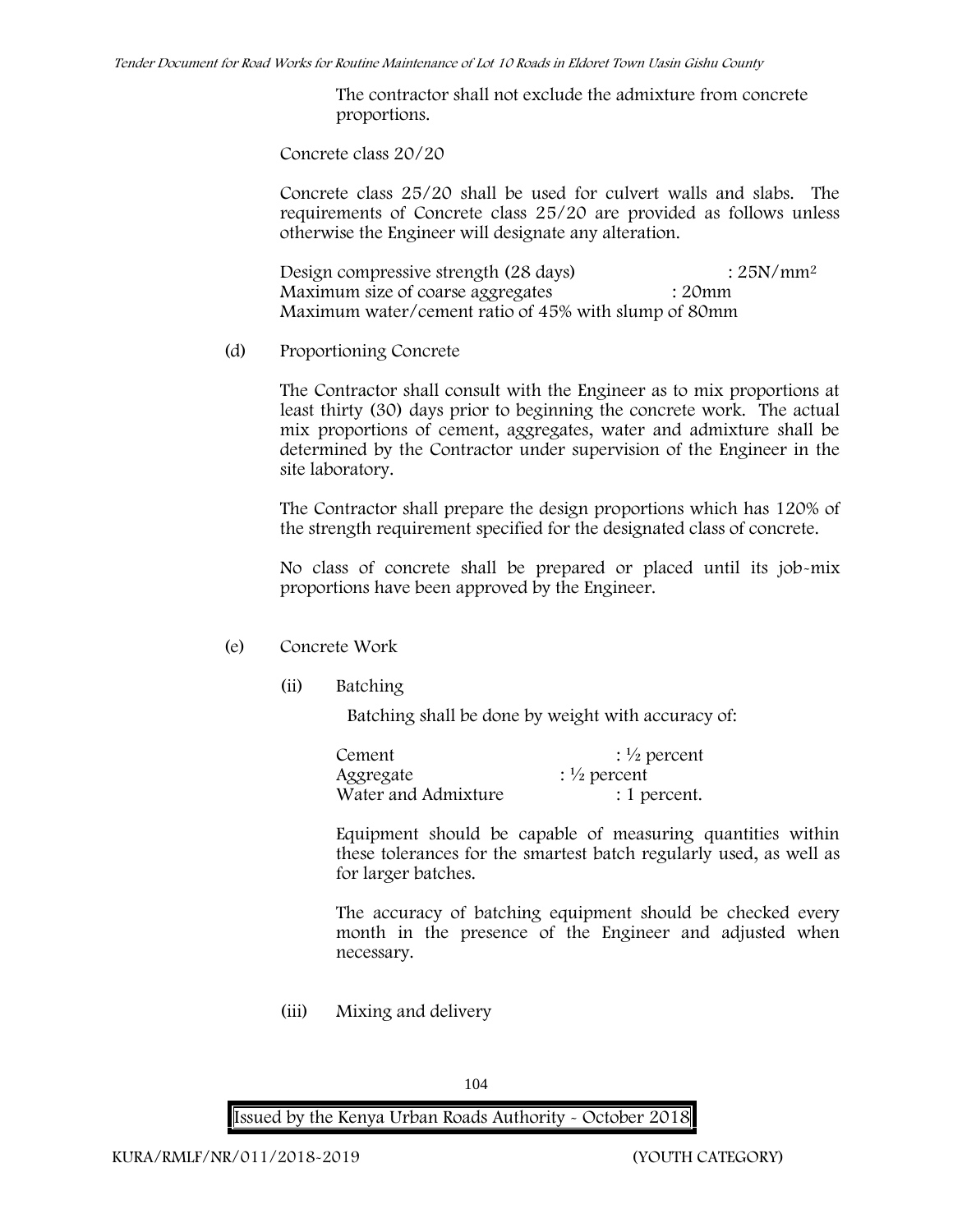Slump of mixed concrete shall be checked and approved at an accuracy of +25mm against designated slump in these specifications.

**(iv) Concrete in hot weather**

No concrete shall be placed when the ambient air temperature is expected to exceed thirty three degrees celsius (330c) during placement operations).

**(v) Concreting at night**

No concrete shall be mixed, placed or finished when natural light is insufficient, unless an adequate approved artificial lighting system is operated; such night work is subject to approval by the engineer.

**(vi) Placing**

In preparation of the placing of concrete, the interior space of forms shall be cleaned and approved by the engineer prior to placing concrete. All temporary members except tie bars to support forms shall be removed entirely from the forms and not buried in the concrete. The use of open and vertical chute shall not be permitted unless otherwise directed by the engineer.

The Contractor shall provide a sufficient number of vibrators to properly compact each batch immediately after it is placed in the forms.

(f) **Measurement and Payment**

Measurements for the Concrete Works Class 20/20 of culvert walls and slabs shall be made in cubic metres for the walls and slabs actually constructed, measured from their dimensions shown on the Drawings. Payment for the Concrete Works (Class 20/20) of culvert walls and slabs shall be the full compensation for furnishing all materials of the concrete mixing, delivering, placing and curing the concrete, equipment and tools, labour and other incidental necessary for the completion of the work in accordance with the Drawings and these Specifications and as directed by the Engineer.

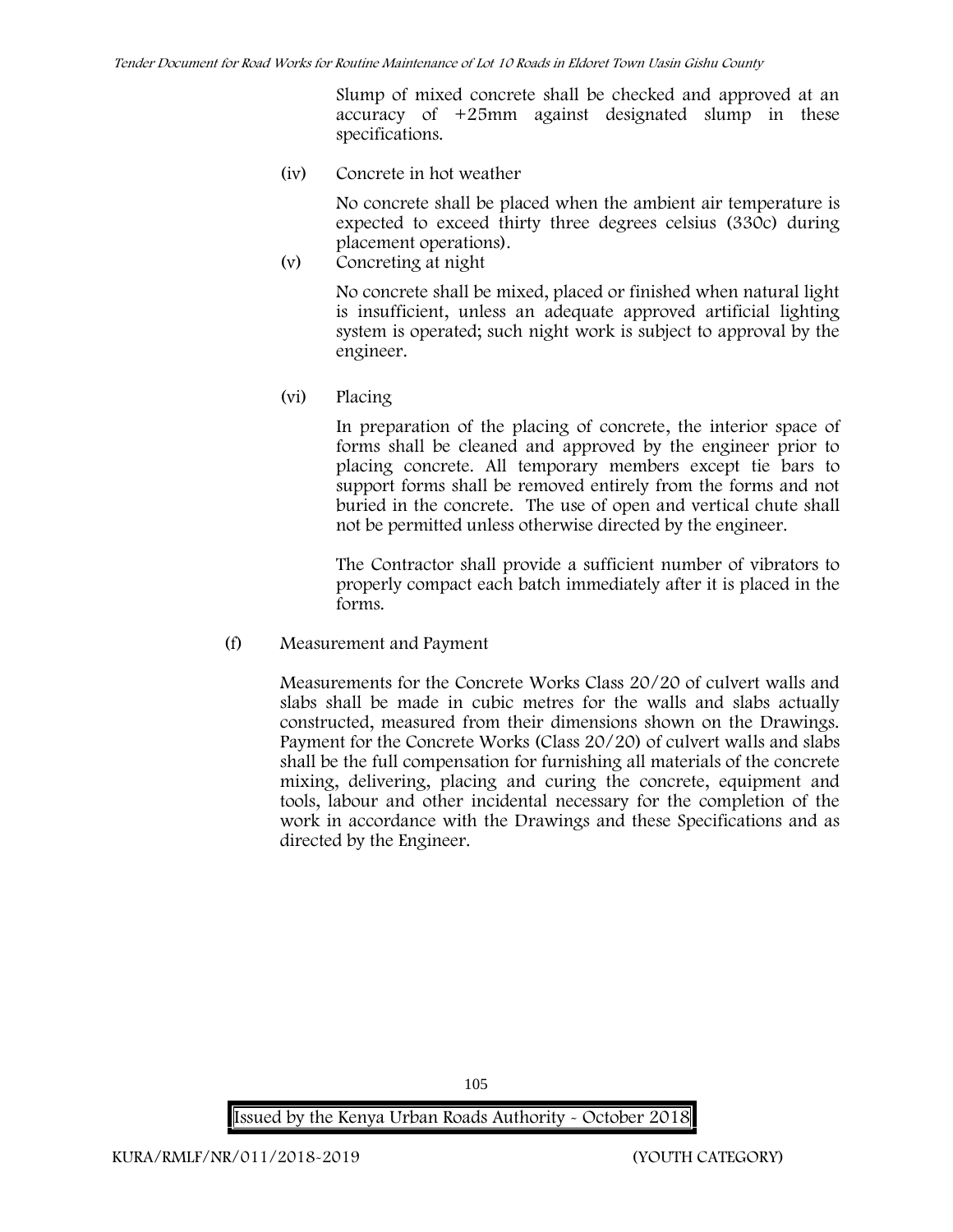#### **SECTION 20 - ROAD FURNITURE**

#### **2001 ROAD RESERVE BOUNDARY POSTS**

Road reserve boundary posts shall be provided as directed by the Engineer and in compliance with Standard Specification clause 2001. They shall be placed at 50m. intervals along the boundary of the road reserve.

#### **2003 EDGE MARKER POST**

Edge marker post shall be provided as directed by the Engineer and in compliance with Standard Specification clause clause 2003

# **2004 PERMANENT ROAD SIGNS**

Permanent Road Signs shall be provided as directed by the Engineer and in compliance with the requirements of the "Manual for Traffic Signs in Kenya" Part II and standard Specification clause 2004.

#### **2004B EXISTING ROAD SIGNS**

Where directed by the Engineer, the Contractor shall take down road signs including all posts, nuts, bolts and fittings, and remove and dispose of the concrete foundation and backfill the post holes. The signs shall be stored as directed by the Engineer.

Measurement and payment for taking down road signs shall be made by the number of signs of any type and size taken down, cleaned and stored as directed.

#### **2005 ROAD MARKING**

Paint for road marking shall be internally reflectorised hot applied thermoplastic material in accordance with Clause 219 of the Standard Specification.

The rates inserted in the Bills of Quantities for road marking shall include for prior application of approved tack coat.

# **2005A RAISED PAVEMENT MARKERS – ROAD STUDS**

# **MATERIAL**

Road studs are moulded of acrylonitrile butadiene styrene (ABS) conforming to ASTM Specification D1788 – 68, class 5-2-2 shell filled with inert, thermosetting compound and filler. The lens portion of the marker of the marker is of optical menthly methacrylic.

# **CONSTRUCTION**

The road studs shall be constructed of high impact ABS containing a multi-biconvex glass lens reflector system. It shall be of monolithic construction, and not less than 98.5. m2. The height of the marker shall not exceed 17mm and the underside shall contain a non-honeycomb base (flat).

106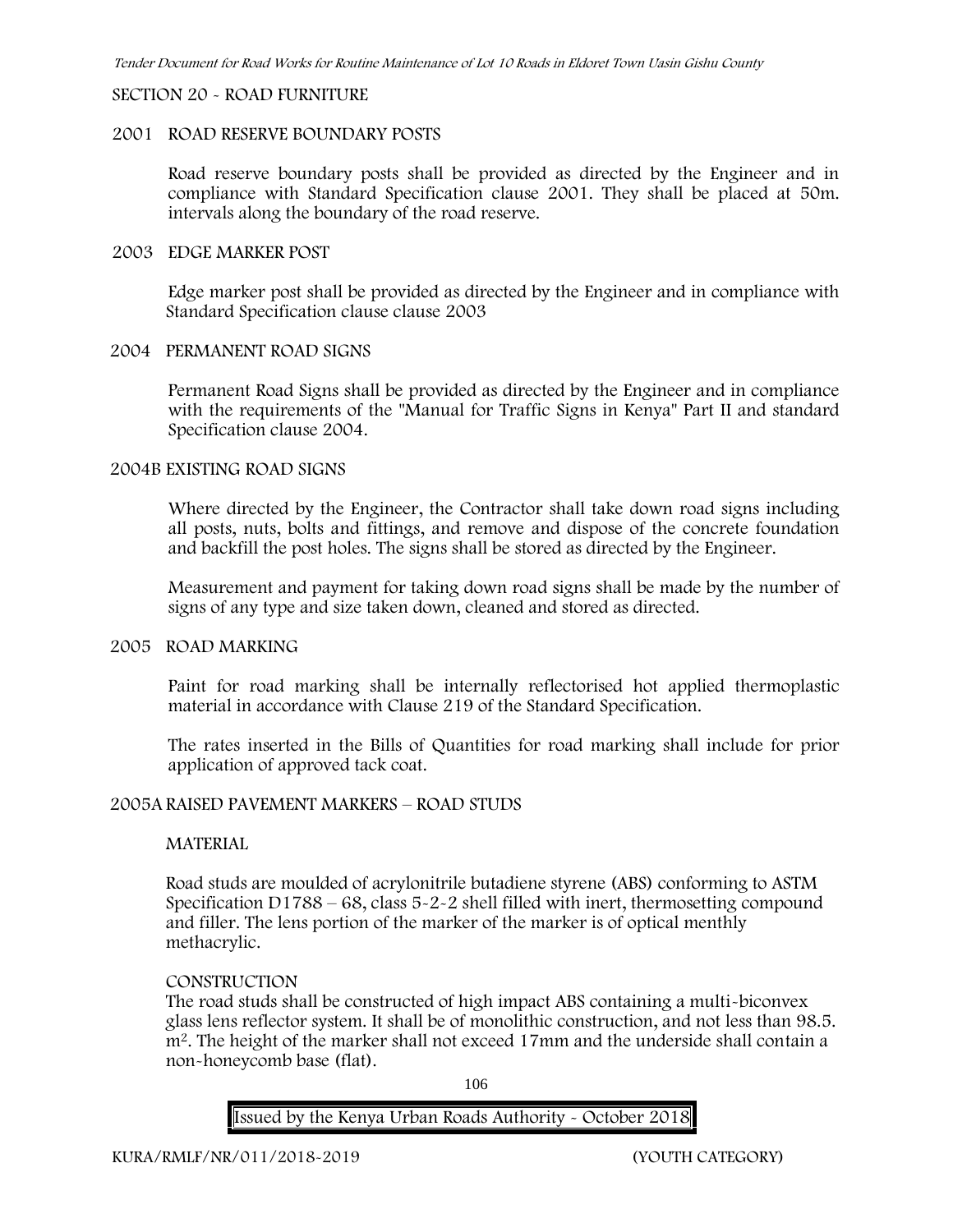# **REQUIREMENTS**

The markers shall conform to the following requirements

**Colour**

Shall be white, yellow or red as specified and the Retro – reflectance values should conform to the testing procedures of ASTME 809.

**Impact Resistance**

The market shall not crack or break when tested using a 1000**-**gram weight from a height of 1 metre. (ASTM D 2444) or BS 3900 Part E3.

**Resistance to Water Penetration**

Shall not have water penetration behind the lens after submerged in a water bath at 70 + 50 oF for 10 minutes. And it should still meet the reflectance Requirement. BS 998.

**Heat Resistance**

Shall comply with the initial brightness as per BS 873 Part IV of 1978

**Night Visibility**

The marker shall be bright as per BS 873 Part IV of 1978

**Compression Resistance**

There shall be no cracking sound at a pressure lower than 25 tones as per BS 873 Part IV of 1978.

**Corrosion Resistance**

After immersing a sample of Road stud in a solution containing 30g/1 of sodium chloride for 30 days, there shall not be any signs of corrosion **-**(BS998).

**NOTE**: These markers are intended for application directly to pavement surfaces and are compatible with raised pavement makers. These adhesives should be of high quality and tested for conformance to customer requirements.

# **ADHESIVES**

They shall be of Resin Type–Epoxy of 2 different components part 1 and 2 i.e Adhesive and Reactor without any volatile solvents in both.

| Pot life:             | not less than 20 minutes at 20 $\degree$ C  |
|-----------------------|---------------------------------------------|
| Rotational cure time: | between 20 and 30 minutes at 20 $\degree$ C |
| Hard cure:            | Between 40 and 60 minutes at 20 $\degree$ C |

107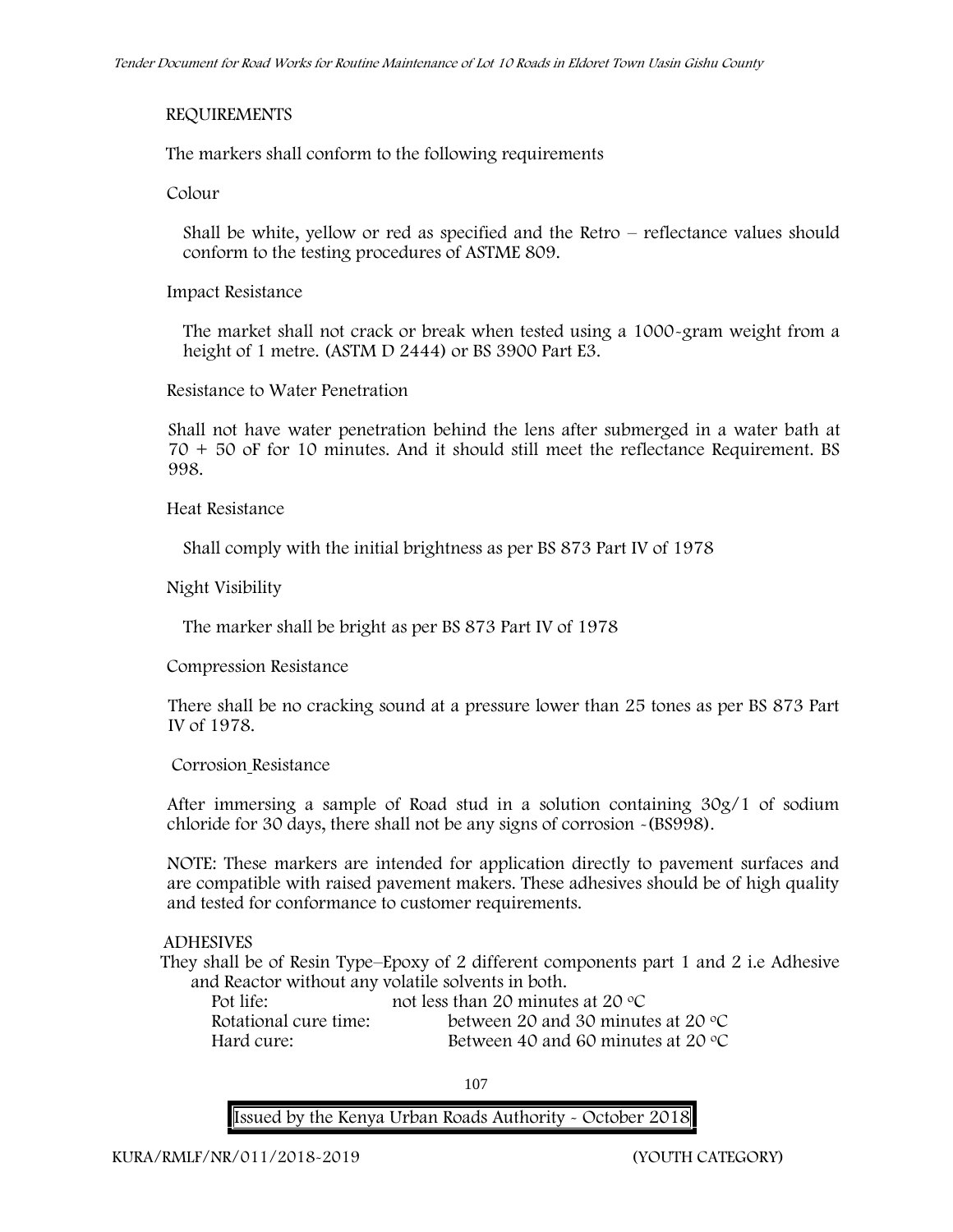# **APPLICATION INSTRUCTION**

### **Preparation of Pavements**

Make sure that the road surface is absolutely dry and free of oil and grease**.**

**Mixing of Adhesive**

Pour component B into the container of component A. Stir mixture by hand with a wooden or metal stick until uniform Grey Tint without a striae is obtained.

### **Installation**

Pour the mixture on to the underside of the road stud. Then place the road stud firmly on the road surface. Adhesive should stand out for about 5mm to 10 mm over the edges of the stud.

### **Protection from the Traffic**

Protect studs from traffic for 2 hours until the adhesive has properly hardened. Try by touching the adhesive.

**NUMBER OF STUDS NEEDED FOR LABORATORY TESTS.**

In order to approve a particular type of road stud, 4 sample road studs of each colour shall be submitted.

### **2011 GUARDRAILS**

Contrary to the Standard Specification, guardrail posts shall be concrete 200 mm diameter set vertically at least 1.2m into the shoulder as directed by the Engineer. Spacer blocks shall also be made of concrete.

Beams for guardrails shall be "Armco Flexbeam" or similar obtained from a manufacturer approved by the Engineer.

# **2007 KERBS**

# a) **Vertical Joints**

Vertical joints between adjacent Kerbs shall not be greater than 5 mm in width and shall be filled with a mortar consisting of 1:3 cement: sand by volume.

b) **Transition between flush and raised kerbs**

The transition between flush and raised kerbs (e.g. at bus bays) shall be termed as ramped kerbs. The transition between flush and raised kerbs shall occur within a length of 2.0 m.

108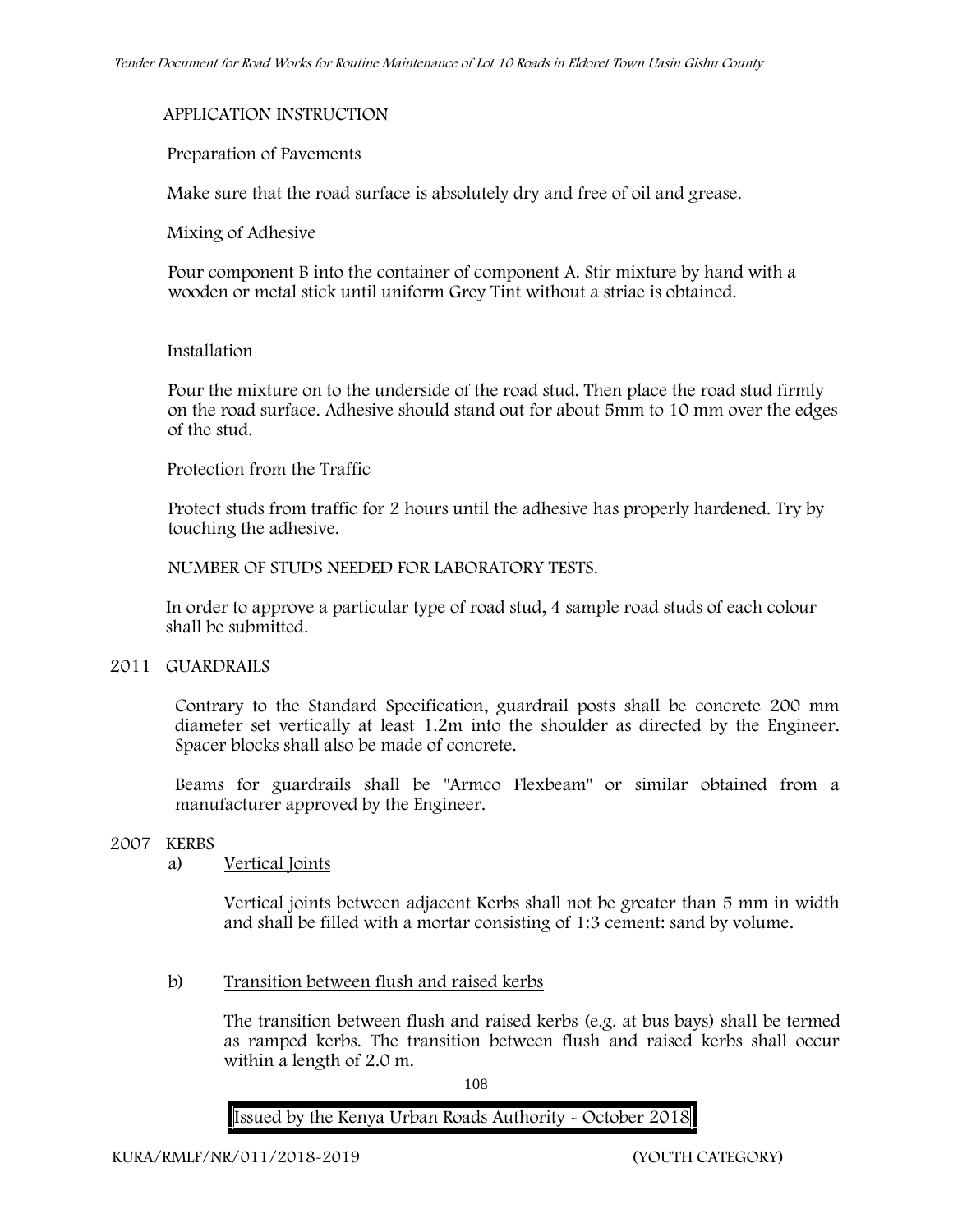### **2011 KILOMETRE MARKER POSTS**

Kilometre marker posts shall be provided as directed by the Engineer and in compliance with Standard Specification clause 2011.

### **2011 RUMBLE STRIPS**

Where directed by the Engineer, the Contractor shall provide, place, trim, shape and compact to line and level asphalt concrete rumble strips on the finished shoulders. This shall be done to the satisfaction of the Engineer

## **2011 MEASUREMENT AND PAYMENT**

### **Road reserve boundary posts**

Road reserve boundary posts shall be measured by the number erected

### **Permanent road signs**

Permanent road signs shall be measured by the number of each particular size erected.

### **Road marking**

Road markings in yellow or white material shall be measured in square metres calculated as the plan area painted.

#### **Road Studs**

Road studs shall be measured by the number of each particular size erected.

#### **Guardrail**

Guardrail shall be measured by the metre as the length of the guardrail constructed.

**Kerbs**

Kerbs shall be measured by the metre as the length of kerb constructed

109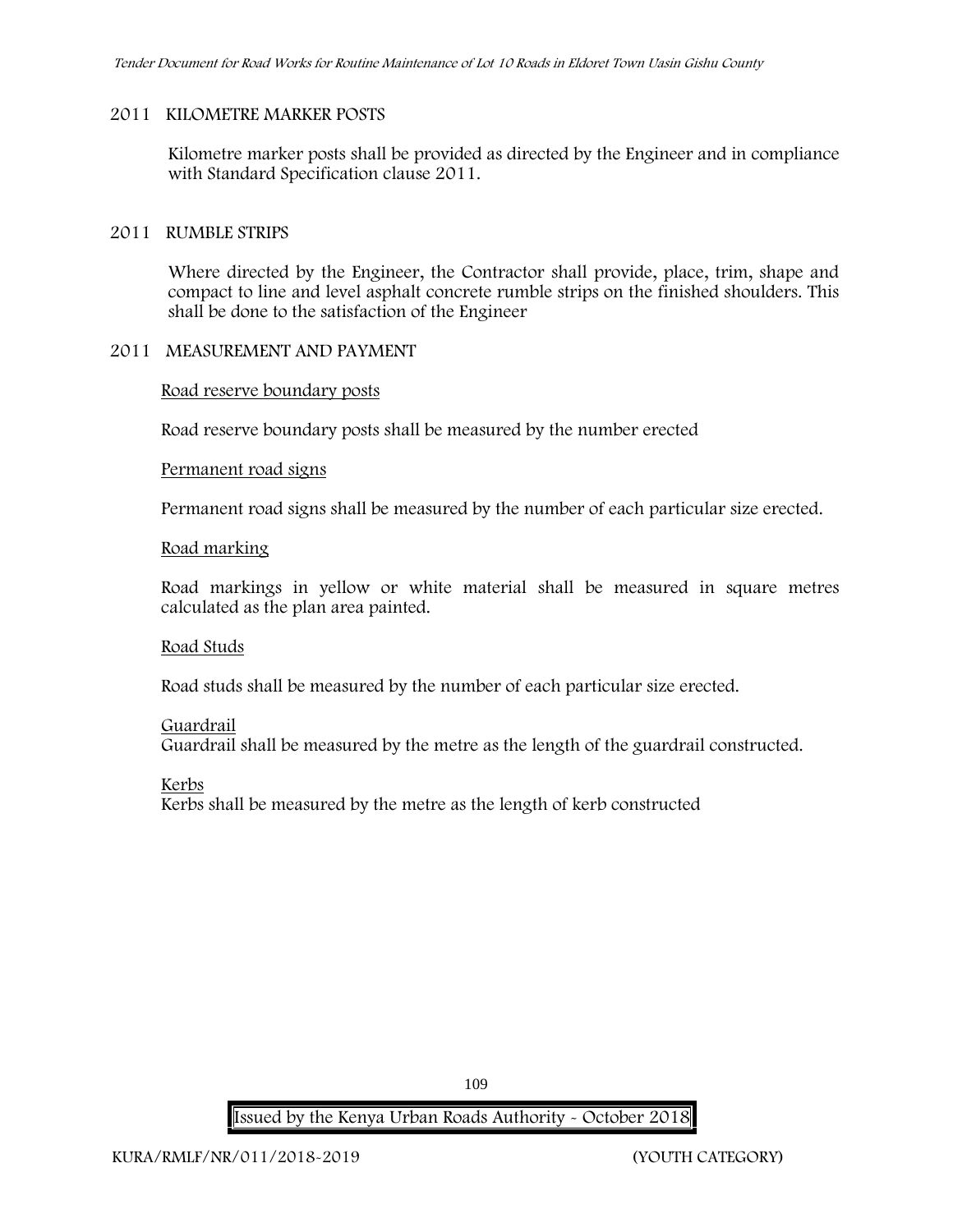### **SECTION 22-DAYWORKS**

### **2202 MEASUREMENTS AND PAYMENT**

(a) Plant

Where items of major plant listed in the schedule of Day works are specified by type (e.g. Concrete mixer etc.) the power rating if such items of plant are provided by the Contractor shall not be lower than the power ratings of such plant manufactured within the last two years prior to the date of BID. Any item of major plant employed upon Dayworks that has a power rating lower than specified above shall be paid for at rates lower than those in the schedule of Dayworks. The reduction in the rate payable shall be in proportion to the reduction in power rating below that specified above.

## **SECTION 23: CONCRETE PAVING BLOCKS**

This works shall consist of providing, laying and fixing of concrete paving blocks and concrete paving slabs on a sand base on the driveway and walkways and other areas as directed by the Engineer.

**a. Concrete Paving Blocks**

The paving blocks shall be of type S of any shape fitting within a 295 mm square coordinating space and a work size thickness of at least 30 mm. The blocks shall confirm to the requirements of BS 6717:Pt. 1:1986 or Kenya standard equivalent.

The laying shall be broken at intervals of 50 m by concrete ribs of class 25 concrete.

The blocks shall be laid on a 40 mm minimum sand base whose specifications are as in section (b) of this specification.

**b. Sand For Sand Base**

Sand used as bedding for paving blocks and slabs shall be natural sand either pit or river sand. The grading shall conform and be parallel as much as possible to  $KSO2 - 95$  Parts 1 &2: 1984 for zones 1,2 or 3. The other requirements shall be as specified in section 1703 (c ) of Standard Specifications.

#### **c. Measurement and Payment**

Payment for paving blocks and paving slabs shall be by square metre laid. The rate quoted would include the cost of haulage to site of the blocks, slabs and sand, as no extra payment shall be made for haulage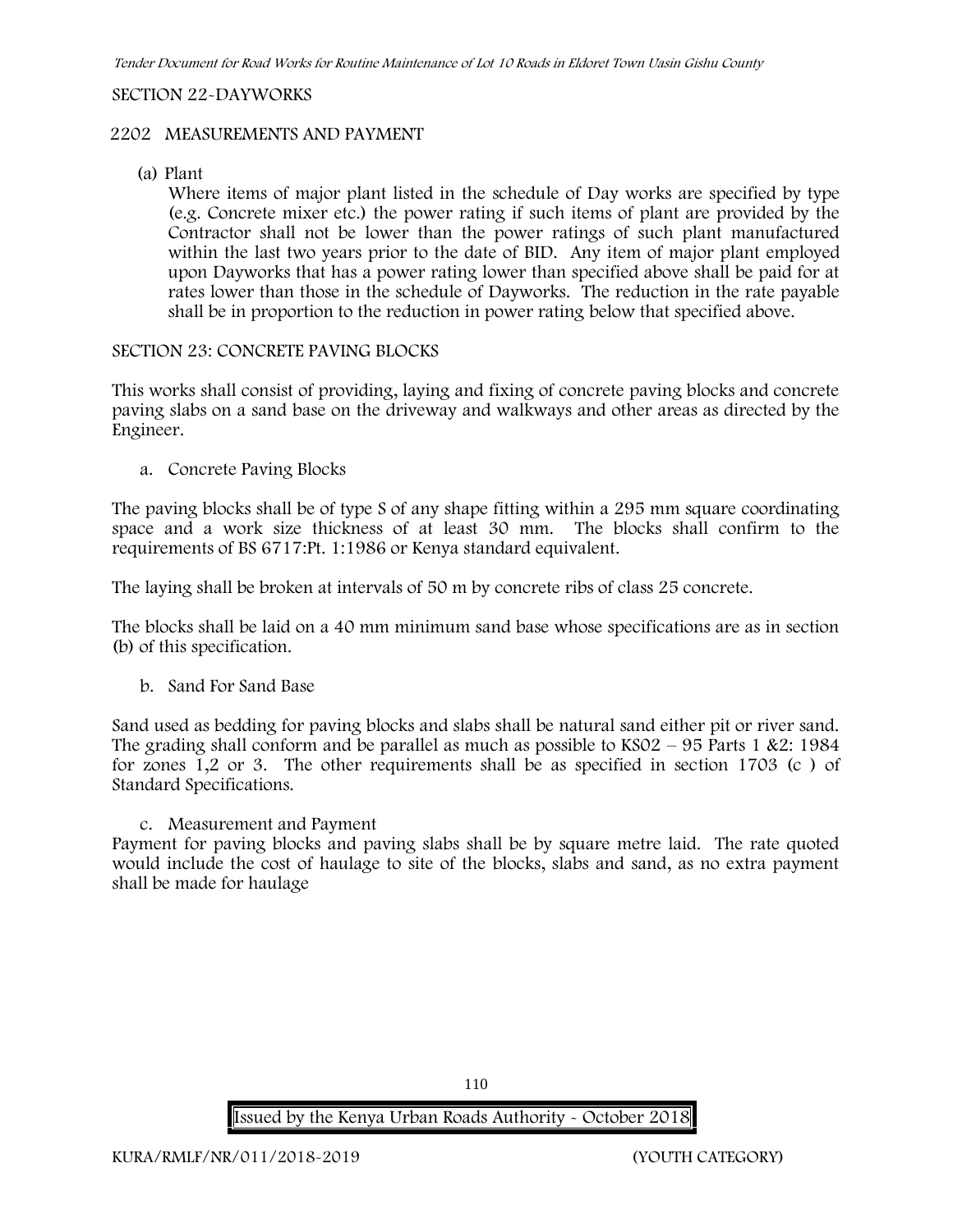# **SECTION VI: SUPERVISION AND CONTRACT EVALUATION MANUAL 2012**

The Manual refers to the Ministry of Roads 'Supervision and Contract evaluation Manual for Road Maintenance Works 2012.

111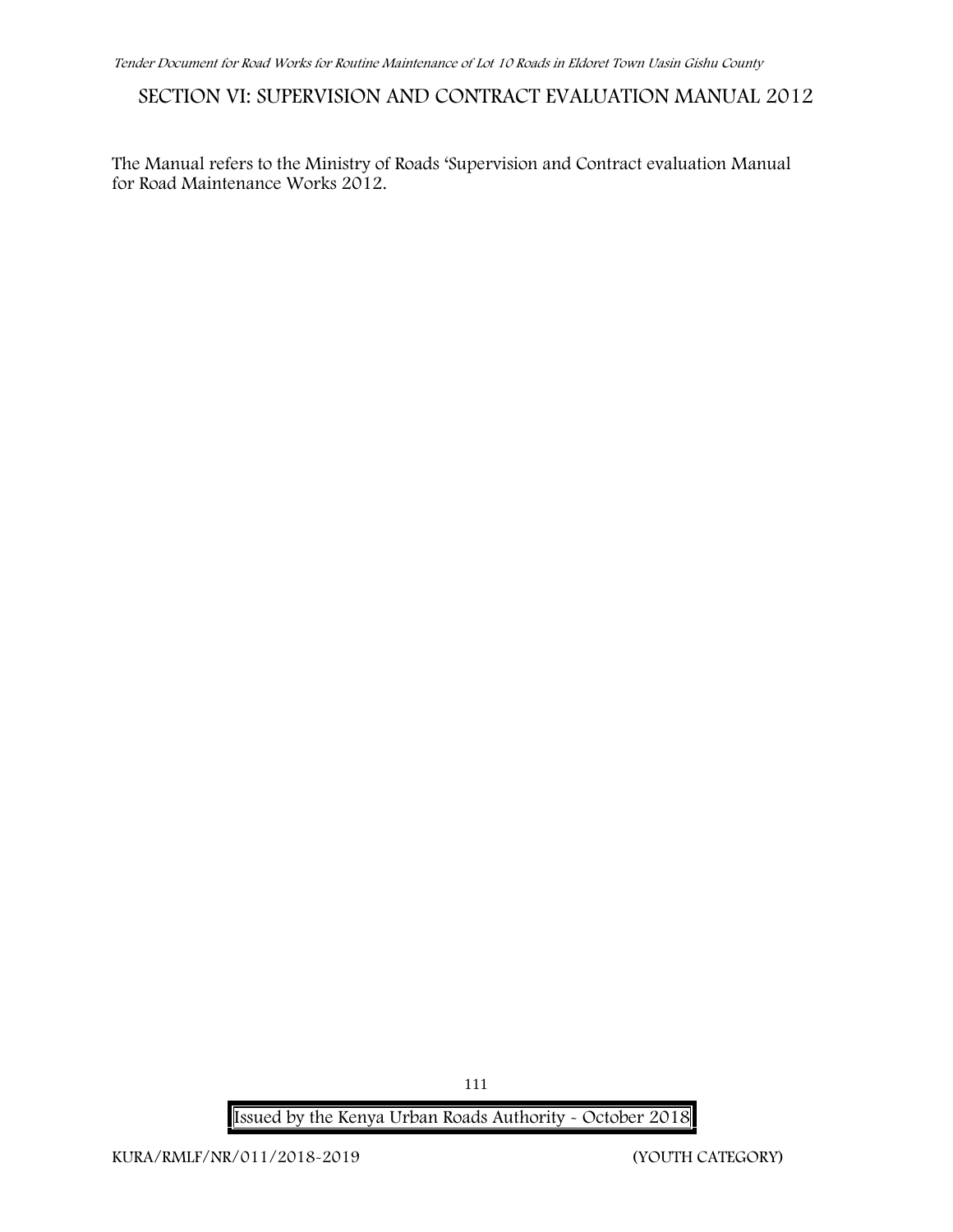# **SECTION VII: ROAD MAINTENANCE MANUAL**

The Manual refers to the Ministry of Roads 'Road Maintenance Manual, May 2010 Edition'.

112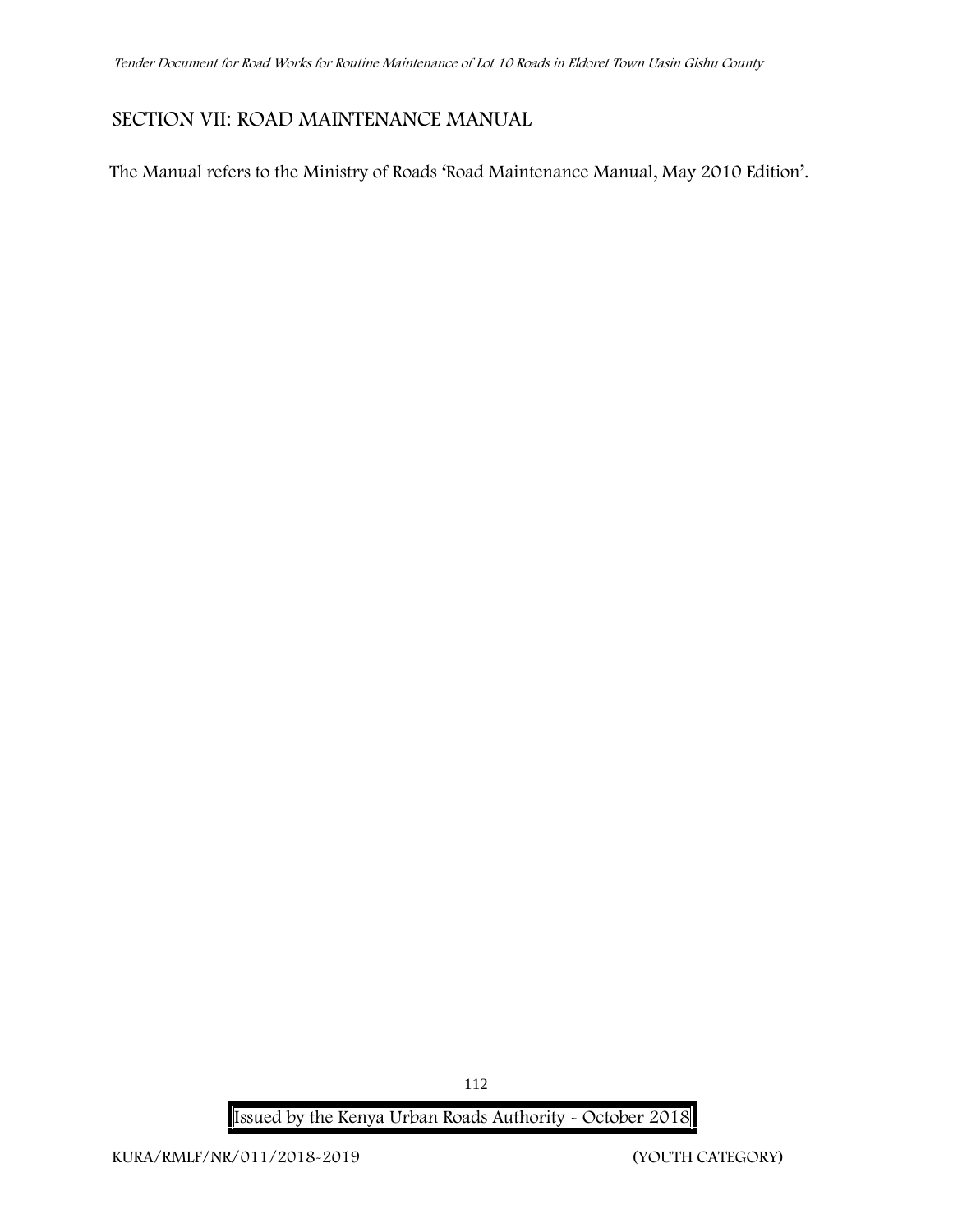*Tender Document for Road Works for Routine Maintenance of Lot 10 Roads in Eldoret Town Uasin Gishu County*

# **SECTION IX: BILLS OF QUANTITIES**

**Issued by the Kenya Urban Roads Authority - October 2018**

113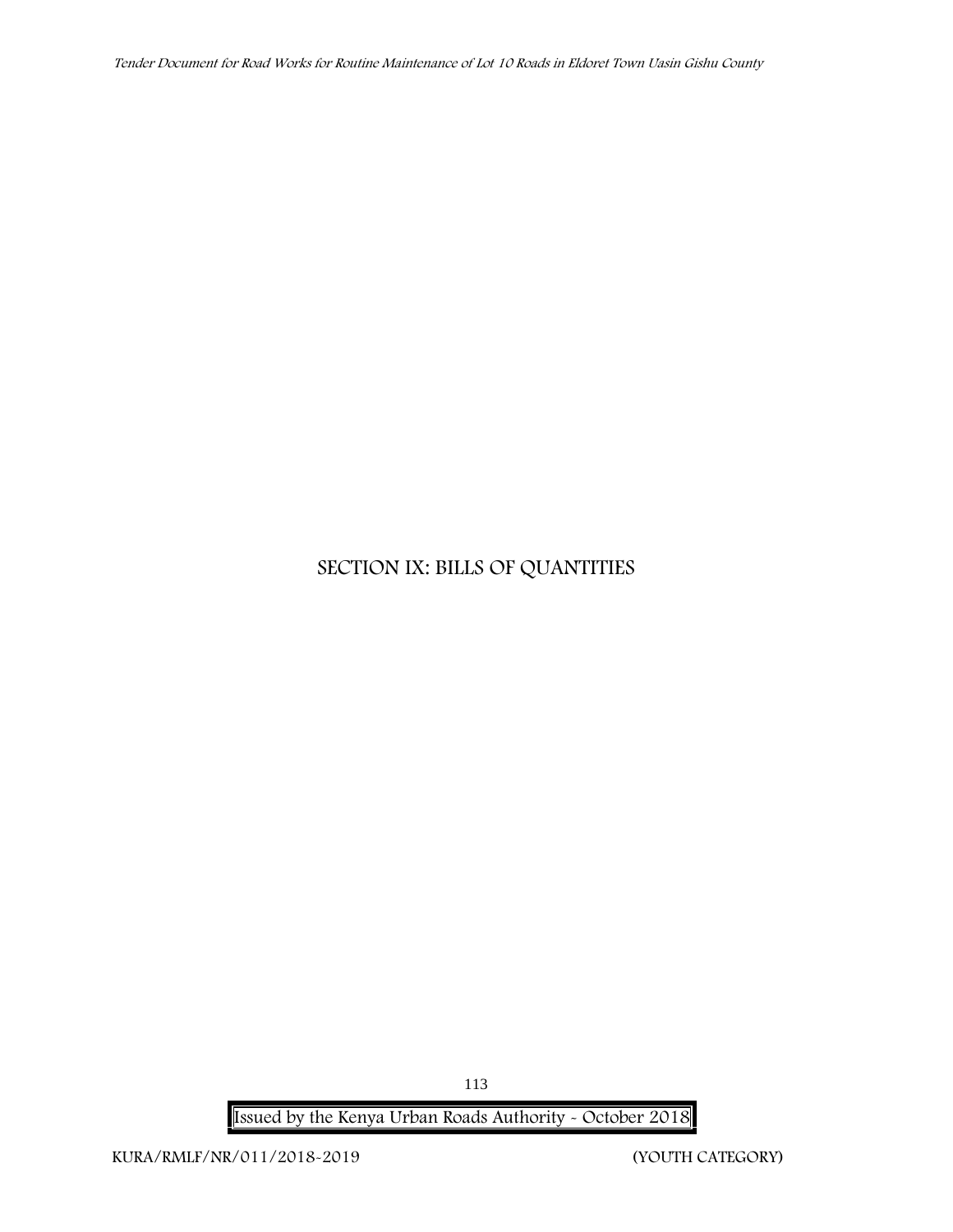### **PREAMBLE TO BILL OF QUANTITIES**

- 1. The Bills of Quantities forms part of the Contract Documents and are to be read in conjunction with the Instructions to Bidders, Conditions of Contract Parts I and II, Specifications and Drawings.
- 2. The brief description of the items in the Bills of Quantities is purely for the purpose of identification, and in no way modifies or supersedes the detailed descriptions given in the conditions of Contract and Specifications for the full direction and description of work and materials.
- 3. The Quantities set forth in the Bills of Quantities are estimated, representing substantially the work to be carried out, and are given to provide a common basis for bidding and comparing of Bids. There is no guarantee to the Contractor that he will be required to carry out all the quantities of work indicated under any one particular item or group of items in the Bill of Quantities. The basis of payment shall be the Contractor's rates and the quantities of work actually done in fulfilment of his obligation under the Contract.
- 4. The prices and rates inserted in the Bills of Quantities will be used for valuing the work executed, and the Engineer will only measure the whole of the works executed in accordance with this Contract.
- 5. The rates inserted in any road in the tender shall apply to other roads within the same lot upon written instructions to be issued by the Engineer or his representative during execution of works and shall be used only to pay for activities of similar description and nature which may not have been included in the Bills of Quantities for that road.
- 6. A price or rate shall be entered in ink against every item in the Bills of Quantities with the exception of items that already have Provisional sums affixed thereto. The bidders are reminded that no "nil" or "included" rates or "lump-sum" discounts will be accepted. The rates for various items should include discounts if any. Bidders who fail to comply will be disqualified.
- 7. Provisional sums (including Dayworks) in the Bills of Quantities shall be expended in whole or in part at the discretion of the Engineer or his representative.
- 8. Where there are no quantities against the line item especially on dayworks, the bidder shall only fill his rates
- 9. Quantified instructions shall be extracted from the main BOQ for purposes of part implementation of the works and interim measurements/payments shall be based on the quantified instructions read together with the bills of quantities.

The price and rates entered in the Bills of Quantities shall, except insofar as it is otherwise provided under the Contract, include all Constructional plant to be used, labour, insurance, supervision, compliance testing, materials, erection, maintenance of works, overheads and profits, taxes and duties together with all general risks, liabilities and obligations set out or implied in the Contract, transport, electricity and telephones, water, use and replenishment of all consumables, including those required under the contract by the Engineer and his staff.

Errors in the pricing of the Bills of Quantities will be corrected in accordance with Clause (29) of instructions to bidders.

114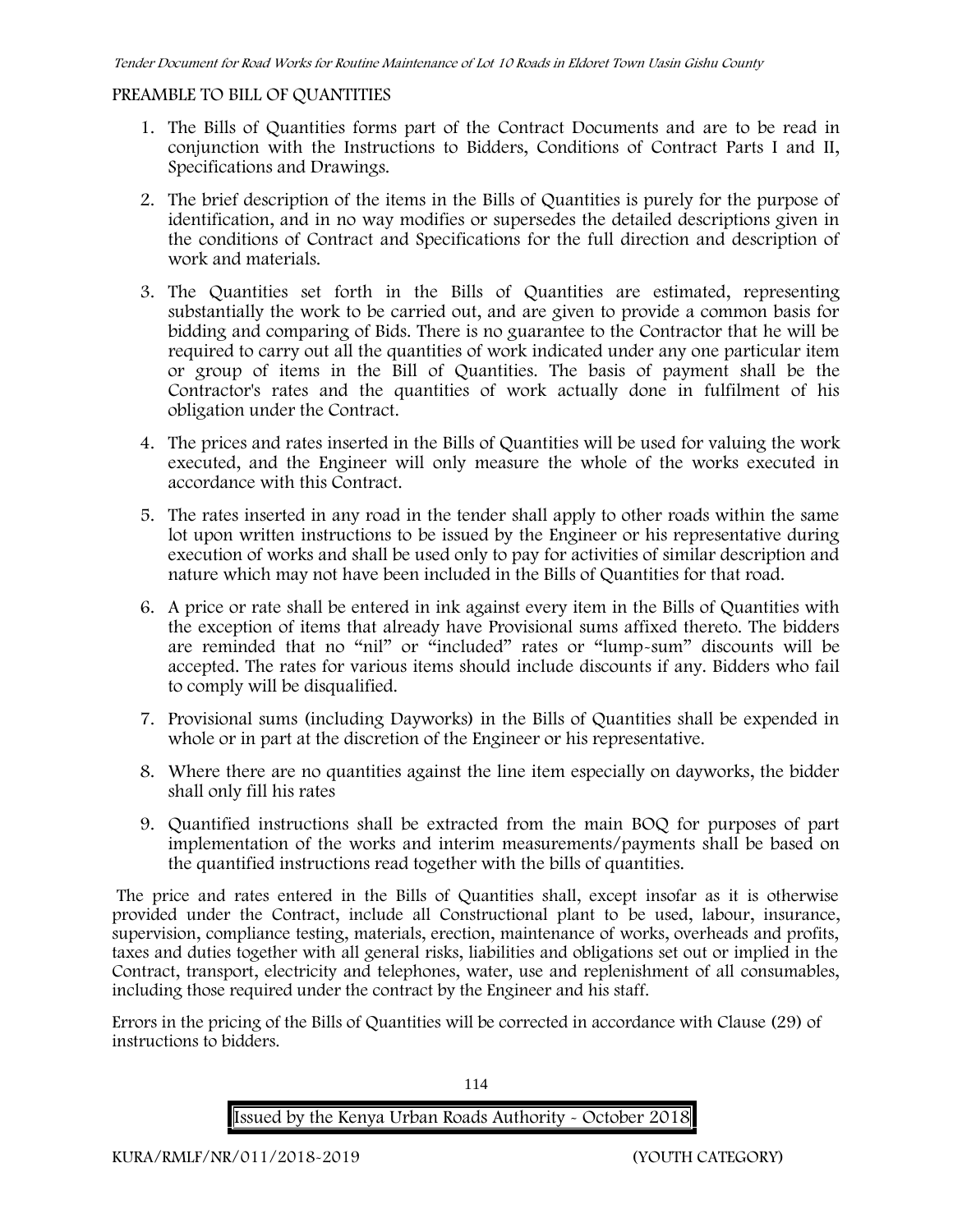| Road Name:                | G.K. Prisons Pri. Sch. Road and Eldoret-Kapsoya Sec Sch. Road                                                          |        |          |                        |            |  |
|---------------------------|------------------------------------------------------------------------------------------------------------------------|--------|----------|------------------------|------------|--|
| Package:                  | KURA/NR/3-15-18 19-010-010A                                                                                            |        |          |                        |            |  |
| Contractor                |                                                                                                                        |        |          |                        |            |  |
| <b>Bill of Quantities</b> |                                                                                                                        |        |          |                        | Page: 1    |  |
| Bill No.1                 | General: Office administration and overheads/Preliminaries                                                             |        |          |                        | Project:   |  |
| Item No.                  | Description                                                                                                            | Units  | Quantity | Unit Bid<br>Rate (Ksh) | Amount KSh |  |
| $01 - 80 - 010$           | Allow a prime cost of sum for off site material testing as<br>directed by the Engineer                                 | PC SUM |          | 50,000.00              | 50,000.00  |  |
| $01 - 80 - 011$           | Extra over item 01-80-010 for contractor's overheads<br>and profits                                                    | %      |          |                        |            |  |
| $01 - 80 - 026$           | Prime cost sum for RE's miscellaneous account                                                                          | PC SUM |          | 50,000.00              | 50,000.00  |  |
| $01 - 80 - 027$           | Extra over on item 01-80-026 for contractor's<br>overheads and profits                                                 | %      |          |                        |            |  |
| 01-80-030a                | Allow a prime cost sum for payment of allowances for<br>Engineer's site staff                                          | PC SUM |          | 100,000.00             | 100,000.00 |  |
| $01 - 80 - 030b$          | Extra over 01-80-030a for contractor's overheads and<br>profits                                                        | %      |          |                        |            |  |
| $01 - 80 - 030$           | Allow a prime cost sum for wages for RE's site staff<br>inclusive of overtime, taxes and other statutory<br>deductions | PC SUM |          | 100,000.00             | 100,000.00 |  |
| $ 01 - 80 - 031 $         | Extra over on item 01-80-030 for contractor's<br>overheads and profits                                                 | %      |          |                        |            |  |
|                           |                                                                                                                        |        |          |                        |            |  |
|                           | Total Carried Forward to Summary:                                                                                      |        |          |                        |            |  |

|                           | Road Name : G.K. Prisons Pri. Sch. Road and Eldoret-Kapsoya Sec Sch. Road |                |                               |                        |            |  |
|---------------------------|---------------------------------------------------------------------------|----------------|-------------------------------|------------------------|------------|--|
| Package:                  | KURA/NR/3-15-18 19-010-010A                                               |                |                               |                        |            |  |
| Contractor                |                                                                           |                |                               |                        |            |  |
| <b>Bill of Quantities</b> |                                                                           |                |                               |                        | Page: 2    |  |
| $Bi11$ No. 5              | <b>EARTHWORKS</b>                                                         |                |                               |                        | Project:   |  |
| Item No.                  | Description                                                               | Units          | <i><u><b>Ouantity</b></u></i> | Unit Bid<br>Rate (Ksh) | Amount KSh |  |
| $04 - 50 - 004$           | Light Bush clearance                                                      | $\mathbf{M}^2$ | 2000                          |                        |            |  |
|                           |                                                                           |                |                               |                        |            |  |
|                           | Total Carried Forward to Summary:                                         |                |                               |                        |            |  |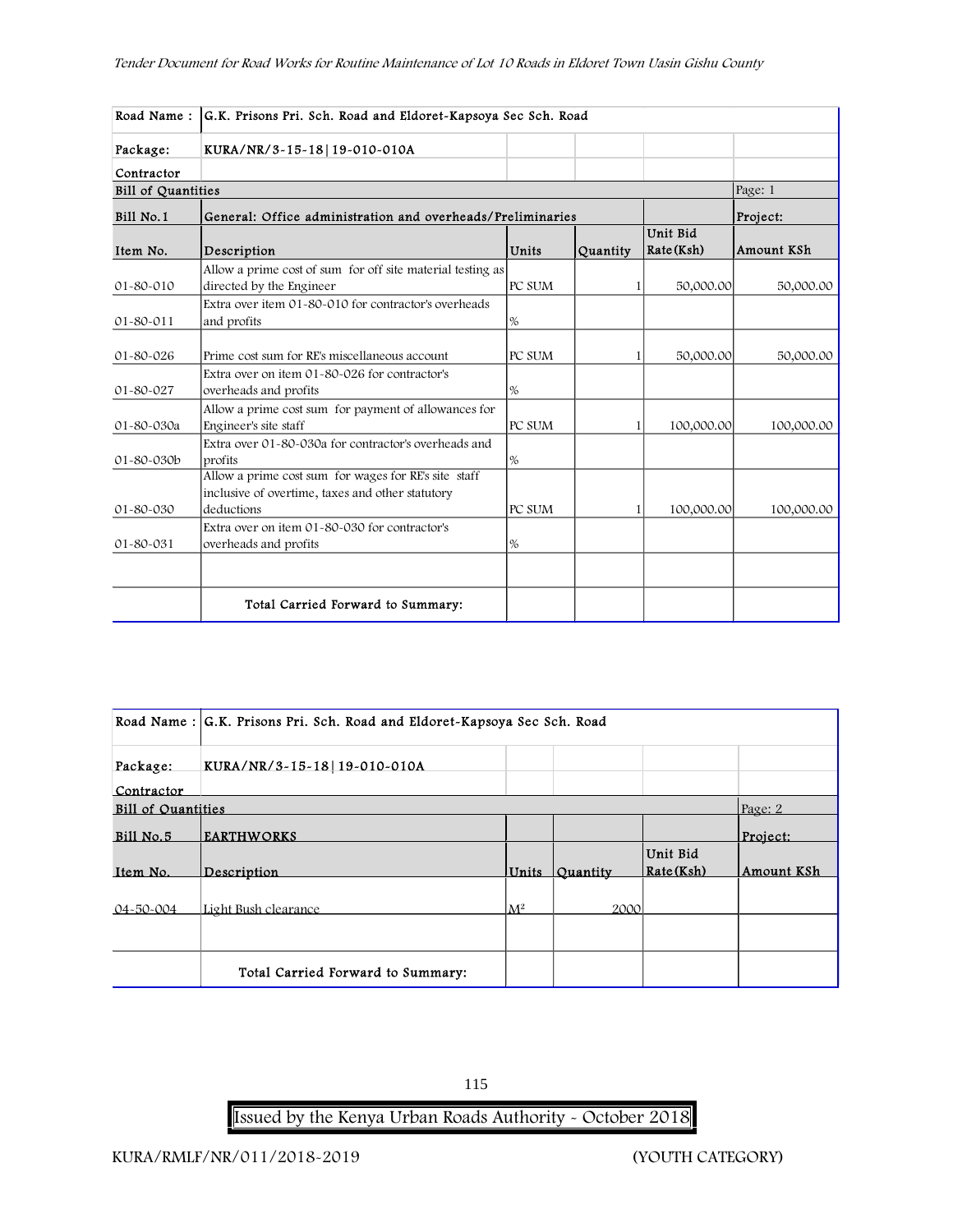|                           | Road Name: G.K. Prisons Pri. Sch. Road and Eldoret-Kapsoya Sec Sch. Road |                |                 |                                       |            |  |  |
|---------------------------|--------------------------------------------------------------------------|----------------|-----------------|---------------------------------------|------------|--|--|
| Package:                  | KURA/NR/3-15-18 19-010-010A                                              |                |                 |                                       |            |  |  |
| Contractor                |                                                                          |                |                 |                                       |            |  |  |
| <b>Bill of Quantities</b> |                                                                          |                |                 |                                       | Page: 3    |  |  |
| Bill No.5                 | <b>EARTHWORKS</b>                                                        |                |                 |                                       | Project:   |  |  |
| Item No.                  | Description                                                              |                |                 | Unit Bid<br>Units Quantity Rate (Ksh) | Amount KSh |  |  |
|                           |                                                                          |                |                 |                                       |            |  |  |
| $05 - 50 - 008$           | Cut to spoil in soft materials                                           | $\mathbf{M}^3$ | 50 <sup>1</sup> |                                       |            |  |  |
| $ 05 - 60 - 004 $         | Fill in hard material (rock fill on selected sections)                   | $\mathsf{M}^3$ | 50 <sup>°</sup> |                                       |            |  |  |
|                           |                                                                          |                |                 |                                       |            |  |  |
|                           | Total Carried Forward to Summary:                                        |                |                 |                                       |            |  |  |

| Road Name:                | G.K. Prisons Pri. Sch. Road and Eldoret-Kapsoya Sec Sch. Road |                |                 |                                       |            |  |
|---------------------------|---------------------------------------------------------------|----------------|-----------------|---------------------------------------|------------|--|
| Package:                  | KURA/NR/3-15-18 19-010-010A                                   |                |                 |                                       |            |  |
| Contractor                |                                                               |                |                 |                                       |            |  |
| <b>Bill of Quantities</b> |                                                               |                |                 |                                       | Page: 4    |  |
| Bill No.8                 | <b>CULVERT AND DRAINAGE WORKS</b>                             |                |                 |                                       | Project:   |  |
| Item No.                  | Description                                                   |                |                 | Unit Bid<br>Units Quantity Rate (Ksh) | Amount KSh |  |
|                           |                                                               |                |                 |                                       |            |  |
| $08 - 50 - 002$           | Ditch Cleaning                                                | MT             | 300             |                                       |            |  |
| $08 - 50 - 005$           | Ditch/Mitre drain / catch water drain excavation              | $\mathbf{M}^3$ | 350             |                                       |            |  |
|                           | Clean blocked culverts of all sizes to free flowing           |                |                 |                                       |            |  |
| $08 - 50 - 034$           | conditions                                                    | MT             | 60              |                                       |            |  |
|                           |                                                               |                |                 |                                       |            |  |
| $08 - 60 - 030$           | Excavate in soft material for culverts                        | $\mathbf{M}^3$ | 20 <sup>1</sup> |                                       |            |  |
| $08 - 60 - 031$           | Excavate in hard material for culverts                        | $M^3$          | 6               |                                       |            |  |
|                           |                                                               |                |                 |                                       |            |  |
| 08-60-033                 | Provide . lav and ioin 600mm inner dia concrete pipes         | MT             | 18              |                                       |            |  |
| 08-60-035                 | Provide, place and compact class 15/20 concrete               | $\mathbf{M}^3$ | 9               |                                       |            |  |
| $08 - 60 - 036$           | Provide, place and compact class 25/20 concrete               | $\mathsf{M}^3$ | 6               |                                       |            |  |
|                           | Construction of scour checks using class 20/20                |                |                 |                                       |            |  |
| 08-70-006                 | concrete                                                      | $\mathsf{M}^3$ | 2               |                                       |            |  |
|                           | Excavate for inlet, out fall, catch water drains, mitre and   |                |                 |                                       |            |  |
| 08-90-002                 | cut-off drains in hard materail                               | $M^3$          | 20 <sup>1</sup> |                                       |            |  |
|                           |                                                               |                |                 |                                       |            |  |
|                           | Total Carried Forward to Summary:                             |                |                 |                                       |            |  |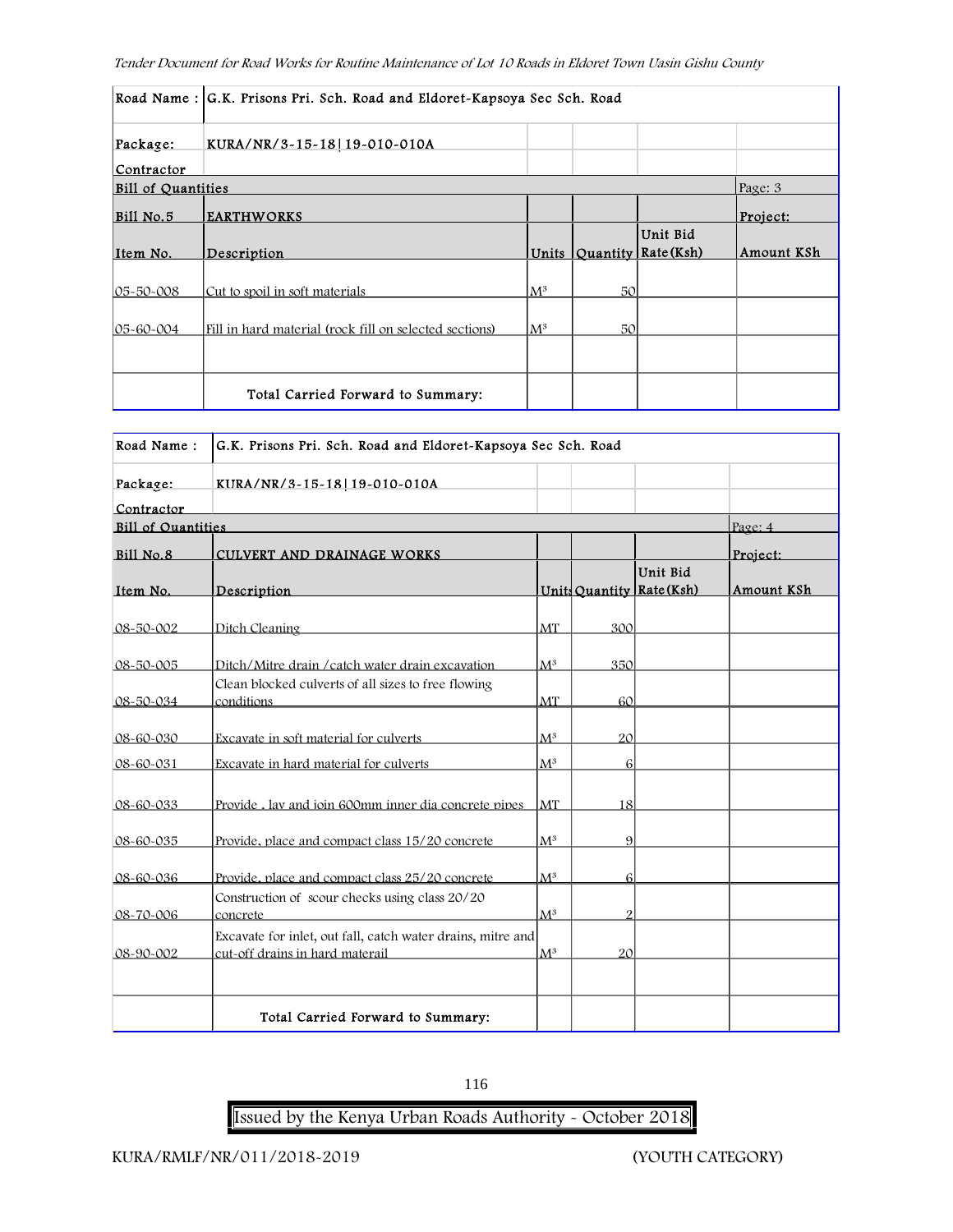| Road Name:                | G.K. Prisons Pri. Sch. Road and Eldoret-Kapsoya Sec Sch. Road                                                                            |                |        |                                       |            |  |
|---------------------------|------------------------------------------------------------------------------------------------------------------------------------------|----------------|--------|---------------------------------------|------------|--|
| Package:                  | KURA/NR/3-15-18 19-010-010A                                                                                                              |                |        |                                       |            |  |
| Contractor                |                                                                                                                                          |                |        |                                       |            |  |
| <b>Bill of Quantities</b> |                                                                                                                                          |                |        |                                       | Page: 5    |  |
| Bill No.10                | <b>GRADING AND GRAVELLING WORKS</b>                                                                                                      |                |        |                                       | Project:   |  |
| Item No.                  | Description                                                                                                                              |                |        | Unit Bid<br>Units Quantity Rate (Ksh) | Amount KSh |  |
| 10-50-002                 | Heavy Grading with watering and compaction as<br>instructed                                                                              | $\rm M^3$      | 1,000  |                                       |            |  |
| 10-50-003                 | Grade existing carriageway to camber, including<br>slopes and ditches as instructed                                                      | $\mathbf{M}^2$ | 28,000 |                                       |            |  |
| 10-60-003                 | Provide, spread, water and compact lateritic (natural)<br>gravel from <b>Sergoit Area Quarries</b> to specified<br>thickness at 95% MDD. | $\rm M^3$      | 920    |                                       |            |  |
|                           |                                                                                                                                          |                |        |                                       |            |  |
|                           | Total Carried Forward to Summary:                                                                                                        |                |        |                                       |            |  |

| Road Name:                | G.K. Prisons Pri. Sch. Road and Eldoret-Kapsoya Sec Sch. Road                                                                                        |      |  |                                       |            |  |
|---------------------------|------------------------------------------------------------------------------------------------------------------------------------------------------|------|--|---------------------------------------|------------|--|
| Package:                  | KURA/NR/3-15-18 19-010-010A                                                                                                                          |      |  |                                       |            |  |
| Contractor                |                                                                                                                                                      |      |  |                                       |            |  |
| <b>Bill of Quantities</b> |                                                                                                                                                      |      |  |                                       | Page: 6    |  |
| <b>Bill No.25</b>         | CROSS CUTTING ISSUES                                                                                                                                 |      |  |                                       | Project:   |  |
| Item No.                  | Description                                                                                                                                          |      |  | Unit Bid<br>Units Quantity Rate (Ksh) | Amount KSh |  |
| 25-50-029a                | Collect, erect, brand and maintain publicity signs and<br>return to the employer upon expiry of the contract<br>period as instructed by the Engineer | INO. |  |                                       |            |  |
|                           |                                                                                                                                                      |      |  |                                       |            |  |
|                           | Total Carried Forward to Summary:                                                                                                                    |      |  |                                       |            |  |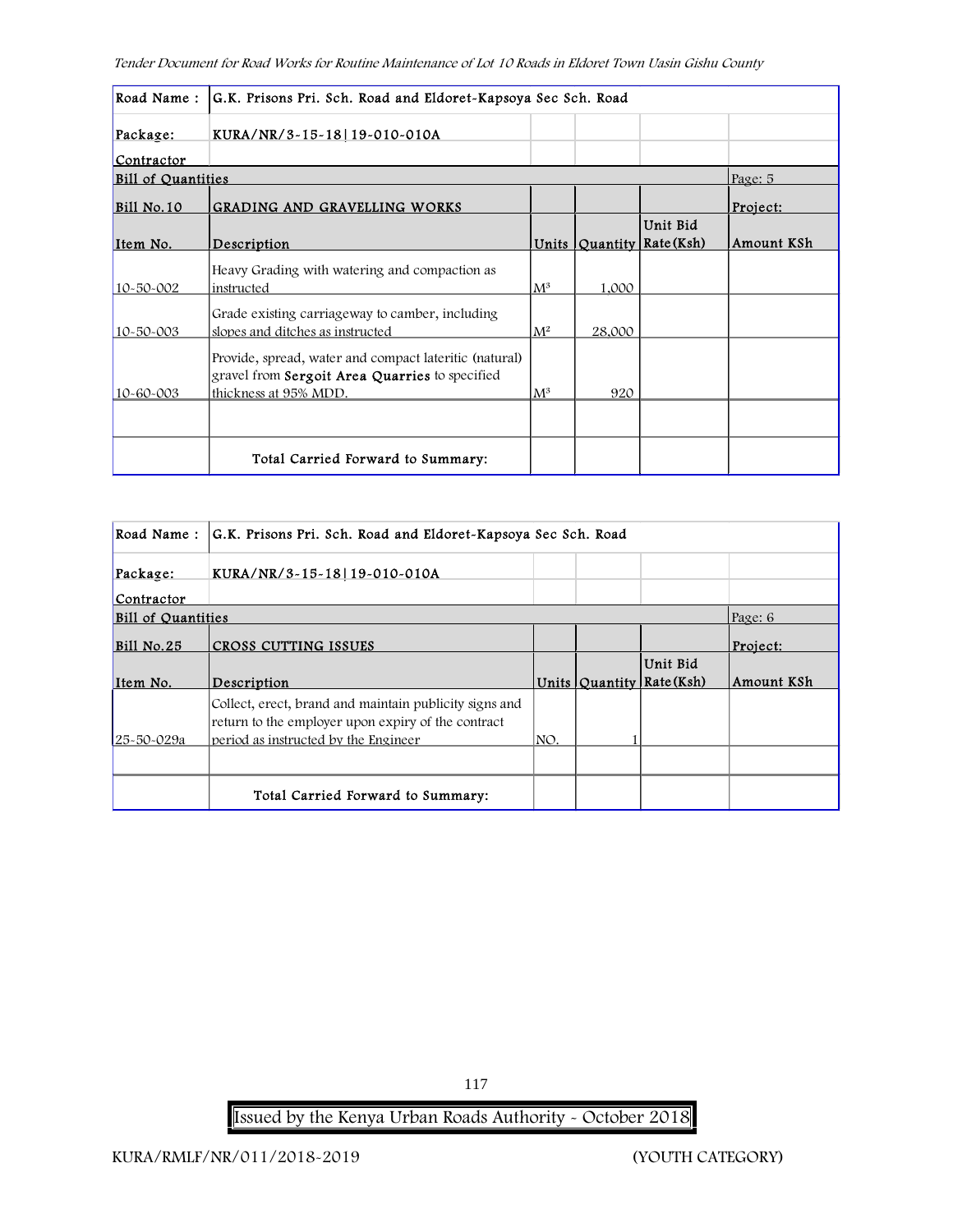|                           | Road Name: G.K. Prisons Pri. Sch. Road and Eldoret-Kapsoya Sec Sch. Road |               |
|---------------------------|--------------------------------------------------------------------------|---------------|
| Package:                  | KURA/NR/3-15-18 19-010-010A                                              |               |
| Contractor                |                                                                          |               |
|                           |                                                                          |               |
| <b>Bill of Quantities</b> |                                                                          | Page: 1       |
|                           | Summary                                                                  | Project:      |
| Item No.                  | Description                                                              | Amount (KShs) |
|                           | 1 GENERAL: OFFICE ADMINISTRATION AND OVERHEADS/ PRELIMINARIES            |               |
|                           | 4 SITE CLEARANCE AND TOP SOIL STRIPPING                                  |               |
|                           | 5 EARTHWORKS                                                             |               |
|                           | <b>8 CULVERT AND DRAINAGE WORKS</b>                                      |               |
|                           | 10 GRADING AND GRAVELLING WORKS                                          |               |
|                           | <b>25 CROSS CUTTING ISSUES</b>                                           |               |
|                           |                                                                          |               |
|                           | Sub Total                                                                |               |
|                           |                                                                          |               |
|                           | VAT @ 16 %                                                               |               |
|                           | <b>Total</b>                                                             |               |
|                           |                                                                          |               |
|                           | Carried to page on the form of Tender                                    |               |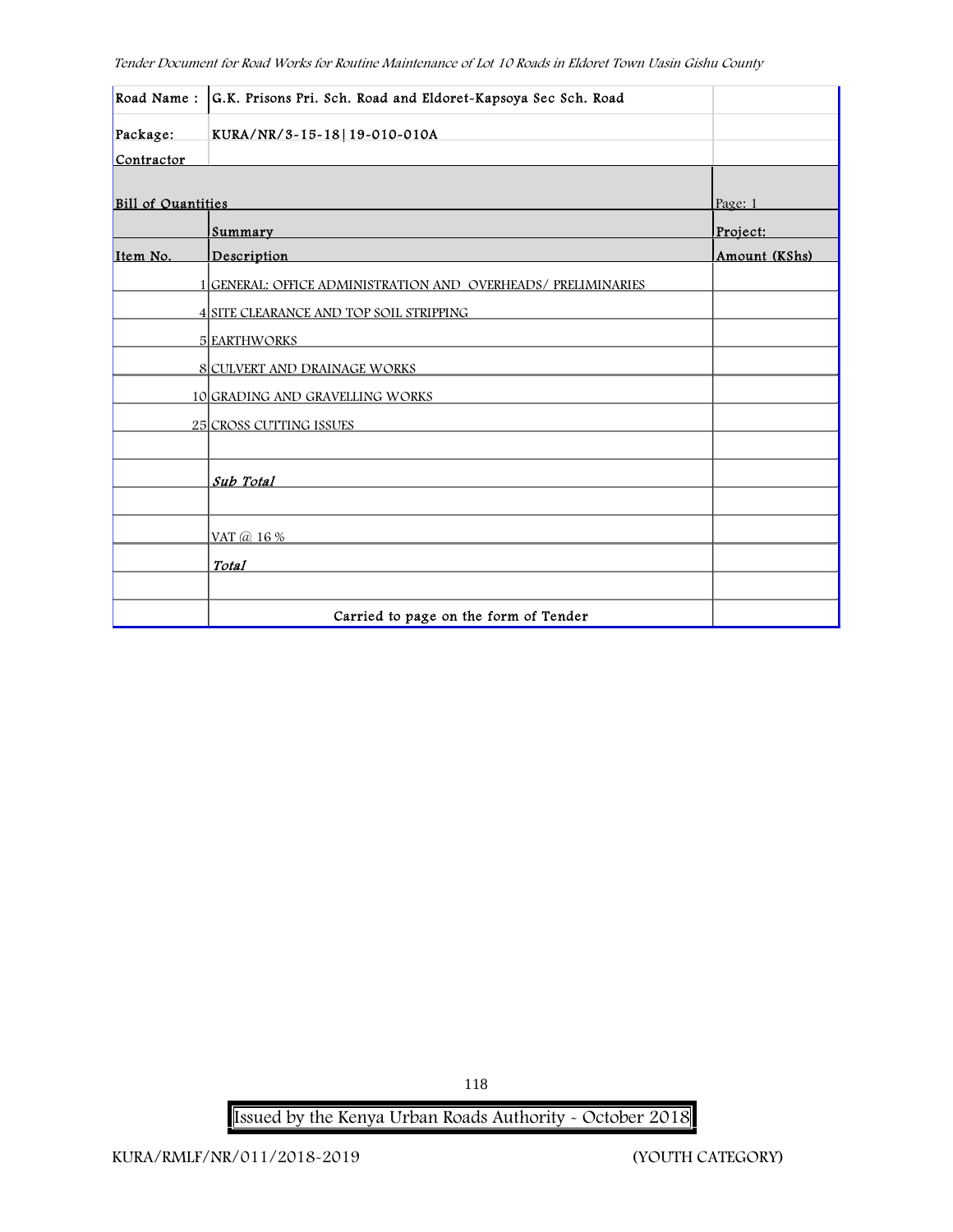# **SECTION X: STANDARD FORMS**

**Issued by the Kenya Urban Roads Authority - October 2018**

119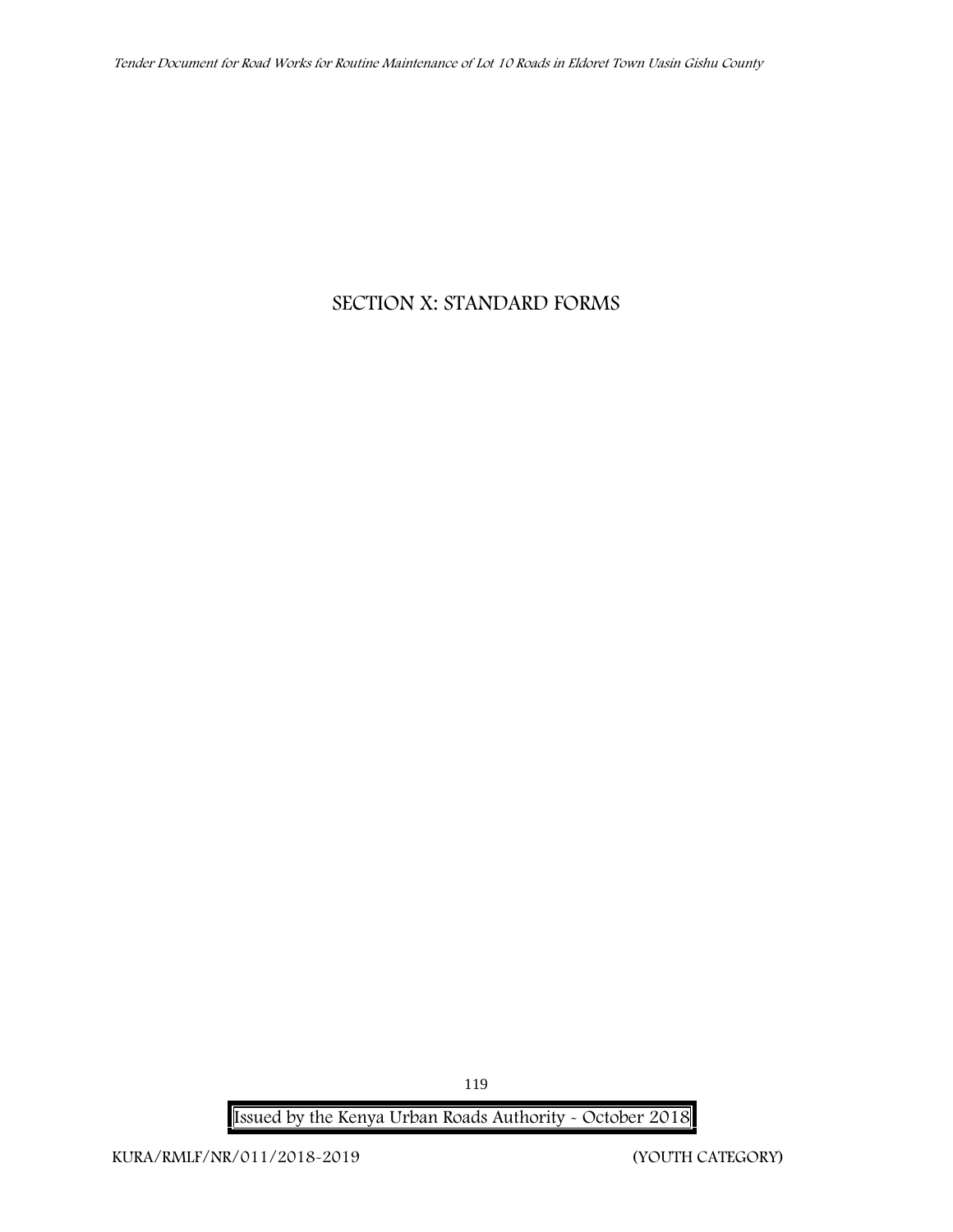# **Form of Bid**

(NOTE: The Appendix forms part of the Bid. Bidders are required to fill all the blank spaces in this form of Bid and Appendix)

### **NAME OF CONTRACT:**

# **ROUTINE MAINTENANCE OF LOT 10 ROADS IN ELDORET TOWN UASIN GISHU COUNTY**

TO: Director General, Kenya Urban Roads Authority, P. O. Box 41727-00100, **NAIROBI, KENYA**

Sir,

1. Having examined the Conditions of Contract, Specifications, Bill of Quantities, and Drawings for the execution of the above-named works we, the undersigned, offer to construct and install such works and remedy any defects therein in conformity with the said Bill of Quantities, Conditions of Contract, Specifications and Drawings for the sum of

(Insert amount in words)

………………………………………………………………………………………………..

…………………………………………………………………………………………………

(Insert amount in figures)…………………………………………………………………

as specified in the Appendix to Bid or such other sums as may be ascertained in accordance with the said Conditions.

- 2. We undertake, if our bid is accepted, to commence the works within fourteen (14) days of receipt of the Engineer's order to commence, and to complete and deliver the whole of the works comprised in the contract within the time stated in the Appendix to Bid.
- 3. If our bid is accepted we will, when required, obtain the guarantee of a Bank or other sureties (to be approved by you) to be jointly and severally bound with us in a sum not exceeding 5% of the above named sum for the due performance of the contract under the terms of a Bond to be approved by you.
- 4. We agree to abide by this bid for the period of 90 days from the date fixed for receiving the same and it shall remain binding upon us and may be extended at any time before the expiration of that period.
- 5. We understand that you are not bound to accept the lowest or any bid you may receive.

120 **Issued by the Kenya Urban Roads Authority - October 2018**

**KURA/RMLF/NR/011/2018-2019 (YOUTH CATEGORY)**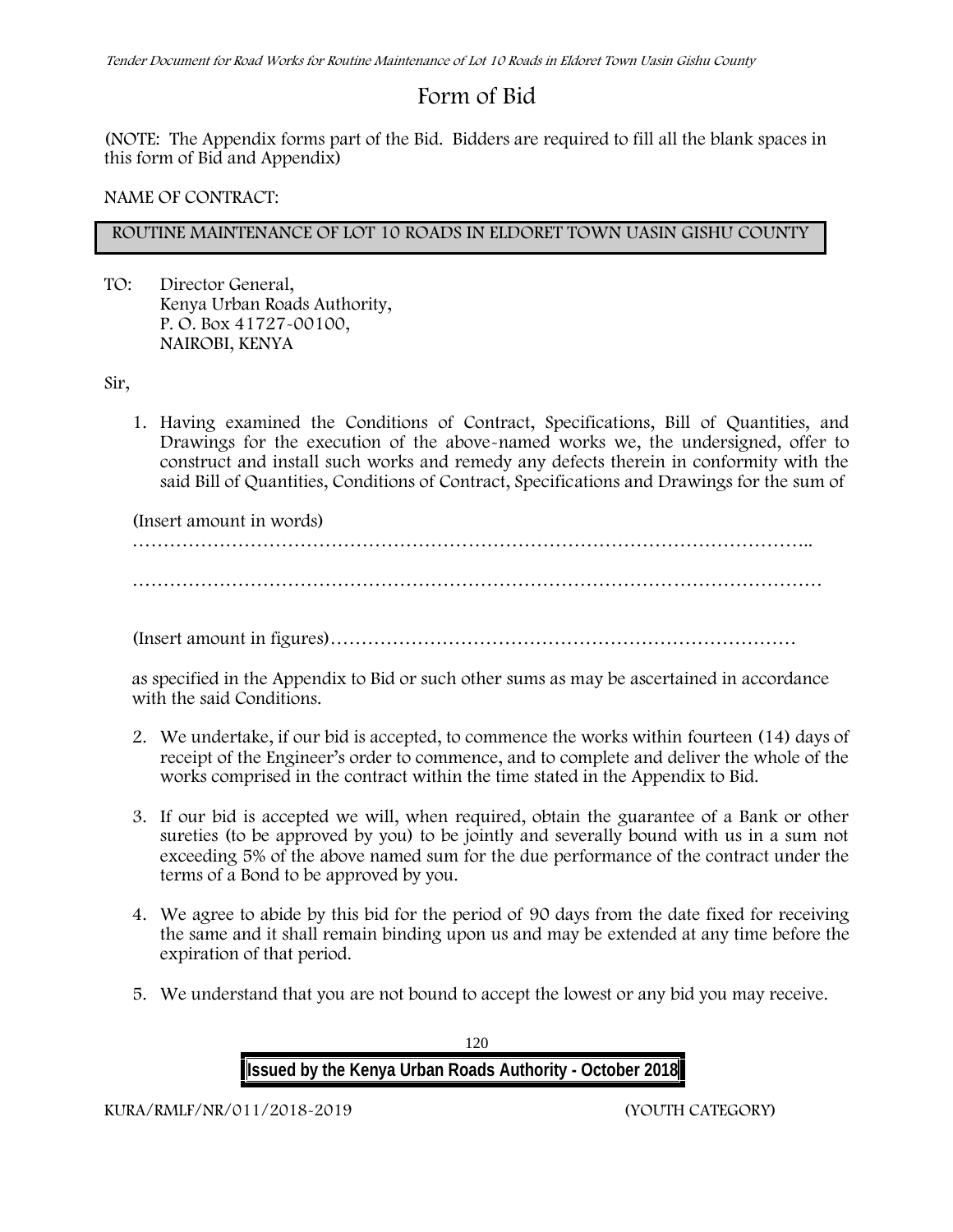6. On the basis of our previous experience we are fully experienced and competent in the type of work included in this tender and we have adequate financial resources to carry out the works described within the period for completion. We are in a position to fulfil the contract for which we have tendered.

121 **Issued by the Kenya Urban Roads Authority - October 2018**

**KURA/RMLF/NR/011/2018-2019 (YOUTH CATEGORY)**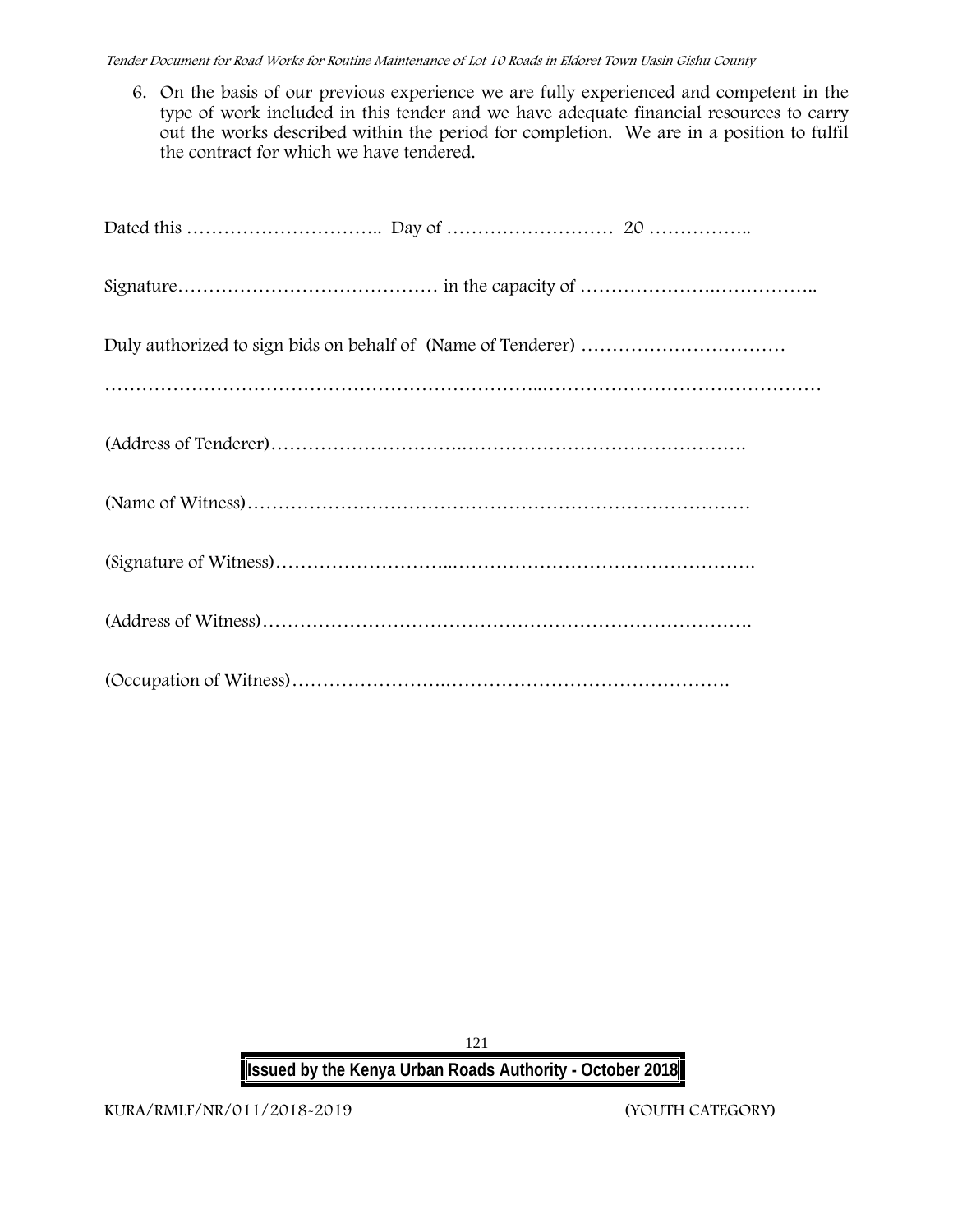**Appendix to Form of Bid**

**Issued by the Kenya Urban Roads Authority - October 2018**

**KURA/RMLF/NR/011/2018-2019 (YOUTH CATEGORY)**

122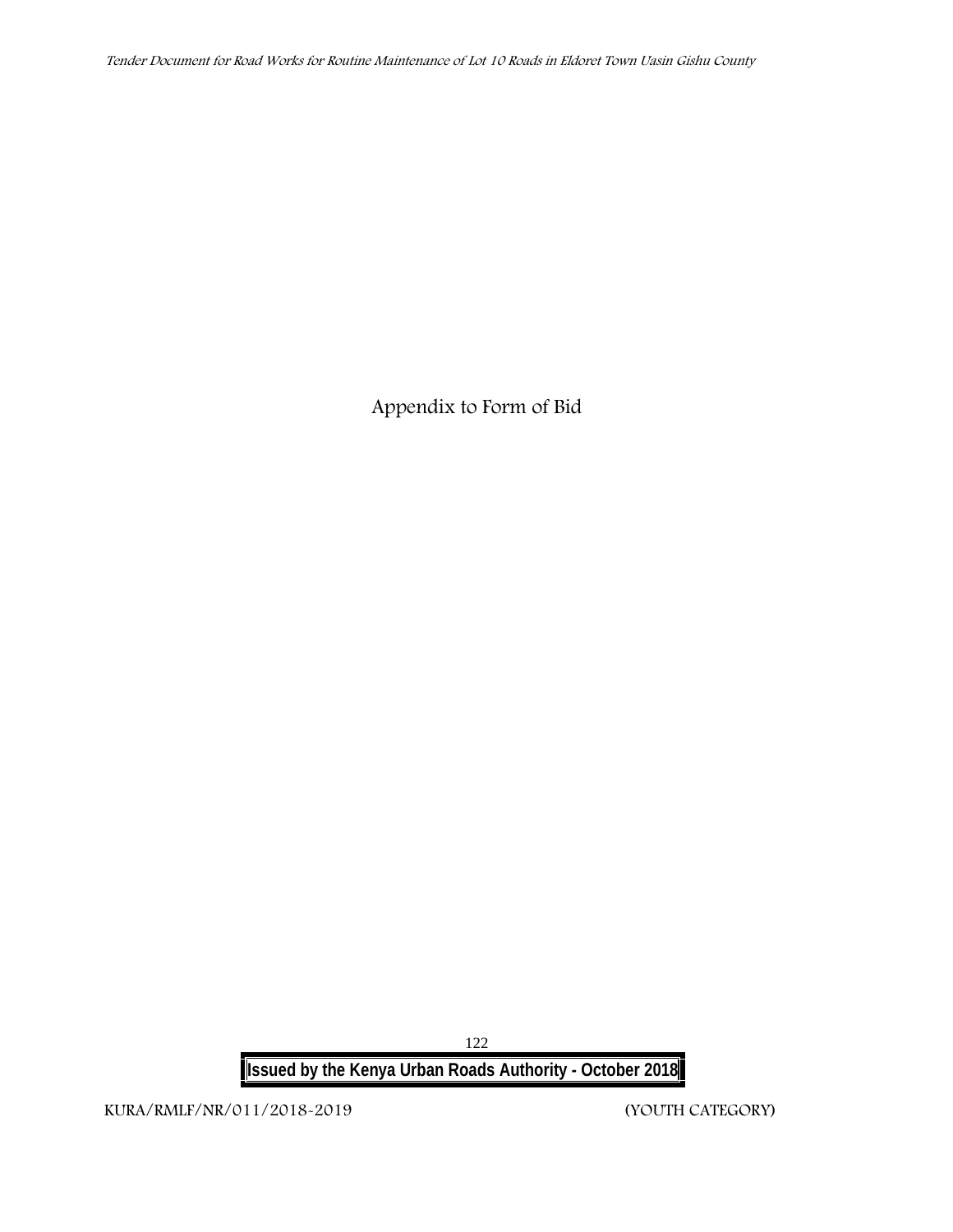|                                                | (This appendix forms part of the bid) |                                                    |
|------------------------------------------------|---------------------------------------|----------------------------------------------------|
| CONDITIONS OF CONTRACT                         | <b>CLAUSE</b>                         | <b>AMOUNT</b>                                      |
| <b>Bid Security</b>                            |                                       | The bidder must fill the Bid Securing              |
|                                                |                                       | Declaration Form                                   |
| Instructions in Writing                        | 2.5                                   | Execution of works under site instructions         |
|                                                |                                       | from Resident Engineer to commence                 |
|                                                |                                       | within three (3) days                              |
| Amount of Performance Security                 | 10.1                                  | 1 per cent of Tender Sum in the form of            |
| (Unconditional Bank Guarantee)                 |                                       | Unconditional Bank Guarantee                       |
| Program to be submitted                        | 14.1                                  | Immediately after issuance of Order to             |
|                                                |                                       | Commence                                           |
| Cash flow estimate to be submitted             | 14.3                                  | Immediately after issuance of Order to             |
|                                                |                                       | Commence                                           |
| Minimum amount of Third-Party Insurance        | 23.2                                  | 1% of the Contract Sum                             |
|                                                |                                       |                                                    |
| Period for commencement, from Engineer's       | 41.1                                  | 14 days                                            |
| order to commence                              |                                       |                                                    |
| Time for completion                            | 43.1                                  | 6 months                                           |
| Amount of liquidated damages                   | 47.2                                  | 0.05% of Contract Sum per day                      |
| Limit of liquidated damages                    | 47.2                                  | 5% of Contract Sum                                 |
| Defects Liability period                       | 60.3                                  | 1 month                                            |
| Percentage of Retention                        | 60.3                                  | 5% of Interim Payment Certificate                  |
| Limit of Retention Money                       | 60.3                                  | 5% of Contract Sum                                 |
|                                                |                                       |                                                    |
| Minimum amount of interim certificates         | 60.2                                  | Kshs 500,000.00                                    |
|                                                |                                       |                                                    |
| Time within which payment to be made after     | 60.10                                 | 28 days                                            |
| Interim Payment Certificate signed by Engineer |                                       |                                                    |
| Time within which payment to be made after     | 60.10                                 | 28 days                                            |
| Final Payment Certificate signed by Engineer   |                                       |                                                    |
| Appointer of Adjudicator                       | 67.3                                  | The Chartered Institute of Arbitrators             |
|                                                |                                       | (Kenya)                                            |
| Notice to Employer and Engineer                | 68.2                                  |                                                    |
|                                                |                                       | The Employers address is:<br>The Director General, |
|                                                |                                       |                                                    |
|                                                |                                       | Kenya Urban Roads Authority (KURA),                |
|                                                |                                       | P.O. Box 41727 - 00100                             |
|                                                |                                       | <b>NAIROBI</b>                                     |
|                                                |                                       |                                                    |
|                                                |                                       | The Engineer's address is:                         |
|                                                |                                       | Director-(RACM)                                    |
|                                                |                                       | Kenya Urban Roads Authority (KURA),                |
|                                                |                                       | P.O. Box 41727 - 00100                             |
|                                                |                                       | <b>NAIROBI</b>                                     |

# **Appendix to Form of Bid**

Signature of Tenderer…………………………………….……. Date ………………………

123

# **Issued by the Kenya Urban Roads Authority - October 2018**

**KURA/RMLF/NR/011/2018-2019 (YOUTH CATEGORY)**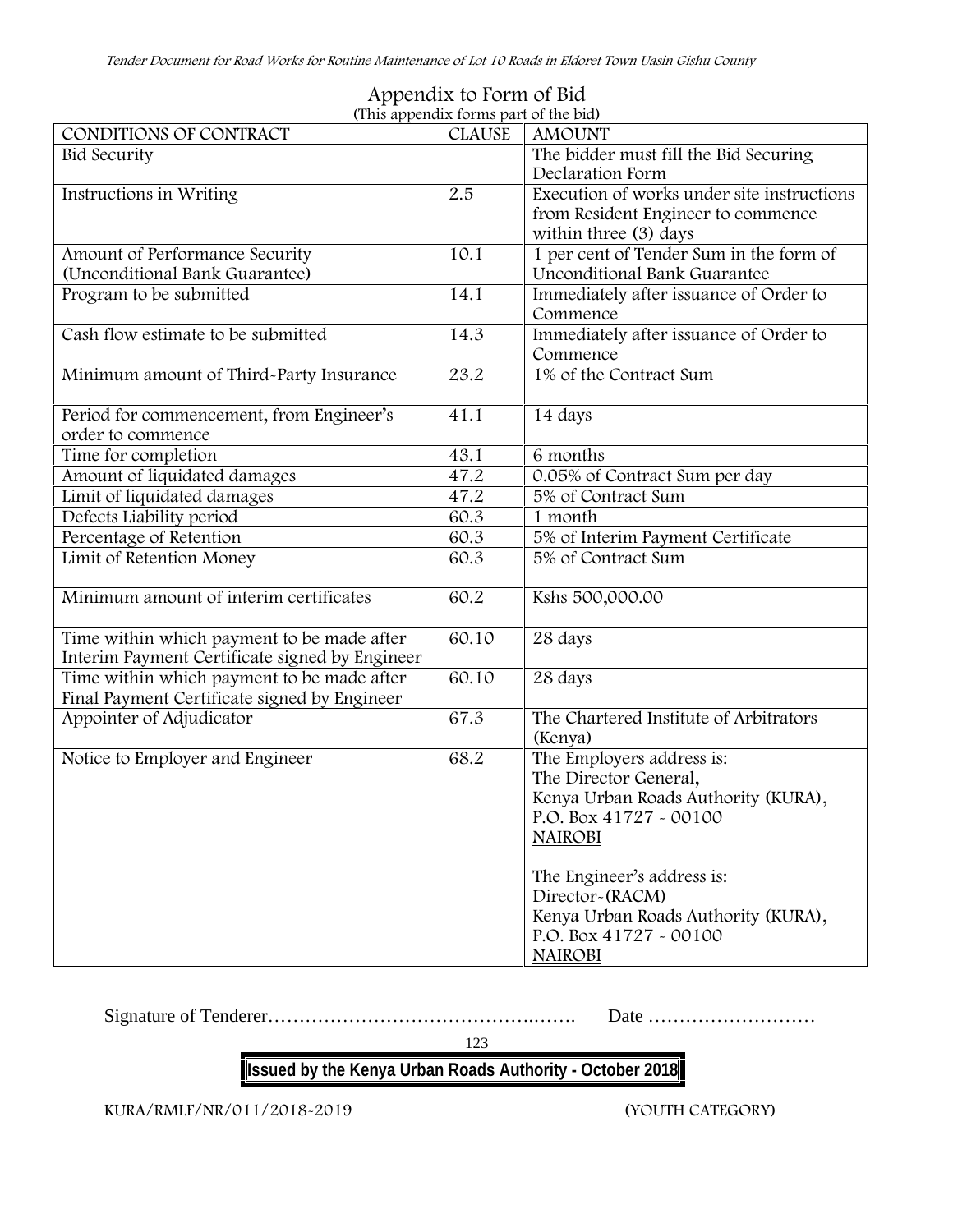**Form of Bid Securing declaration**

**Issued by the Kenya Urban Roads Authority - October 2018**

**KURA/RMLF/NR/011/2018-2019 (YOUTH CATEGORY)**

124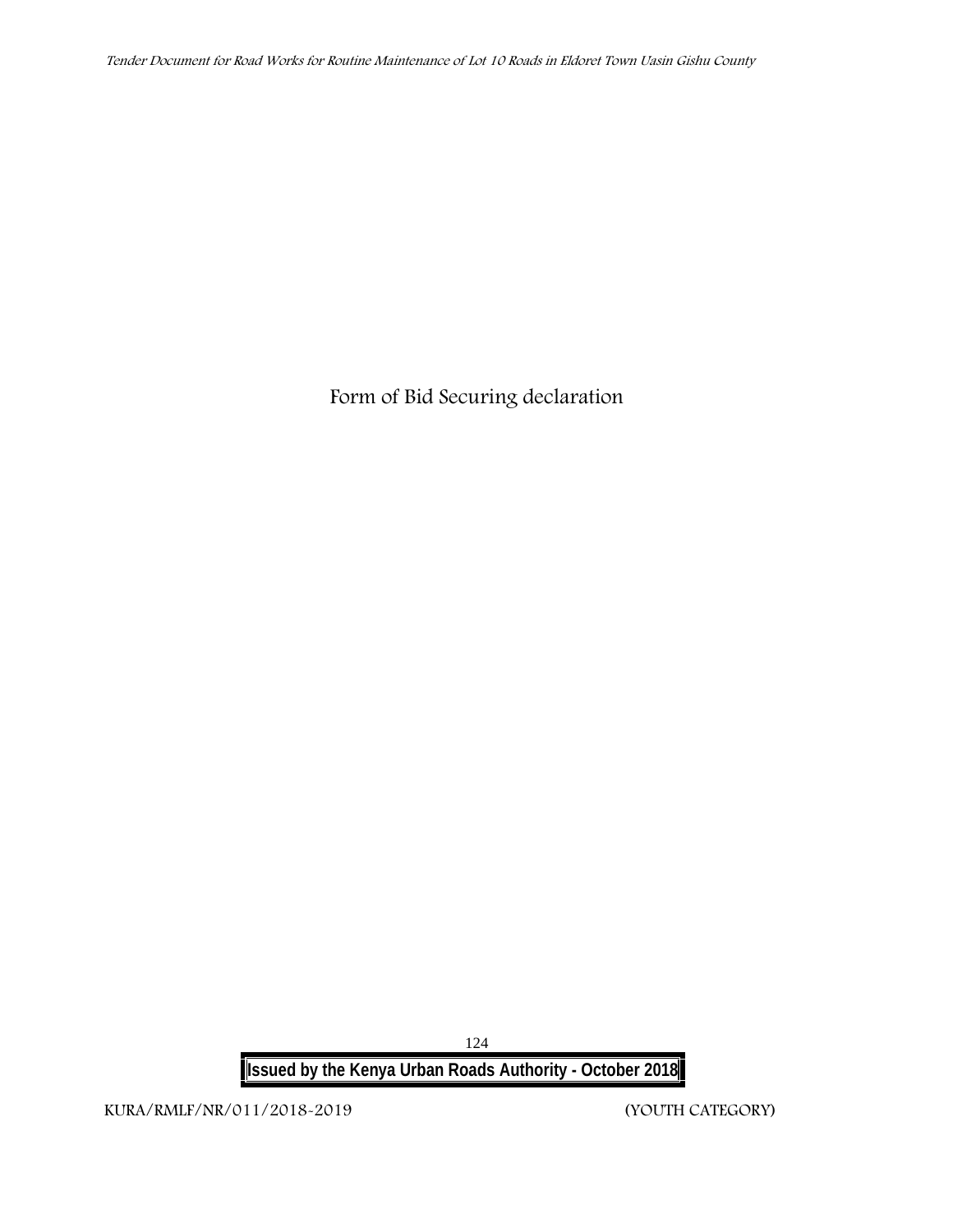# **TENDER -SECURING DECLARATION FORM**

[The Bidder shall complete in this Form in accordance with the instructions indicated]

Date:………………………………[insert date (as day, month and year) of Bid Submission] Tender No. ……………………………………………..…..[insert number of bidding process] To: [……………………………………………………………………..insert complete name of Procuring Entity]

We, the undersigned, declare that:

1 We understand that, according to your conditions, bids must be supported

by a Bid-Securing Declaration.

2 We accept that we will automatically be suspended from being eligible for

bidding in any contract with the Purchaser for the period of time of 5 years starting on the date of expiration of tender validity period, if we are in breach of our obligation(s) under the bid conditions, because we –

(a) have withdrawn our Bid during the period of bid validity specified

by us in the Bidding Data Sheet; or

(b) having been notified of the acceptance of our Bid by the Purchaser

during the period of bid validity,

- (i) Fail or refuse to execute the Contract, if required, or
- (ii) Fail or refuse to furnish the Performance Security, in accordance with the Instruction to tenderers.
- 3 We understand that this Bid Securing Declaration shall expire if we are not the successful Bidder, upon the earlier of
- (i) our receipt of a copy of your notification of the name of the successful Bidder; or
- (ii) twenty-eight days after the expiration of our Tender.
- 4 We understand that if we are a Joint Venture, the Bid Securing Declaration must be in the name of the Joint Venture that submits the bid,

and the Joint Venture has not been legally constituted at the time of

125

# **Issued by the Kenya Urban Roads Authority - October 2018**

**KURA/RMLF/NR/011/2018-2019 (YOUTH CATEGORY)**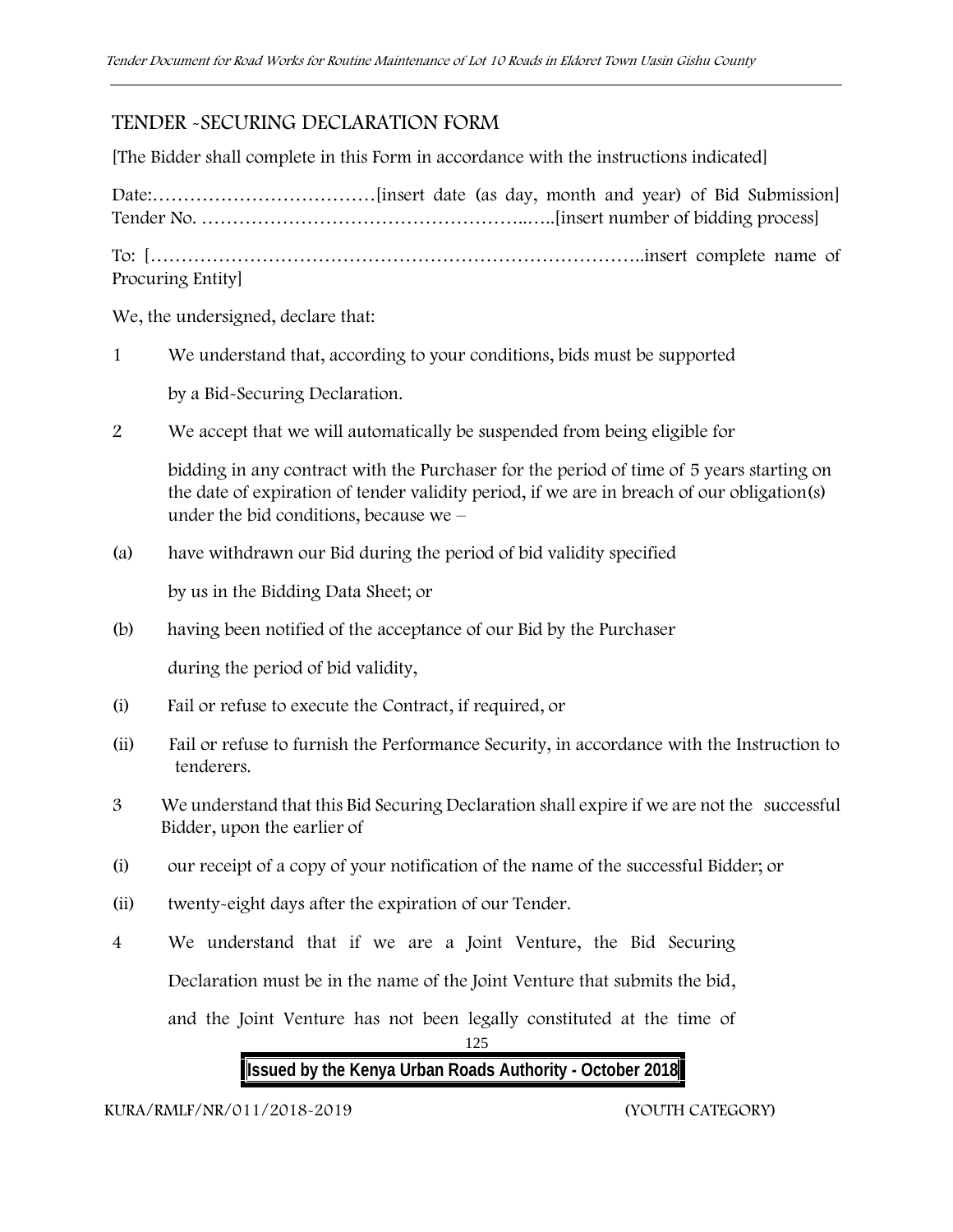*Tender Document for Road Works for Routine Maintenance of Lot 10 Roads in Eldoret Town Uasin Gishu County*

bidding, the Bid Securing Declaration shall be in the names of all future

partners as named in the letter of intent.

Signed: ……………………………….…[insert signature of person whose name and capacity are shown] in the capacity of ……………………………………………………… [insert legal capacity of person signing the Bid Securing Declaration]

Name: ………………………………………………[insert complete name of person signing the Bid Securing Declaration]

Duly authorized to sign the bid for and on behalf of: ………………………………….. [insert complete name of Bidder]

Dated on …………………. day of ……………., ………………. [insert date of signing

126 **Issued by the Kenya Urban Roads Authority - October 2018**

**KURA/RMLF/NR/011/2018-2019 (YOUTH CATEGORY)**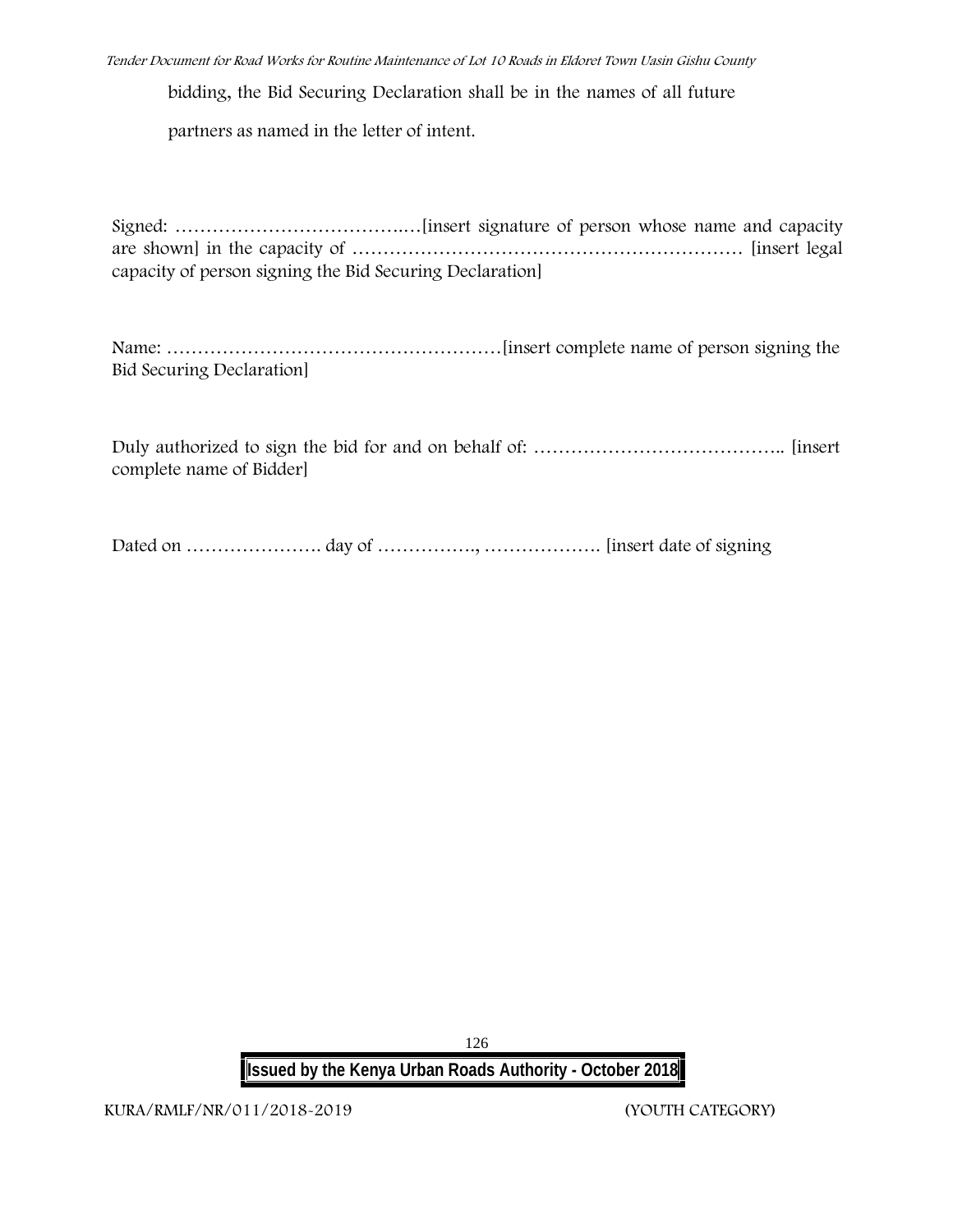# **SECTION XI: SCHEDULES OF SUPPLEMENTARY INFORMATION**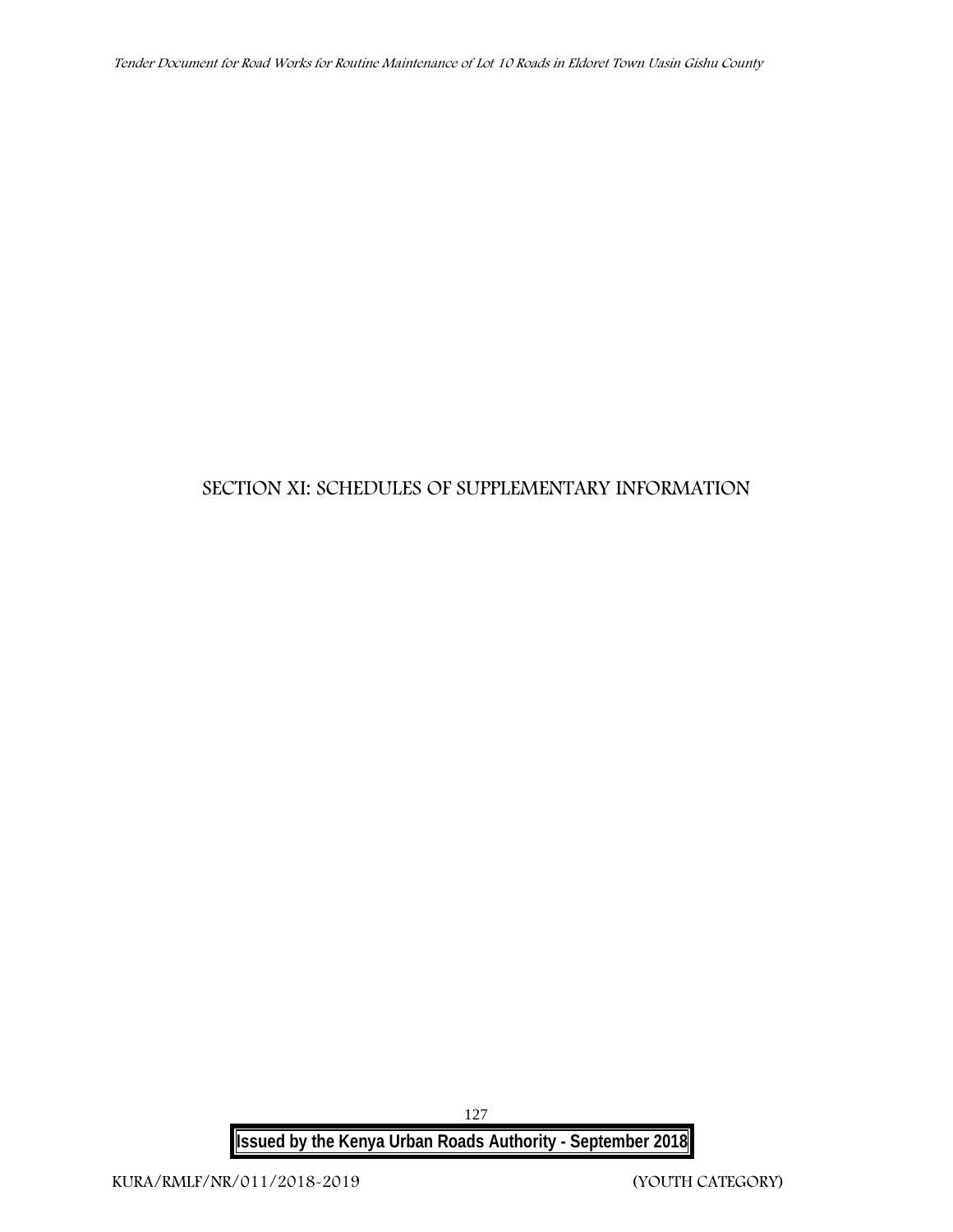| SCHEDULE 4: MAJOR ITEMS OF CONSTRUCTION PLANT AND EQUIPMENT 135        |  |
|------------------------------------------------------------------------|--|
|                                                                        |  |
| SCHEDULE 6: SCHEDULE OF ROADWORKS CARRIED OUT BY THE BIDER IN THE LAST |  |
|                                                                        |  |
|                                                                        |  |
|                                                                        |  |
|                                                                        |  |
|                                                                        |  |
| SCHEDULE 11: DECLARATION FORM (DEBARMENT) Error! Bookmark not defined. |  |
|                                                                        |  |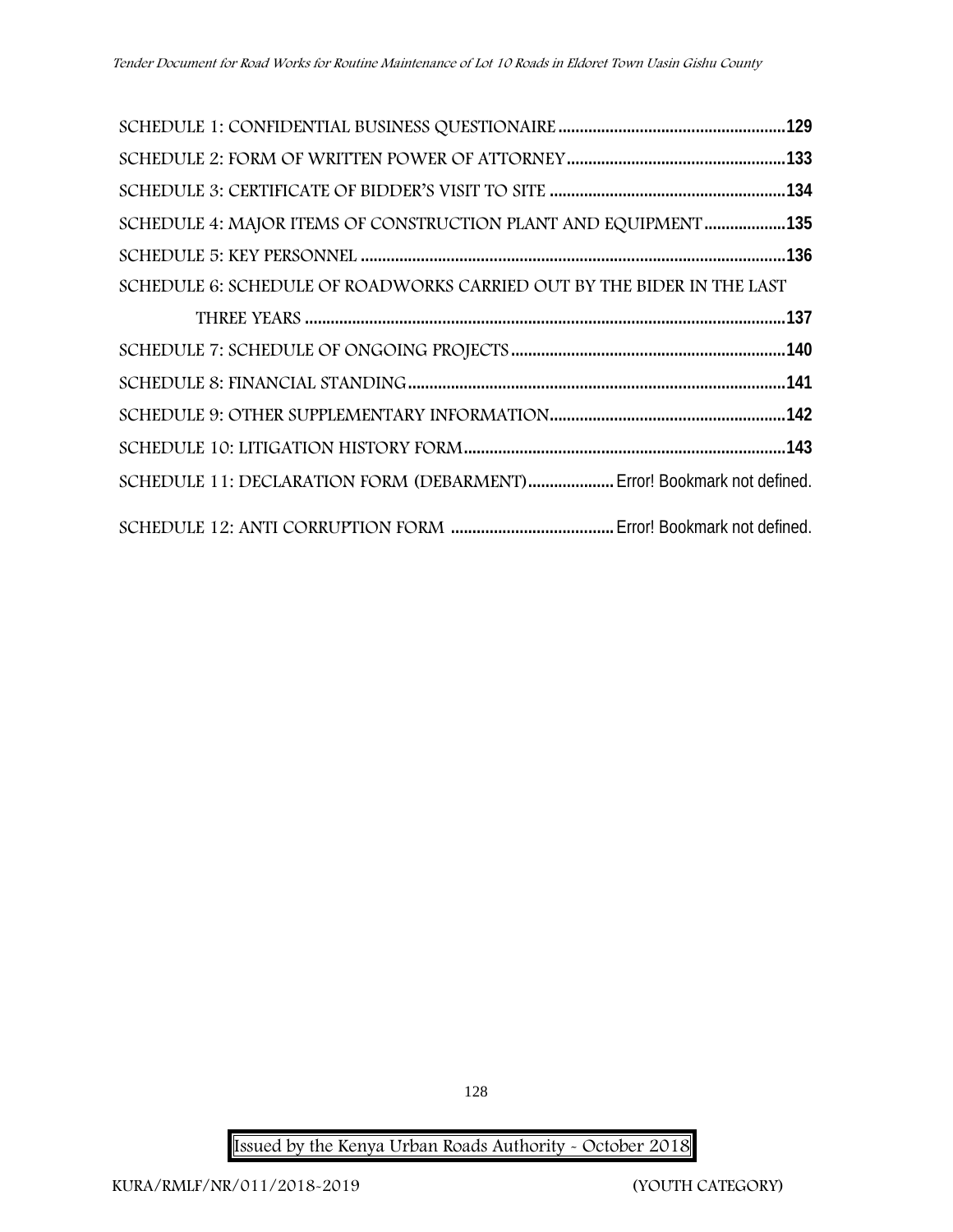# **SCHEDULE 1: CONFIDENTIAL BUSINESS QUESTIONAIRE**

This Confidential Business Questionnaire of the Government of Kenya shall be completed by the Bidder.

129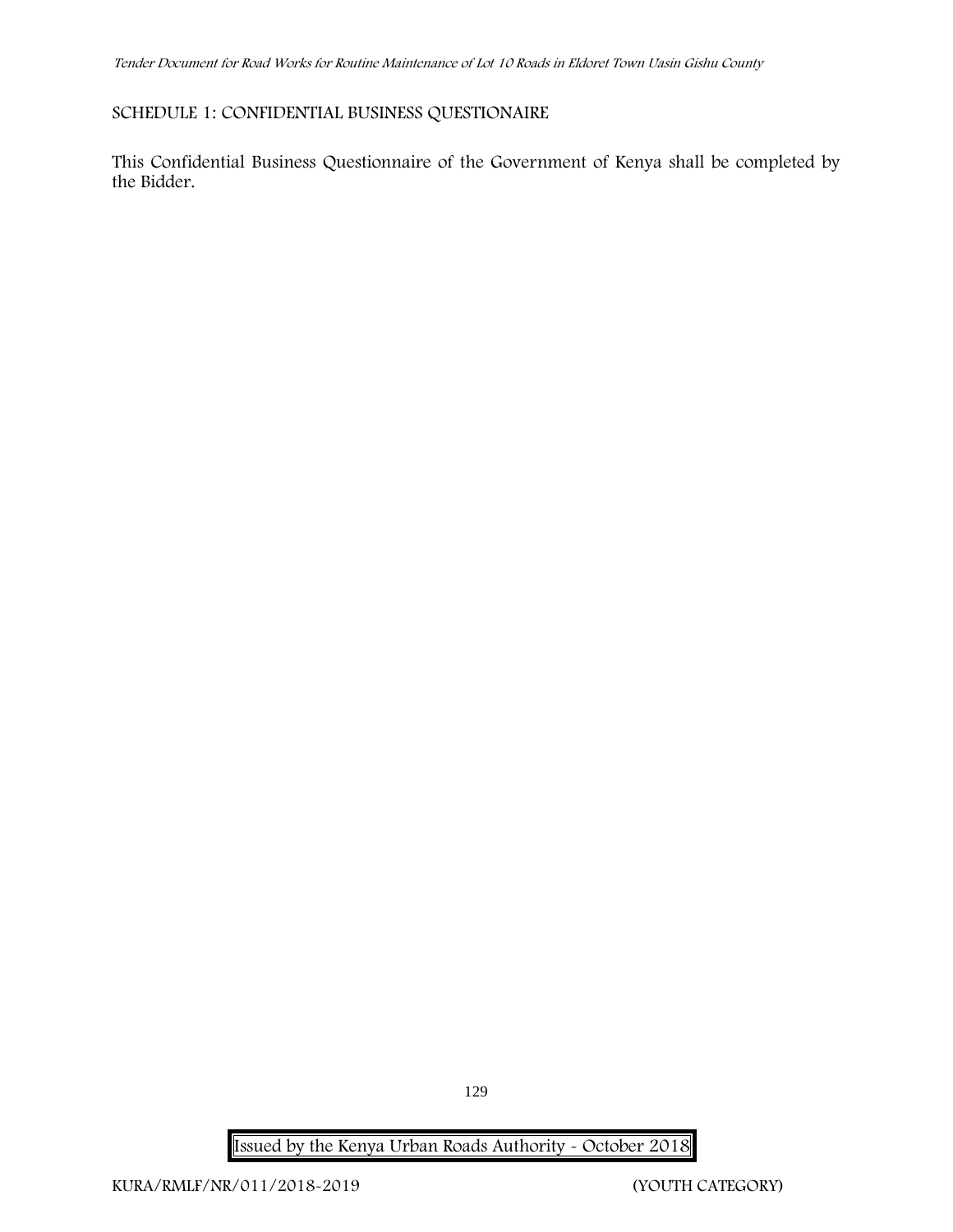## **REPUBLIC OF KENYA**

# **CONFIDENTIAL BUSINESS QUESTIONNAIRE**

| You are requested to give the particulars indicated in Part 1 and either Part 2 (a). $2(b)$ or $2(c)$<br>whichever applies to your type of business.<br>You are advised that it is a serious offence to give false information on this Form.<br>Part 1 - General. |
|-------------------------------------------------------------------------------------------------------------------------------------------------------------------------------------------------------------------------------------------------------------------|
| Business name                                                                                                                                                                                                                                                     |
| Location of business premises                                                                                                                                                                                                                                     |
|                                                                                                                                                                                                                                                                   |
|                                                                                                                                                                                                                                                                   |
|                                                                                                                                                                                                                                                                   |
|                                                                                                                                                                                                                                                                   |
| Maximum value of business which you can handle at any one time:                                                                                                                                                                                                   |
|                                                                                                                                                                                                                                                                   |
|                                                                                                                                                                                                                                                                   |
|                                                                                                                                                                                                                                                                   |
| Part $2(a)$ - Sole Proprietor:                                                                                                                                                                                                                                    |
| Your name in full                                                                                                                                                                                                                                                 |
|                                                                                                                                                                                                                                                                   |
|                                                                                                                                                                                                                                                                   |
|                                                                                                                                                                                                                                                                   |
|                                                                                                                                                                                                                                                                   |
| Part $2(b)$ - Partnership:                                                                                                                                                                                                                                        |

130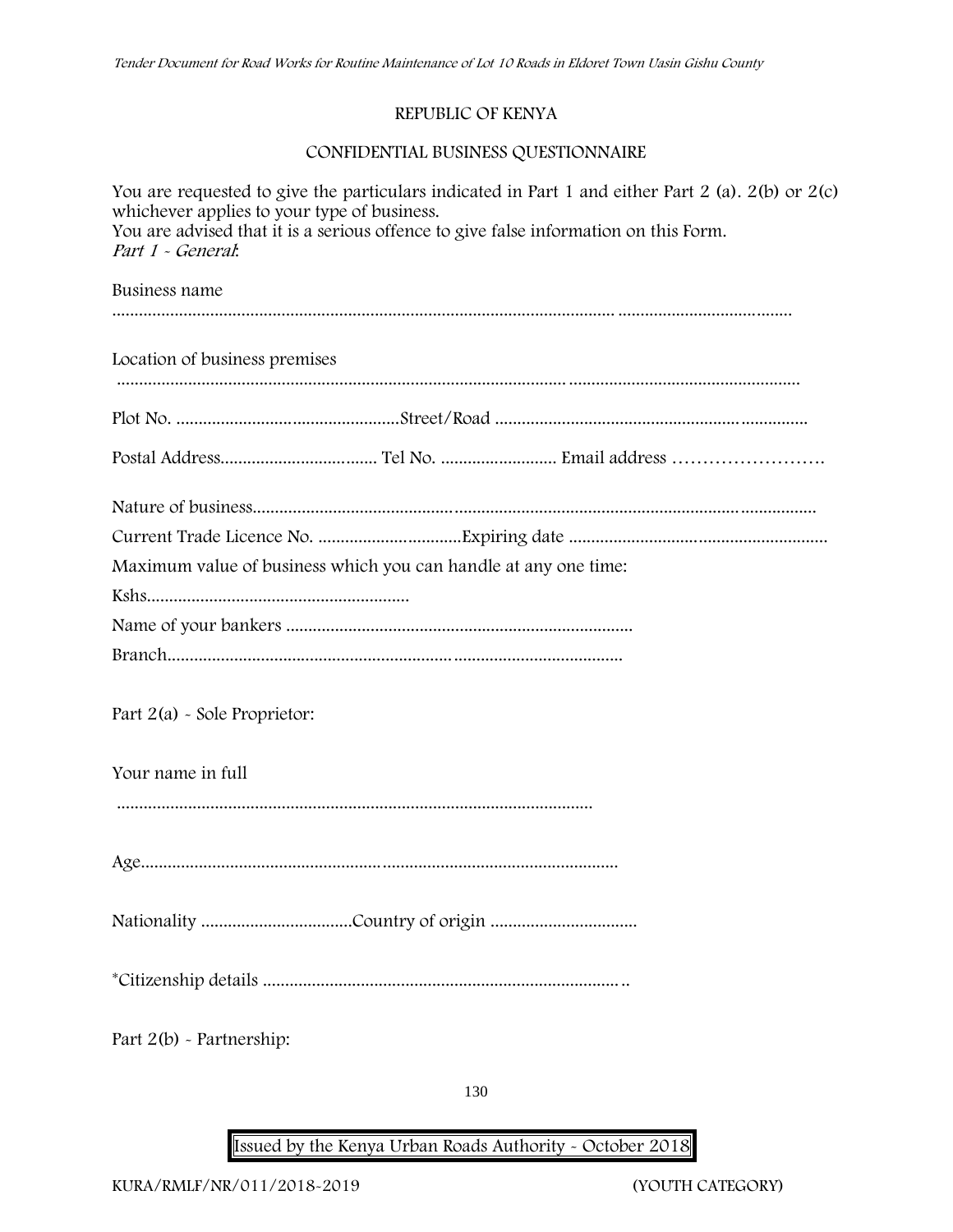|      | Give details of partners as follows:                 |                                  |        |
|------|------------------------------------------------------|----------------------------------|--------|
| Name | Nationality                                          | Citizenship Details <sup>•</sup> | Shares |
|      |                                                      |                                  |        |
|      |                                                      |                                  |        |
|      |                                                      |                                  |        |
|      |                                                      |                                  |        |
|      |                                                      |                                  |        |
|      | Part 2(c) - Registered Company:                      |                                  |        |
|      |                                                      |                                  |        |
|      | State the nominal and issued capital of the company- |                                  |        |
|      |                                                      |                                  |        |
|      |                                                      |                                  |        |
|      | Give details of all directors as follows:            |                                  |        |
| Name | Nationality                                          | Citizenship Details <sup>•</sup> | Shares |
|      |                                                      |                                  |        |
|      |                                                      |                                  |        |
|      |                                                      |                                  |        |
|      |                                                      |                                  |        |
|      |                                                      |                                  |        |
|      |                                                      |                                  |        |
|      |                                                      |                                  |        |

- Attach proof of citizenship (Compulsory)
- Attach certified copy of Form CR12 (Compulsory)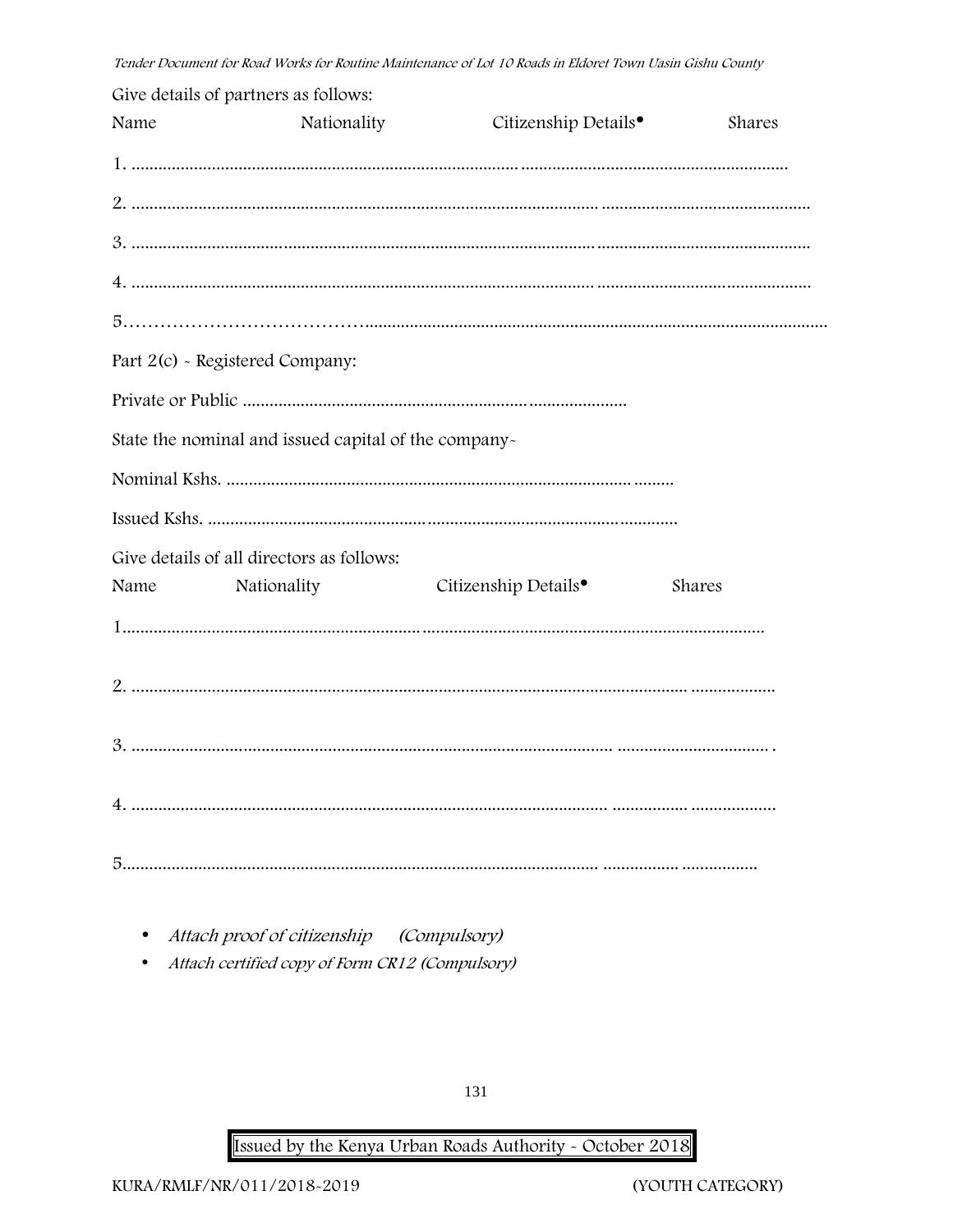**Part 3: Interest in the Firm:**

Is there any person / persons in the Kenya Urban Roads Authority (KURA) who has interest in this firm? Yes /No\*\*………………………….

I certify that the information given above is correct.

| Date | Signature of Bidder |
|------|---------------------|

**\*\* Delete as necessary**

132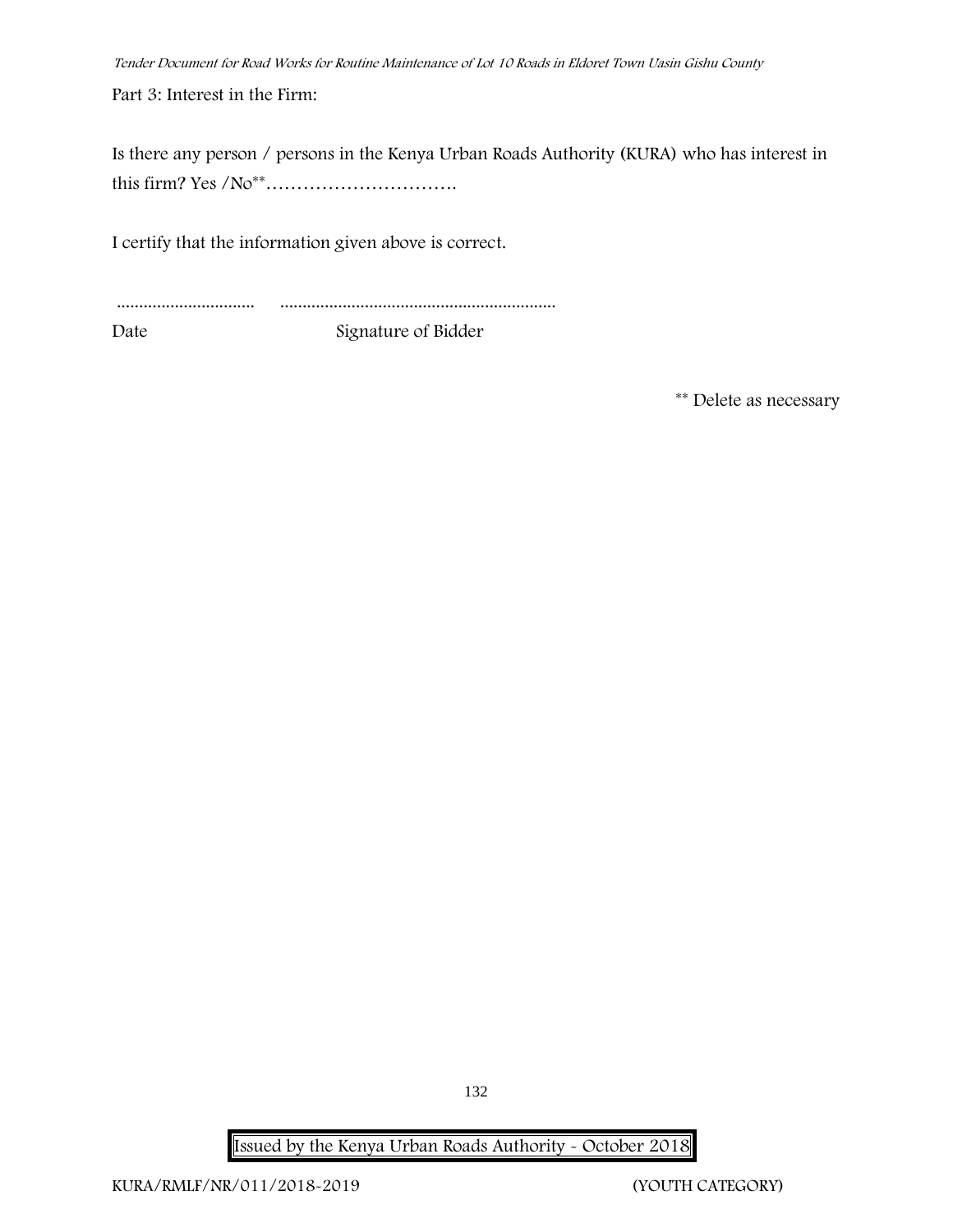## **SCHEDULE 2: FORM OF WRITTEN POWER OF ATTORNEY**

The Bidder shall state here below the name(s) and address of his representative(s) who is/are authorized to receive on his behalf correspondence in connection with the Bid.

…………………………………………………………………………… (Name of Bidder's Representative in block letters)

………………………………………………………….. (Address of Bidder's Representative)

…………………………………………………………………… (Signature of Bidder's Representative)

Alternate:

………………………………………………………….. (Name of Bidder's Representative in block letters)

………………………………………………………….. (Address of Bidder's Representative)

………………………………………………………….. (Signature of Bidder's Representative)

\*To be filled by all Bidders.

\*Both representative and alternate **must** attach copy of National Identification card or Passport.

133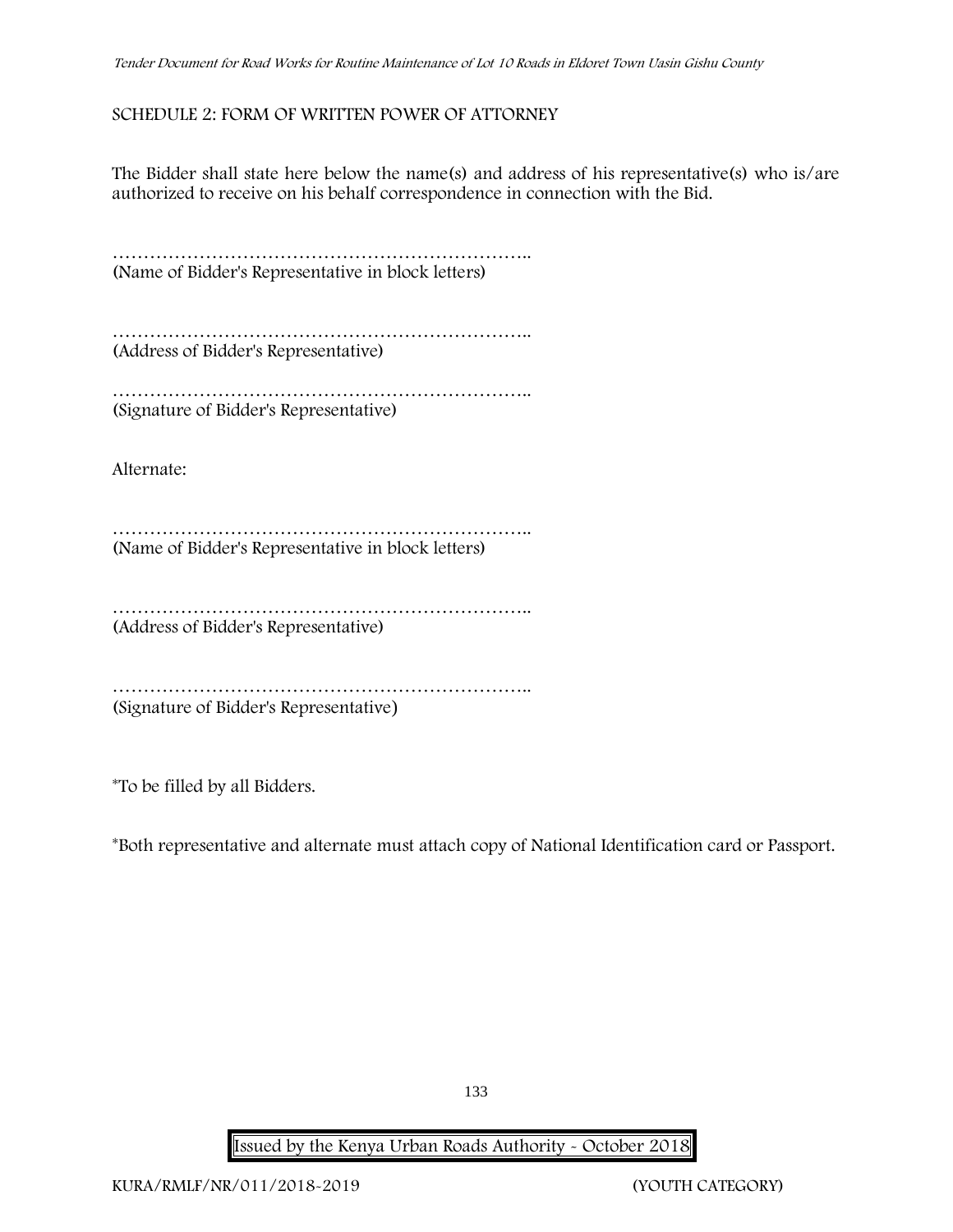# **SCHEDULE 3: CERTIFICATE OF BIDDER'S VISIT TO SITE**

| This is to certify that                                                         |               |  |  |  |  |
|---------------------------------------------------------------------------------|---------------|--|--|--|--|
|                                                                                 |               |  |  |  |  |
|                                                                                 |               |  |  |  |  |
| Being the authorized representative/Agent of [ <i>Name of bidder</i> ]          |               |  |  |  |  |
|                                                                                 |               |  |  |  |  |
|                                                                                 |               |  |  |  |  |
| participated in the organised inspection visit of the site of the works for the |               |  |  |  |  |
| ROUTINE MAINTENANCE OF LOT 10 ROADS IN ELDORET TOWN UASIN GISHU COUNTY          |               |  |  |  |  |
|                                                                                 |               |  |  |  |  |
| (Employer's Representative)                                                     |               |  |  |  |  |
|                                                                                 |               |  |  |  |  |
| (Name of Employer's Representative)                                             | (Designation) |  |  |  |  |

NOTE: This form is to be completed at the time of the organized site visit.

134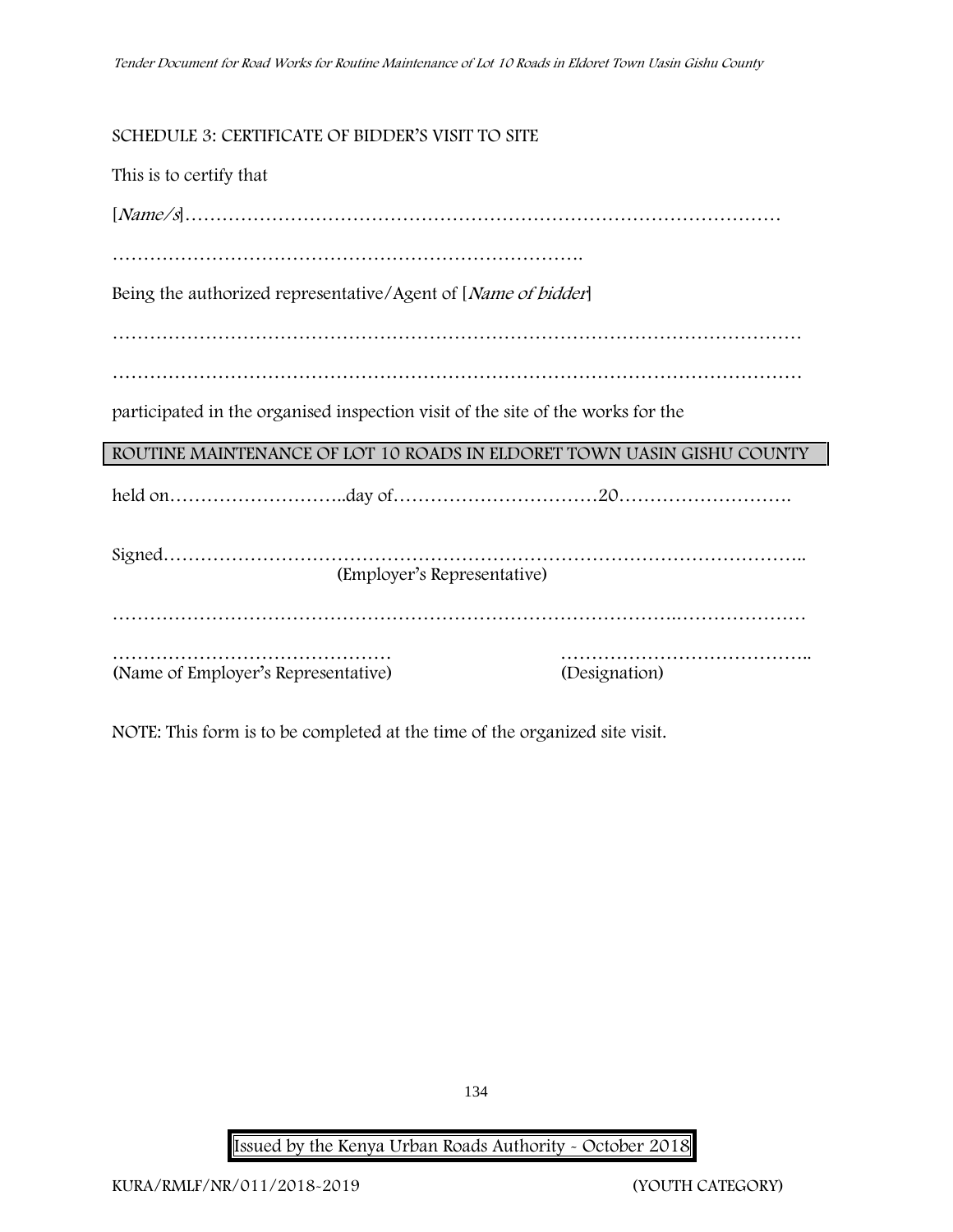| commence<br>Arrival on<br>Date of<br>Project<br>(Days<br>after       |                                                                                                                                                                                                                                                                                              |
|----------------------------------------------------------------------|----------------------------------------------------------------------------------------------------------------------------------------------------------------------------------------------------------------------------------------------------------------------------------------------|
| Rating<br>Power                                                      |                                                                                                                                                                                                                                                                                              |
| Imported<br>Owned,<br>Leased/                                        |                                                                                                                                                                                                                                                                                              |
| Sourc<br>$\mathbf 0$                                                 |                                                                                                                                                                                                                                                                                              |
| Imported)<br>Estimated<br>Mombasa<br>(If to be<br>Value<br><b>UE</b> |                                                                                                                                                                                                                                                                                              |
| Capacity<br>t or $m^3$                                               |                                                                                                                                                                                                                                                                                              |
| Used<br>New<br>or                                                    |                                                                                                                                                                                                                                                                                              |
| Manufactur<br>Year of<br>$\mathbf{o}$                                |                                                                                                                                                                                                                                                                                              |
| 258                                                                  |                                                                                                                                                                                                                                                                                              |
| Descriptio<br>n Type,<br>Model,<br>Make                              |                                                                                                                                                                                                                                                                                              |
|                                                                      | SCHEDULE 4: MAJOR ITEMS OF CONSTRUCTION PLANT AND EQUIPMENT                                                                                                                                                                                                                                  |
| 5: Qualification Criteria, Part 7.                                   | The Bidder shall enter in this schedule all major items of plant and equipment which he<br>proposes to bring to site. Only reliable plant in good working order and suitable for the work<br>required of it shall be shown on this Schedule. Summary of the same shall be entered in Section |
| I certify that the above information is correct.                     |                                                                                                                                                                                                                                                                                              |
| (Signature of Bidder)                                                | (Date)                                                                                                                                                                                                                                                                                       |

### **SCHEDULE 4: MAJOR ITEMS OF CONSTRUCTION PLANT AND EQUIPMENT**

135

**Issued by the Kenya Urban Roads Authority - October 2018**

**KURA/RMLF/NR/011/2018-2019 (YOUTH CATEGORY)**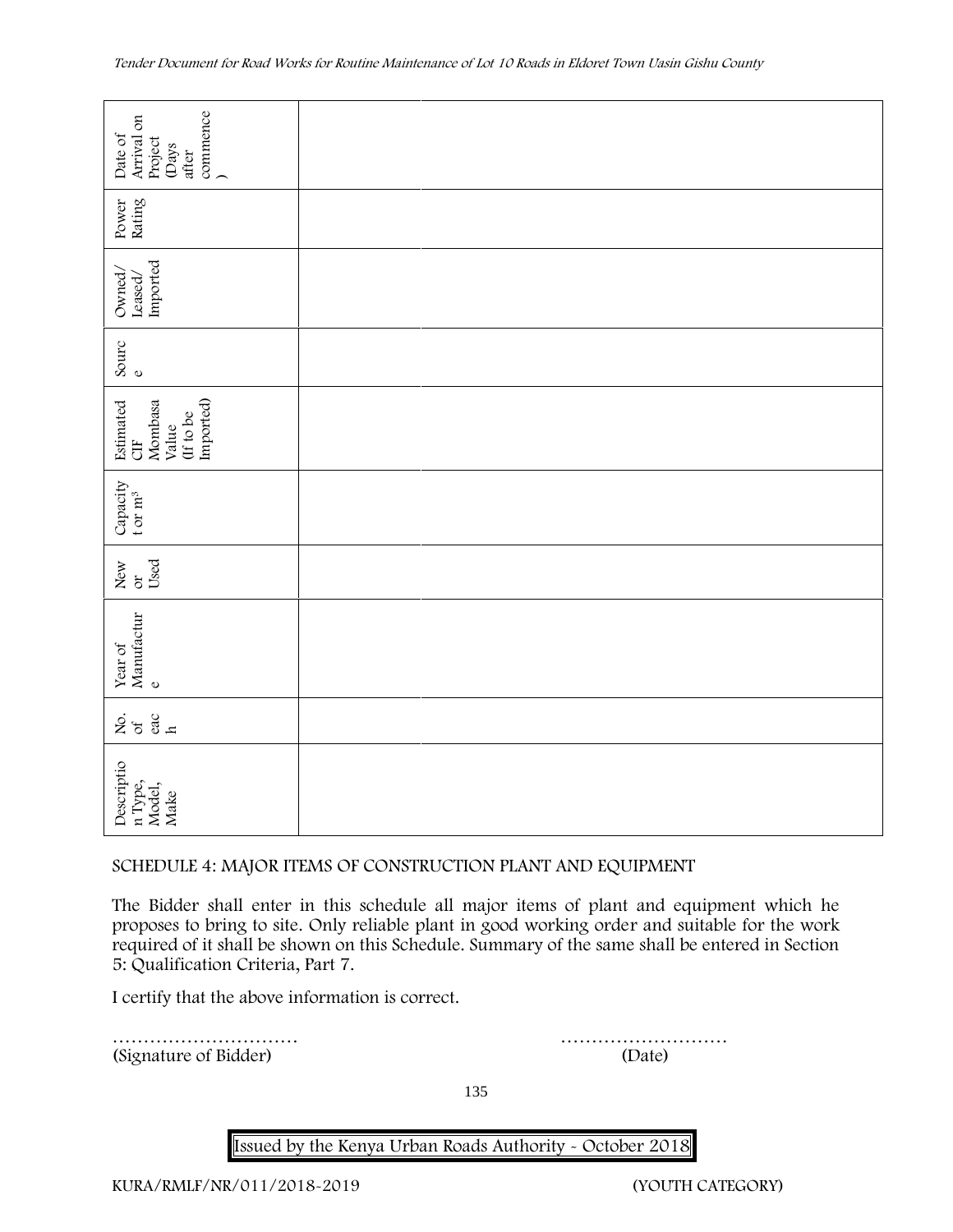### **SCHEDULE 5: KEY PERSONNEL**

| <b>DESIGNATION</b>                     | <b>NAME</b> | <b>NATIONALITY</b> | SUMMARY OF QUALIFICATIONS AND<br><b>EXPERIENCE</b> |                     |                     |
|----------------------------------------|-------------|--------------------|----------------------------------------------------|---------------------|---------------------|
|                                        |             |                    | Qualifications                                     | General             | Specific            |
|                                        |             |                    |                                                    | Experience<br>(Yrs) | Experience<br>(Yrs) |
|                                        |             |                    |                                                    |                     |                     |
| Headquarters                           |             |                    |                                                    |                     |                     |
| Partner/Director<br>or other key staff |             |                    |                                                    |                     |                     |
| (give designation)                     |             |                    |                                                    |                     |                     |
|                                        |             |                    |                                                    |                     |                     |
| Site Office                            |             |                    |                                                    |                     |                     |
| 1. Site Agent                          |             |                    |                                                    |                     |                     |
| 2. Site Surveyor                       |             |                    |                                                    |                     |                     |
|                                        |             |                    |                                                    |                     |                     |
| 3. Foreman                             |             |                    |                                                    |                     |                     |
|                                        |             |                    |                                                    |                     |                     |
|                                        |             |                    |                                                    |                     |                     |

**Note:** The Bidder shall list in this schedule the key personnel he will employ from the Contractor's headquarters and from the Contractor's site office to direct and execute the work together with their qualifications, experience, position held and nationality in accordance with Clause 15.2 and 16.3 of the Conditions of Contract Part II (where required, use separate sheets to add extra data for column 4). Bidders shall attach certified copies of academic certificates, and CVs of all key staff.

I certify that the above information is correct.

(Signature of Bidder) (Date)

………………………… ………………………

136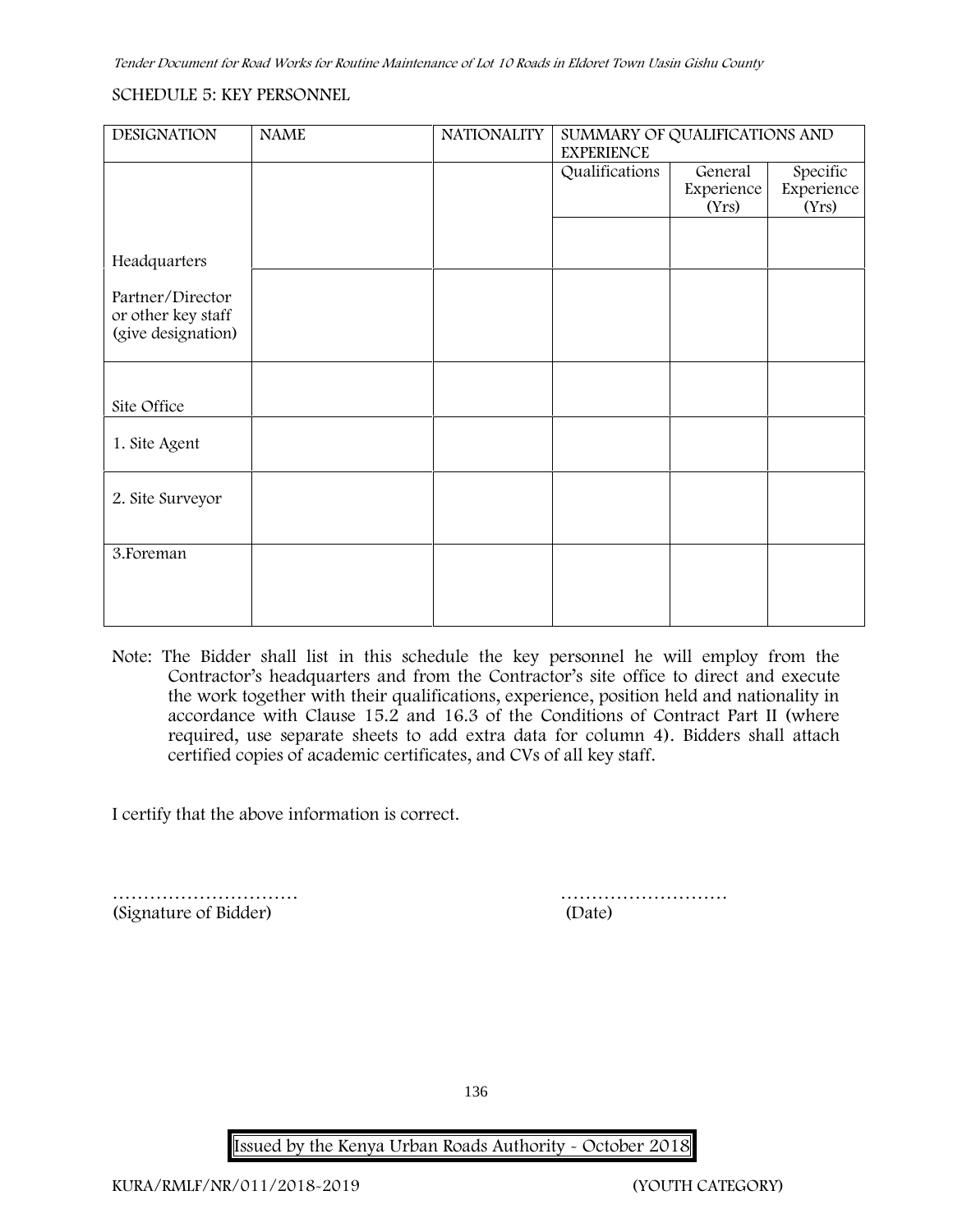### **SCHEDULE 6: SCHEDULE OF ROADWORKS CARRIED OUT BY THE BIDER IN THE LAST THREE YEARS**

### **SCHEDULE 6A: COMPLETED WORKS**

| DESCRIPTION OF WORKS | NAME OF CLIENT | VALUE OF<br>WORKS (KSHS) $^\ast$ | YEAR COMPLETED/<br><b>REMARKS</b> |
|----------------------|----------------|----------------------------------|-----------------------------------|
|                      |                |                                  |                                   |
|                      |                |                                  |                                   |
|                      |                |                                  |                                   |
|                      |                |                                  |                                   |
|                      |                |                                  |                                   |
|                      |                |                                  |                                   |
|                      |                |                                  |                                   |
|                      |                |                                  |                                   |
|                      |                |                                  |                                   |
|                      |                |                                  |                                   |
|                      |                |                                  |                                   |
|                      |                |                                  |                                   |
|                      |                |                                  |                                   |
|                      |                |                                  |                                   |

**Note:** Bidders shall attach certified copies of letters of award (for each listed project), certified copies of completion certificates.

I certify that the above works were successfully carried out by this Bidder.

………………………… ………………………

(Signature of Bidder) (Date) \* **Value in KShs using Central Bank of Kenya mean exchange rate at a reference date 7 days before date of BID opening**

137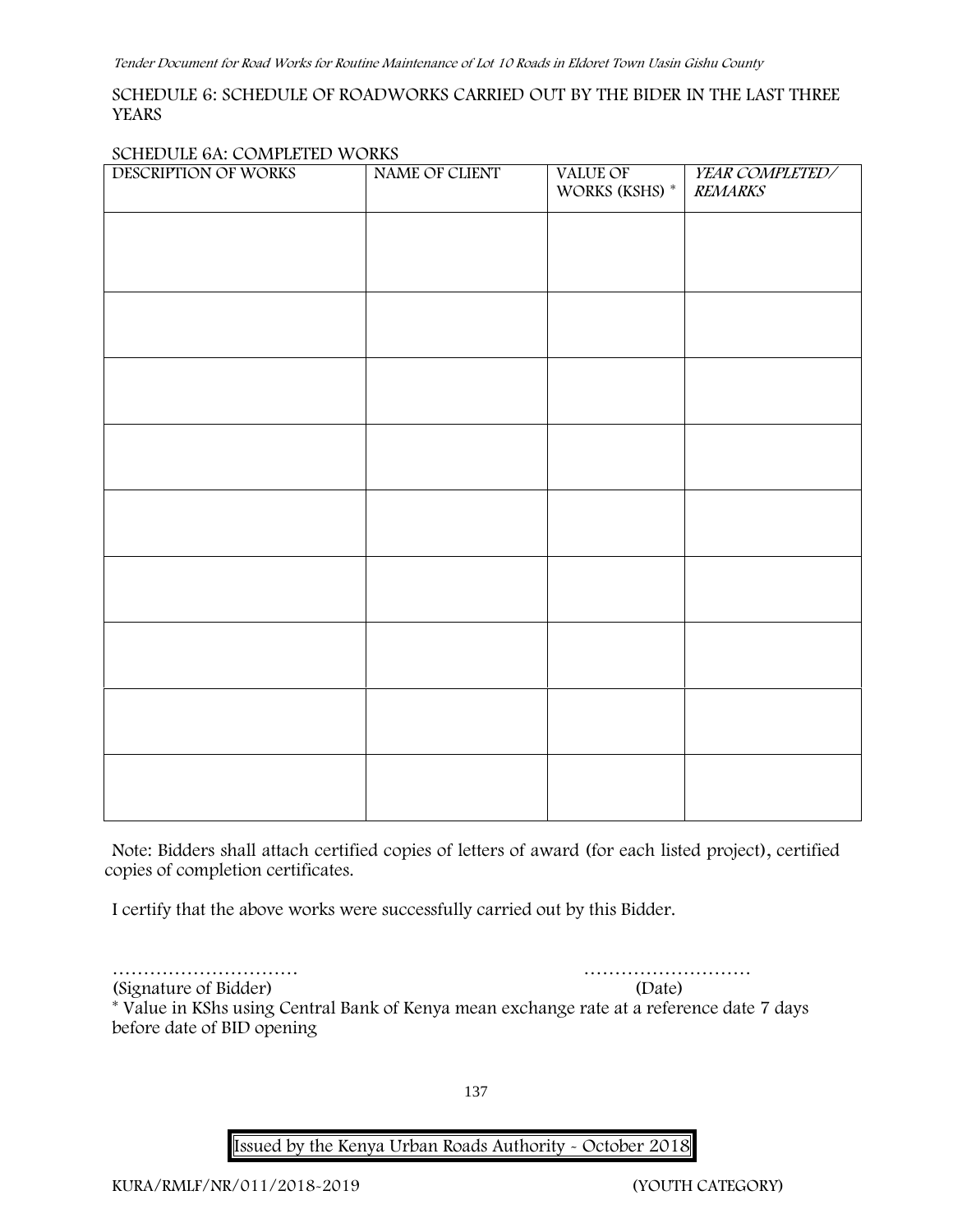### **SCHEDULE 6B: NON-COMPLETED WORKS BEYOND COMPLETION DATE**

| DESCRIPTION OF WORKS | NAME OF CLIENT | VALUE OF       | YEAR COMPLETED/ |
|----------------------|----------------|----------------|-----------------|
|                      |                | WORKS (KSHS) * | <b>REMARKS</b>  |
|                      |                |                |                 |
|                      |                |                |                 |
|                      |                |                |                 |
|                      |                |                |                 |
|                      |                |                |                 |
|                      |                |                |                 |
|                      |                |                |                 |
|                      |                |                |                 |
|                      |                |                |                 |
|                      |                |                |                 |
|                      |                |                |                 |
|                      |                |                |                 |
|                      |                |                |                 |
|                      |                |                |                 |
|                      |                |                |                 |
|                      |                |                |                 |
|                      |                |                |                 |
|                      |                |                |                 |
|                      |                |                |                 |
|                      |                |                |                 |
|                      |                |                |                 |
|                      |                |                |                 |
|                      |                |                |                 |

**Note:** Bidders shall attach certified copies of letters of award (for each listed project), certified evidence for executed works for non-completed projects e.g. copy of recent payment certificate.

I certify that the above works were successfully carried out by this Bidder.

(Signature of Bidder) (Date)

………………………… ………………………

\* **Value in KShs using Central Bank of Kenya mean exchange rate at a reference date 7 days before date of BID opening**

138

**Issued by the Kenya Urban Roads Authority - October 2018**

**KURA/RMLF/NR/011/2018-2019 (YOUTH CATEGORY)**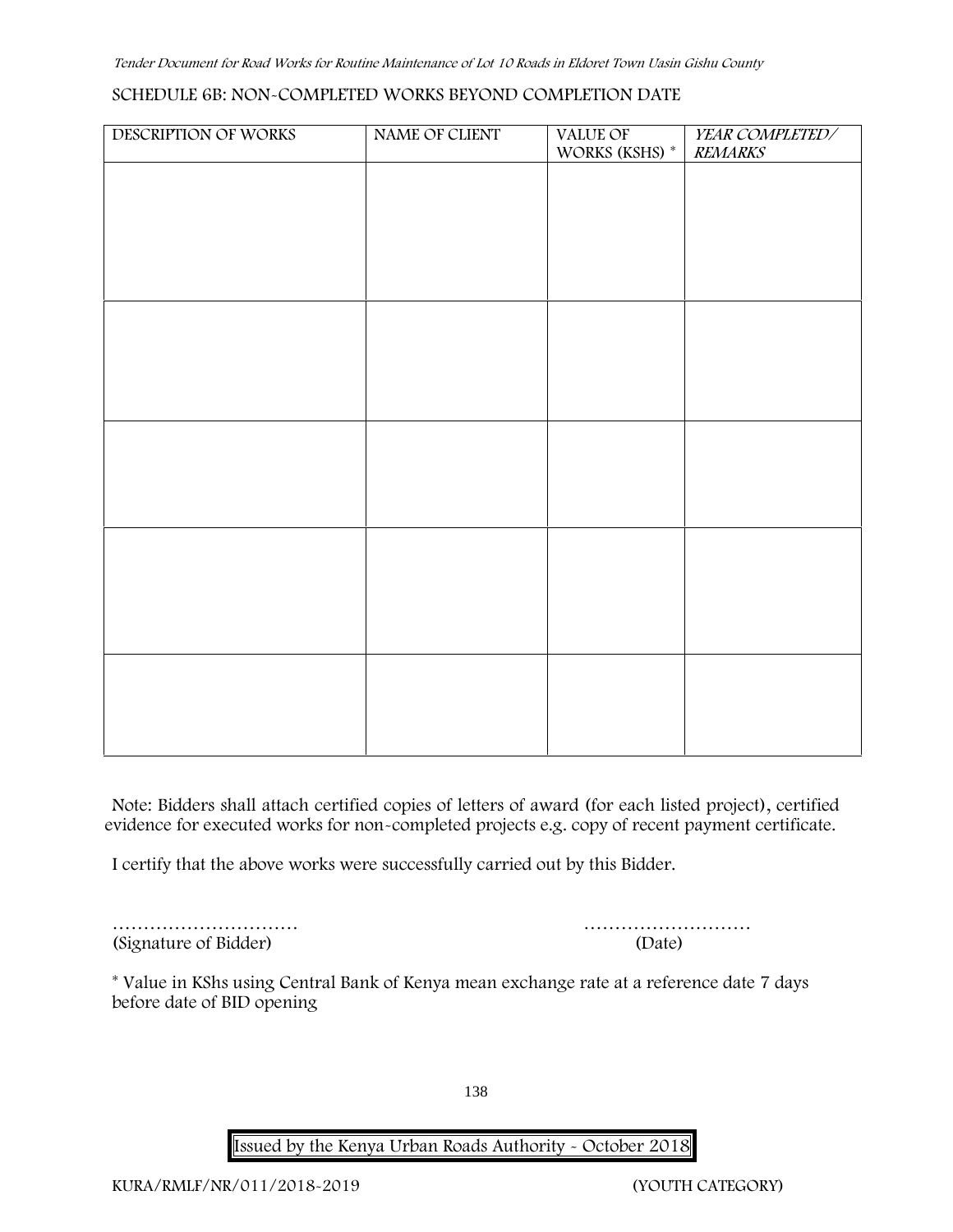# **SCHEDULE 6C: SPECIFIC EXPERIENCE**

| DESCRIPTION OF WORKS | NAME OF CLIENT | <b>VALUE OF</b><br>WORKS (KSHS) * | YEAR COMPLETED/<br><b>REMARKS</b> |
|----------------------|----------------|-----------------------------------|-----------------------------------|
|                      |                |                                   |                                   |
|                      |                |                                   |                                   |
|                      |                |                                   |                                   |
|                      |                |                                   |                                   |
|                      |                |                                   |                                   |
|                      |                |                                   |                                   |
|                      |                |                                   |                                   |
|                      |                |                                   |                                   |
|                      |                |                                   |                                   |
|                      |                |                                   |                                   |
|                      |                |                                   |                                   |
|                      |                |                                   |                                   |
|                      |                |                                   |                                   |
|                      |                |                                   |                                   |
|                      |                |                                   |                                   |
|                      |                |                                   |                                   |
|                      |                |                                   |                                   |

**Note:** Bidders shall attach certified copies of letters of award (for each listed project), certified evidence for executed works for non-completed projects e.g. copy of recent payment certificate.

I certify that the above works were successfully carried out by this Bidder.

|                       | .      |
|-----------------------|--------|
| (Signature of Bidder) | (Date) |

………………………

139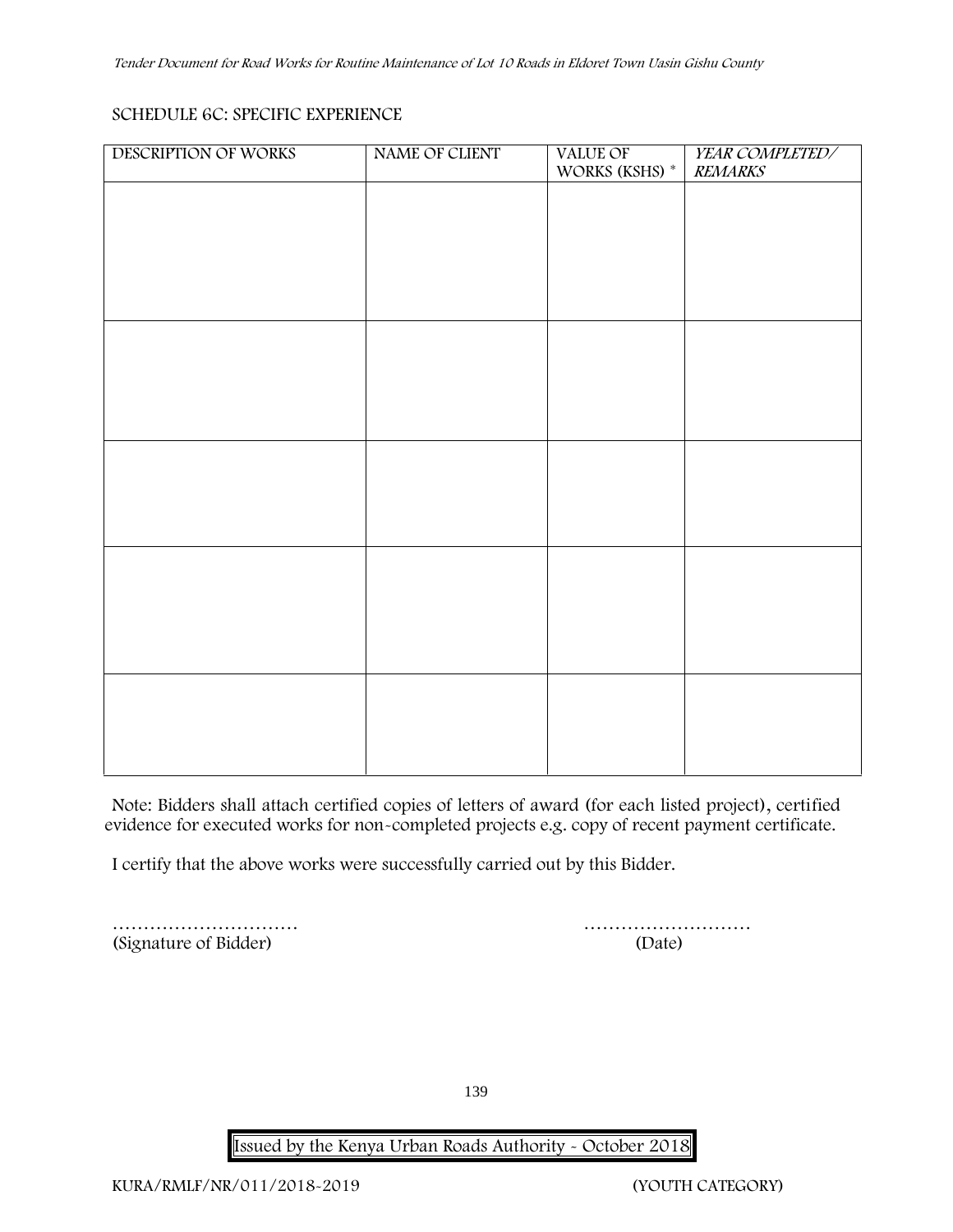\* **Value in KShs using Central Bank of Kenya mean exchange rate at a reference date 7 days before date of BID opening**

### **SCHEDULE 7: SCHEDULE OF ONGOING PROJECTS**

| DESCRIPTION OF<br><b>WORKS</b> | NAME OF<br><b>CLIENT</b> | DATE OF<br>COMMENC<br><b>EMENT</b> | DATE OF<br>COMPLETION | VALUE OF<br>WORKS (KSHS) | <b>VALUE</b><br>COMPLETED<br>UP TO DATE<br>$\%$ | PHYSICALLY<br>COMPLETED<br>UP TO DATE<br>$\%$ |  |
|--------------------------------|--------------------------|------------------------------------|-----------------------|--------------------------|-------------------------------------------------|-----------------------------------------------|--|
|                                |                          |                                    |                       |                          |                                                 |                                               |  |
|                                |                          |                                    |                       |                          |                                                 |                                               |  |
|                                |                          |                                    |                       |                          |                                                 |                                               |  |
|                                |                          |                                    |                       |                          |                                                 |                                               |  |
|                                |                          |                                    |                       |                          |                                                 |                                               |  |
|                                |                          |                                    |                       |                          |                                                 |                                               |  |

**Note:** 1. Bidders shall attach certified copies of letters of award (for each listed project) and any certified evidence for executed works e.g copy of recent payment certificate.

2. Bidders must indicate all their on-going works as at the time of bidding. Any non disclosure shall constitute non-responsiveness)

I certify that the above works are being carried out by me and that the above information is correct.

(Signature of Bidder) (Date)

………………………… ………………………

140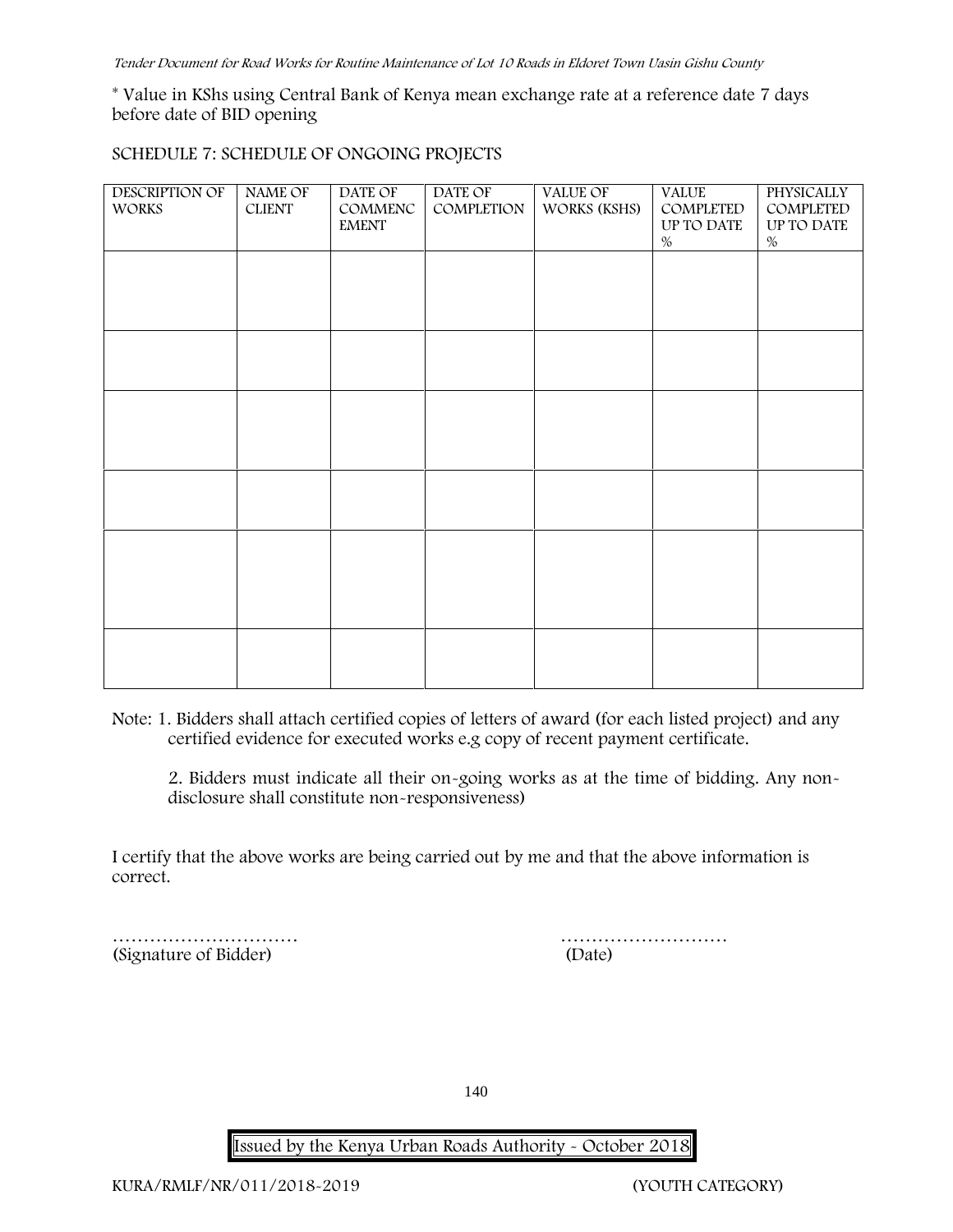### **SCHEDULE 8: FINANCIAL STANDING**

- 1 Submit copies of audited profit and loss statements and balance sheet for the last five calendar years and estimated projection for the next two years with certified English translation where appropriate.
- 2 Give turnover figures for each of the last two (2) financial years. Quote in millions and decimal thereof.

|                               | Year 1(2016) | Year 2(2017) |
|-------------------------------|--------------|--------------|
|                               | Ksh.         | Ksh.         |
| Road works                    |              |              |
| Other civil Engineering works |              |              |
| Other (specify)               |              |              |
| Total                         |              |              |

# **SUMMARY OF ASSETS AND LIABILTIES OF THE AUDITED FINANCIAL STATEMENTS OF THE LAST TWO (2) FINANCIAL YEARS.**

|                              | Year 1(2016) | Year 2(2017) |
|------------------------------|--------------|--------------|
|                              | KShs.        | KShs.        |
| 1. Total Assets              |              |              |
| 2. Current Assets            |              |              |
| 3. Bank Credit Line Value    |              |              |
| 4. Total Liabilities         |              |              |
| 5. Current Liabilities       |              |              |
| 6. Net Worth (1-4)           |              |              |
| 7. Working capital $(2+3-4)$ |              |              |

# (a) Name/Address of Commercial Bank providing credit line

………………………………………………………………………………………………

(b) Total amount of credit line KShs………………………………………………

Attach a certified copy of Undertaking of the Bank to provide the credit.

(c) Attach bank statements for the last six (6) months

141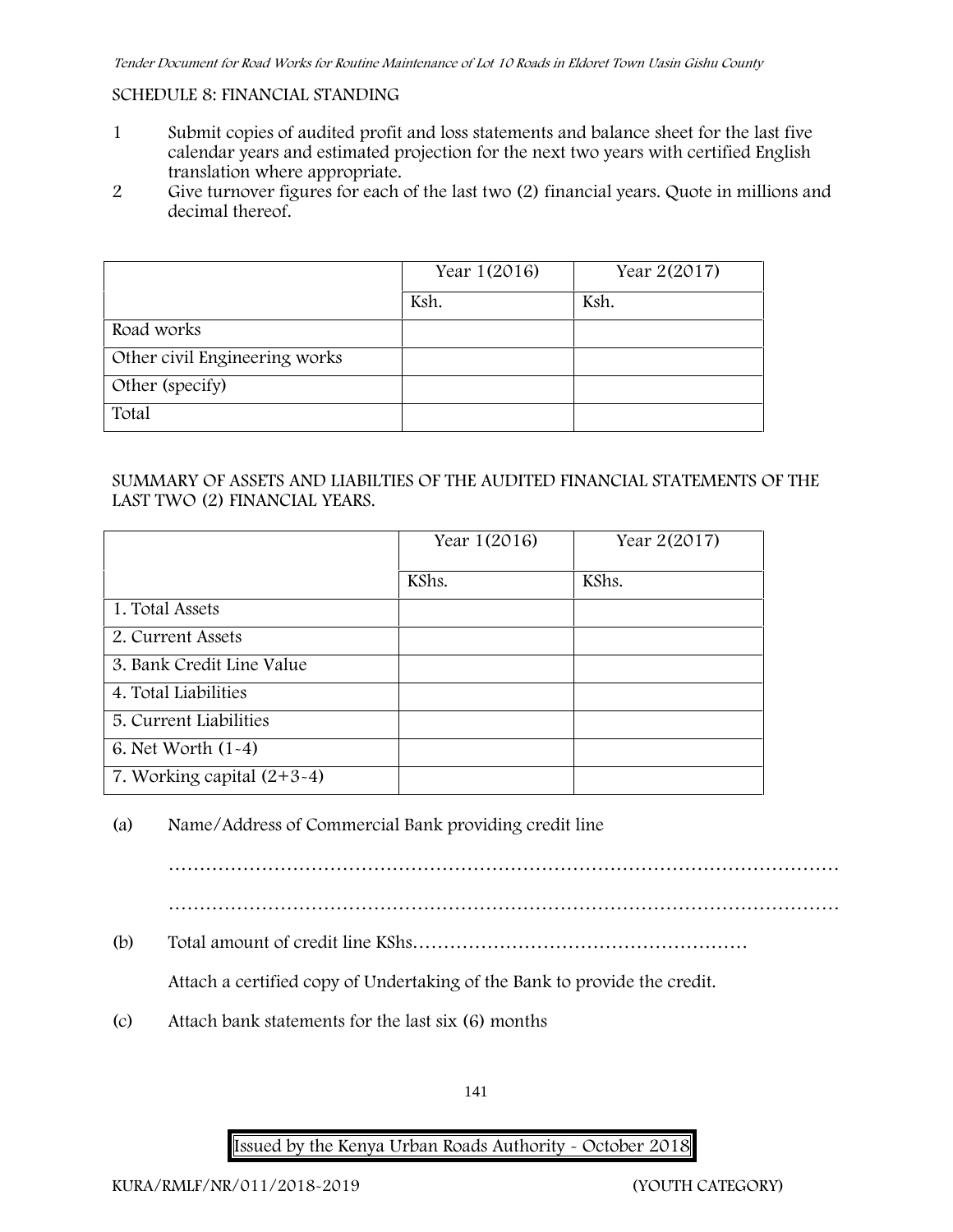# **SCHEDULE 9: OTHER SUPPLEMENTARY INFORMATION**

Financial reports for the last three years, balance sheets, profit and loss statements, auditors' reports etc. List them below and attach copies. ………………………………………………………………………………………………… ………………………………………………………………………………………………… ………………………………………………………………………………………………… Evidence of access to financial resources to meet the qualification requirements. Cash in hand, lines of credit etc. List below and attach copies of supporting documents ………………………………………………………………………………………………… …………………………………………………………………………………………………. …………………………………………………………………………………………………. ………………………………………………………………………………………………… Name, address, telephone, telex, fax numbers and email of the Bidders Bankers who may provide reference if contacted by the Contracting Authority. ……………………………………………………………………………………………….. ………………………………………………………………………………………………. ………………………………………………………………………………………………. I certify that the above information is correct.

……………………………. …………………………………….. Date Signature of Bidder

(To be signed by authorized representative and officially stamped)

142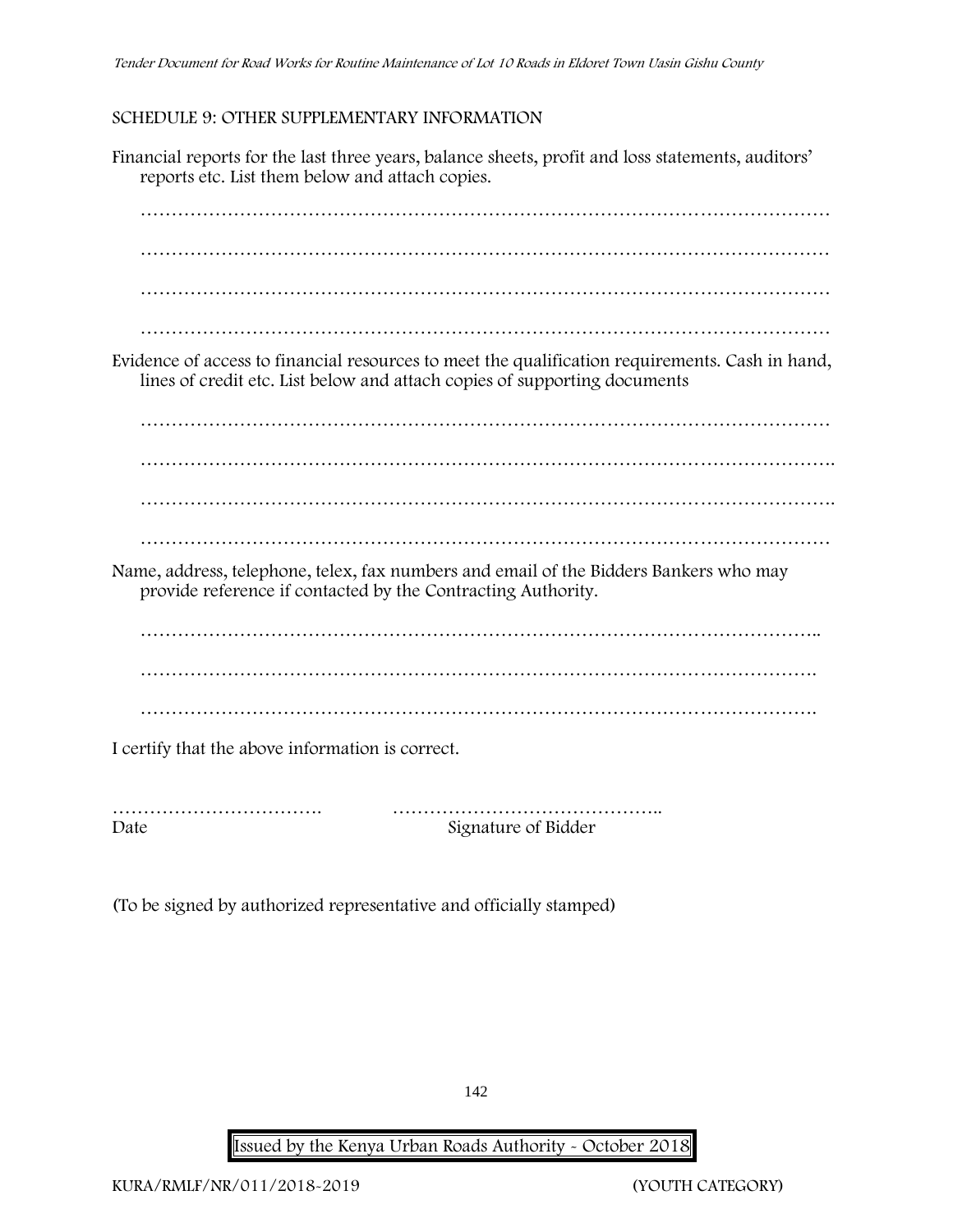# **SCHEDULE 10: LITIGATION HISTORY FORM**

Information on current litigation in which the Bidder is involved.

| <b>OTHER PARTY (IES)</b> | <b>CAUSE OF DISPUTE</b> | AMOUNT INVOLVED (KSHS) |
|--------------------------|-------------------------|------------------------|
|                          |                         |                        |
|                          |                         |                        |
|                          |                         |                        |
|                          |                         |                        |
|                          |                         |                        |

I certify that the above information is correct.

……………………………. …………………………………….. Date Signature of Bidder

(To be signed by authorized representative and officially stamped)

**Issued by the Kenya Urban Roads Authority - October 2018**

143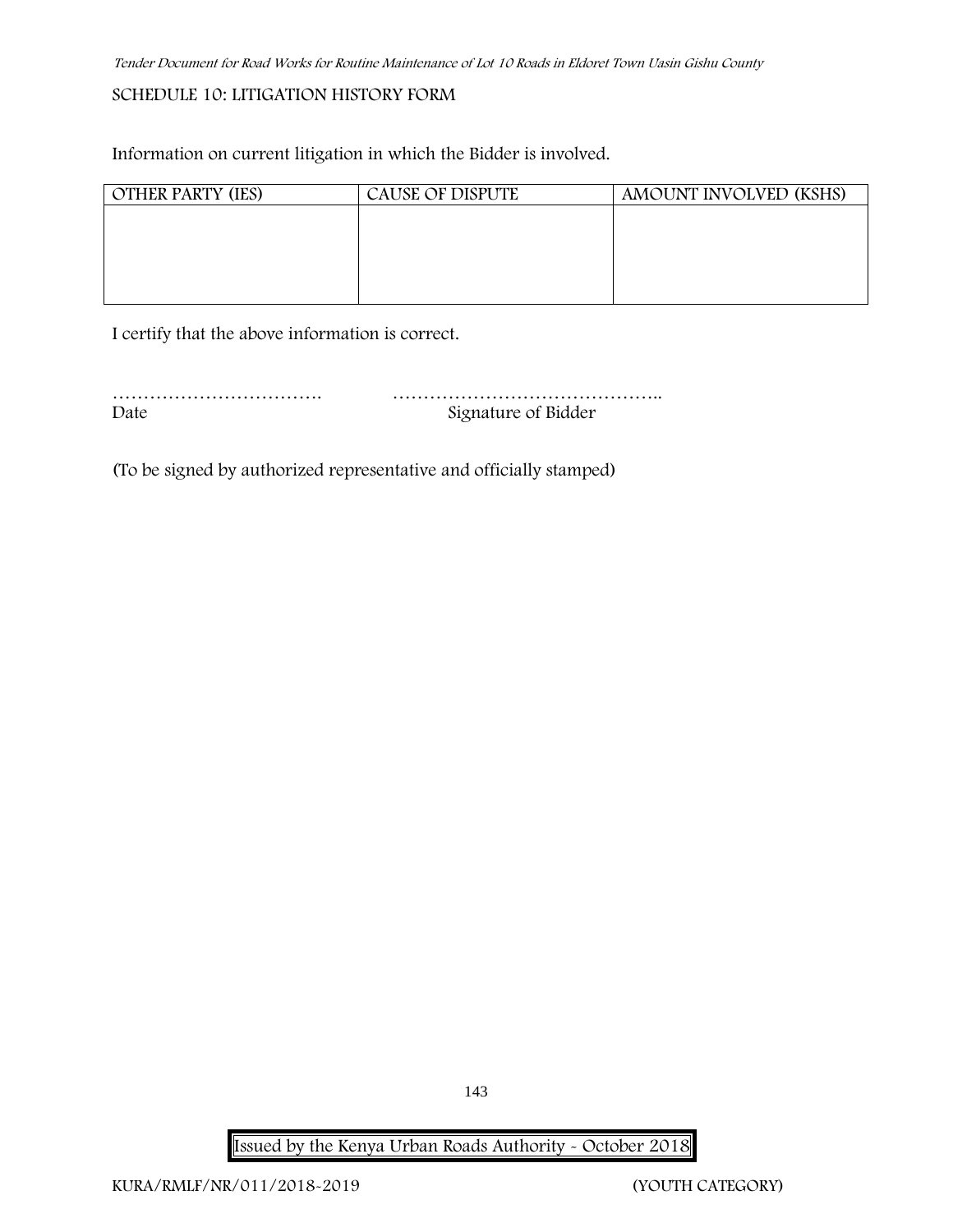# **SCHEDULE 11: DECLARATION FORM FOR BANKRUPT OR INSOLVENT AND DEBARMENT**

Date

To

The Kenya Urban Roads Authority

P.O Box 41727 – 00100,

IKM Place, 5th Ngong Ave, Nairobi,

### KENYA.

Ladies and Gentlemen,

The Tenderer i.e. (full name and complete physical and postal address)

………………………………………………………………………………………………………

………………………………………………………………………………………………………

……………………declare the following: -

a) That I/ We have not been debarred from participating in public procurement by anybody, institution or person.

b) That I/ We have not been involved in and will not be involved in corrupt and fraudulent practices regarding public procurement anywhere.

c) That I/ We are not insolvent, in receivership, bankrupt or in the process of being wound up and is not the subject of legal proceedings relating to the foregoing.

d) That I/We are not under any ongoing investigation by the Ethics and Anti-Corruption Commission (EACC) for any corrupt and/or economic crimes or practices.

e) That I/ We are not associated with any other Tenderer participating in this Tender.

f) That I/We do hereby confirm that all the information given in this tender is accurate, factual and true to the best of our knowledge.

Yours sincerely,

………………………………………………………………………………

Name of Tenderer

………………………………………………………………………………..

Signature of duly authorised person signing the Tender

…………………………………………………………………………..

Name and Capacity of duly authorised person signing the Tender

………………………………………

Stamp or Seal of Tenderer

144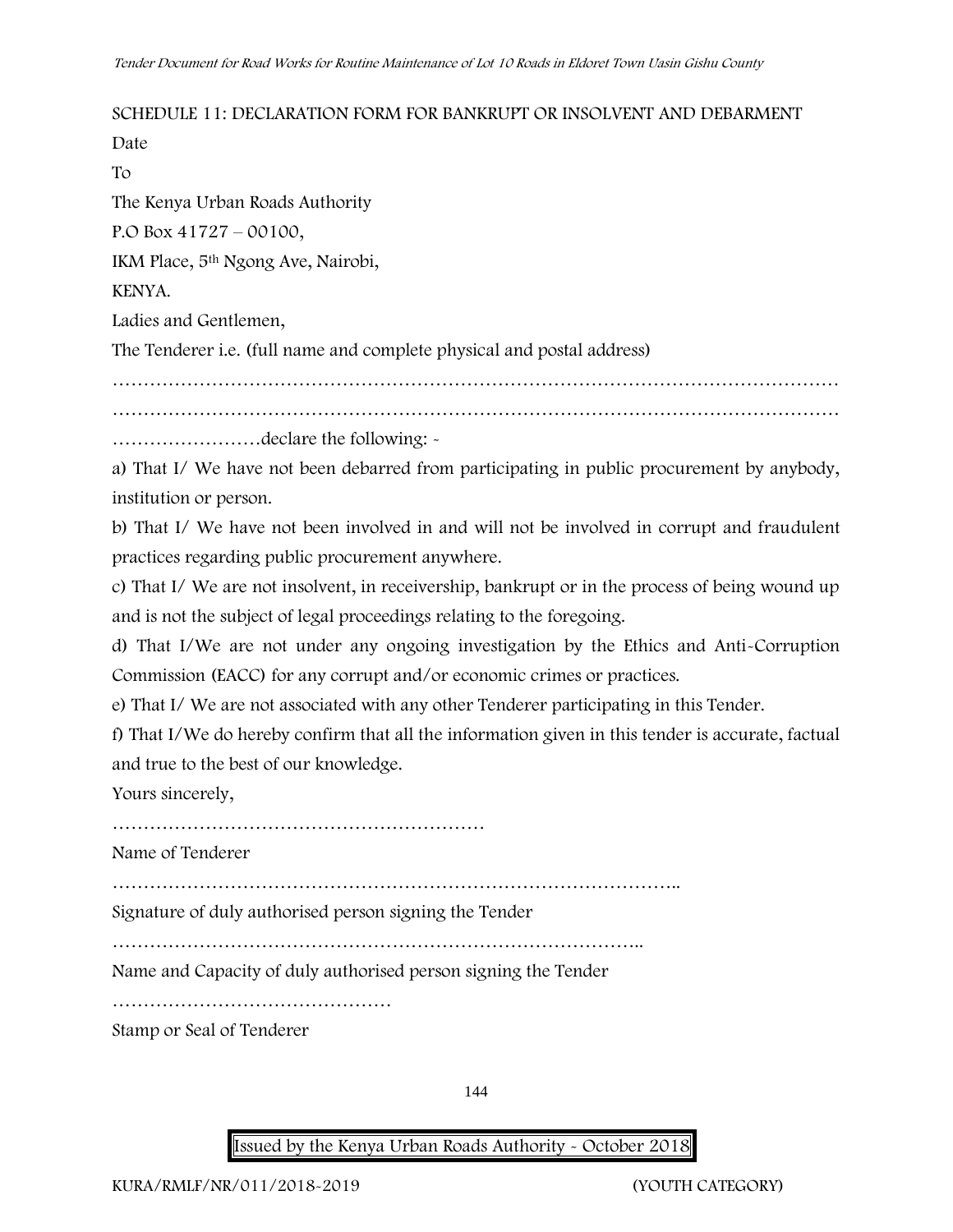**SCHEDULE 12: ANTI CORRUPTION DECLARATION / COMMITMENT / PLEDGE FORM**

| recognize that Public Procurement is based on a free, fair and competitive tendering |  |
|--------------------------------------------------------------------------------------|--|
| process which should not be open to abuse.                                           |  |

I/We ……………………………………………………………………….. Declare that I/We will not offer or facilitate, directly or indirectly, any inducement or reward to any public officer, their relations or business associates, in connection with tender No.

………………………………………………. for or in the subsequent performance of the contract if I/We am/are successful.

Signed by ……………………………… C.E.O. or Authorized

Representative. Name ……………………………………………..

Designation………………………………..

Signature…………………………………….

Date………………………………………..

**In case of sub-contracting**

Signed by ………………………………….. CEO of the firm to be subcontracted

Name……………………………………………

Designation……………………………………..

Signature………………………………….

Date………………………………………..

145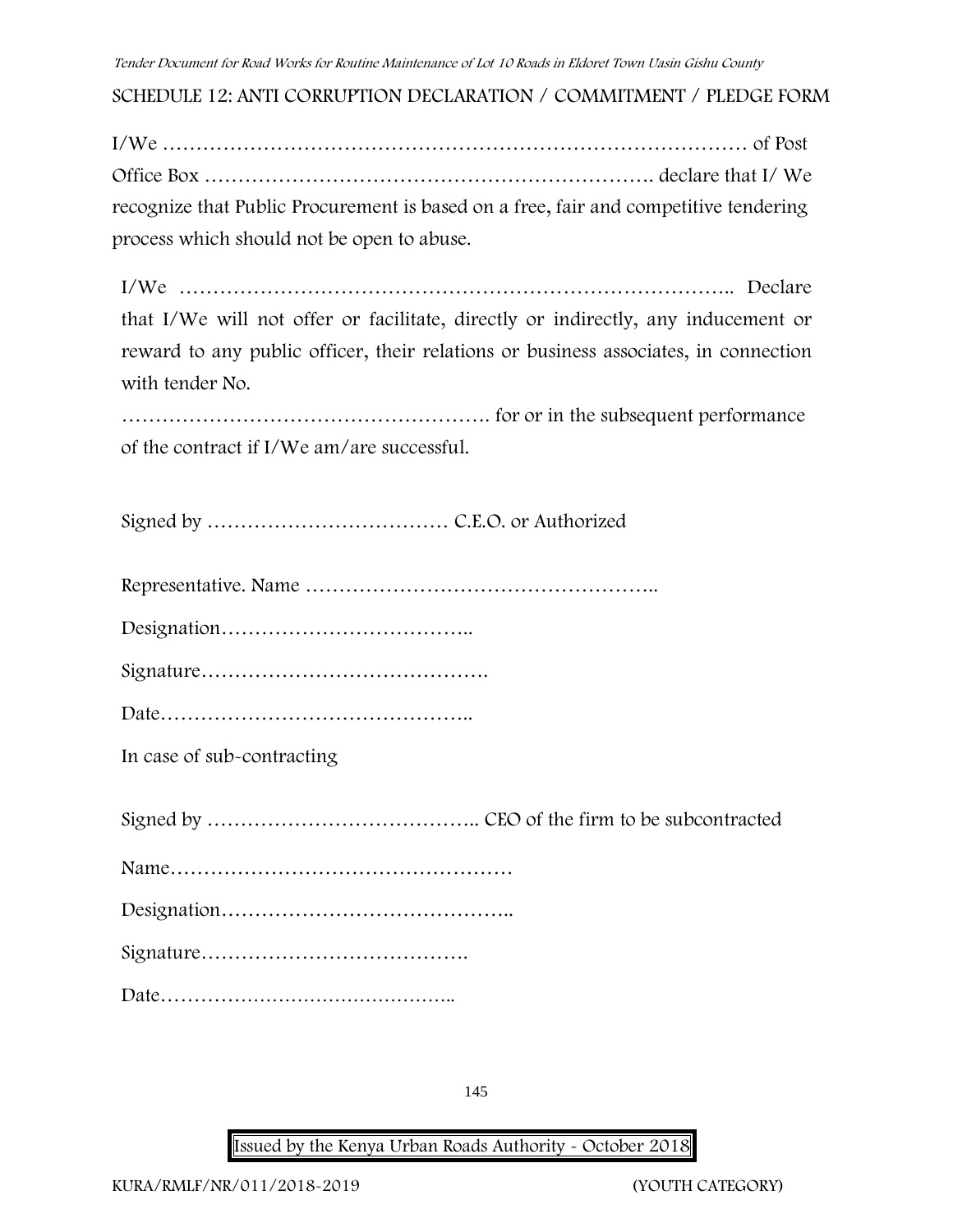*Tender Document for Road Works for Routine Maintenance of Lot 10 Roads in Eldoret Town Uasin Gishu County*

## **SECTION XII: FORM OF AGREEMENT**

**Issued by the Kenya Urban Roads Authority - October 2018**

146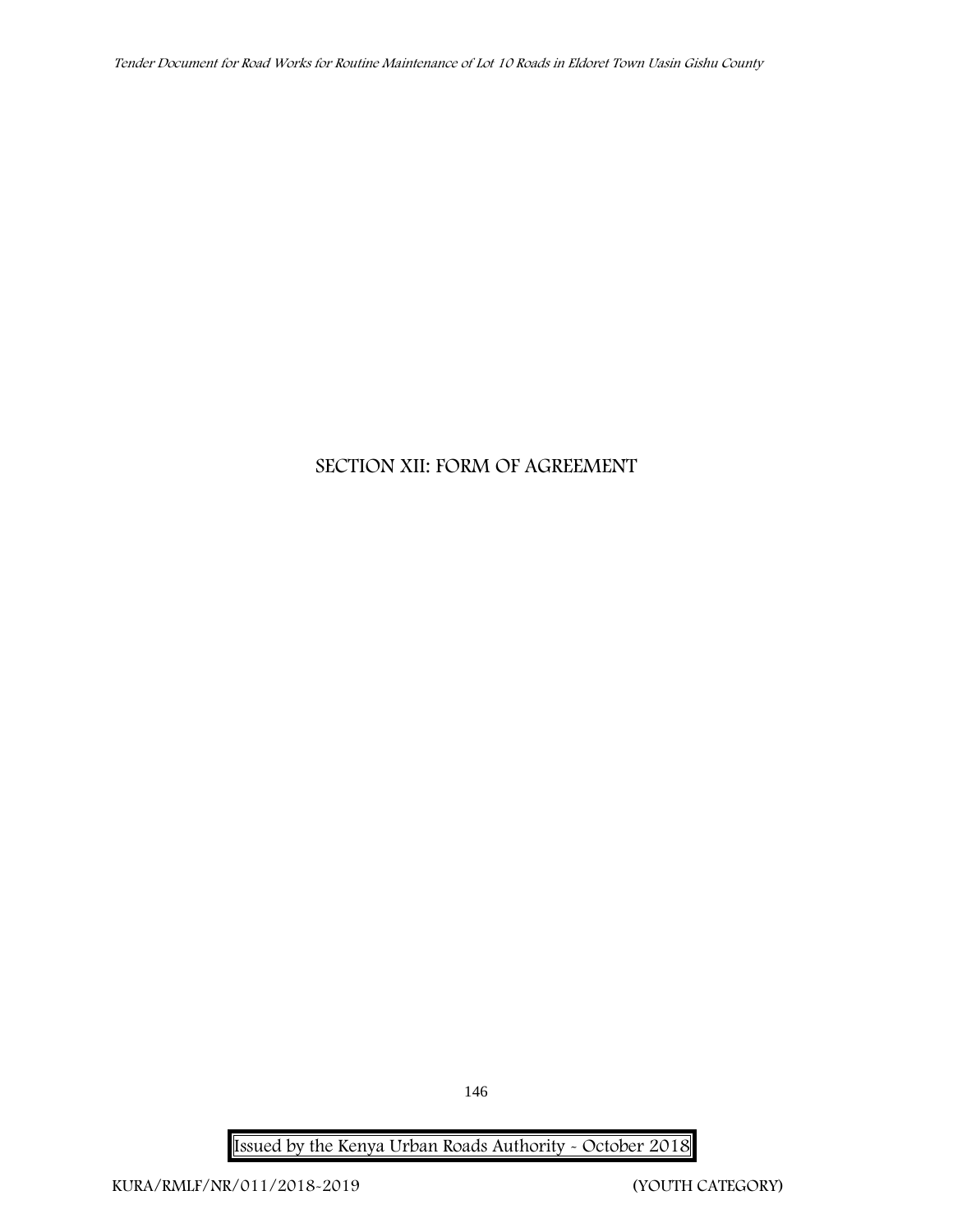#### **FORM OF AGREEMENT**

*\*\*(To be signed after the award of a contract)*

THIS AGREEMENT is made on the …………………… day of …………………. 20 …………… between the Kenya Urban Roads Authority of P. O. Box 41727-00100, Nairobi, Kenya hereinafter called "the

Employer" of the one part and M/S ................................................................................. (Contractor) of P. O . .................................................... (address) hereinafter called "the

Contractor" of the other part.

WHEREAS the Employer is desirous that certain works should be executed, viz.

#### **ROUTINE MAINTENANCE OF LOT 10 ROADS IN ELDORET TOWN UASIN GISHU COUNTY, CONTRACT NO. KURA/RMLF/NR/011/2018-2019**

and has a Contract with the Contractor for the execution completion and maintenance of such works in the region NOW THIS AGREEMENT WITNESSETH as follows:

In this agreement words and expressions shall have the same meanings as are respectively assigned to them in the Conditions of Contract hereinafter referred to.

The following document shall be deemed to form and be read and construed as part of this Agreement, viz.:

- The form of bid dated………………………….

- The Conditions of Contract (FIDIC IV) Part 2
- The Conditions of Contract (FIDIC IV) Part 1
- The Special Specification
- The Standard Specifications
- The Priced Bill of Quantities
- The Letter of Award and Acceptance
- Schedules of Supplementary Information

-The Drawings

-Other documents as may be agreed and listed

All aforesaid documents are hereinafter referred to as "The Contract".

In consideration of the payment to be made by the Employer to the Contractor, the Contractor hereby covenants with the Employer to execute, complete and maintain the works in conformity in all respects with the provisions of the Contract.

The Employer hereby covenants to pay the Contractor in consideration of the execution, completion and maintenance of the works the Contract Price at the times and in the manner prescribed by the Contract.

IN WITNESS WHEREOF the parties have hereunto set their respective hands on the day and year first above written.

147

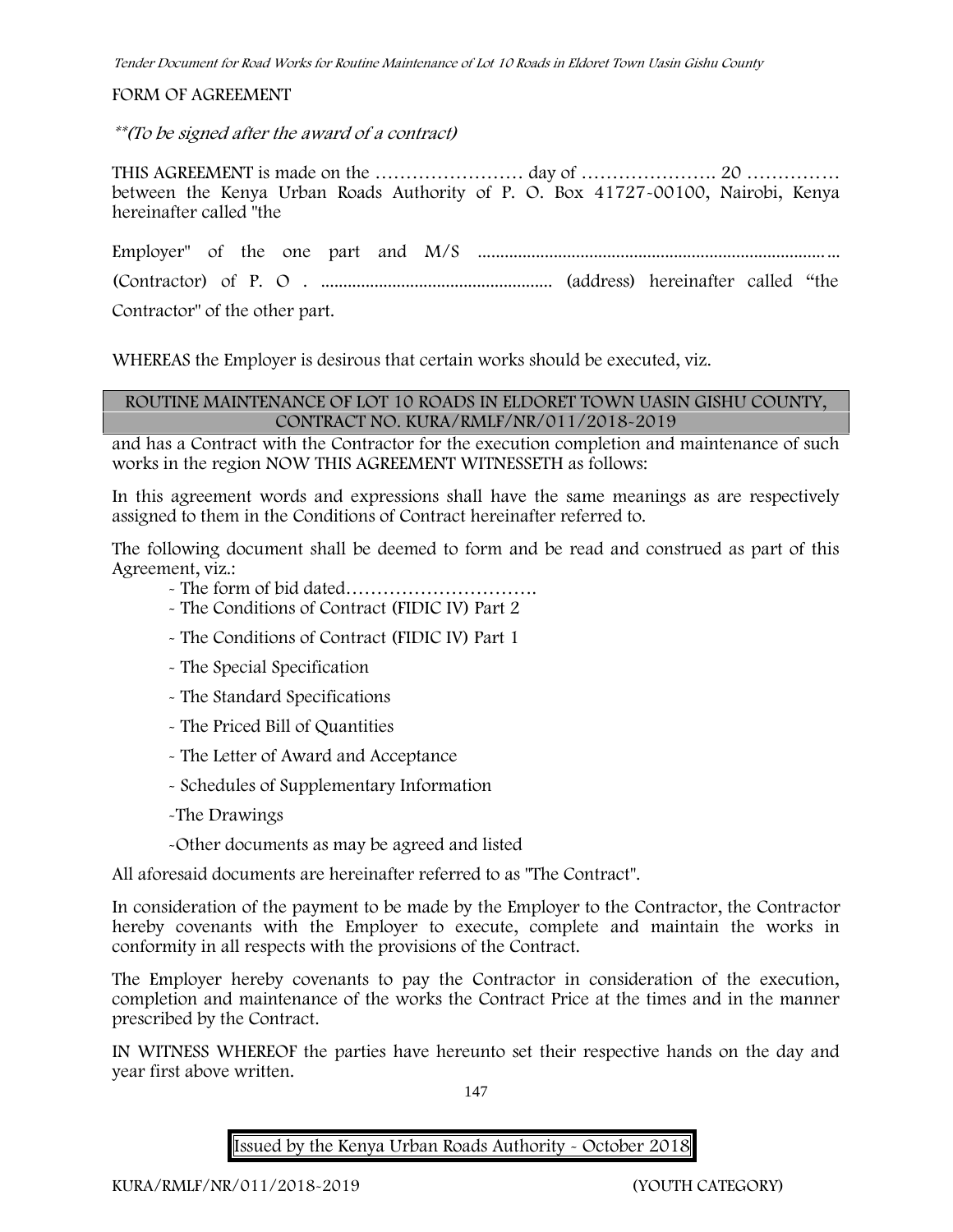#### **SIGNED SEALED AND DELIVERED**

| By the said Employer:   | (Director General, Kenya Urban Roads Authority)<br>For and on behalf of the said Employer |
|-------------------------|-------------------------------------------------------------------------------------------|
| In the presence of:     | (Name and Designation of Witness)                                                         |
|                         | (Signature of Witness)                                                                    |
|                         | (Address Of witness)                                                                      |
|                         |                                                                                           |
| By the said Contractor: |                                                                                           |
|                         | (Signature)                                                                               |
|                         | (Name of the Director)                                                                    |
| In the presence of:     | (Name and Designation of Witness)                                                         |
|                         | (Signature of Witness)                                                                    |
|                         | (Address Of witness)                                                                      |
|                         |                                                                                           |

148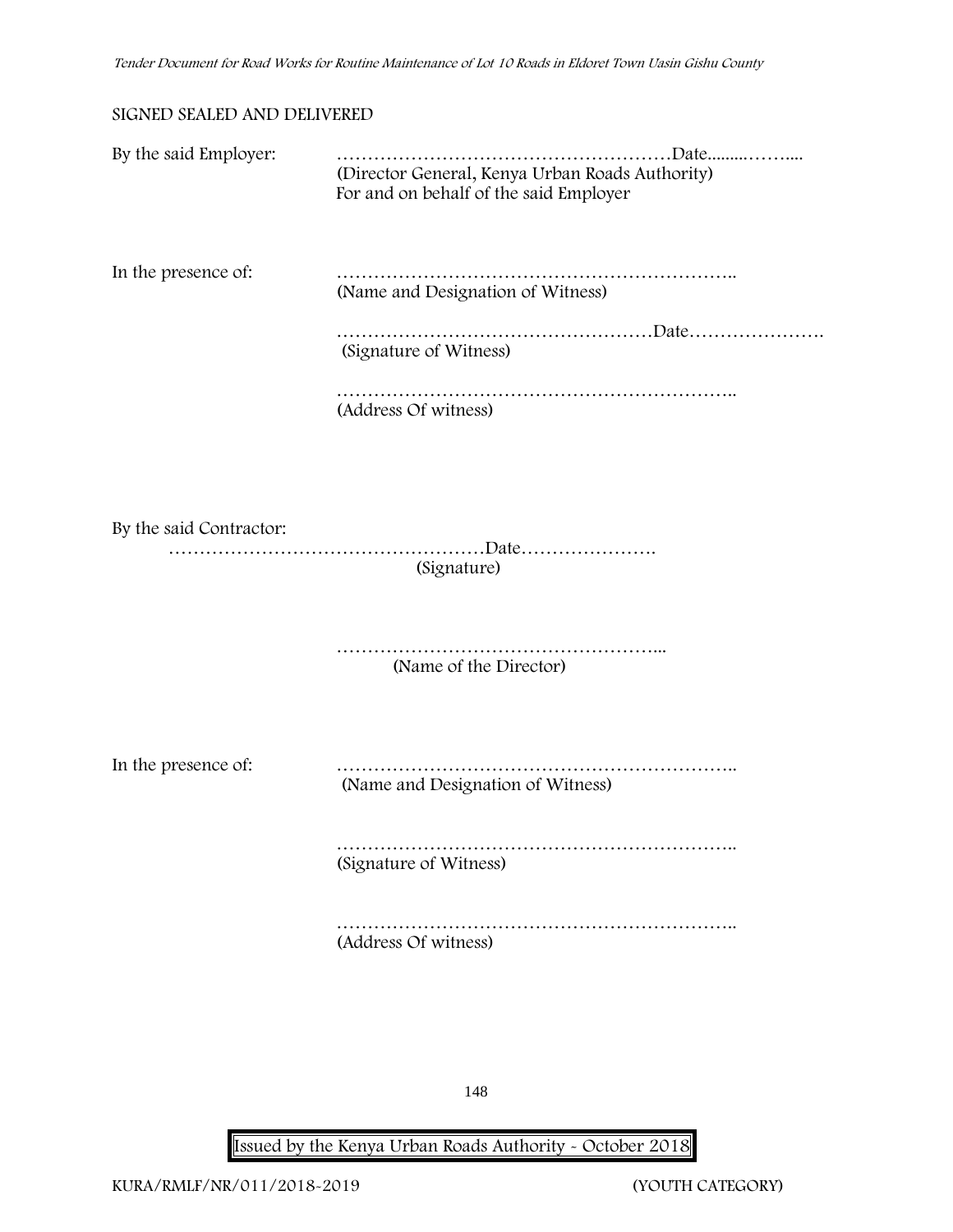*Tender Document for Road Works for Routine Maintenance of Lot 10 Roads in Eldoret Town Uasin Gishu County*

## **SECTION XIII: FORM OF PERFORMANCE BANK GUARANTEE (UNCONDITIONAL)**

149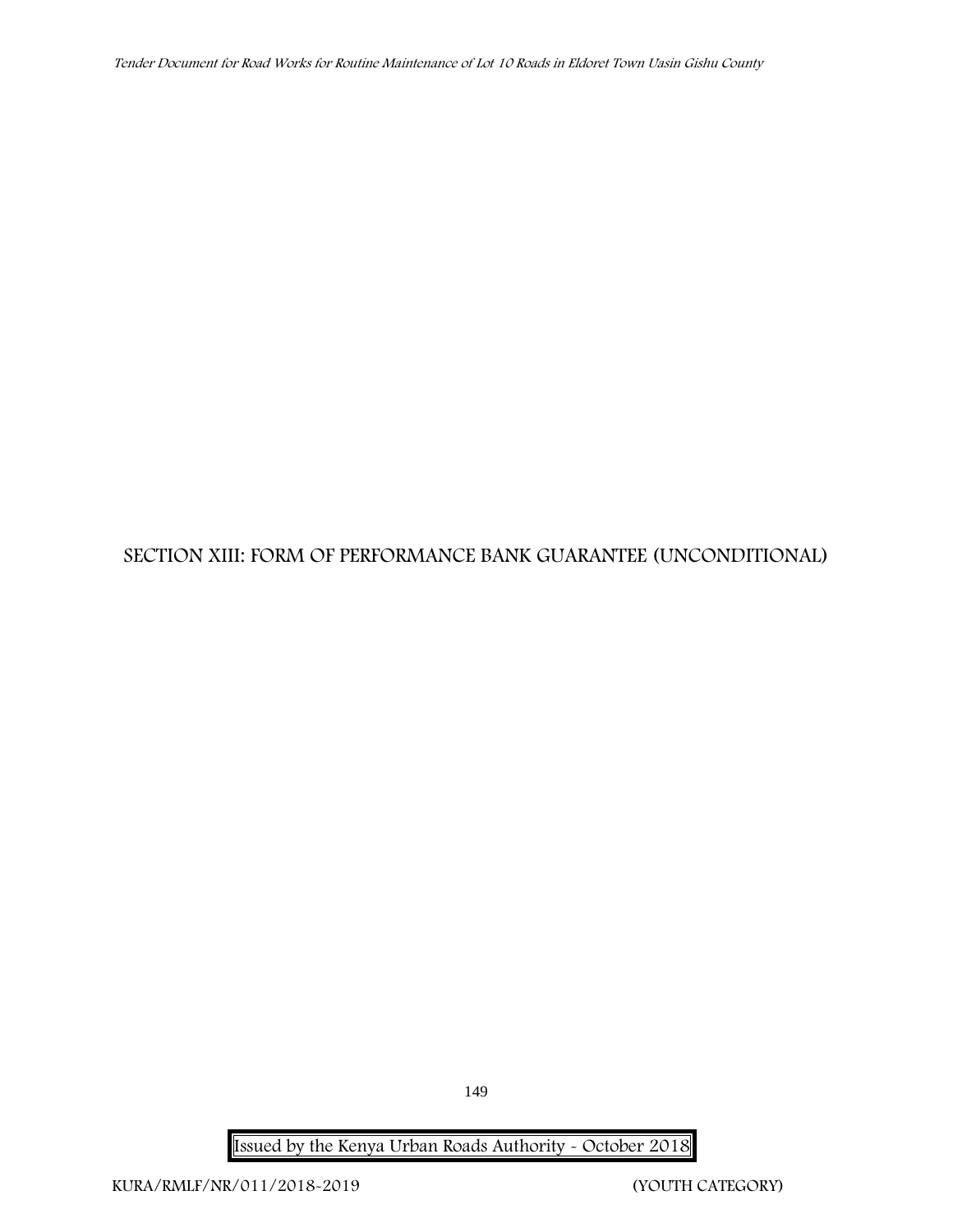**FORM OF PERFORMANCE BANK GUARANTEE (UNCONDITIONAL)** To The Director General, Kenya Urban Roads Authority (KURA), P.O. Box 41727 - 00100 **NAIROBI** WHEREAS …………………………………………………………………… (hereinafter called "the Contractor")

has undertaken in pursuance of Contract No. ……………………………………Dated …..………………to execute the

#### **ROUTINE MAINTENANCE OF LOT 10 ROADS IN ELDORET TOWN UASIN GISHU COUNTY,**

, ( hereinafter called the "Contract")

AND WHEREAS it has been stipulated by you in the said Contract that the Contractor shall furnish you with a Bank Guarantee by a recognized bank for the sum specified in the Appendix to Form of Bid as security for compliance with his obligations in accordance with the Contract;

AND WHEREAS we have agreed to give the Contractor such a Bank Guarantee;

NOW THEREFORE we hereby affirm that we are the Guarantor and responsible to you on behalf of the Contractor, up to a total of

Kshs………………………………………………………………..………………… (amount in figures) Kshs. …………………………………………………………..………………………

……………………………………………………………………………… (amount in words)

and we undertake to payment to you, upon your first written demand and without cavil or argument, any sum or sums within and up to the limits as aforesaid without your needing to prove or show grounds or reasons for the sum specified therein.

We hereby waive the necessity of you demanding the said debt from the Contractor before presenting us with the demand.

We further agree that no change or addition to or other modification of the terms of the Contract or of the Works to be performed thereunder or of any of the Contract Documents which may be made between you and the Contractor shall in any way release us from any liability under this Guarantee and we hereby waive notice of any such change, addition or modification.

This Guarantee shall be valid until 28 days after issuing of the Defects Liability Certificate.

AUTHORIZED SIGNATURE OF THE BANK

Name of Signatory……………………………………………………………………………

150